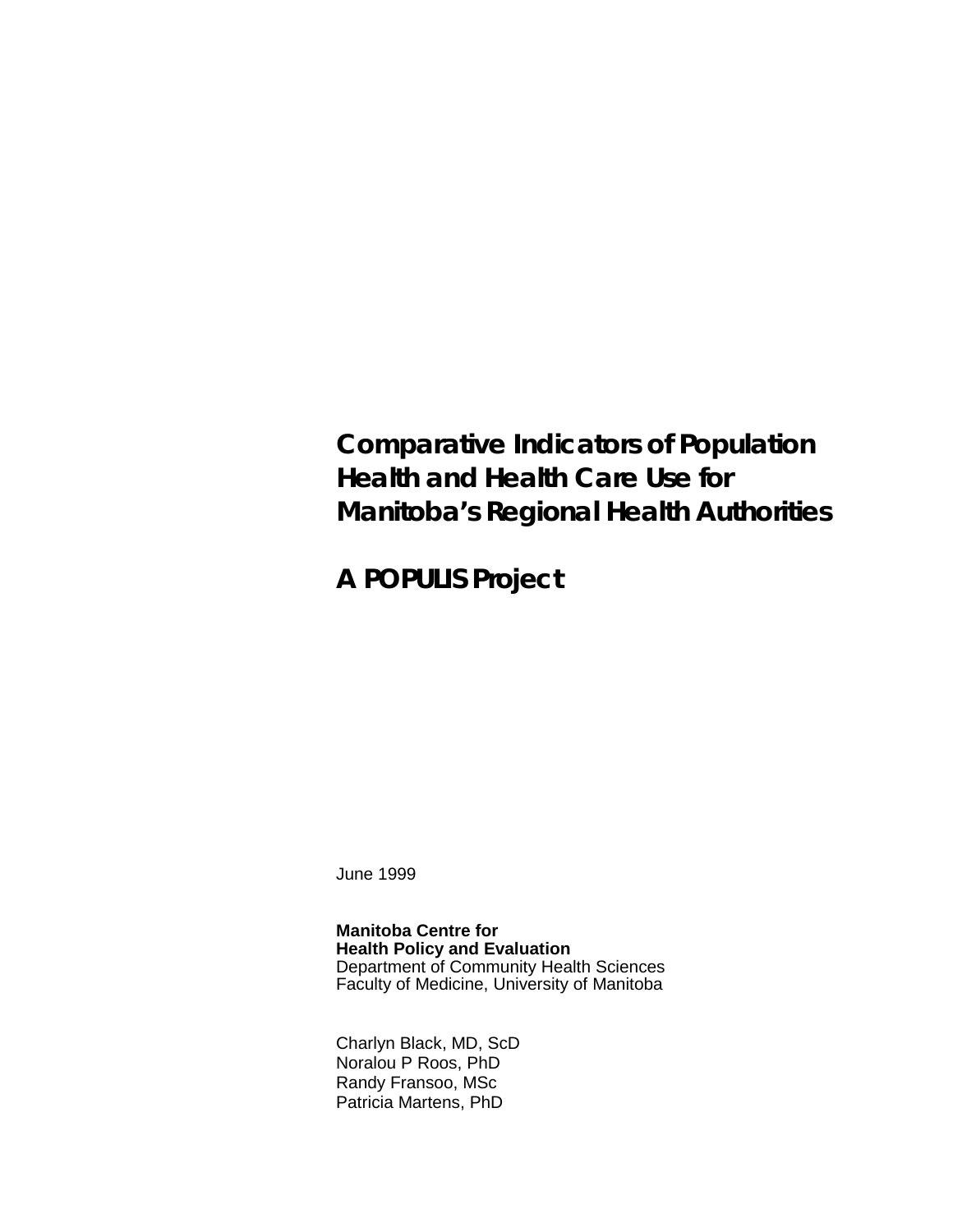## **ACKNOWLEDGMENTS**

The authors wish to acknowledge the contributions of the many individuals whose efforts and expertise made it possible to produce this report, especially Jan Roberts and Carolyn DeCoster for their consultations and advice throughout the project. We also wish to express our appreciation to the many individuals who provided feedback on draft versions, including John Millar and Fred Toll, and those who provided insights into the data interpretation, including Donna Turner and Bob Tate. Because of the extensive nature of this report, we gratefully acknowledge many persons for their technical support: Shelley Derksen, David Friesen, Pat Nicol, Dawn Traverse, Bogdan Bogdanovic, Charles Burchill, Leonard MacWilliam, Sandra Peterson, Carmen Steinbach, Randy Walld, and Erin Minish. Thanks to Carole Ouelette for final preparation of this document.

We are indebted to the Manitoba Cancer Treatment and Research Foundation, Health Information Services (Manitoba Health) and the Office of Vital Statistics in the Agency of Consumer and Corporate Affairs for providing data.

The results and conclusions are those of the authors and no official endorsement by Manitoba Health was intended or should be implied. This report was prepared at the request of Manitoba Health as part of the contract between the University of Manitoba and Manitoba Health.

#### **Tutorial**

Readers who would like to proceed directly to the section that describes how one might apply the information found in this document are encouraged to go directly to section 4: Interpreting the Data for Local Use, on page 20.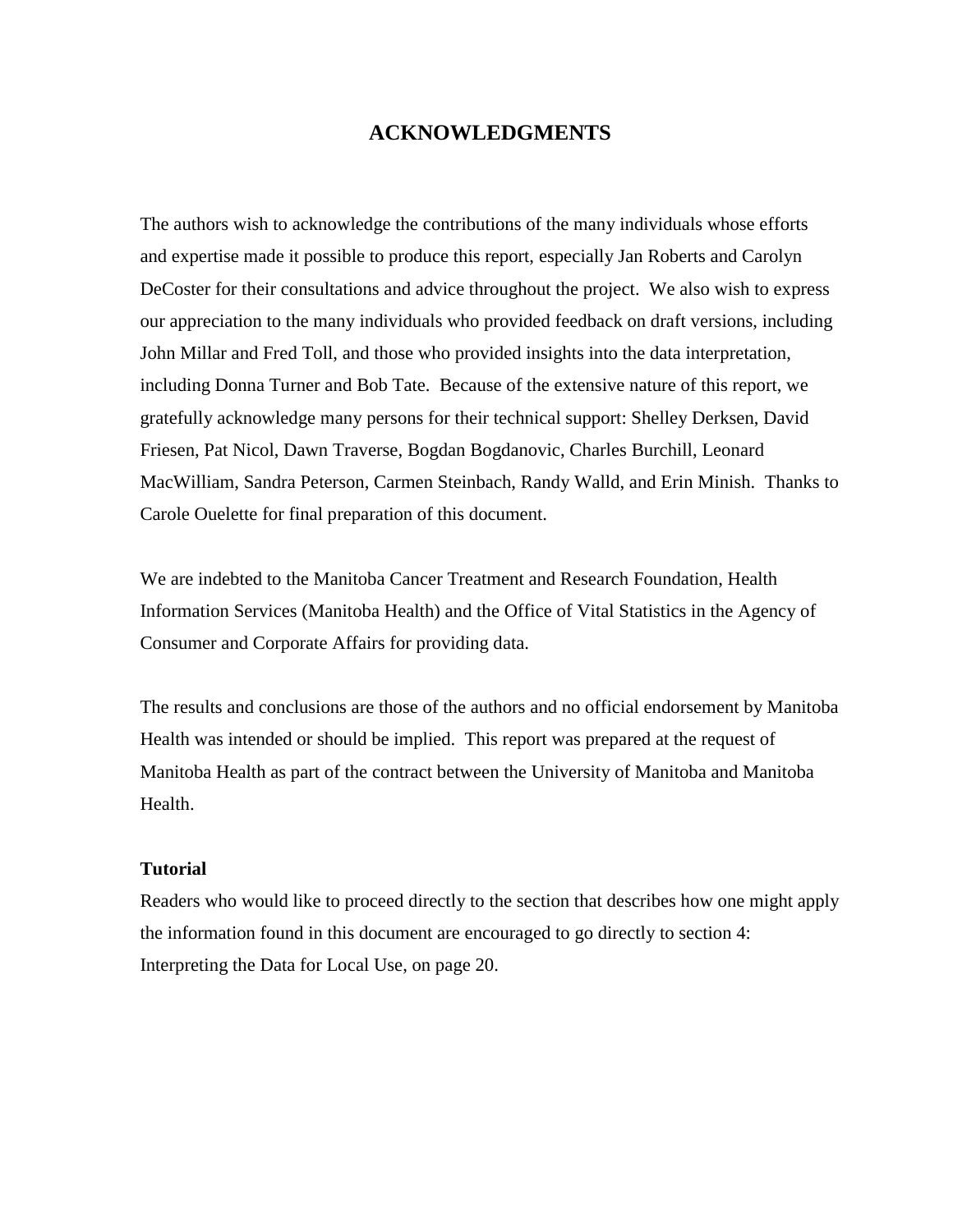## **THE MANITOBA CENTRE FOR HEATH POLICY AND EVALUATION**

The Manitoba Centre for Health Policy and Evaluation (MCHPE) is a unit within the Department of Community Health Sciences, Faculty of Medicine, University of Manitoba. MCHPE is active in health services research, evaluation and policy analysis, concentrating on using the Manitoba Health database to describe and explain patterns of care and profiles of health and illness.

Manitoba has one of the most complete, well-organized and useful databases in North America. The database provides a comprehensive, longitudinal, population-based administrative record of health care use in the province.

Members of MCHPE consult extensively with government officials, health care administrators, and clinicians to develop a research agenda that is topical and relevant. This strength, along with its rigorous academic standards and its exceptional database, uniquely position MCHPE to contribute to improvements in the health policy process.

MCHPE undertakes several major research projects, such as this one, every year under contract to Manitoba Health. In addition, MCHPE researchers secure major funding through the competitive grants process. Widely published and internationally recognized, they collaborate with a number of highly respected scientists from Canada, the United States and Europe.

ii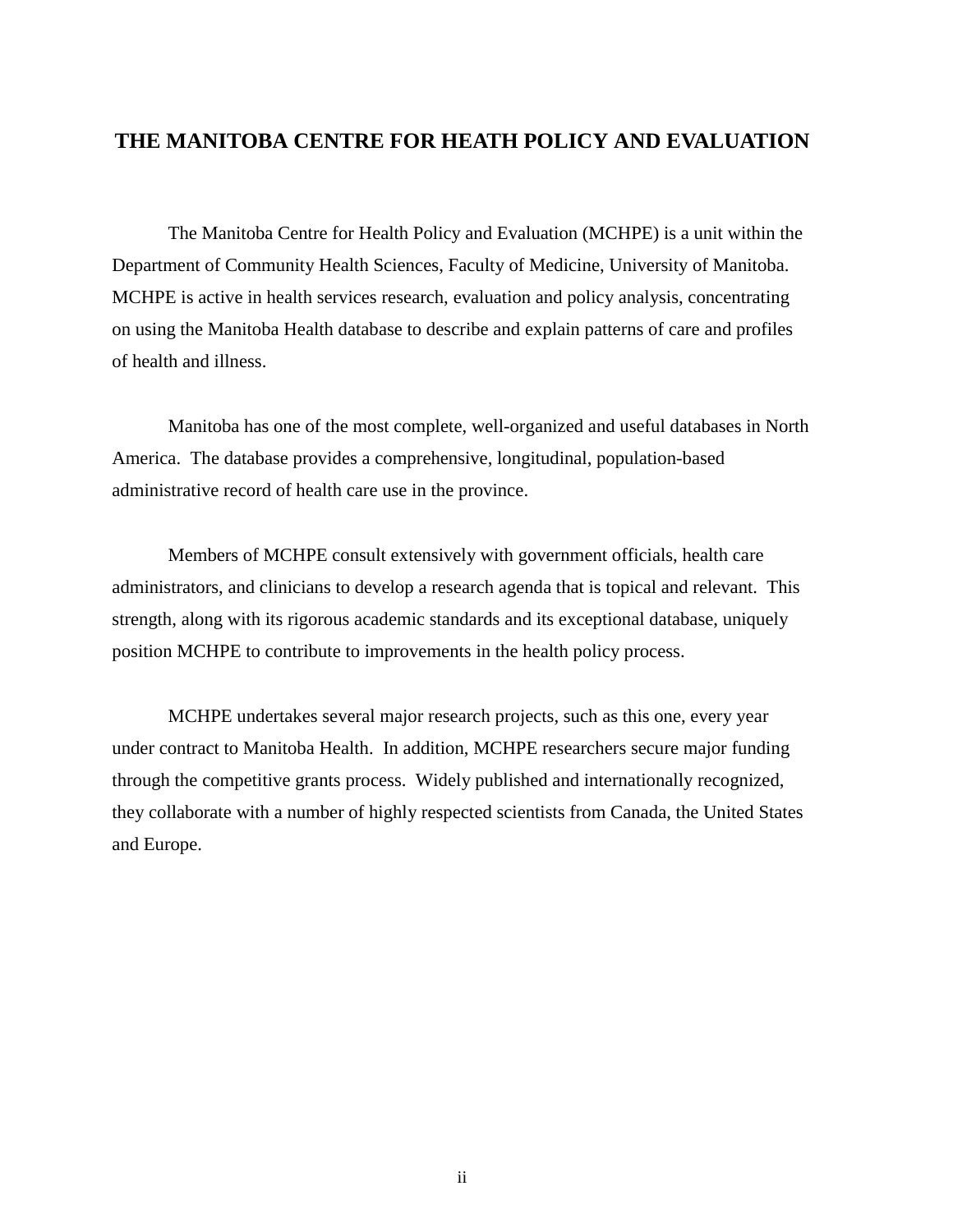## **TABLE OF CONTENTS**

| 1. |      |                                                                         |  |
|----|------|-------------------------------------------------------------------------|--|
|    | 1.1  |                                                                         |  |
|    | 1.2  |                                                                         |  |
|    | 1.3  | Comparative Information for Regional Health Authorities  8              |  |
| 2. |      |                                                                         |  |
| 3. |      | THE FOCAL POINT: HEALTH STATUS OF RHA RESIDENTS 17                      |  |
| 4. |      |                                                                         |  |
|    | 4.1  |                                                                         |  |
|    | 4.2  |                                                                         |  |
|    | 4.3  |                                                                         |  |
|    | 4.4  |                                                                         |  |
|    | 4.5  |                                                                         |  |
|    | 4.6  |                                                                         |  |
|    | 4.7  | How do people in your region use nursing home (personal care home)      |  |
|    |      |                                                                         |  |
|    | 4.8  | What level of access do residents of your region have to "high profile" |  |
|    |      |                                                                         |  |
|    | 4.9  | A snapshot profile of your region, using a "regional" yardstick 32      |  |
|    | 4.10 |                                                                         |  |
| 5. |      | REGIONAL HEALTH AUTHORITY SUMMARY PROFILES 34                           |  |
|    | 5.1  |                                                                         |  |
|    | 5.2  |                                                                         |  |
|    | 5.3  |                                                                         |  |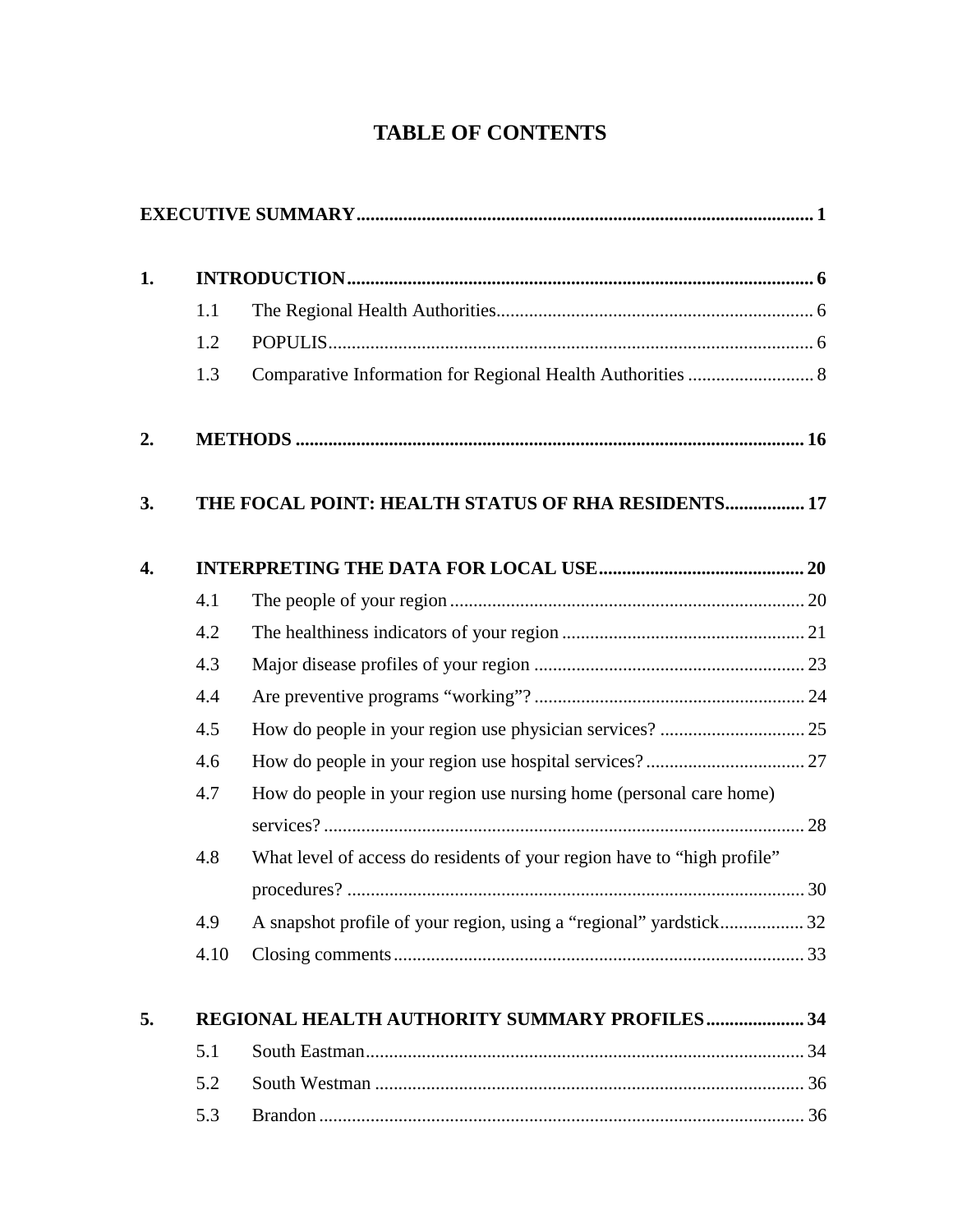|     | 5.4  |                                                          |  |
|-----|------|----------------------------------------------------------|--|
|     | 5.5  |                                                          |  |
|     | 5.6  |                                                          |  |
|     | 5.7  |                                                          |  |
|     | 5.8  |                                                          |  |
|     | 5.9  |                                                          |  |
|     | 5.10 |                                                          |  |
|     | 5.11 |                                                          |  |
|     | 5.12 |                                                          |  |
| 6.  |      | <b>DEMOGRAPHIC AND SOCIOECONOMIC CHARACTERISTICS  54</b> |  |
|     | 6.1  |                                                          |  |
|     | 6.2  |                                                          |  |
| 7.  |      |                                                          |  |
|     | 7.1  |                                                          |  |
|     | 7.2  |                                                          |  |
| 8.  |      |                                                          |  |
|     | 8.1  |                                                          |  |
|     | 8.2  |                                                          |  |
|     | 8.3  |                                                          |  |
| 9.  |      |                                                          |  |
|     | 9.1  |                                                          |  |
|     | 9.2  |                                                          |  |
| 10. |      |                                                          |  |
|     | 10.1 |                                                          |  |
|     | 10.2 |                                                          |  |
|     | 10.3 |                                                          |  |
|     | 10.4 |                                                          |  |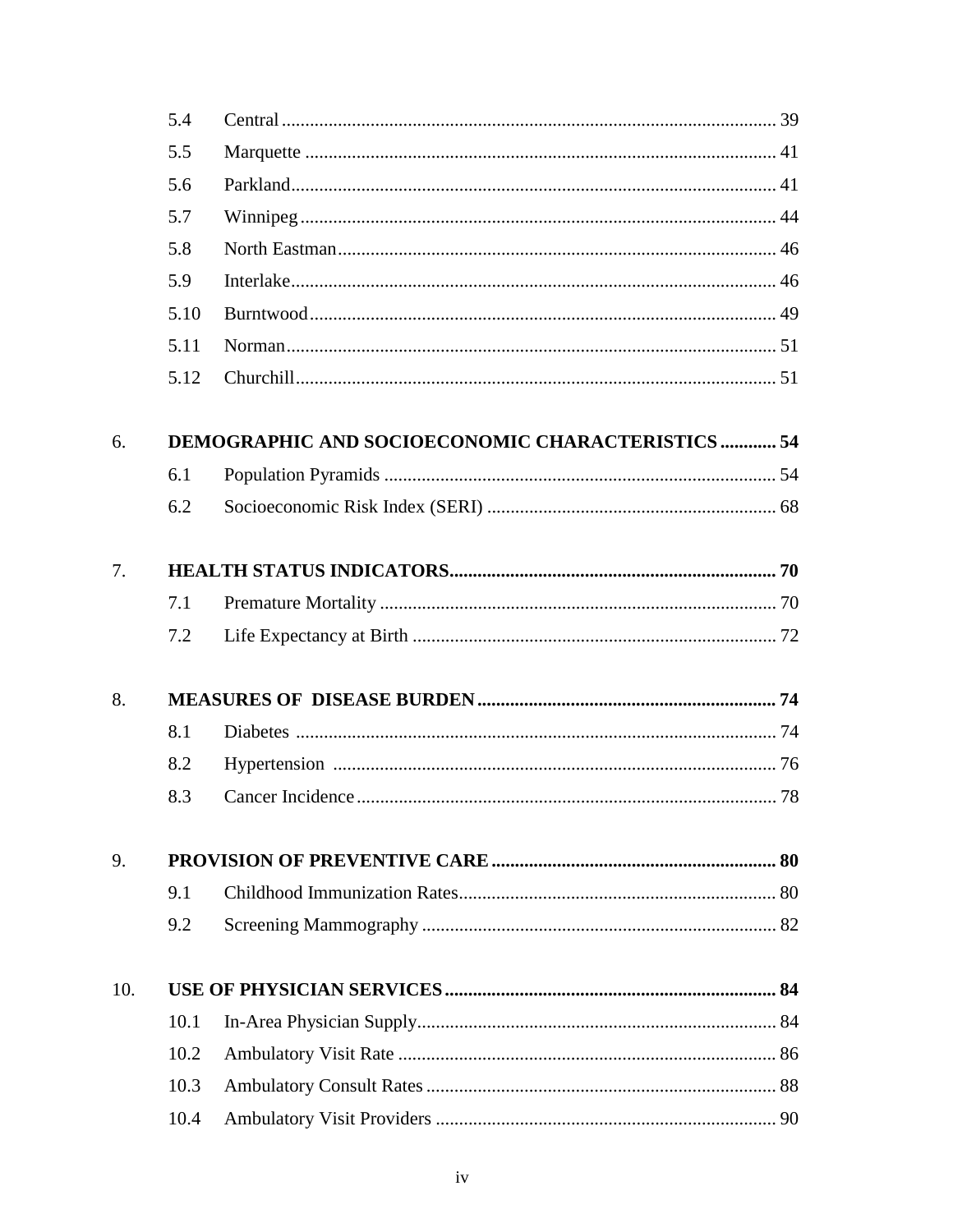|     | 10.5 | Location of Ambulatory Visits to General and Family Practitioners 92 |  |
|-----|------|----------------------------------------------------------------------|--|
|     | 10.6 |                                                                      |  |
| 11. |      |                                                                      |  |
|     | 11.1 |                                                                      |  |
|     | 11.2 |                                                                      |  |
|     | 11.3 |                                                                      |  |
|     | 11.4 |                                                                      |  |
| 12. |      |                                                                      |  |
|     | 12.1 | In-Area Supply of Personal Care Home (PCH) Beds  104                 |  |
|     | 12.2 |                                                                      |  |
|     | 12.3 |                                                                      |  |
|     | 12.4 |                                                                      |  |
|     | 12.5 |                                                                      |  |
| 13. |      |                                                                      |  |
|     |      |                                                                      |  |
|     |      |                                                                      |  |
|     |      |                                                                      |  |
|     |      |                                                                      |  |
|     |      |                                                                      |  |
|     |      |                                                                      |  |
|     |      |                                                                      |  |
| 14. |      | <b>RATES OF USE OF "DISCRETIONARY" PROCEDURES  117</b>               |  |
|     |      |                                                                      |  |
|     |      |                                                                      |  |
|     |      |                                                                      |  |
|     |      |                                                                      |  |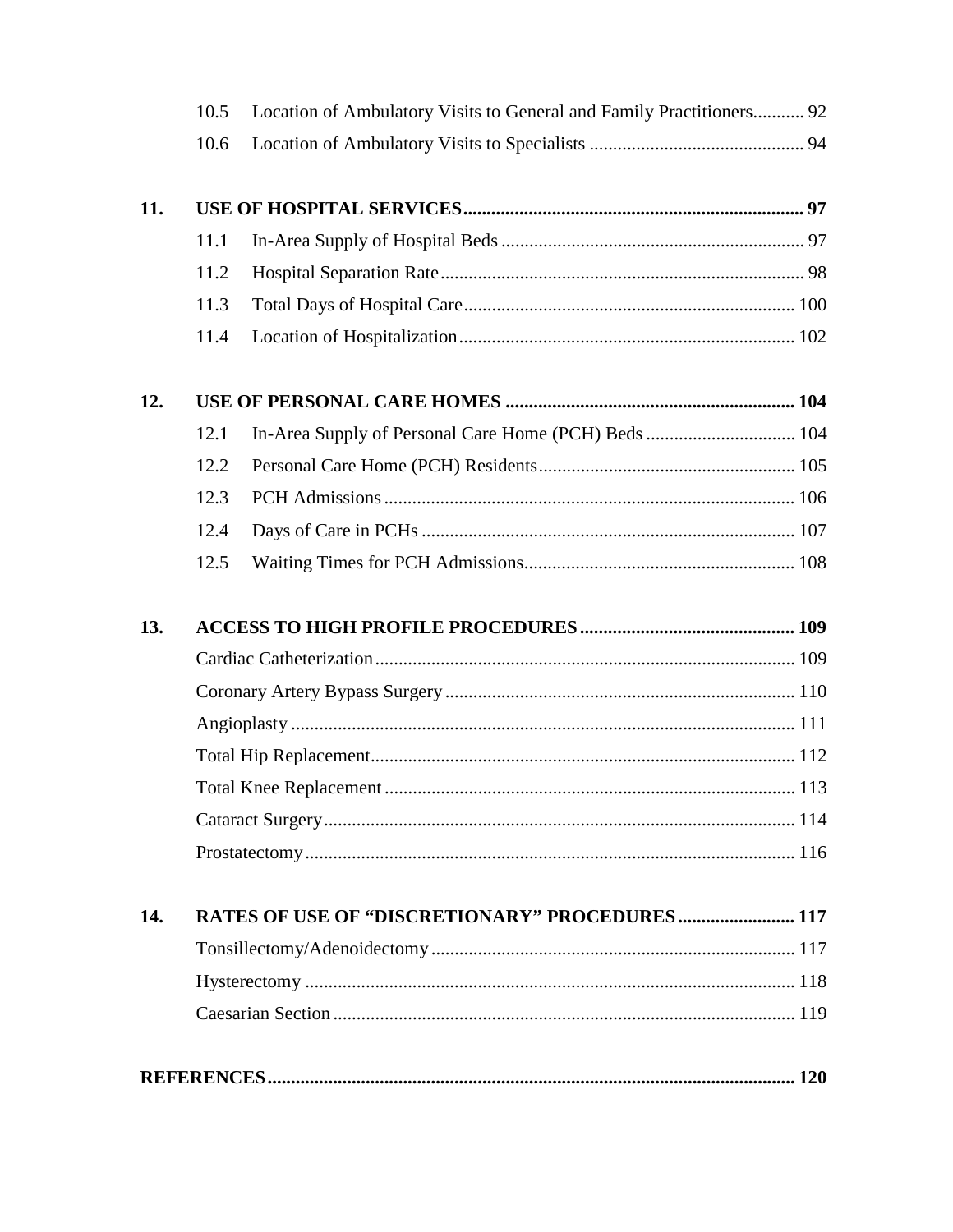| Crude Rates of Selected Procedures (5 years average $1991/92 - 1995/96$ ) 134 |  |
|-------------------------------------------------------------------------------|--|
|                                                                               |  |

|--|--|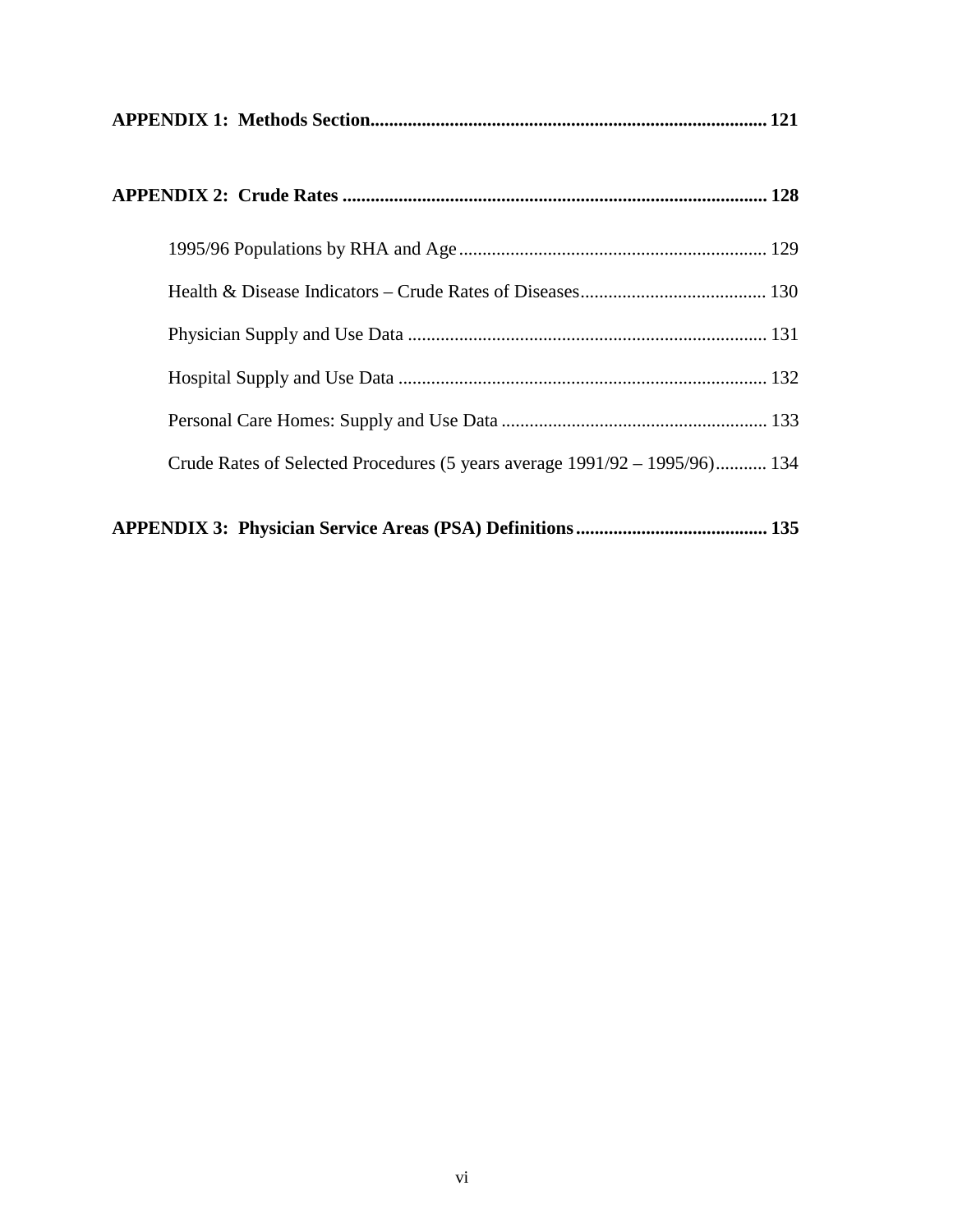## **LIST OF FIGURES**

| Figure 1:  |                                                                      |  |
|------------|----------------------------------------------------------------------|--|
| Figure 2:  | Northern Manitoba - Regional Health Authorities (RHAs) and Physician |  |
| Figure 3:  | Southern Manitoba - Regional Health Authorities (RHAs) and Physician |  |
| Figure 4:  |                                                                      |  |
| Figure 5:  |                                                                      |  |
| Figure 6:  | Profile of South Eastman, 1996/97 Relative to Rural Average 35       |  |
| Figure 7:  | Profile of South Westman, 1996/97 Relative to Rural Average 37       |  |
| Figure 8:  |                                                                      |  |
| Figure 9:  | Profile of Central, 1996/97 Relative to Rural Average  40            |  |
| Figure 10: | Profile of Marquette, 1996/97 Relative to Rural Average 42           |  |
| Figure 11: | Profile of Parkland, 1996/97 Relative to Rural Average 43            |  |
| Figure 12: | Profile of Winnipeg, 1996/97 Relative to Rural Average  45           |  |
| Figure 13: | Profile of North Eastman, 1996/97 Relative to Rural Average 47       |  |
| Figure 14: | Profile of Interlake, 1996/97 Relative to Rural Average 48           |  |
| Figure 15: | Profile of Burntwood, 1996/97 Relative to Rural Average  50          |  |
|            |                                                                      |  |
| Figure 17: |                                                                      |  |
| Figure 18: |                                                                      |  |
| Figure 19: |                                                                      |  |
| Figure 20: |                                                                      |  |
| Figure 21: |                                                                      |  |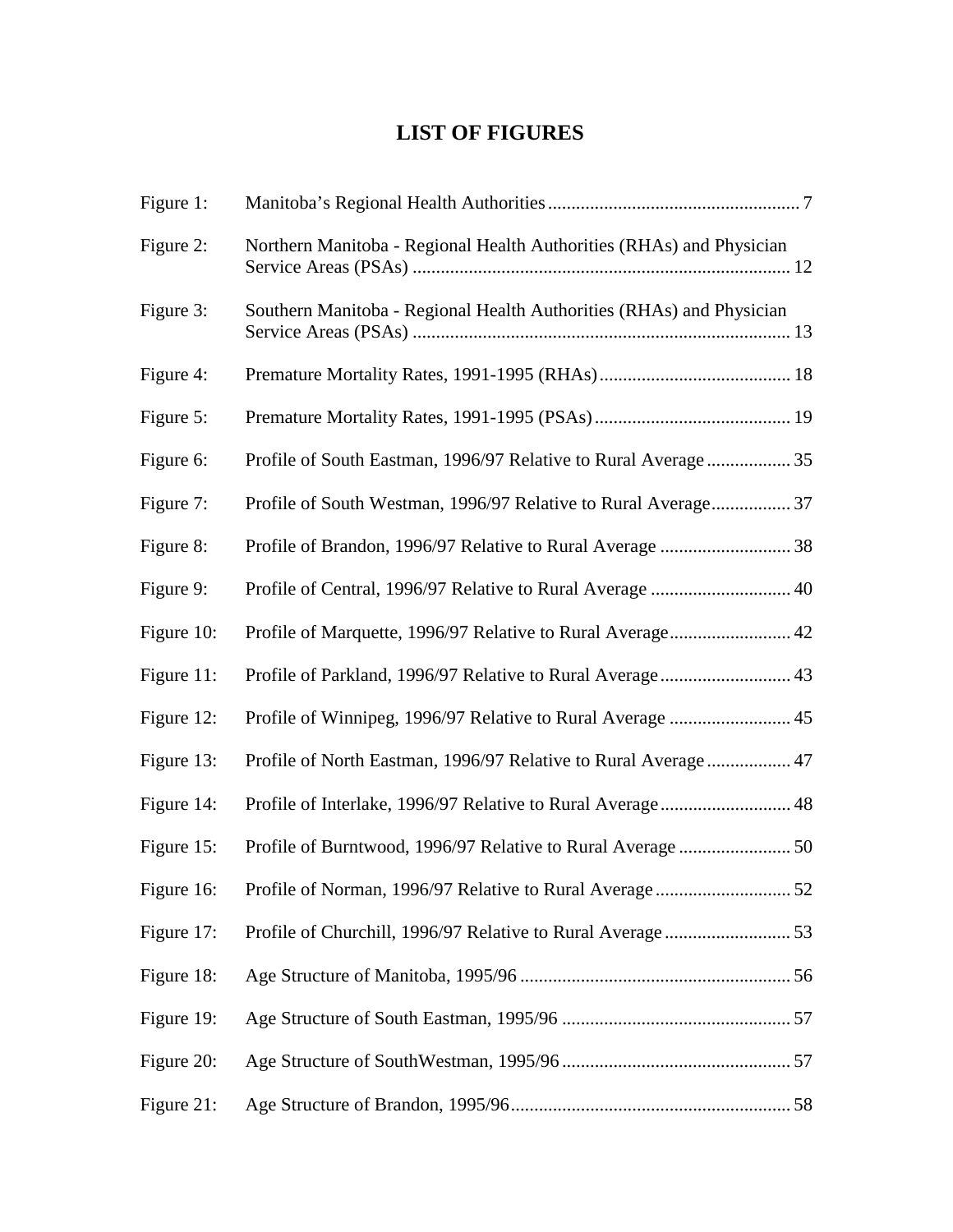| Figure 22:  |  |
|-------------|--|
| Figure 23:  |  |
| Figure 24:  |  |
| Figure 25:  |  |
| Figure 26:  |  |
| Figure 27:  |  |
| Figure 28a: |  |
| Figure 28b: |  |
| Figure 29:  |  |
| Figure 30:  |  |
| Figure 31:  |  |
| Figure 32:  |  |
| Figure 33:  |  |
| Figure 34:  |  |
| Figure 35:  |  |
| Figure 36:  |  |
| Figure 37:  |  |
| Figure 38:  |  |
| Figure 39:  |  |
| Figure 40:  |  |
| Figure 41:  |  |
| Figure 42:  |  |
| Figure 43:  |  |
| Figure 44:  |  |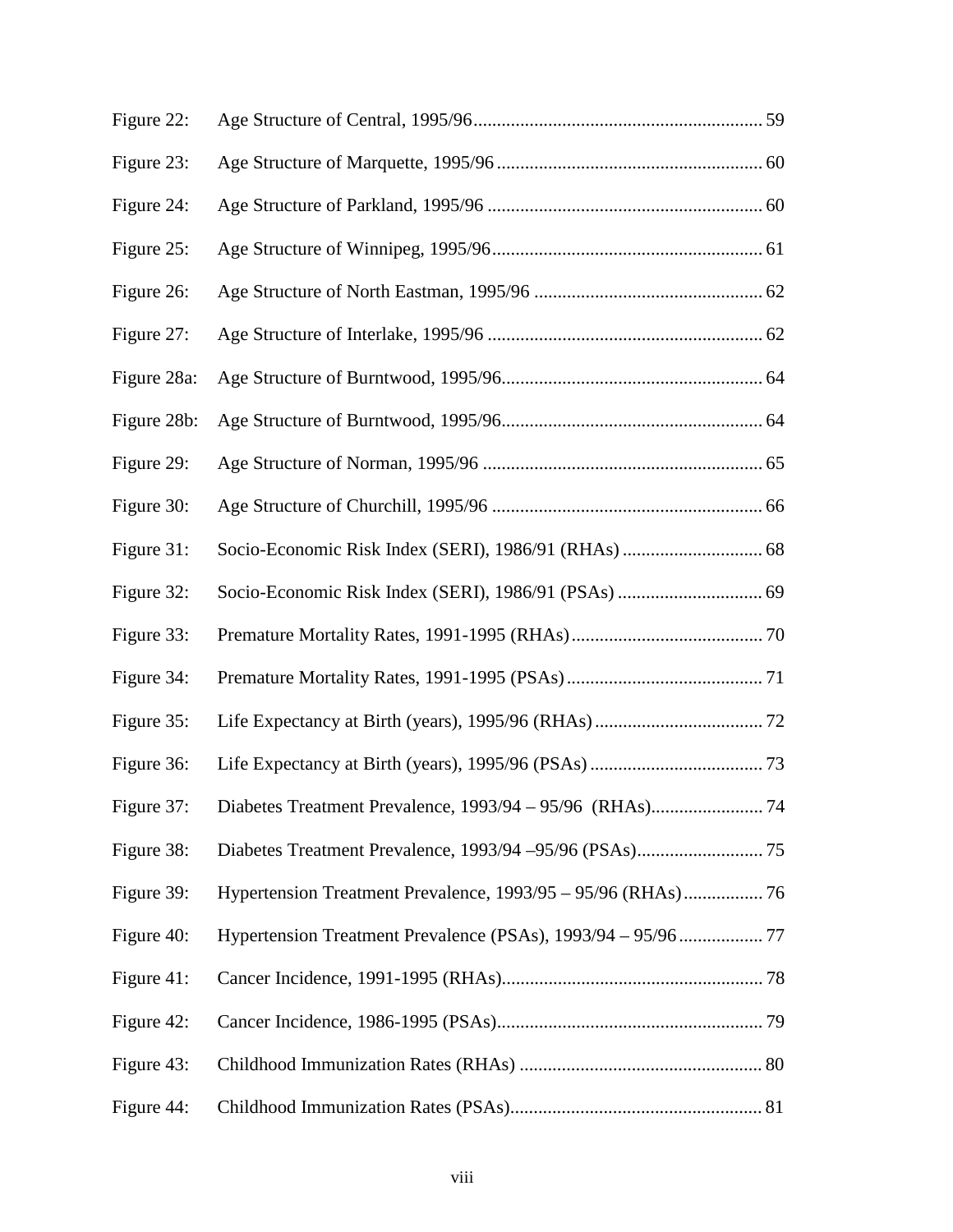| Figure 45: | Screening Mammography Rates, 1995/96 - 96/97 (RHAs) 82           |  |
|------------|------------------------------------------------------------------|--|
| Figure 46: |                                                                  |  |
| Figure 47: |                                                                  |  |
| Figure 48: |                                                                  |  |
| Figure 49: | Ambulatory Visit Rates to All Physicians, 1995/96 (RHAs)  86     |  |
| Figure 50: | Ambulatory Visit Rates to All Physicians, 1995/96 (PSAs)  87     |  |
| Figure 51: | Ambulatory Consultation Rates to All Physicians, 95/96 (RHAs) 88 |  |
| Figure 52: | Ambulatory Consultation Rates to All Physicians, 95/96 (PSAs) 89 |  |
| Figure 53: |                                                                  |  |
| Figure 54: |                                                                  |  |
| Figure 55: | Location of Ambulatory Visits to GP/FPs, 1995/96 (RHAs) 92       |  |
| Figure 56: |                                                                  |  |
| Figure 57: | Location of Visits to Specialists & Surgeons, 1995/96 (RHAs) 94  |  |
| Figure 58: |                                                                  |  |
| Figure 59: |                                                                  |  |
| Figure 60: |                                                                  |  |
|            |                                                                  |  |
| Figure 62: |                                                                  |  |
| Figure 63: |                                                                  |  |
| Figure 64: |                                                                  |  |
| Figure 65: |                                                                  |  |
| Figure 66: |                                                                  |  |
| Figure 67: |                                                                  |  |
| Figure 68: |                                                                  |  |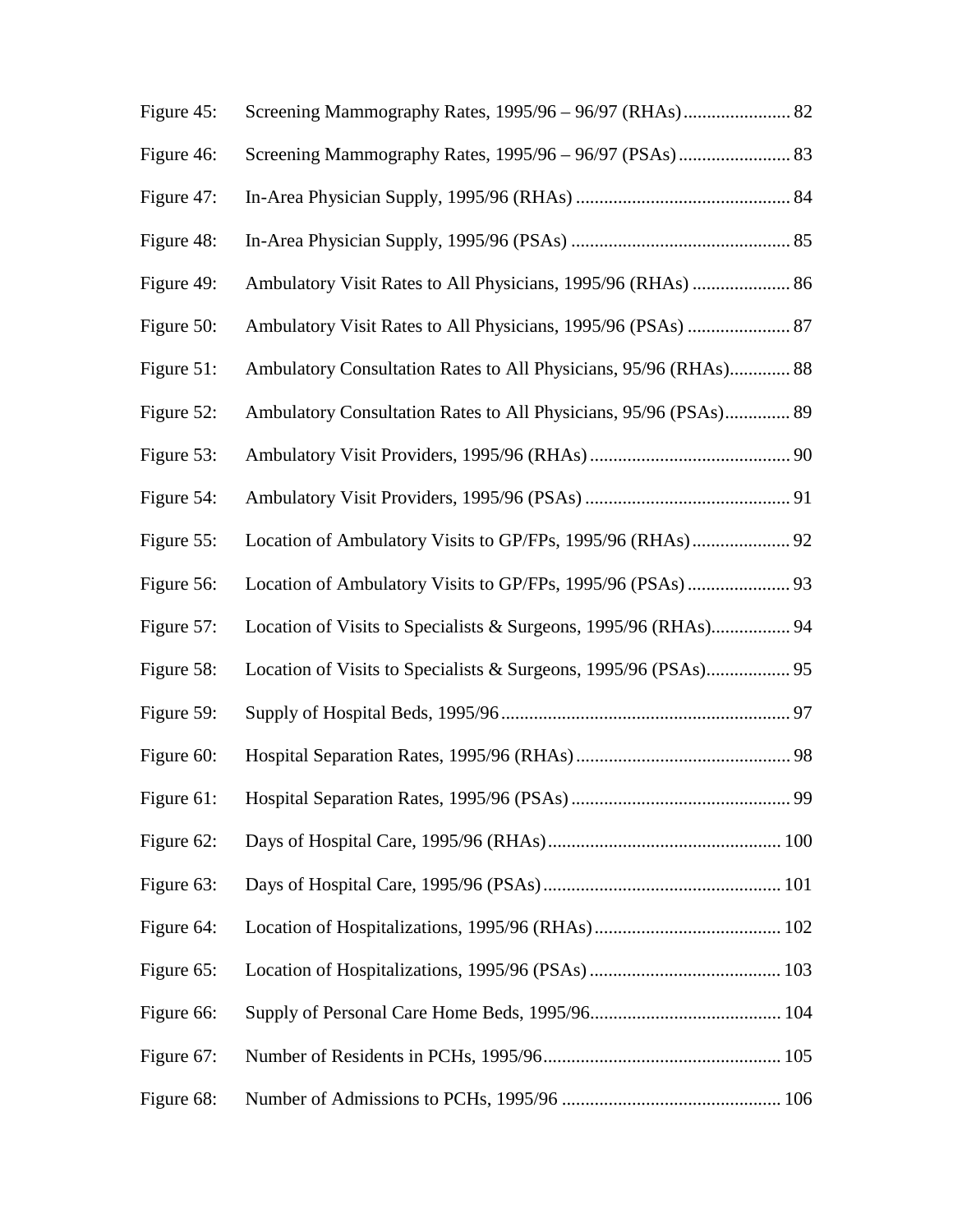| Figure 69: |  |
|------------|--|
| Figure 70: |  |
| Figure 71: |  |
| Figure 72: |  |
| Figure 73: |  |
| Figure 74: |  |
| Figure 75: |  |
| Figure 76: |  |
| Figure 77: |  |
| Figure 78: |  |
| Figure 79: |  |
| Figure 80: |  |
| Figure 81: |  |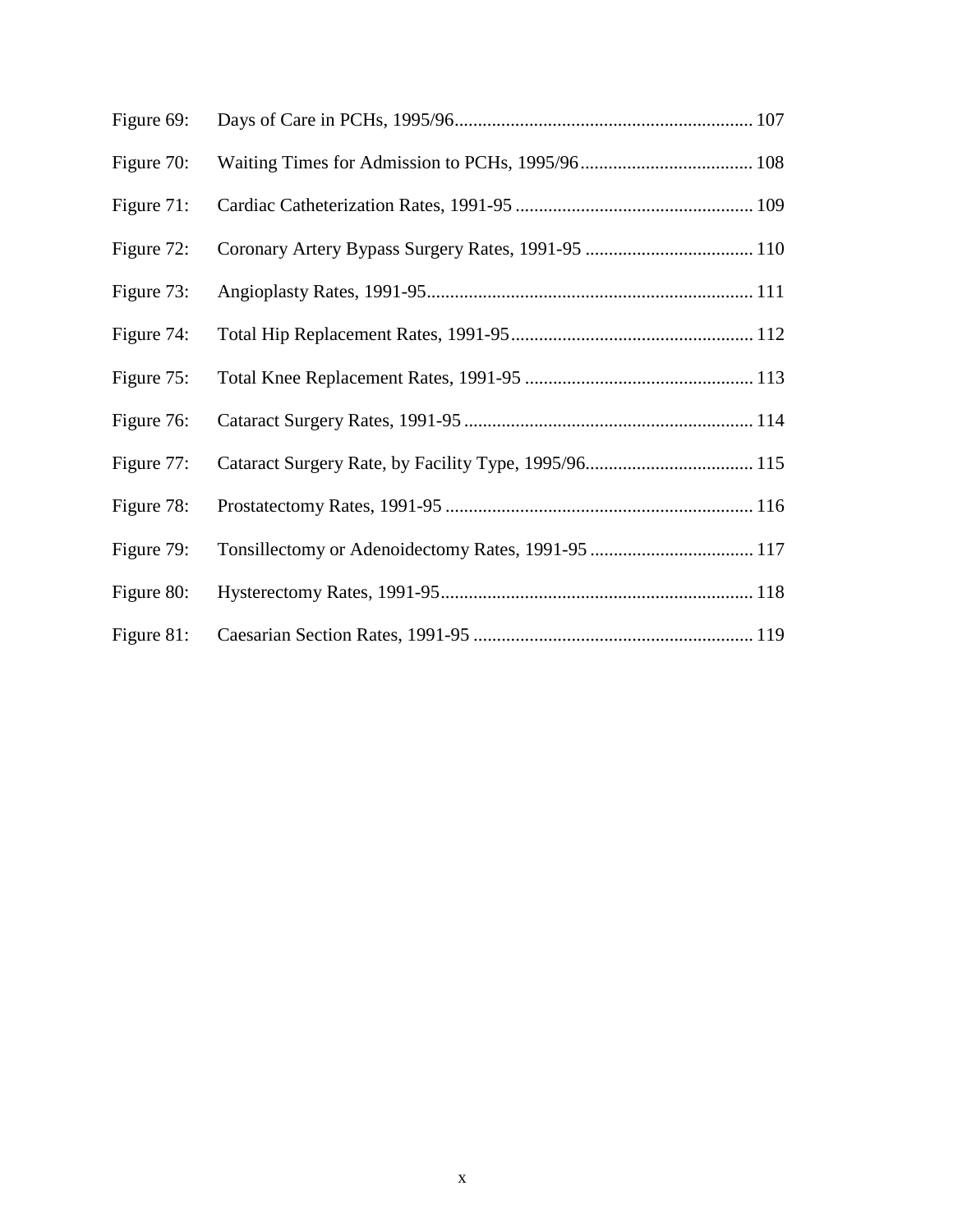#### **EXECUTIVE SUMMARY**

In April 1997, Manitoba established eleven new Regional Health Authorities (RHAs) as governance structures for northern and rural health services. Each RHA has an appointed board of directors and is responsible for the overall planning and integration of services for a geographically defined population. Therefore, RHAs require information for planning and monitoring performance of health services. Manitoba Health and the regions themselves gather a wealth of information regarding their residents and services. But comparative information across all RHAs is needed to permit planners and decision-makers to learn from each other's experience. This report will assist that effort by providing a variety of health and health service indicators both within and among RHAs.

The Manitoba Centre for Health Policy and Evaluation's (MCHPE) mission is to provide accurate and timely information to health care decision makers, analysts and providers, so they can offer services which are effective and efficient in improving the health of Manitobans. MCHPE has developed the Population Health Information System (POPULIS), which is designed to focus on the link between health and health care utilization, and thereby facilitate rational decision-making.

#### *The population-based approach*

POPULIS can compare the health status of residents of different regions and sub-regions, as well as the supply and utilization of health care resources (hospital beds, physicians, and personal care home beds). Because people often travel for care, local availability or supply does not necessarily determine use patterns. POPULIS tracks *all* use by area residents, regardless of where the use occurred. This "population-based" approach therefore describes the total utilization profile of all residents of each region, no matter where the care was provided. POPULIS also provides census information on socioeconomic status, which has been linked to health outcomes and need for health care. In general, the lower the socioeconomic status, the poorer the health status and the greater the need for health care.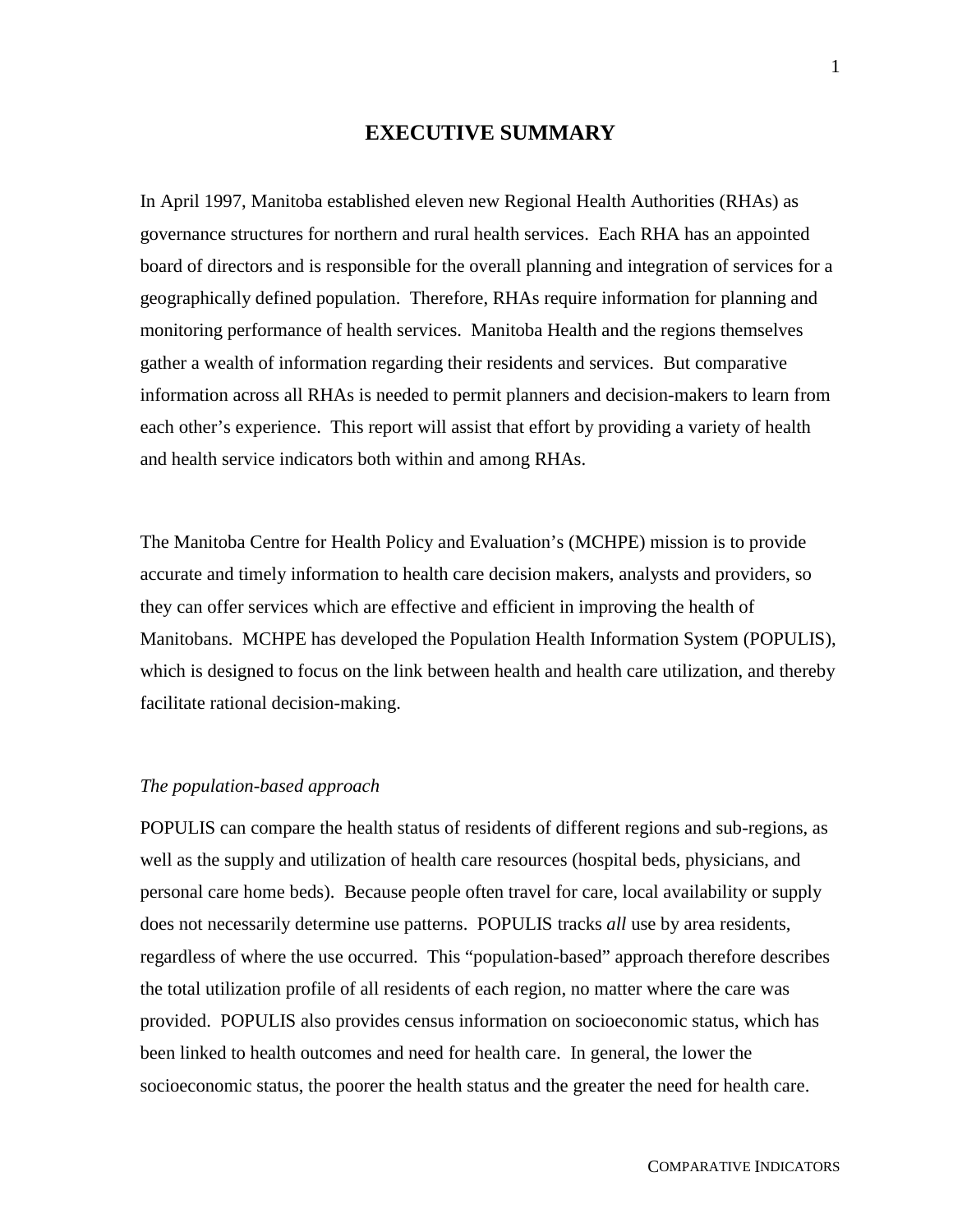#### *The usefulness of this information for decision-makers and for the public*

POPULIS provides information to assess and respond to questions like the following:

- $\checkmark$  What are the levels of health in different regions?
- $\checkmark$  Are high-risk populations poorly served by the health care system, or do they have poor health outcomes despite high use patterns? Similarly, do areas with low health care use have poor access to care, or is this reflective of a healthy population?
- $\checkmark$  Do residents receive care in their area, or do they travel for care?
- $\checkmark$  Does high use of hospitals represent overuse, or use related to high health needs?
- $\checkmark$  Do patterns of surgery vary according to health needs of the regions?
- $\checkmark$  Do areas with fewer nursing home beds make more use of hospital beds for chronic care?

#### *POPULIS information included in this report*

This report begins with a review of the comparative health status of residents in each RHA, using a measure called Premature Mortality (death before age 75). Premature mortality is considered the best single indicator for assessing the need for health care, since populations that have higher premature mortality rates are also more likely to report their health to be poor, to report a higher number of symptoms, and to report being sick more often.

Summary "profile" graphs for each RHA provide an overview of key pieces of information, including the need for health care, and basic supply and use rates of physicians, acute care hospitals, long-term care for the elderly (age 75 and over).

Then a series of analyses provide a closer examination of rates of specific indicators, both between and within RHAs. The indicators include: demographic and socioeconomic characteristics, life expectancy, rates of common chronic diseases, provision of preventive care, aspects of physician, hospital and long-term care supply and use, and access to high profile and "discretionary" surgical procedures. Sub-region rates are presented through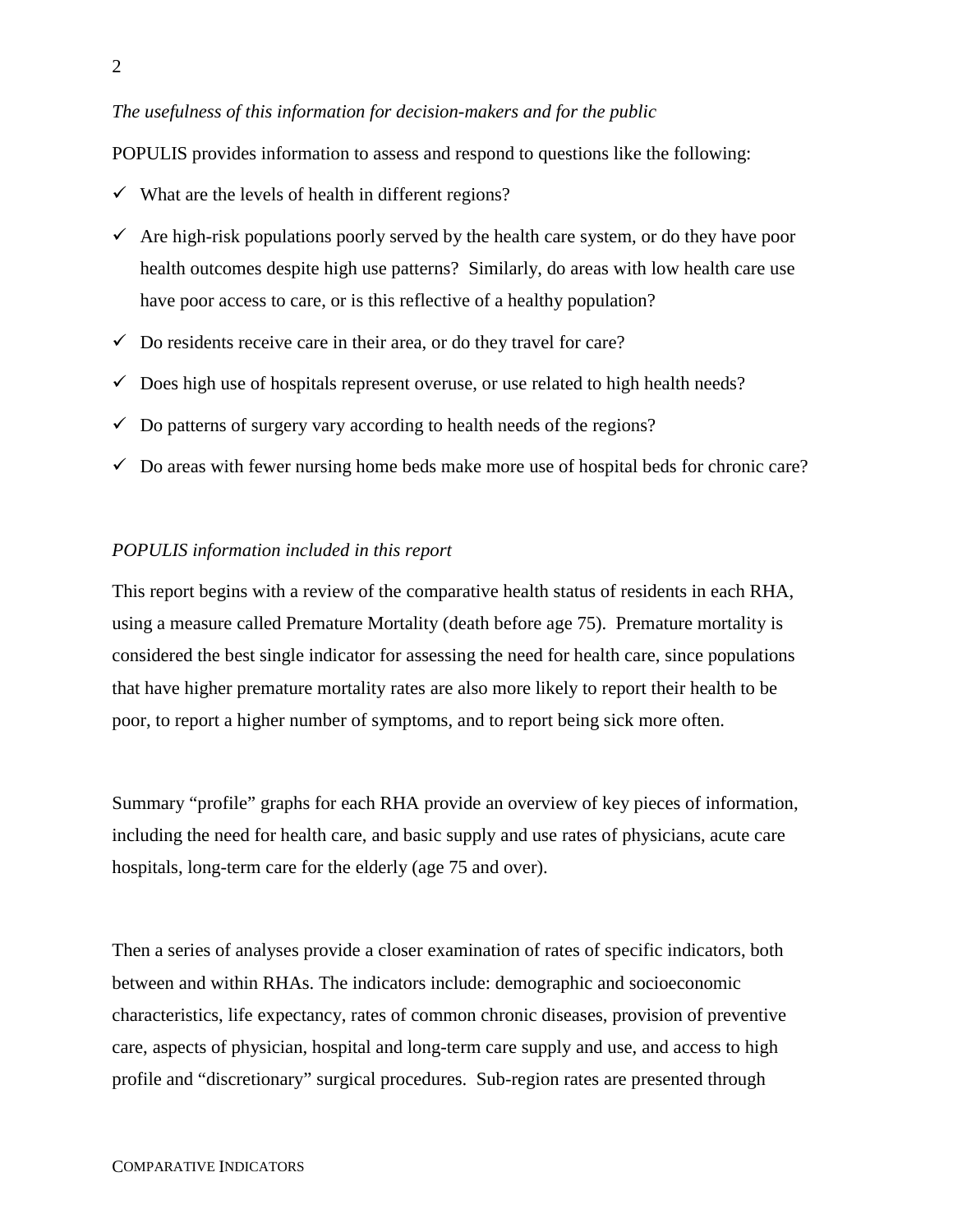subdivision of each RHA into 2 to 8 smaller "physician service areas" (PSAs). This enables RHAs to understand variability within each region.

Overall comparisons are also included in most figures – provincial rates, Winnipeg rates, and non-Winnipeg rates. The RHA profile graphs use a "rural average", to avoid comparison to a provincial average which is often driven by Winnipeg and Brandon.

#### *How to understand the POPULIS information*

Most of the information in this report has been generated from fiscal years 1995/1996 and 1996/1997. The perspective therefore provides an understanding of the characteristics of RHAs just prior to their implementation. This represents a baseline assessment before RHAs started to make changes to their health care delivery systems. Future reports would give decision-makers a window into the regional effects of policy or program decisions made as the RHAs re-organize health services regionally.

In order to stress the importance of health status, all figures in this report present the RHAs and sub-region PSAs in the same order, starting with the "healthiest" region or sub-region at the top, and ending with the least healthy region or sub-region at the bottom. This assists in an understanding of the link (or lack thereof) between the use of health care services and the health of the population. **The authors have not focused on providing a detailed understanding of the differences, since we believe that much of this interpretation should come from the RHA perspective, based on an understanding of local circumstances.**

A section focussing on interpreting these data for local use has been included at the beginning, so that decision-makers using this report may confirm their understanding of the information provided. This section may also be conducive to generating questions during discussions involving the RHA data.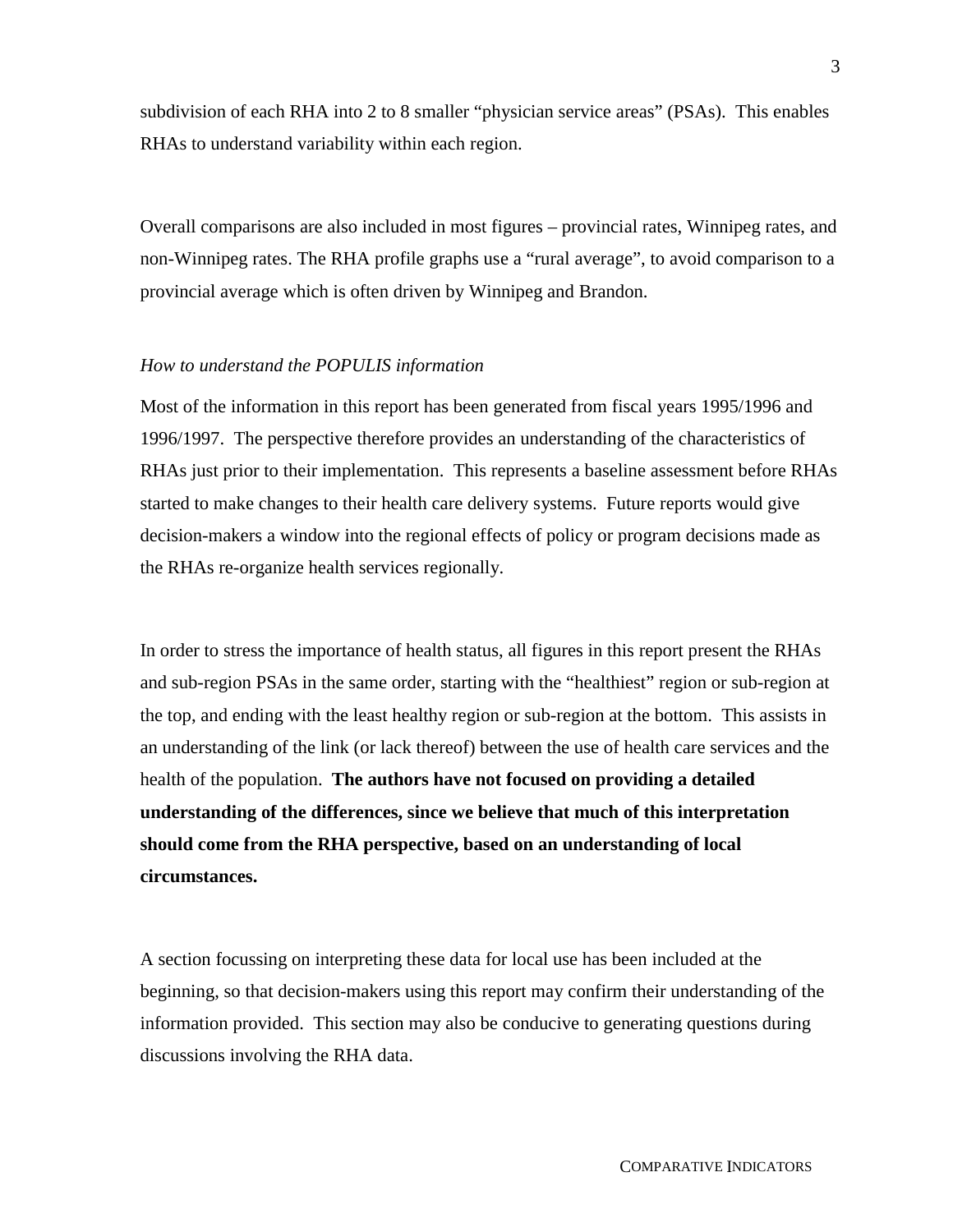### *How the reader can help MCHPE improve this kind of information*

An evaluation form is included on the next page. In order to assist regional decision-makers, MCHPE would like feedback from readers of this report. Please send your comments so that we can continue to make POPULIS reports useable and pertinent.

*Note: an electronic version of this report is available at the website of the Manitoba Centre for Health Policy and Evaluation:*

**http://www.umanitoba.ca/centres/mchpe**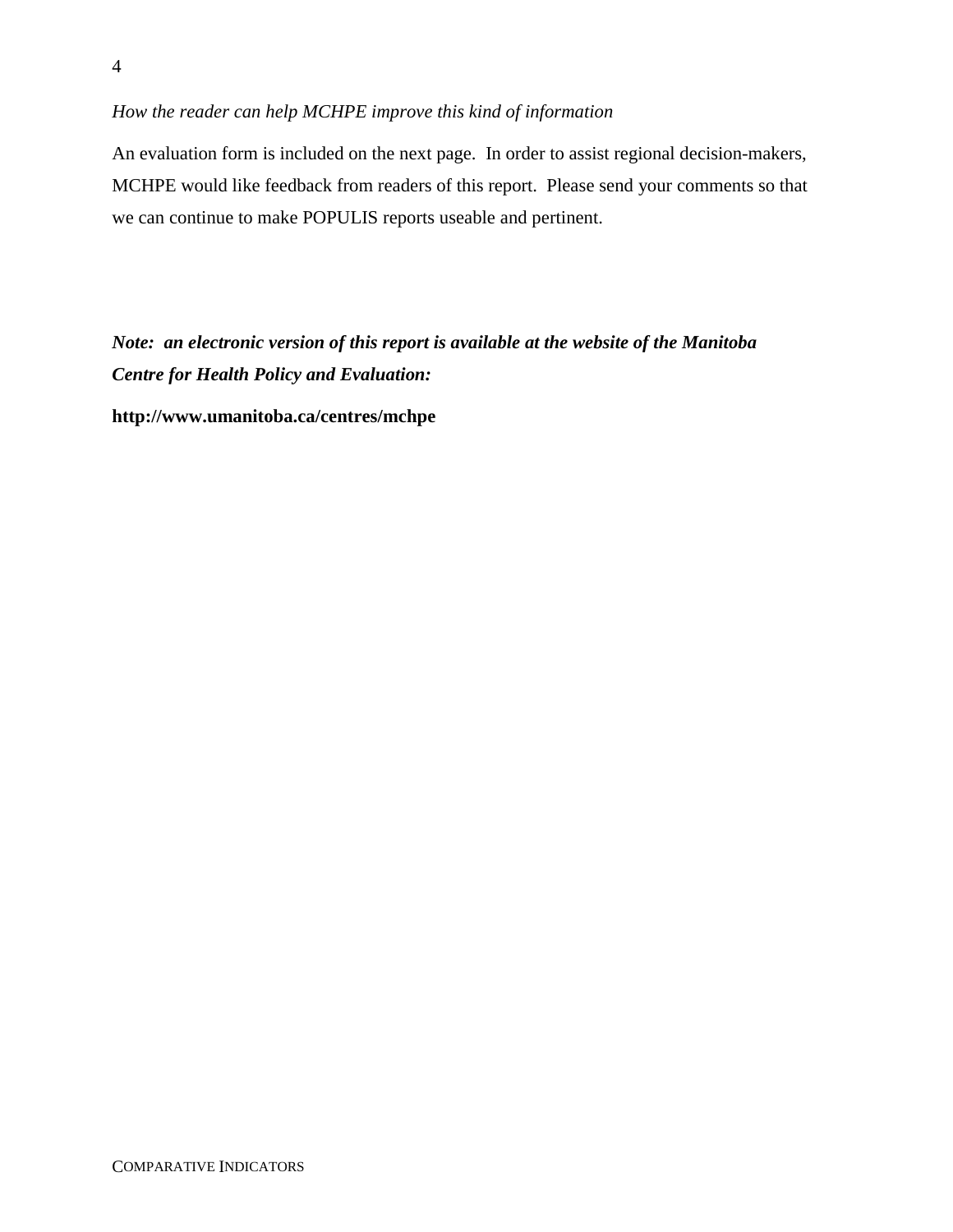## **Comparative Profiles of Health and Health Care Use For Manitoba's Regional Health Authorities**

## *EVALUATION FORM*

- 1. Which section or sections of this report did you find the most useful to you?
- 2. Which section or sections of this report did you find the least useful? Explain briefly.
- 3. Is there information that you believe to be useful to you, but missing in this report?
- 4. Is there information in this report that you would like in a different format?
- 5. Overall, the information in this report was (circle response):
	- 1) very useful;
	- 2) somewhat useful
	- 3) not useful
- 6. Overall, the way in which information was presented made it:
	- 1) easy to understand
	- 2) moderately understandable
	- 3) difficult to understand

### *THANK YOU FOR YOUR INPUT.*

Please return this by mail to the address below, or by fax at (204) 789-3910

Dr. Charlyn Black Re: RHA Report Evaluation Form Manitoba Centre for Health Policy and Evaluation Department of Community Health Sciences, University of Manitoba S101-750 Bannatyne Avenue Winnipeg, Manitoba R3E 0W3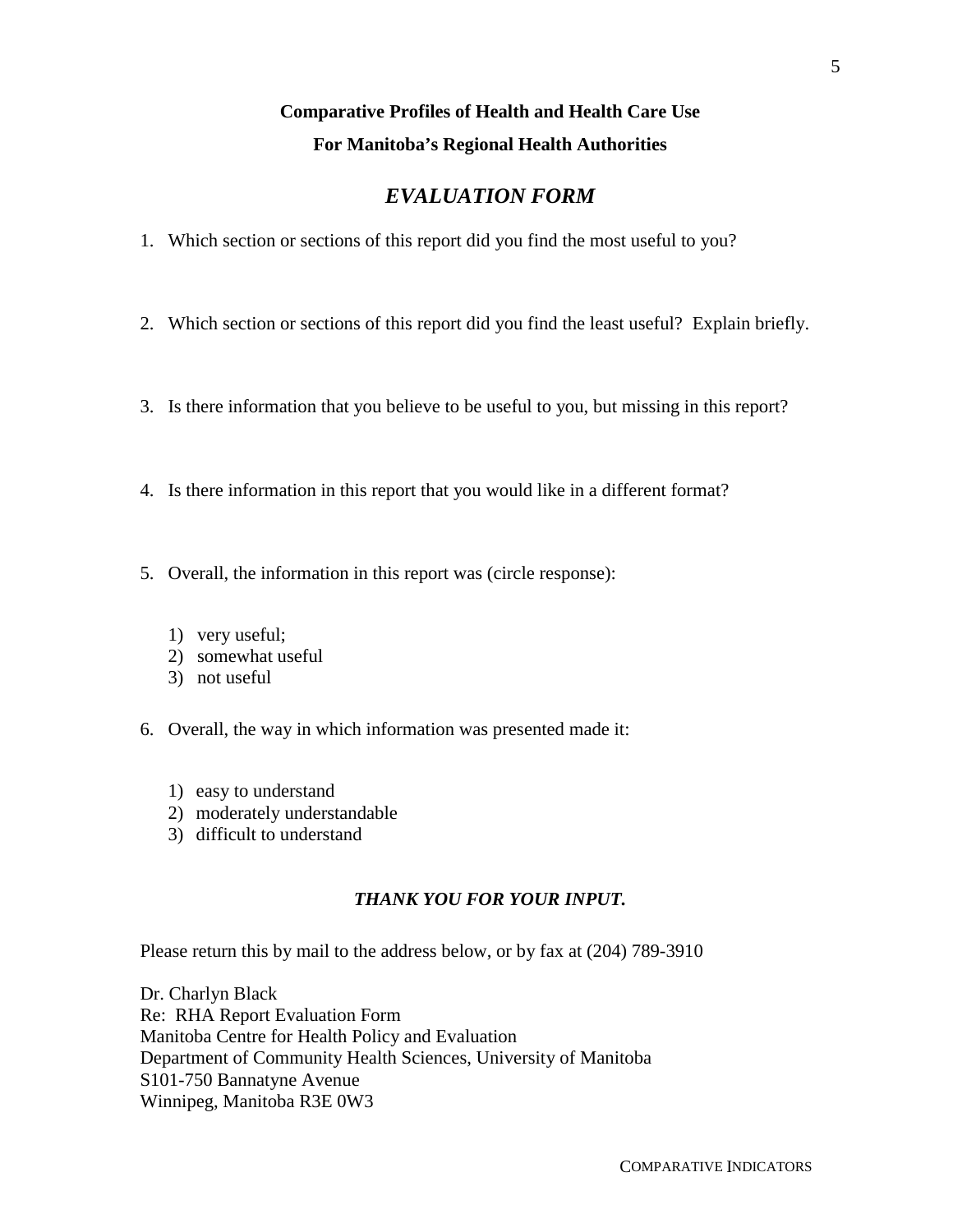## **1. INTRODUCTION**

#### **1.1 The Regional Health Authorities**

In 1997, Manitoba established eleven new Regional Health Authorities (RHAs) as governance structures for northern and rural health services. Each RHA has an appointed board of directors and is responsible for the overall planning and integration of services for a geographically defined population (Figure 1). The RHAs have a requirement for information that can be used for planning, and in time, for monitoring of performance. Manitoba Health has provided RHAs with information specific to each for the development of needs assessments, and regions themselves have gathered a wealth of information about their residents and health services. But there is also a requirement for comparative information across all RHAs that will permit planners and decision-makers to learn from each other's experience in order to plan and monitor service provision.

## **1.2 POPULIS**

The Manitoba Centre for Health Policy and Evaluation's (MCHPE) mission is to provide accurate and timely information to health care decision makers, analysts and providers, so they can offer services which are effective and efficient in improving the health of Manitobans. As part of its responsibilities, MCHPE has developed the Population Health Information System (POPULIS), which is designed to focus on the link between health and health care utilization. This makes it possible to examine how effectively and efficiently health care services produce health in the population.

Critical assessments of medical care typically focus on the clinical outcomes of individual treatments and quality of care delivered by providers and institutions, not on the health of populations. Historically, allocations for hospital services have been made in response to demands stemming from population growth, increases in intensity of use, technological imperatives and political pressure. Moreover, there has been no systematic plan to match the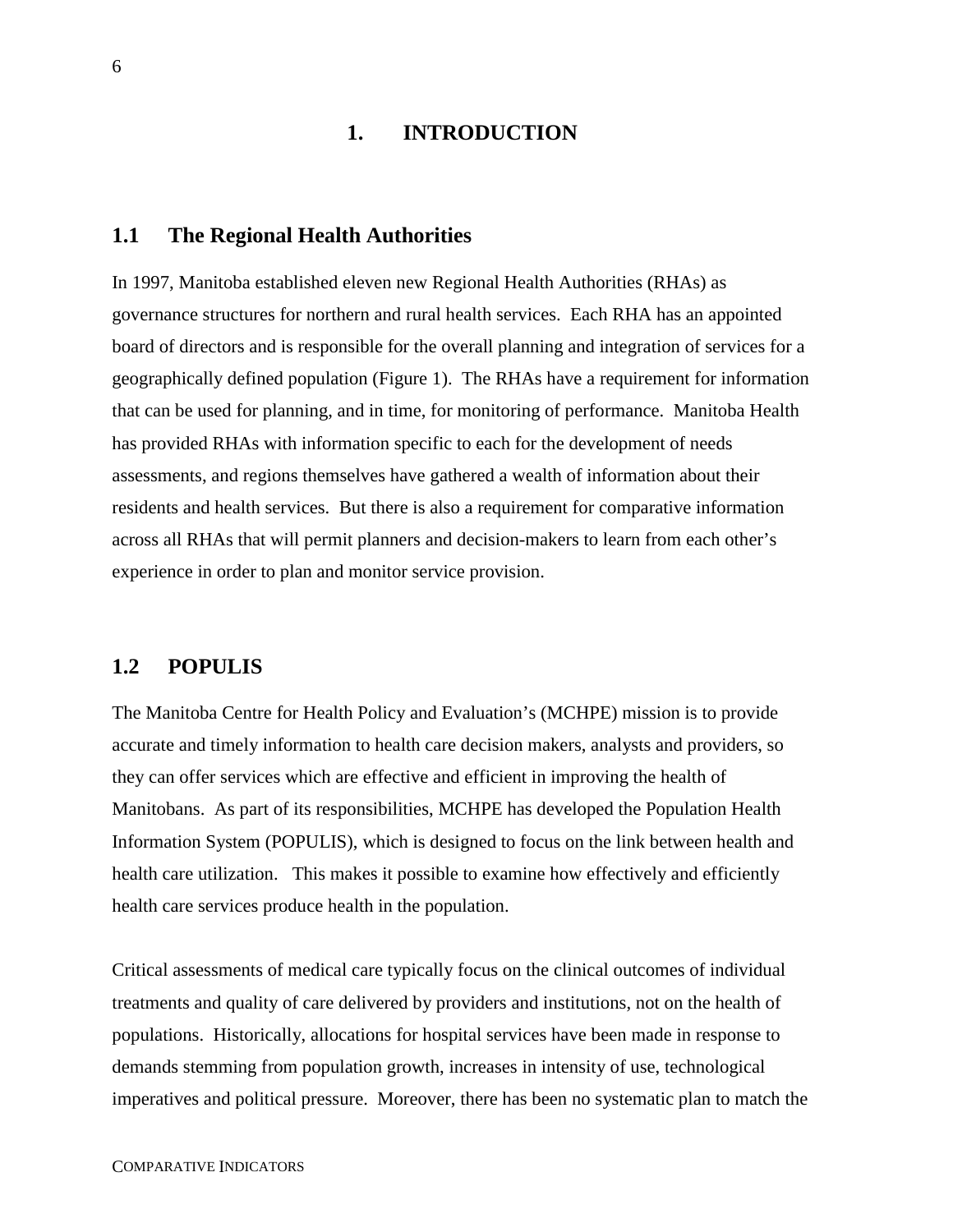

**Figure 1: Manitoba's Regional Health Authorities**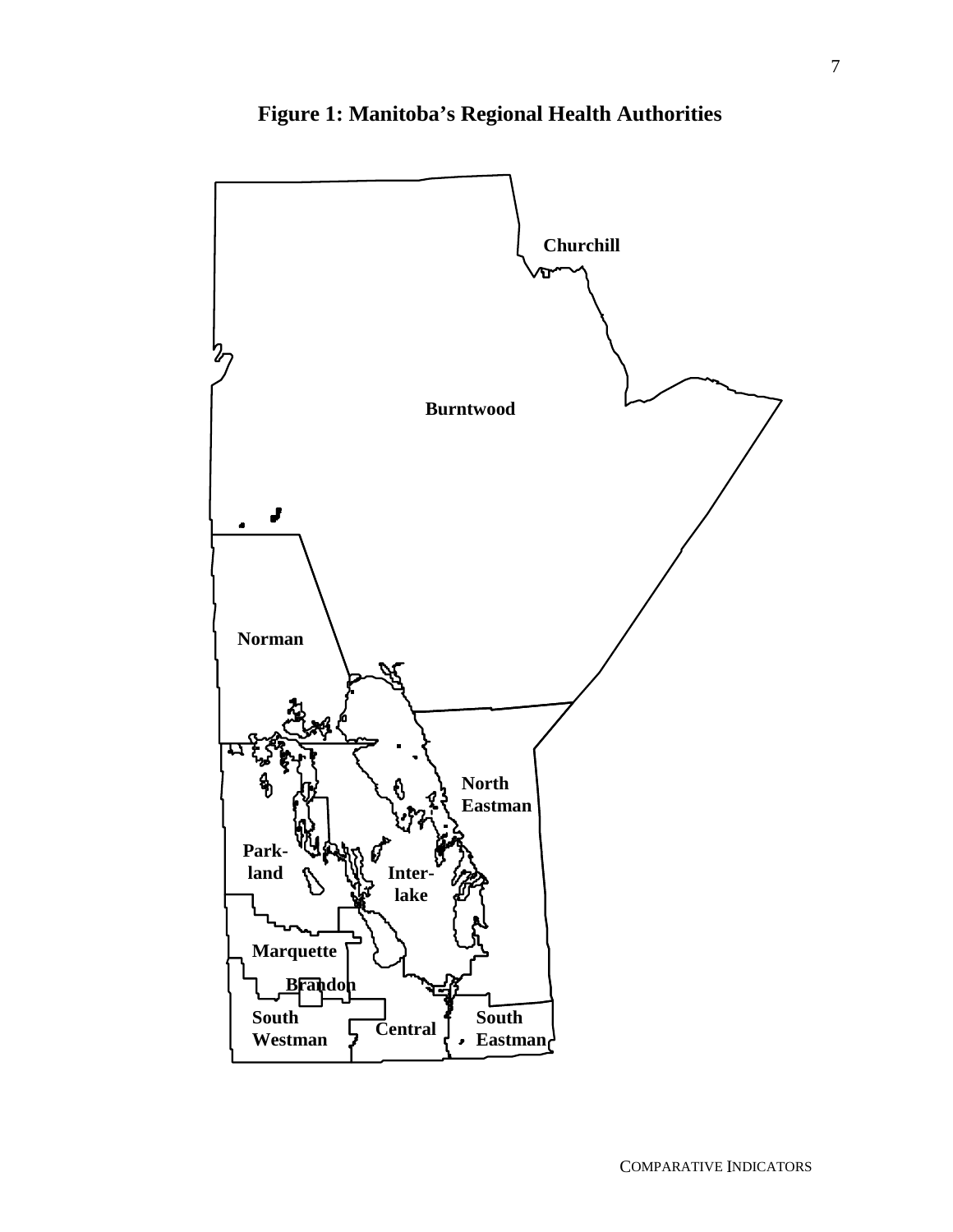numbers and specialties of physicians and their practice locations to the health needs of populations. The Manitoba Centre for Health Policy and Evaluation developed POPULIS in the hope of facilitating rational decision making and, ultimately, shifting discussions from a focus on the demand for health care to the demand for health.

POPULIS focuses first and foremost on the health of the population as the starting point for making sense of all other information. POPULIS makes it possible to compare the health status of residents of different areas, as well as the supply and utilization of health care resources (hospital beds, physicians, and personal care home beds). Because people often travel for care, local availability or supply does not necessarily determine use patterns. Therefore, POPULIS tracks *all* use by residents, regardless of where the use occurred. This population-based approach describes the total utilization profile of all residents of each region, rather than examining care provided by specific providers or facilities. POPULIS also links data from census files to describe socioeconomic status, which has long been linked to health outcomes and need for health care. In general, the lower the socioeconomic status, the poorer the health status and the greater the need for health care.

## **1.3 Comparative Information for Regional Health Authorities**

POPULIS provides decision-makers and the public with information to assess and respond to questions like the following:

- What are the levels of health in different regions?
- Are high-risk populations poorly served by the health care system or do they have poor health outcomes despite high use patterns?
- To what extent do residents receive their care in area or do they travel for care?
- Do areas with patterns of low use of physicians have poor access to care, or do they reflect usage patterns of healthy populations?
- Does high use of hospitals represent overuse or use related to high health needs?
- Do patterns of surgery vary according to the health needs of area residents?
- Do areas with fewer nursing home beds make more use of hospitals for chronic care stays?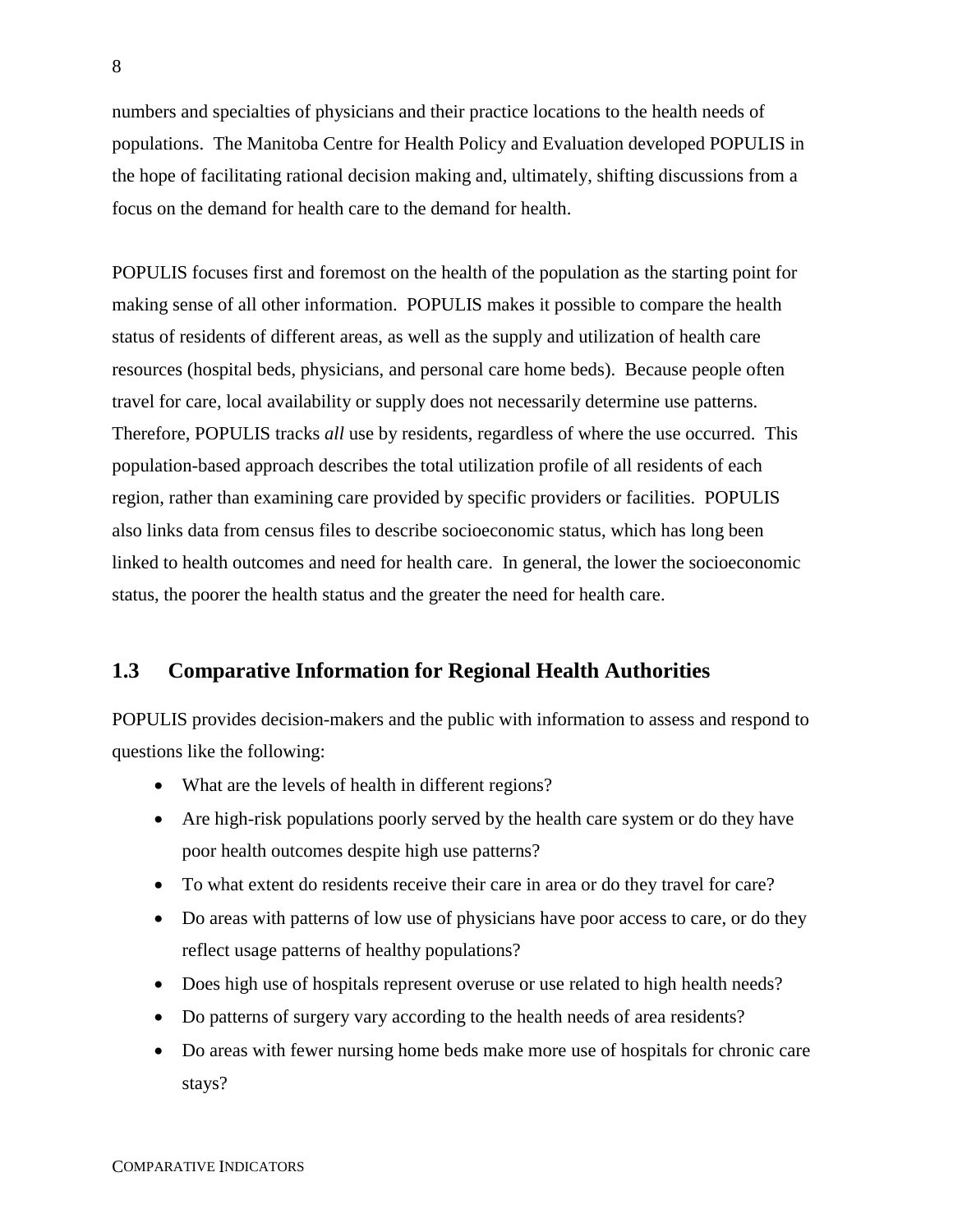#### *How to understand the POPULIS information*

As a basis for understanding the information presented, this report first reviews the comparative health status of residents of the regional health authorities, using a measure called the Premature Mortality Rate. This measure emphasizes relative differences in health status and need for health care. The report presents a broad range of indicators, including demographic and socioeconomic characteristics, disease prevalence rates and indicators of supply and use of health care resources. To continually stress the importance of health status, all figures in this report present the regions ranked by health status – that is, starting with the healthiest RHA and ending with the least healthy RHA. This ordering is intended to strengthen the reader's understanding of the link (or lack thereof) between use of health care services and health of RHA populations.

The first section focuses on interpreting these data for local use, to enable decision-makers to work through practical examples and scenarios. Possible questions to elicit further discussion at the regional level are also provided.

Summary graphs for each RHA have also been developed to provide an overview of key pieces of information. These RHA "profiles" examine how residents' health status and use of health care services compare to the rural average, which has been calculated for residents living in nine of the eleven RHAs. Brandon and Churchill were excluded from this rural average – Brandon because use patterns for its residents typically reflect a more urban pattern of health care use, and Churchill because data are incomplete for some services.

This is followed by a closer examination of specific indicators, both across and within regional health authorities, presented as a series of detailed graphs. The comparative information in this report includes a variety of measures:

- The demographic and socioeconomic characteristics of residents
- Health characteristics of area residents, including life expectancy and rates of common chronic diseases
- $\bullet$  Measures of the provision of preventive care to area residents, including immunization rates for children and rates of mammography screening for women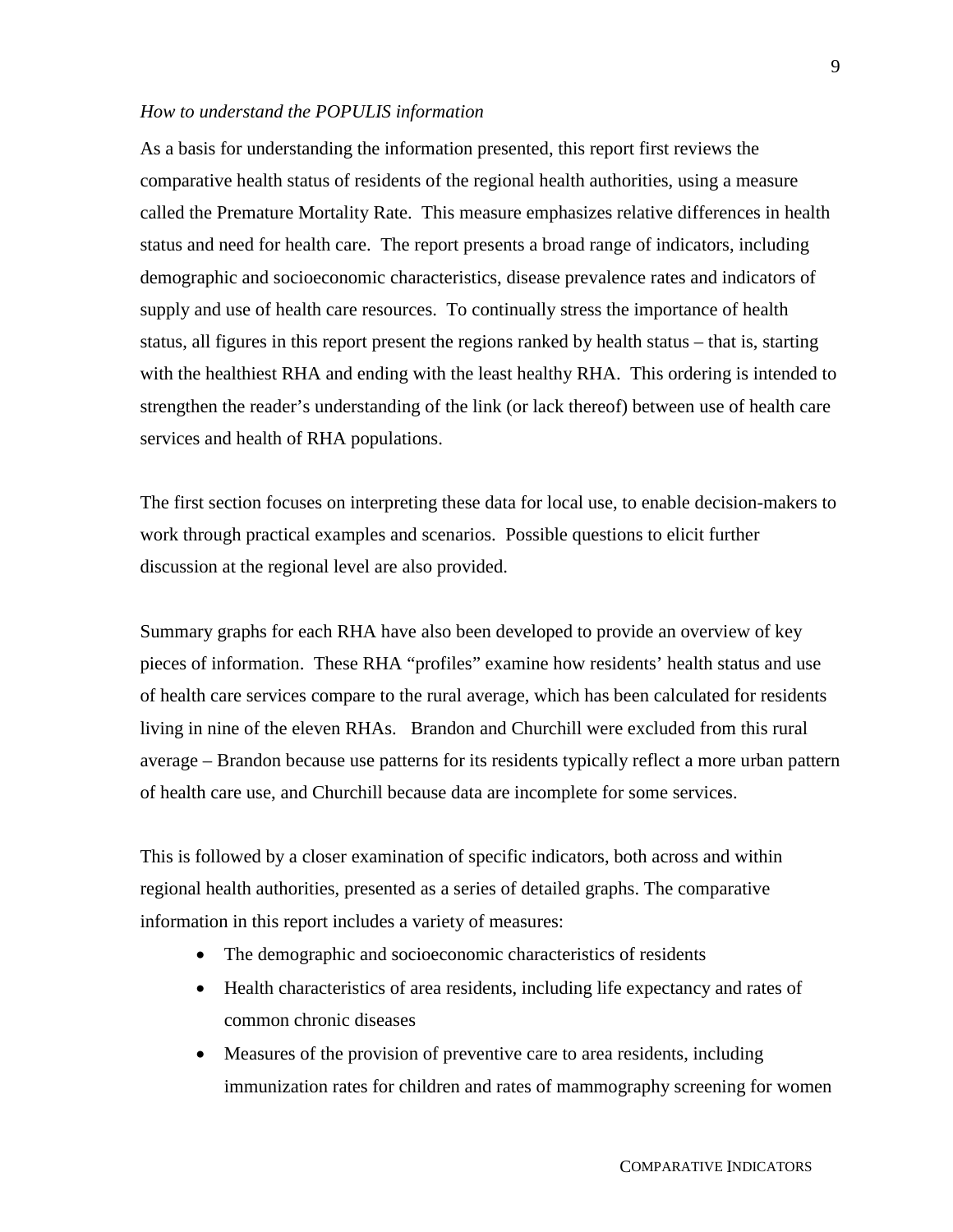- Aspects of physician use: in-area supply, visits & consultations received, provider type (GP/FP vs. specialist) and location of visits (in/out of region)
- Acute care hospitals: supply of beds, admissions and days used, location of hospitalizations
- Long-term care: supply and use of personal care homes, days of chronic care (stays of 45 days or more in acute hospitals or chronic care institutions)
- Access to high profile procedures that usually are provided in specialized settings, such as specialized cardiac and orthopedic procedures, and cataract surgery
- Use of "discretionary" surgical procedures, which in other research, have demonstrated considerable variability, not usually related to population need

#### *General approach*

In general, two graphs are presented for each indicator. The first focuses on comparing rates *across* the regional health authorities; the second shows rates both *across and within* the regional health authorities. This reflects our perspective that, while it is important to understand average values for indicators for an RHA, it is also critically important to understand the degree of variability for sub-populations within an RHA. In this report, we have subdivided the RHAs into smaller areas, referred to as "Physician Service Areas" (PSAs), which MCHPE has found useful for describing patterns of medical care (Figures 2 and 3). MCHPE developed these geographic areas by grouping communities within RHAs according to how they use physicians, with some consideration of health status. The resulting PSAs typically consist of the towns in which physicians practice, plus the smaller nearby communities and districts whose residents seek care from these physicians. Each RHA has been subdivided into two to eight PSAs, with the exception of Churchill (which has not been subdivided). While we recognize that our PSA boundaries differ from the administrative boundaries that the RHAs may currently be using, we believe that these analyses nonetheless provide important information, and may draw attention to previously undetected patterns.

Another important feature of these analyses is that almost all rates in this report have been age and sex-adjusted. This allows us to control for differences in utilization that are attributable to different population compositions of RHAs and PSAs. Since the elderly use a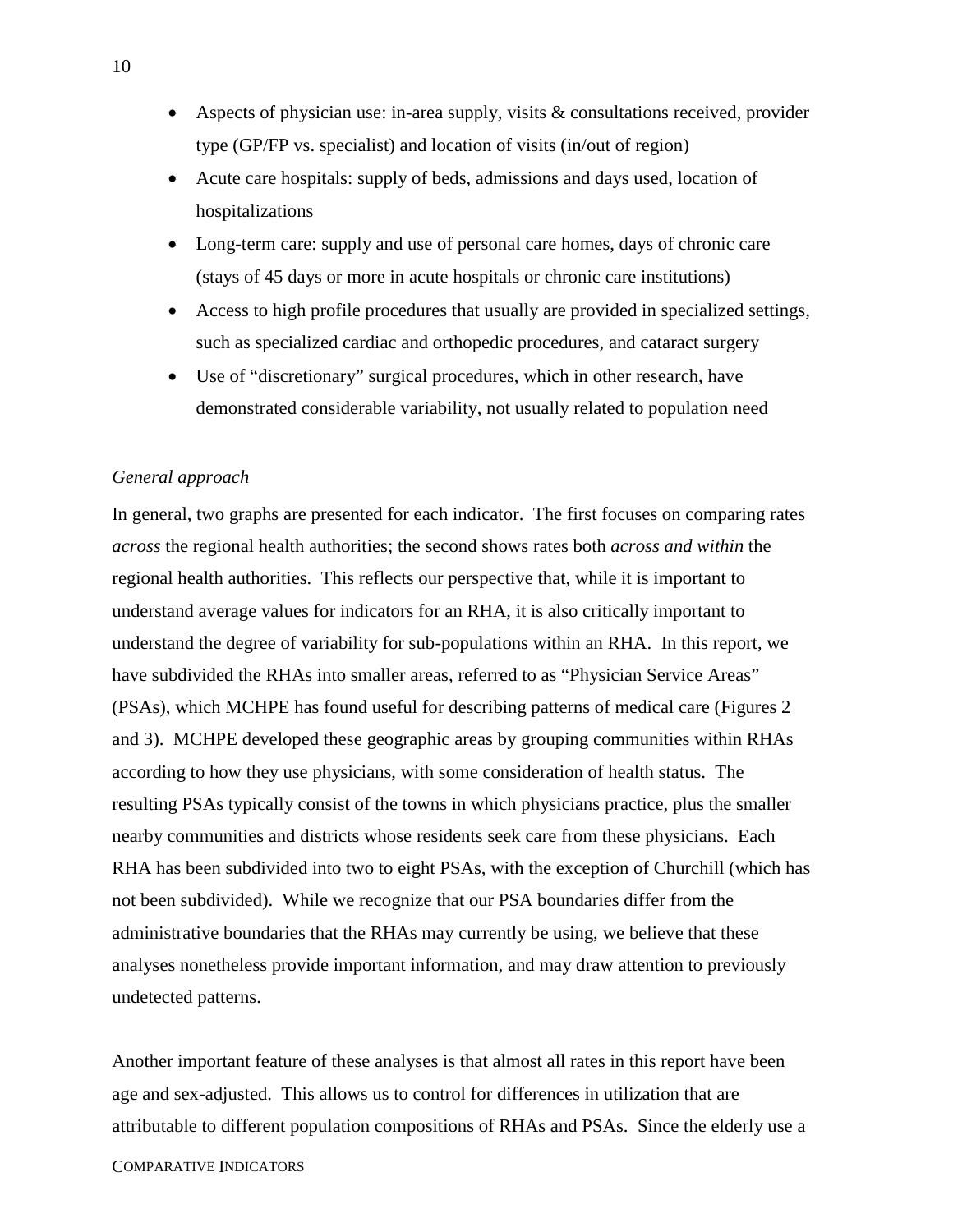greater amount of health care, areas that have a higher proportion of older persons will use higher levels of health care services. Therefore, comparing "crude" rates can be misleading, particularly when comparing old regions to young regions. By age- and sex-adjusting our data, we have provided "adjusted" rates – those that would occur if each area had the same composition (the composition of the Manitoba population). Age- and sex-adjusted rates are used in this report because they allow us to make valid comparisons across areas. For those interested, crude rates for a variety of measures are also provided, in Appendix 2.

There are three areas where age- and sex-adjustment have not been used in this report. The first is for measures of supply (for example, hospital beds and physician supply), where rates are given as simple per capita values. The second is for age-specific analyses, where instead of an adjusted rate, the actual rate for a certain age group is presented (for example, immunization rates for children). The third is for analyses which describe the location of service provision (e.g. within region, in Winnipeg, etc).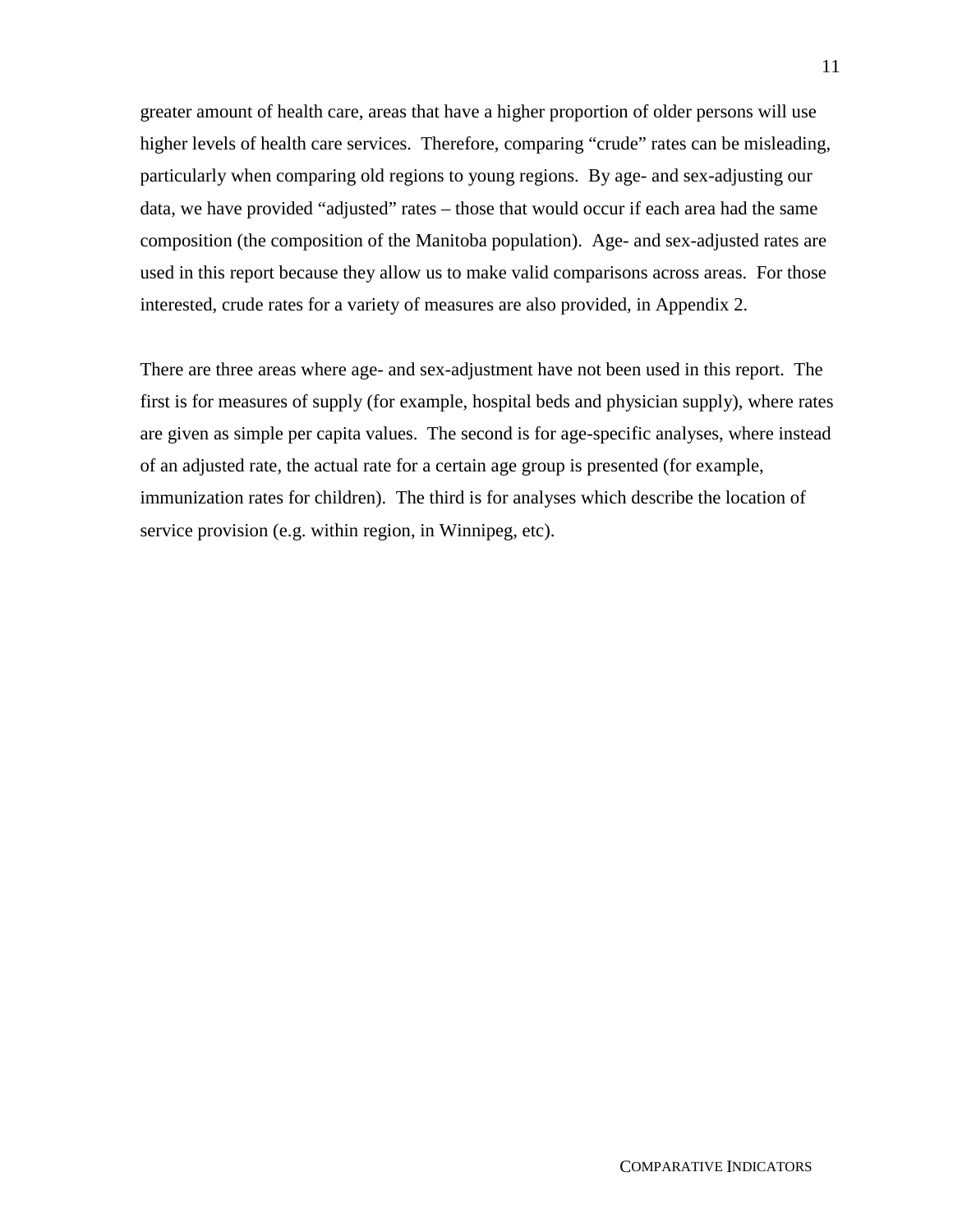## **Figure 2: Northern Manitoba**

**Regional Health Authorites (RHAs) and Physician Service Areas (PSAs)**

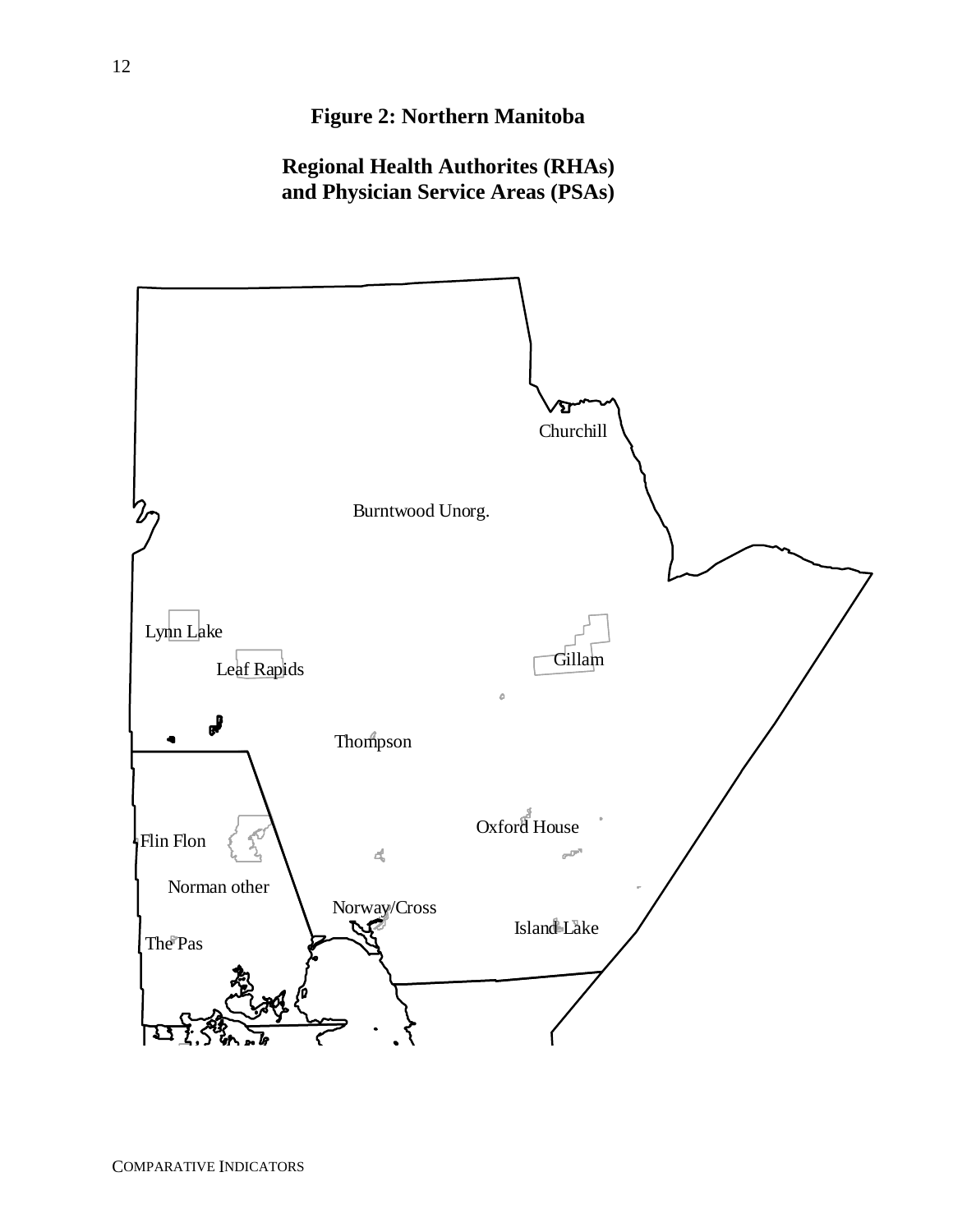**Regional Health Authorities (RHA) and Physician Service Areas (PSA)**



COMPARATIVE INDICATORS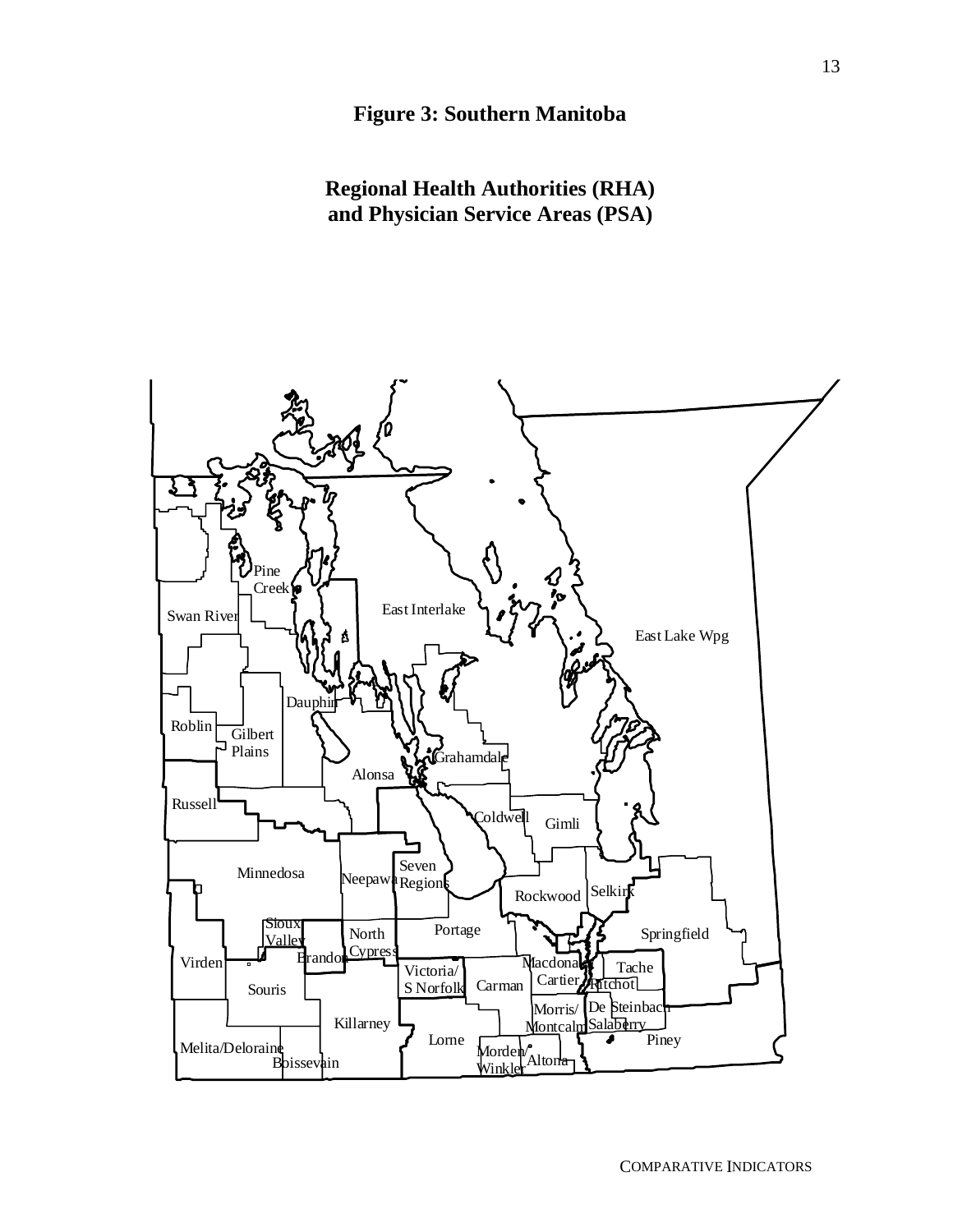The major focus of this report has been on providing a comprehensive set of indicators, rather than on extensive statistical testing for patterns. But whenever possible, we used statistical techniques to identify values that are significantly different (i.e. unlikely to be due to chance) from relevant averages, using 95% confidence intervals. Rates significantly above or below the average referred to in the graph are marked with an asterisk (\*). These statistical tests were only calculated for utilization variables and health status indicators, not supply variables (i.e. number of physicians, hospital beds, and PCH beds). Because small numbers of people produce highly variable rates from year to year, rates that appear much higher or lower than the average sometimes do not have an asterisk beside them. This may reflect the small population used to calculate the rate, which could in fact be close to the average value over time. Unless a consistent trend of "higher" or "lower" rates is seen over time, it may be incorrect to assume that the rate is truly different from the average when it is not "statistically" different.

In developing this report, we were faced with some unique challenges in presenting a complete set of indicators for the RHA of Churchill. Churchill is a regional health authority serving a very small local population (approximately 1092 residents), but also providing services to residents of the larger Kivalliq region of Nunavut. With such a small population within the RHA, indicators of health and health care use can be influenced by a small number of cases, even when based on several years of data. In addition, we have routinely found physician claims for Churchill residents to be under-reported, making analyses based on these claims unreliable (see Figure 49 which shows the very low rate of physician contact captured by the reporting system). In this report we provide rates based on the data we have, flagging the figures that we know to be based on unreliable data.

Finally, with the exception of some sections of this report (the health status of RHA residents and the summary profiles), we have focused on graphical presentation of indicators, with less emphasis on detailed interpretation of these graphs. For each indicator, we have provided some background about why the indicator is important, an explanation as to how it was calculated, and some discussion about how to interpret differences. We have not focused on providing a detailed write-up of our understanding of the differences, because we believe that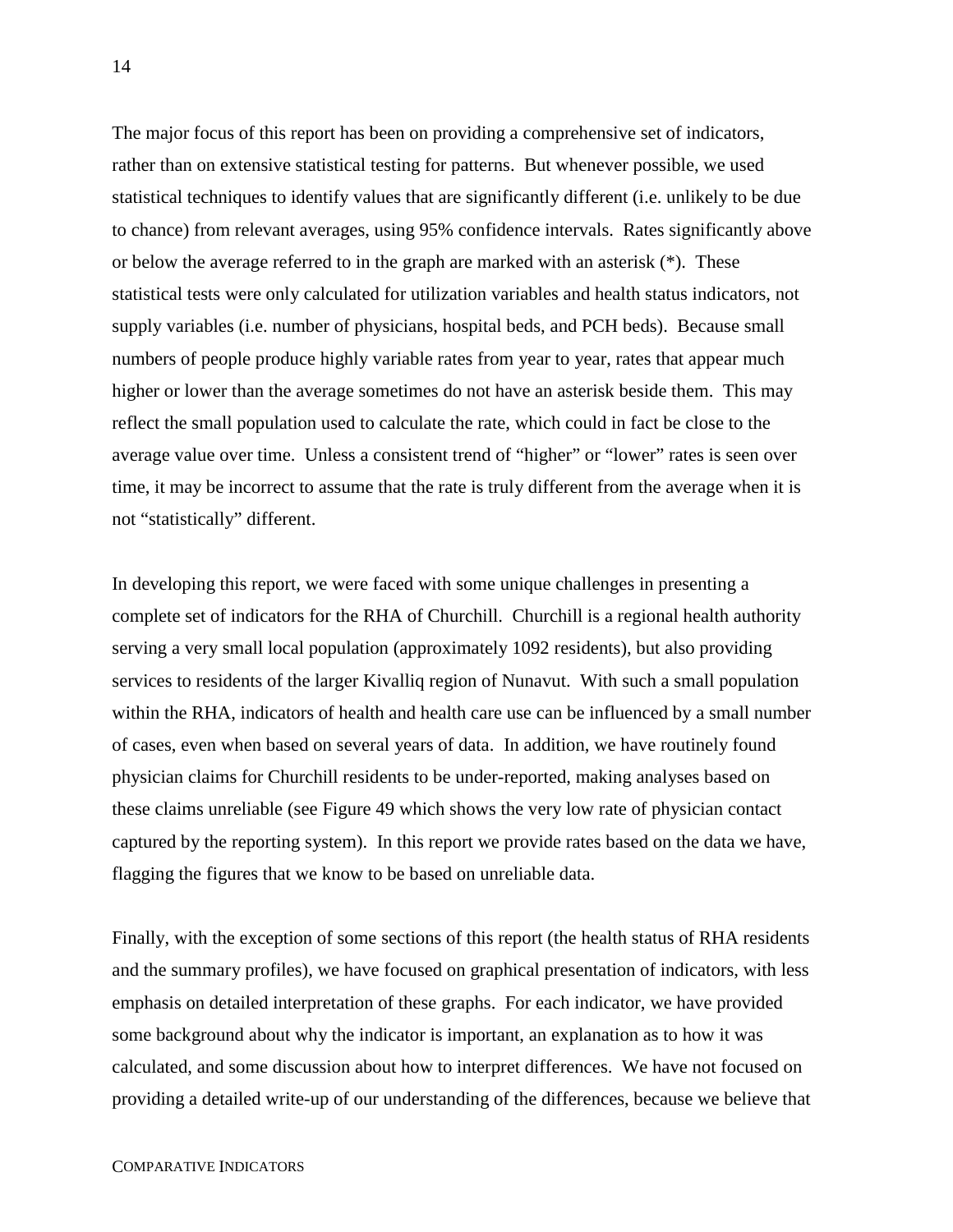much of this interpretation should come from the RHA perspective, based on an understanding of local circumstances.

## *A first step*

It is our hope that the information provided in this report will generate considerable interest and debate among decision-makers and the public. We recognize that it represents only a first step in providing information relevant to the RHAs and to Manitoba Health, and hope that it is complementary to information that Manitoba Health has already provided. We also recognize that the information represents patterns in existence at the time just before the RHAs came into existence. We fully expect that we will find ways to improve the information we provide to RHAs over time, and to monitor some of the effects of regionalization. Nonetheless, we see this as an important step in developing a capability for providing information to the regional health authorities, one that builds on the strength of an emphasis on population health.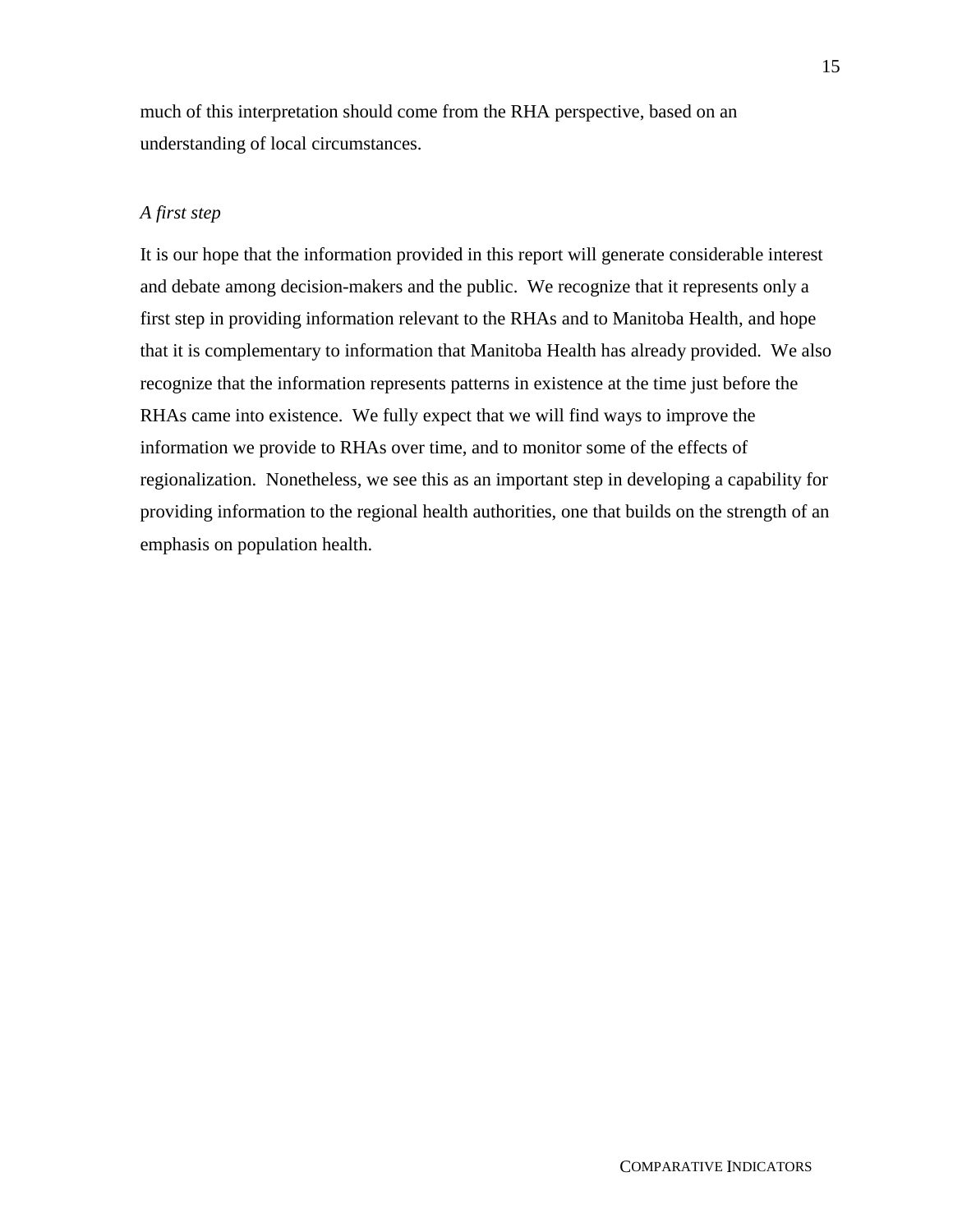#### **2. METHODS**

Appendix 1 describes all the measures and how they were calculated. Information is presented for all Regional Health Authorities (RHAs) of Manitoba (see Figure 1) and for the Physician Service Areas (PSAs) into which the RHAs were divided. (Figures 2 and 3).

Most analyses for this report were based on database information from fiscal year 1995/96, except the RHA Summary Profiles (updated to 1996/97) and the various multi-year analyses (using 3-, 5-, and 10-year rates). All residents of Manitoba, including Treaty First Nations persons, were included in the study. However, approximately 30-40% of Treaty First Nations persons are not identified as such in our database, so our analyses underestimate their numbers. Those who are identified as Treaty First Nations persons are assigned to RHAs by postal code, rather than simply to the reserve to which they are affiliated.

Most figures include a comparison to the provincial rate, the Winnipeg rate, and the "non-Winnipeg" rate. The RHA profile graphs use a "rural average" to avoid comparison to the provincial average which is largely driven by Winnipeg and Brandon. This "rural average" was calculated for residents living in nine of the eleven RHAs. Brandon and Churchill were excluded – Brandon because use patterns typically reflects a more urban pattern, and Churchill because data are incomplete for some services.

Most rates are age- and sex-adjusted to control for differences attributable to different population compositions of RHAs and PSAs (the adjusted rate is that which would occur if the area had an age/sex composition identical to the overall Manitoba population). The three exceptions are: supply, such as physicians or hospital beds, where the rates are simple per capita values; analyses based on specific age groups (e.g. immunizations for children), and analyses of the location of service provision (e.g. Within RHA, to Wpg, etc). Appendix 2 includes the *crude* rates by region, which reflect the rates calculated using each RHA's raw data. The actual number of persons with a certain condition can be calculated by taking the population of that region multiplied by the *crude* rate for the condition of interest.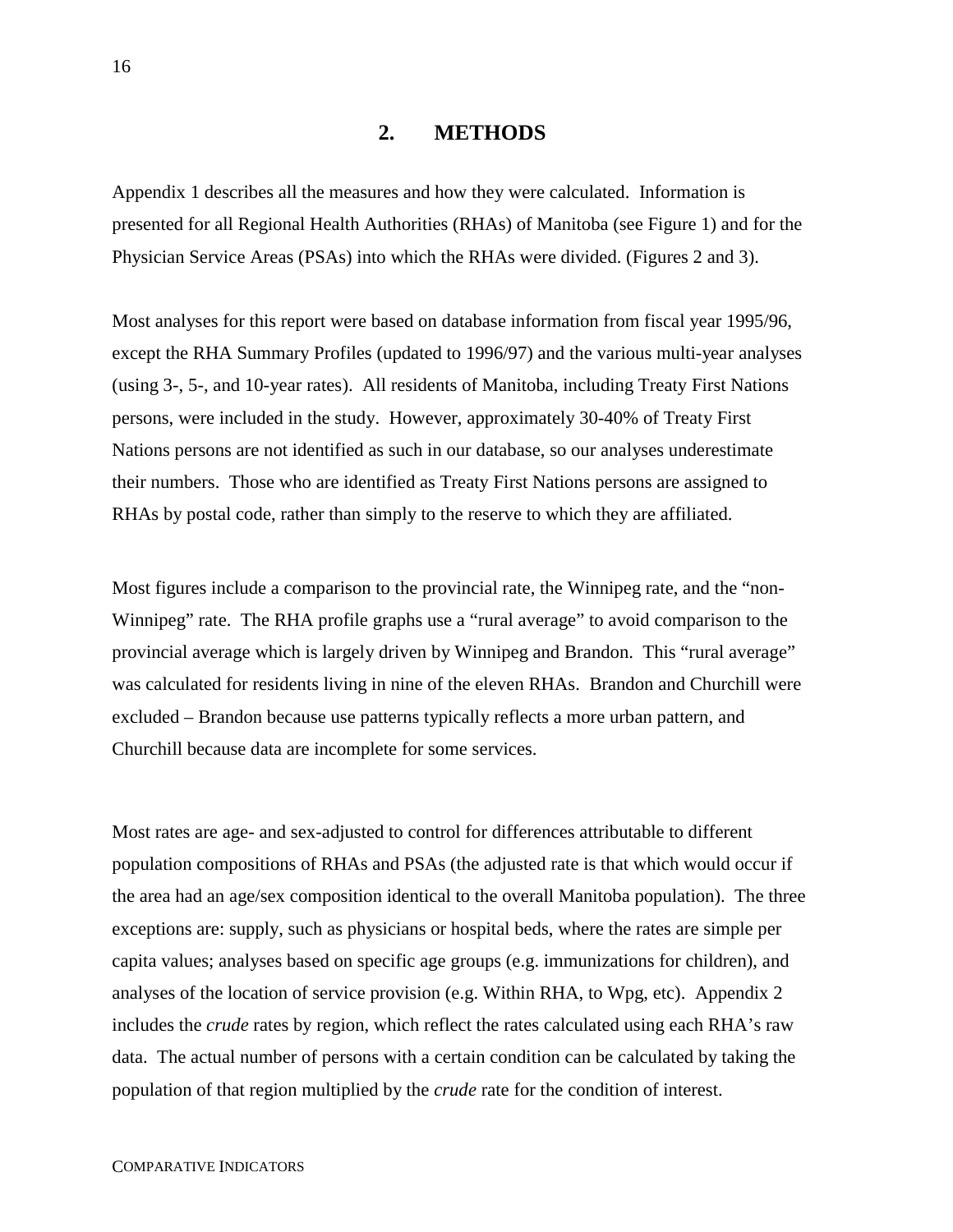## **3. THE FOCAL POINT: HEALTH STATUS OF RHA RESIDENTS**

Researchers in the population health field (Eyles et al., 1991; Carstairs and Morris 1991; Eyles et al., 1994) have advocated the use of a single measure – premature mortality (death before age 75) – as the best single indicator of health status capturing the need for health care. This measure is used in the British formula for allocating funds to regional health authorities. It has been shown to be strongly associated with most of the self-reported health status indicators and physical measures used in the Health and Lifestyle Survey, including self-assessed health, number of symptoms, self reported rheumatism and temporary sickness (Mays et al., 1992). In short, populations that have higher premature mortality rates are also more likely to report their health to be poor, to report a higher number of symptoms and to report being sick more often.

There is considerable variation in the rate of premature mortality *across* RHAs (Figure 4). Rates for three areas (South Eastman, South Westman and Brandon) are significantly lower than the Manitoba average, indicating that residents of these areas have better than average health status. Rates for two northern RHAs (Burntwood and Norman) are significantly higher than the Manitoba average, indicating that residents of these areas have much poorer than average health status. In spite of the tremendous variability across RHAs, the overall rates for Winnipeg, non-Winnipeg and Manitoba populations are very similar. These premature mortality rates (and most other rates in this report) have been age- and sexadjusted to allow fair comparisons across regions, even though some RHAs have younger or older populations than others.

When premature mortality is calculated for the physician service areas (PSAs), it is evident that there is also considerable variation *within* RHAs (Figure 5). For some RHAs, this variation is relatively small, in that only one or two PSAs appear substantially different (i.e. PSAs in South Eastman, South Westman, or Parkland). For other RHAs, there is a marked gradient across sub-populations (i.e. Central and Interlake). This phenomenon is most pronounced for Burntwood, where the premature mortality rate for the healthiest PSA (Leaf Rapids) is among the lowest in the province, and the rate for the poorest health PSA (Burntwood Unorganized) is the highest in the province.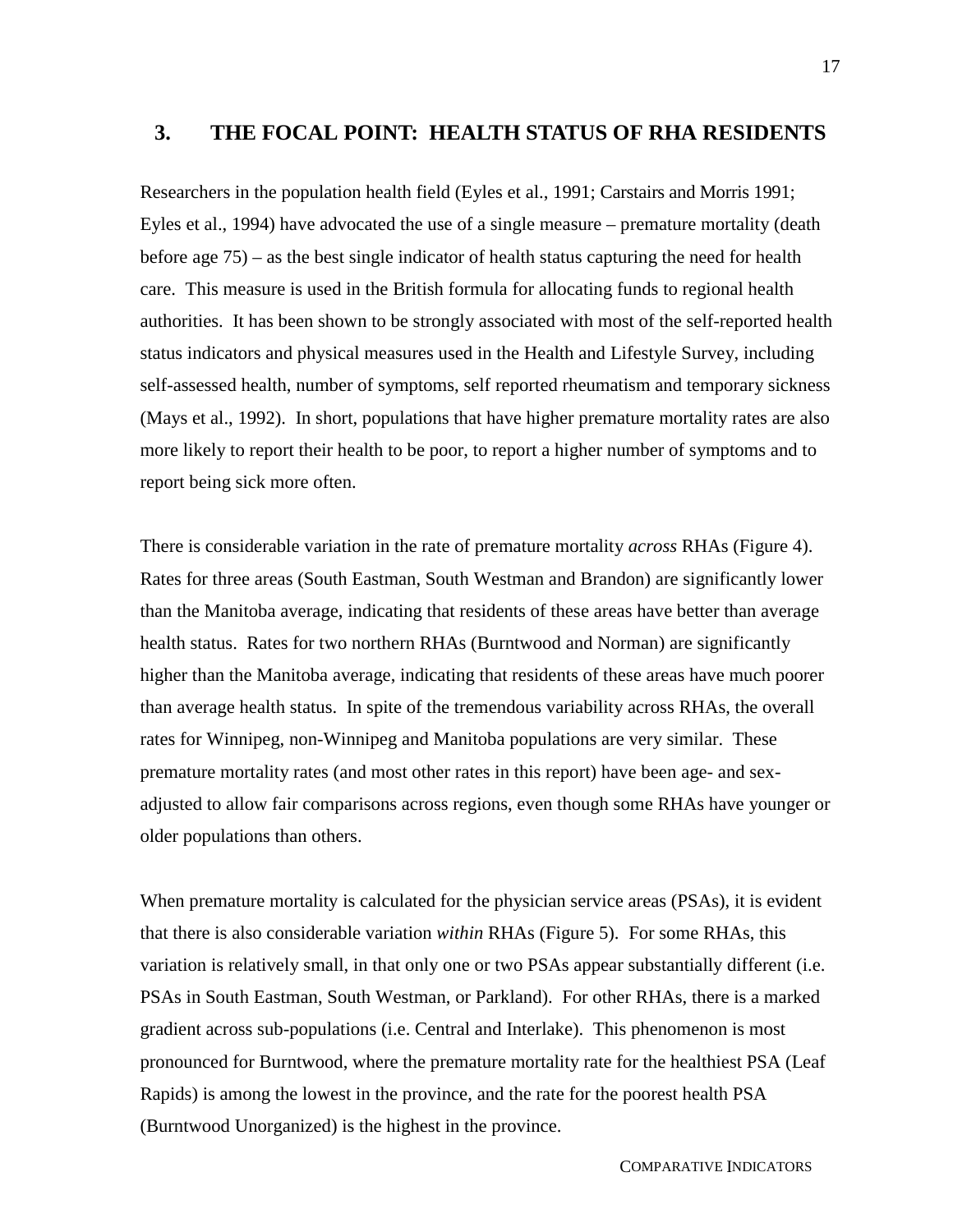



To continually emphasize the central importance of premature mortality as an indicator of health status and relative need for health care, all figures in this report show the RHAs in order of increasing premature mortality rate. Accordingly, South Eastman is always listed first since its residents are healthiest, while Churchill is listed last since its residents are least healthy. Similarly, figures showing data for the Physician Service Areas (PSAs) are also sorted by premature mortality with RHAs (Figure 5). Assuming that poor health indicates a greater need for medical care, ordering the RHAs in this manner means that they are also listed in order of increasing need for health services.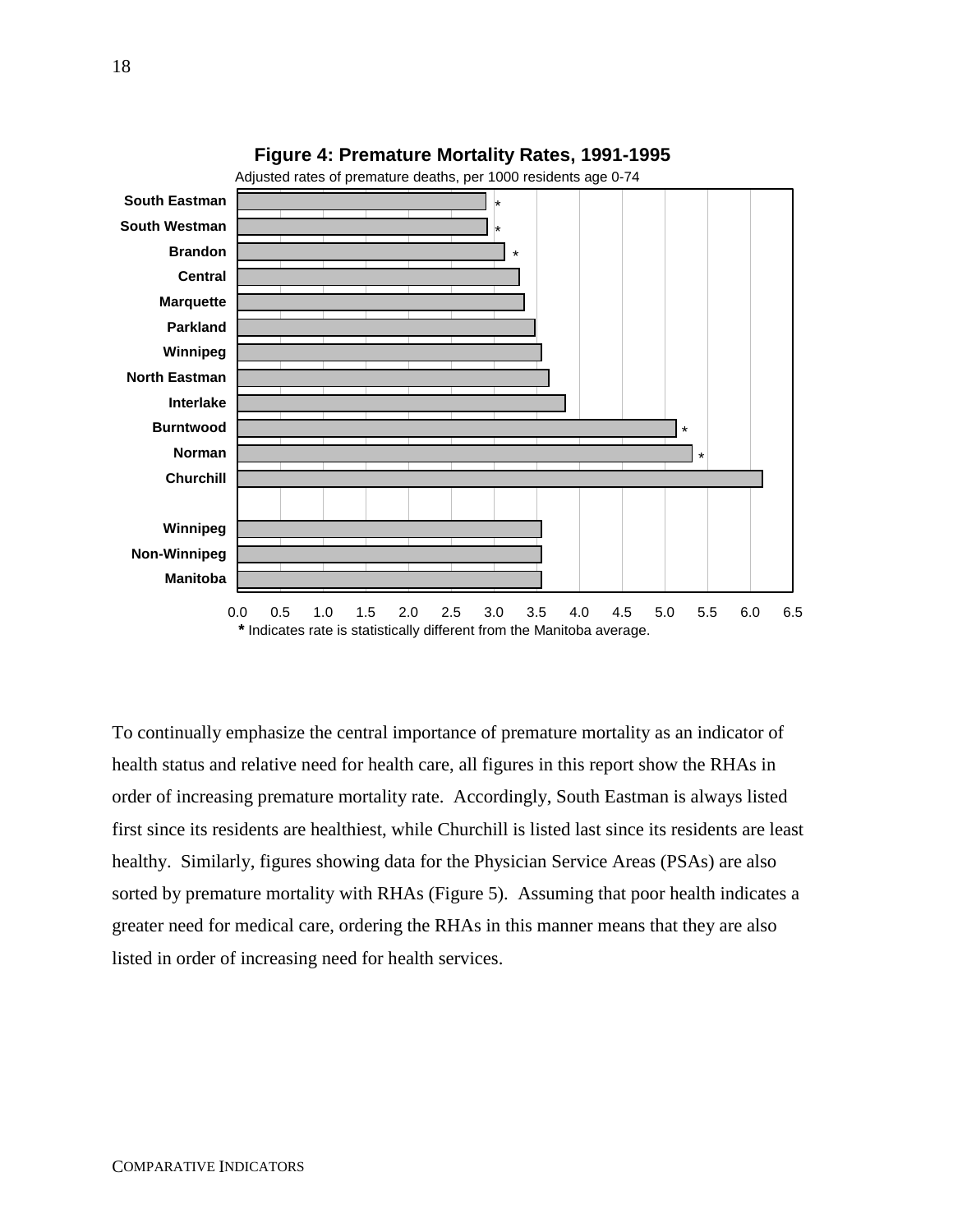



\* Indicates rate is statistically different from the Manitoba average.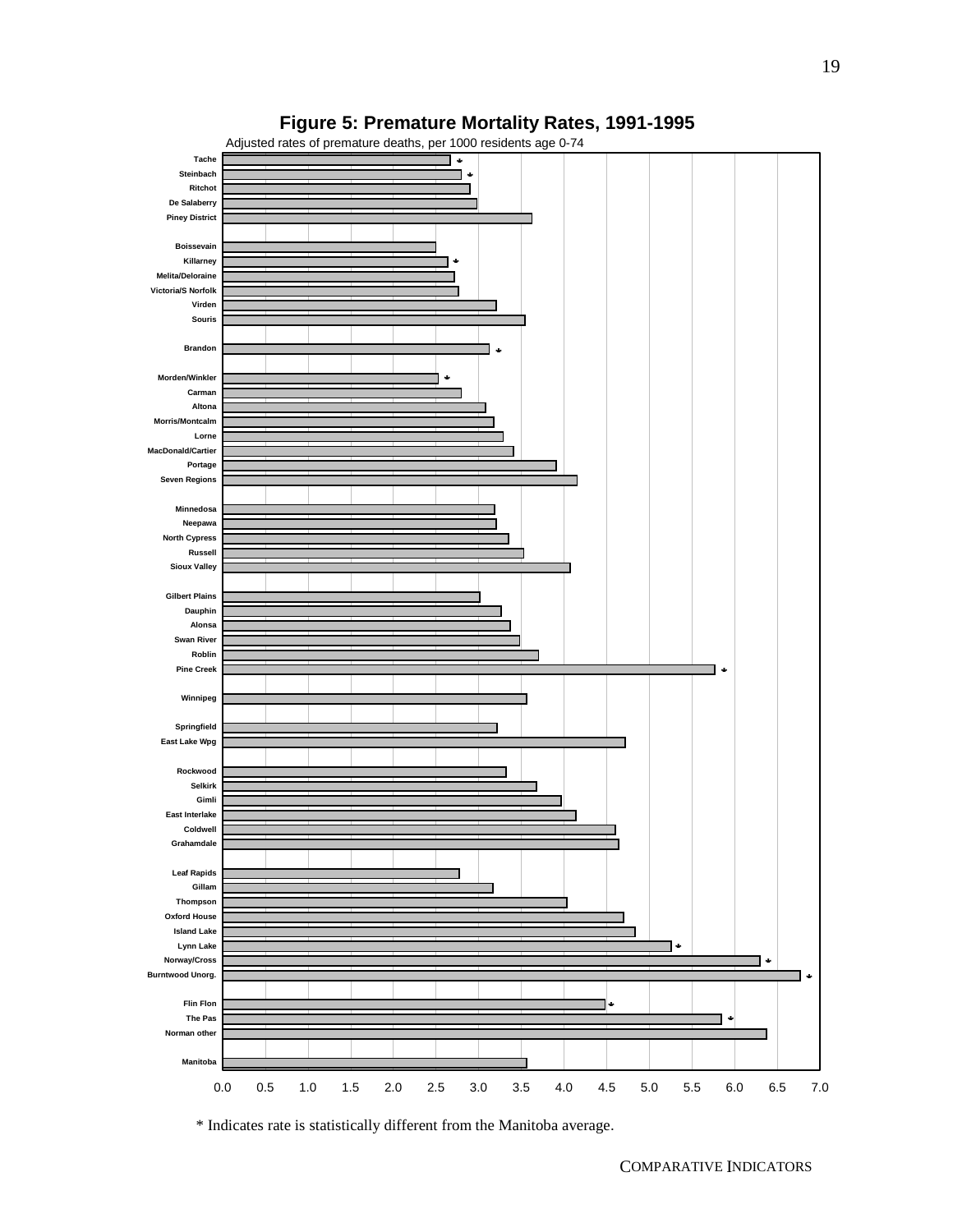## **4. INTERPRETING THE DATA FOR LOCAL USE or**

#### *How to get an overall view of your RHA from this report*

*Information by region, and by sub-region, is given in this report. This information includes measures of demographic/socioeconomic conditions, health status, disease burden, provision of preventive care, use of physician and hospital services, use of personal care (nursing) homes, plus rates of "high profile" and "discretionary" procedures. In order to benefit from this information, this section focuses on how to interpret these measures to understand circumstances in your RHA. This section gives examples and poses questions that may arise. This is meant to help RHAs get an overall view of their region.*

## **4.1 The people of your region**

The two most basic ways to describe the people of your region would be by age and by gender. This gives you an indication of those resources which may be most needed. In other words, compared to other RHAs, how many people are likely to "walk through the door" of the various types of health services. The "population pyramid" of your region is a summary of all this information in one picture. It shows what percentage of the whole population is distributed in each five-year age and gender group.

#### Example: Burntwood region (Figures 28a and 28b)

The shape of the population pyramid for Burntwood is like a triangle, with the largest "bulk" of the population being younger. In fact, 13% of Burntwood's population is aged 0-4 years, and only 1% is aged 75 or older. This is in contrast to the Manitoba population, which has the bulk of its population in the middle-aged group, with only 7% aged 0-4, and 6% aged 75 or older. Burntwood also has a higher proportion of Treaty First Nations residents within the RHA (as shown by the lighter grey areas in the pyramid). For any given age group category, persons with Treaty status represent at least half of the region's residents.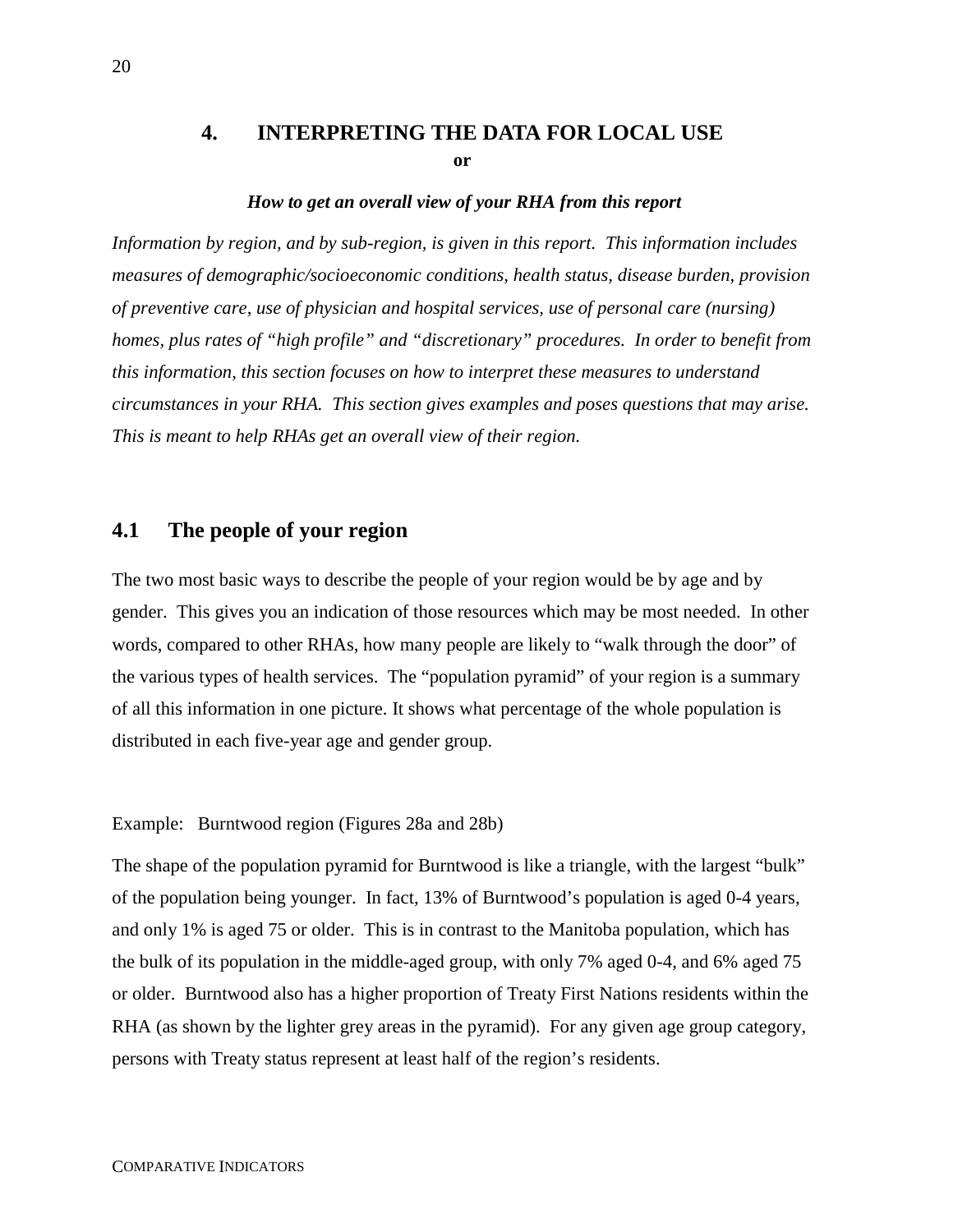Burntwood planners could calculate actual numbers of people in different age categories. For example, Figure 28a shows that the total population is 44,535 (in 1995/96). Females of child-bearing age (ages 15-44) comprise about 24% of the population (calculated by adding up the right, or female, side of the bars for the age categories from 15 to 44 years old). So actual clients in that age are 10,688 females (0.24 multiplied by 44,535). Exact percentages for age brackets are included in Appendix 2.

Planners from this and other regions may ask such questions as:

- How does the RHA's population pyramid compare to Manitoba's? To other RHAs?
- How is the region's population structure likely to impact the types of service delivery? For example, a young population, with possibly larger-than-average family size, may require more emphasis placed on such programs as prenatal care, maternity services, pediatric services, and immunization programs.
- How many people could possibly "walk through the door" for any given service?

## **4.2 The healthiness indicators of your region**

It is important to know whether or not you have a "healthy" region in comparison with the rest of the province. It is also helpful for planners to know how healthy the people are in different parts of their region. Three measures of healthiness are included in this report – the Premature Mortality Rate (PMR), the Socio-Economic Risk Index (SERI), and Life Expectancy.

#### Example: North Eastman

North Eastman's population has a similar PMR (3.7/1000 residents aged 0-74) to Manitoba (about 3.6/1000). Figure 4 shows an adjusted rate, which means that the rate is given as if the North Eastman population pyramid looked like the Manitoba pyramid, with the same proportion of persons in each of the five-year age and gender categories. There are some regions that have lower PMRs (indicating a *healthier* population) and some higher (a *less*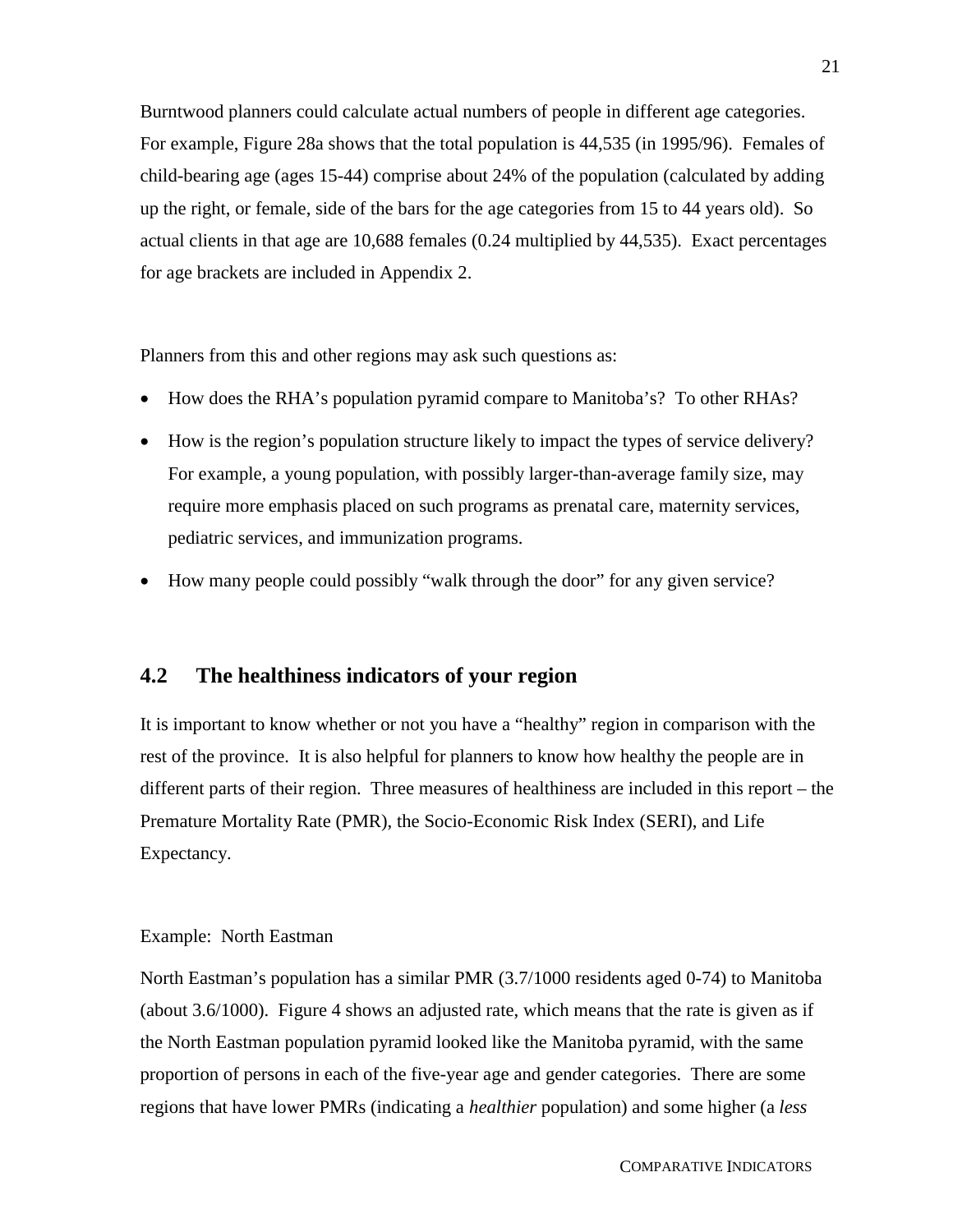*healthy* population), with North Eastman located about midway. But there are very different rates within the region itself – Springfield sub-region is actually lower (3.3/1000) than the provincial rate, and the East Lake Winnipeg area (4.7/1000) is slightly higher. But this rate does not have a \* beside it, meaning that even though the rate *looks* higher than the Manitoba rate, this may be due to the relatively small population in the area, and the rate could fluctuate quite a bit from year to year. Regional planners may want to look at this rate over time, to see if there is a consistently higher PMR indicating a "less healthy" population.

Another "look" at the healthiness of North Eastman residents is the SERI score (Socio-Economic Risk Index), shown in Figures 31 and 32. The SERI is based on characteristics of communities derived from six Census variables (unemployment in two age groups, families headed by single females, educational levels, females in the work force, and average home values). North Eastman is at slightly higher risk (0.19) than the overall Manitoba population (0), but at less risk than non-Winnipeg residents as a whole (0.31). Looking within the region, Springfield is at lower risk than the Manitoba population (-0.30, similar to Winnipeg residents), but East Lake Winnipeg is at very high risk (1.7). The higher the unemployment, the more families headed by single females, the lower the education, the fewer females in the workforce, and the lower the average value of homes, the higher the community's score would be on this index.

The final "window" of healthiness in this report is the life expectancy at birth. North Eastman *men* live, on average, to about 75 years old; *women* live to about 80. In comparison, Manitoba men live to about 75, and women live to about 81. But the picture looks slightly different within the region. The Springfield area life expectancy for men is about 77 years, and for women about 82 years. In contrast, the East Lake Winnipeg area has an average life expectancy of only 72 years for men and 77 for women.

Health planners in regions may ask such questions as:

- Do all three "windows" of healthiness tell the same story? Does this make sense?
- Are there differences between the sub-regions?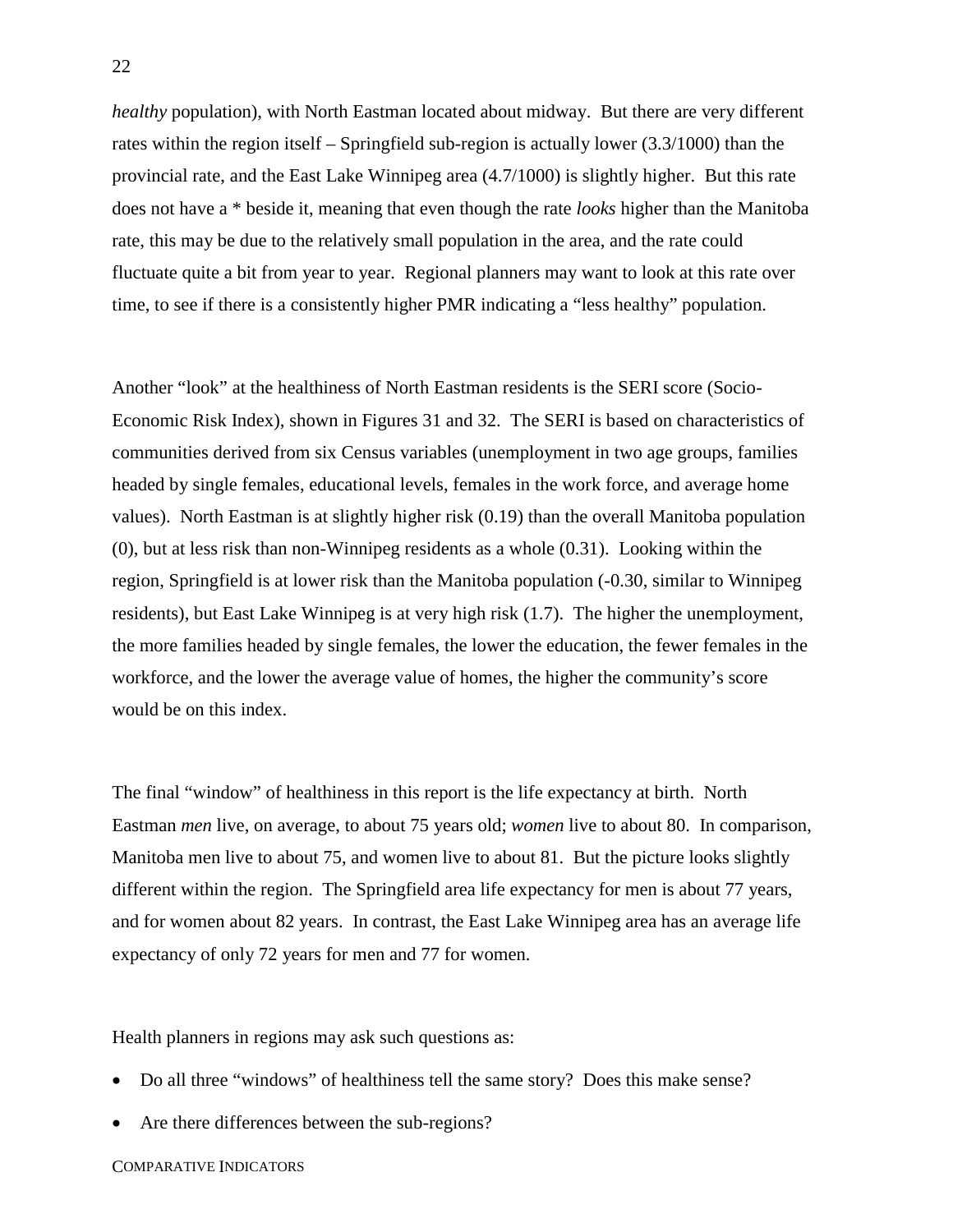- Will people who are less healthy have greater needs for health care delivery?
- What do these indicators of healthiness suggest about the health of the RHA's population? In general, is the population in the RHA more or less healthy in comparison to other RHAs?

## **4.3 Major disease profiles of your region**

Three major diseases – diabetes, hypertension, and cancer – are profiled in Figures 37 to 42. These are "adjusted" rates, which allow for fair comparisons between regions. The adjusted rate would be the rate seen if the area had the same age and gender composition as the entire population of Manitoba. This is important because if one region had more young persons and less older persons than the Manitoba average, then we would expect to see fewer residents with a diagnosis of cancer (or fewer people with hypertension) from this region. "Age/gender adjustment" mathematically removes the effects of different population structures that would affect overall rates of use of health care.

#### Example: Norman

Norman RHA has a higher rate of diabetes (85/1000) than Manitoba (56/1000), but a lower rate of hypertension (175/1000 versus 190/1000) and roughly the same rate of new cases of cancer (5.4/1000 versus 5.2/1000). But subdividing the region into sub-regions gives even more information. Diabetes rates in Flin Flon are about the same as Manitoba (60/1000), but the rate for The Pas is  $1\frac{1}{2}$  times (90/1000) and the rate for "Norman other" is twice (125/1000) the provincial rate.

Some of the questions that policy planners may ask include:

- Why are the sub-region and region rates so different from the Manitoba average?
- Do the services of the area reflect the health needs of the population both in the area of prevention and treatment?
- $\overline{a}$ How are these differences likely to influence the need for health care?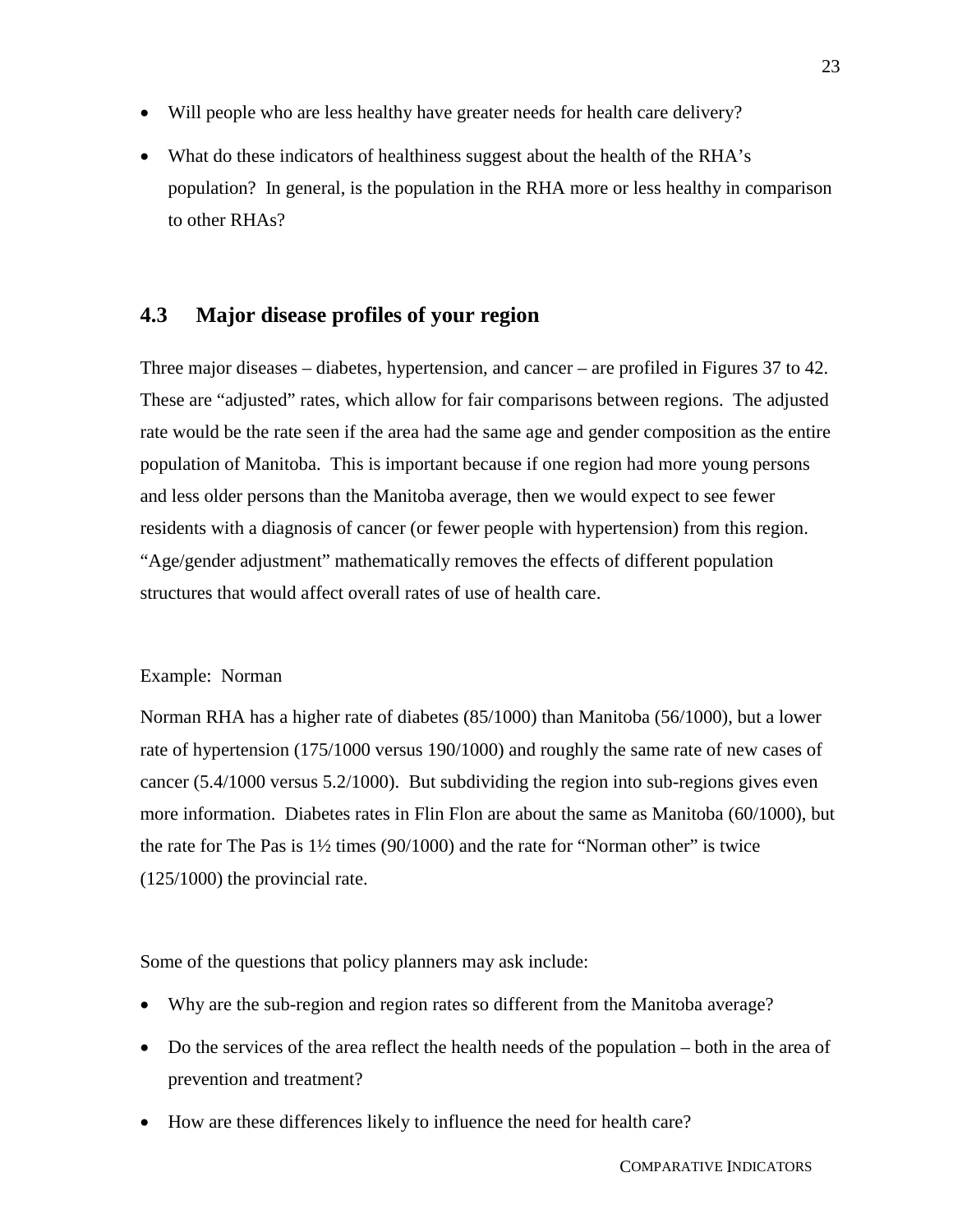Although this information points to specific health problems in the region and sub-regions and provides information for comparisons to other RHAs, this does not tell you "how many people are walking in the door" for treatment. The adjusted rate would give you that information only if the RHA has the identical age/gender structure of the province. Since the adjusted rate may give you a slight overestimate or underestimate of the actual number of people with a disease, depending on the RHA population pyramid, you can find the actual rates (sometimes called the *crude rates*) in Appendix 2. These crude rates can be multiplied by the regional population to get an estimate of how many people in the region have a given condition or diagnosis.

## **4.4 Are preventive programs "working"?**

One measure of the "success" of a childhood preventive health care program is immunization rates (see Figures 43 and 44.). This is an age-specific rate, reported as the percent of oneyear olds and two-year olds that have received the complete immunization schedule. A second preventive program measure is the rate of mammography screening for women aged 50-69. This is also an age-specific rate, given by region and sub-region (Figures 45 and 46). Since both of these measures are age-specific, the rates have not been adjusted.

#### Example: South Eastman

In South Eastman, about 93% of one-year olds and 81% of two-year olds have complete immunizations, compared to provincial averages of 86% of one-year olds and 75% of twoyear olds. Throughout South Eastman Region, the sub-regions have fairly consistent rates for one-year olds (92-95%), with a slightly wider range for two-year olds (78-86%). Mammography rates (45% of women ages 50-69) for South Eastman are similar to the non-Winnipeg average (46%), but slightly lower than the overall Manitoba average (50%). Within the region, Piney PSA has the lowest rate, at about 35%.

Planners from this and other regions may ask such questions as:

#### COMPARATIVE INDICATORS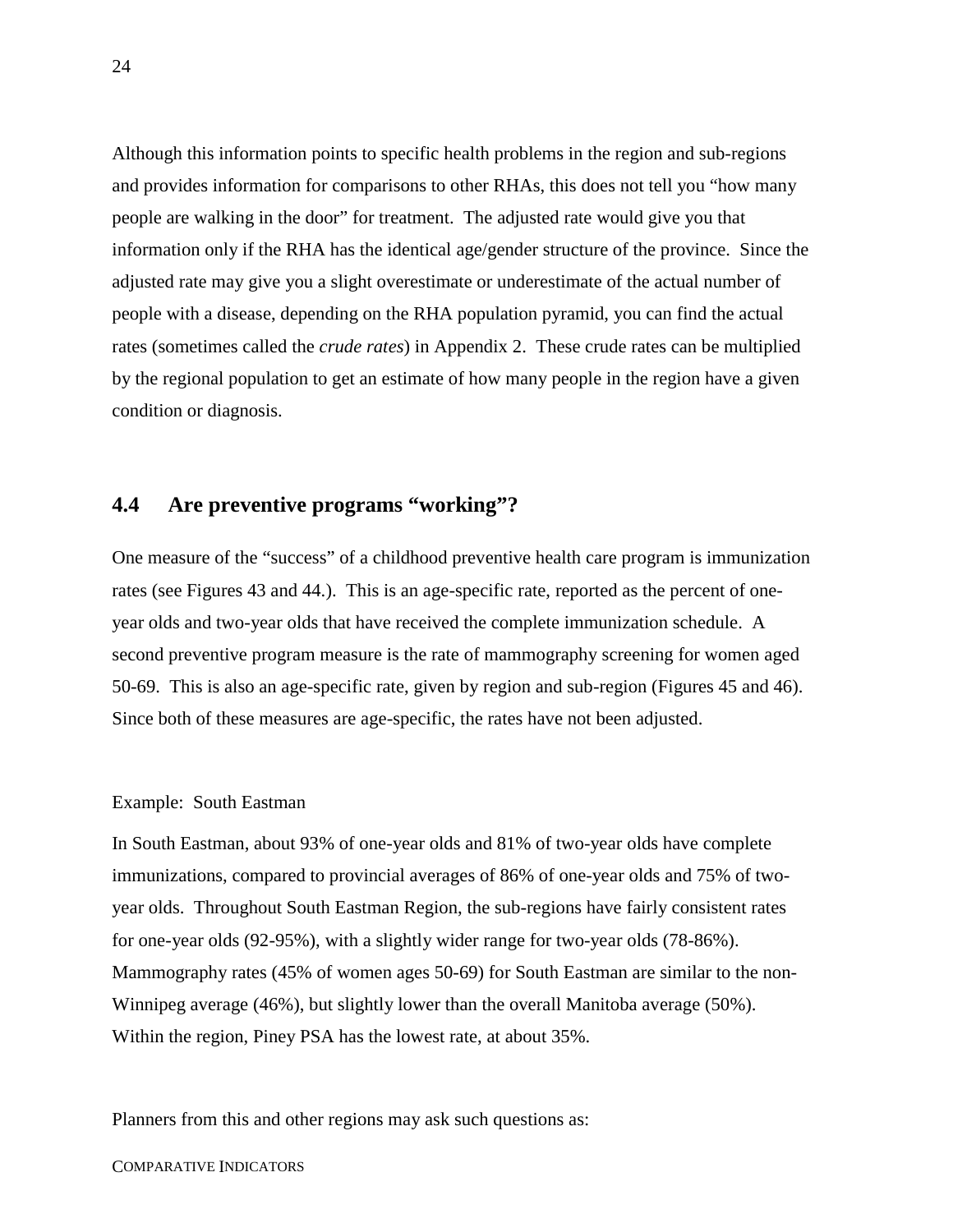- How effective is the region in providing immunizations and mammography?
- Is there a way to increase the immunization rates for the two-year olds?
- Why are only half of the women (or less) receiving mammography screening?
- Do regions with varying immunization or mammography rates have different service delivery systems, or is this influenced by other factors? Can regions learn from each other?

### **4.5 How do people in your region use physician services?**

Figures 47 to 58 describe the way in which residents of the RHAs and sub-regions utilize physicians and specialists. Measures include "in-area" physician supply; "ambulatory" visit rate; types of providers (general practice/family practice or specialists); and location of visits (in or out of area and region). Ambulatory visits with physicians include regular office visits, consultations (which are usually with specialists or surgeons), outpatient department and emergency room visits, and visits to patients in PCHs or in their own homes.

#### Example: South Westman

South Westman is considered one of the healthiest regions using the three "healthiness" indicators (PMR, SERI, and life expectancy). South Westman has a higher *in-area supply* of general/family practitioners (0.76/1000) than the Manitoba average (0.70/1000). But this region has a lower visit rate (3.9 per resident) than the Manitoba average (4.5 per resident). Most sub-regions of South Westman are consistent with this pattern, with some exceptions. Virden has a low in-area physician supply (Figure 48), and low ambulatory visits to physicians (Figure 50), despite average "healthiness" as shown by the premature mortality rate (Figure 34). In Boissevain, although the residents score well on the healthiness indicators (with an average SERI, an average to low PMR, and an average to high life expectancy), they have a higher than average rate of ambulatory visits.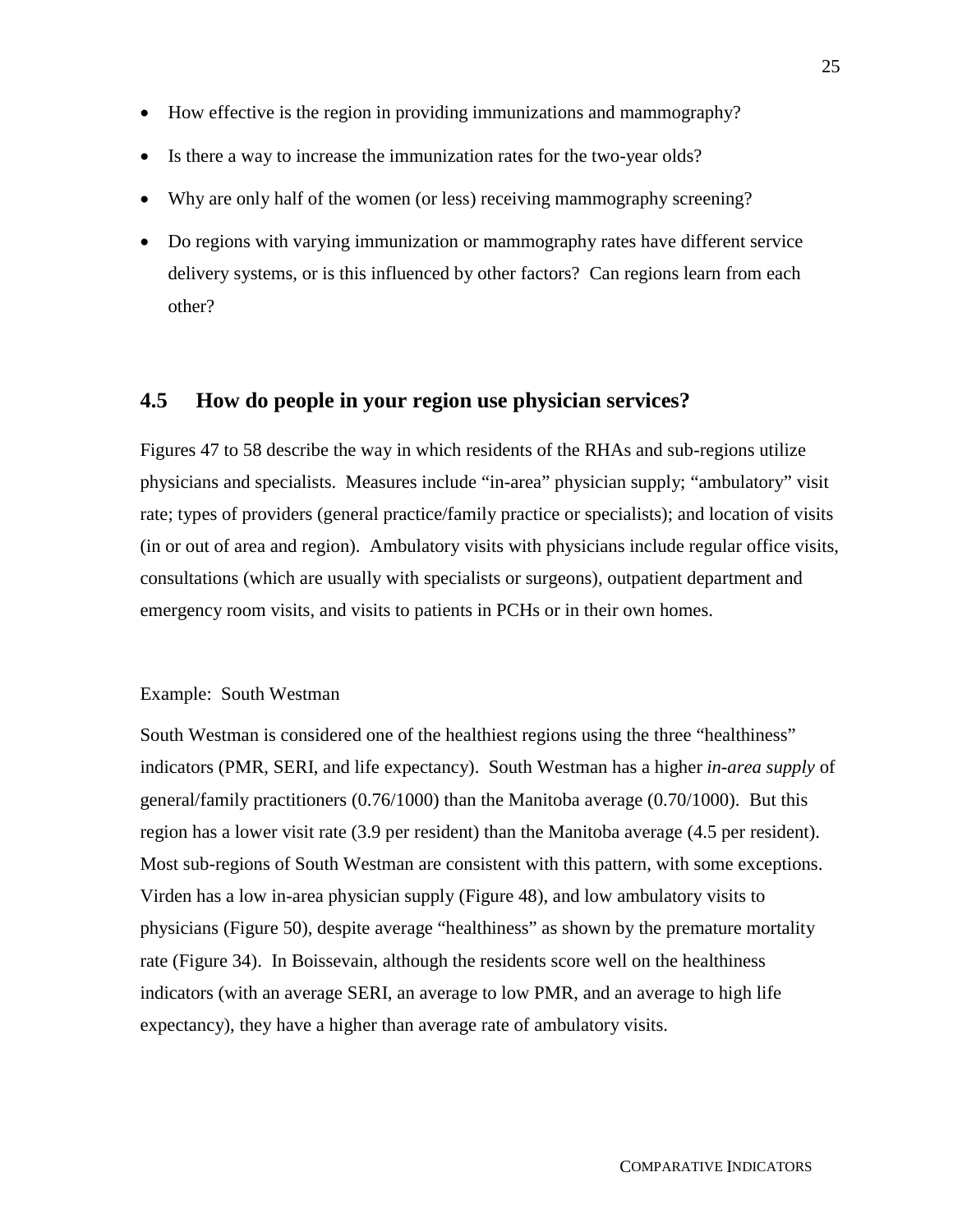South Westman residents visit GP/FPs for about 86% of their physician visits, compared with the provincial rate of 77%. Over 80% of these visits are "in-region", similar to the non-Winnipeg average. But this varies considerably by sub-region – in Souris only 69% of the visits to a GP/FP are "in region", but in Deloraine/Melita almost all (93%) are "in region". Very few (2%) of the "outside region" visits are in Winnipeg.

Comparing *specialist* physician supply and visit rate, South Westman has a much lower inarea supply of specialists (0.02 per 1000 residents) than the Manitoba average (0.56 per 1000); it is also lower than the non-Winnipeg average (0.06 per 1000). Visit rates to specialists can be measured by consultation rates. Consultations are visits in which one physician refers the patient to another, usually because of the complexity, obscurity, or seriousness of a patient's illness. These visits are usually with specialist physicians (93%). The South Westman adjusted rate for consultations, no matter where they took place, is 160/1000, much lower than the non-Winnipeg (180/1000), Manitoba (220/1000), or Winnipeg rate (240/1000). In the sub-regions, Boissevain's consultation rate is around the provincial average, but the rest of the sub-regions are lower. Very few *specialist* visits are made in the South Westman RHA (10%), with most going to specialists in other RHAs (71%) or in Winnipeg (19%).

Planners may want to consider such questions as:

- Does a lower physician visit rate make sense because of the healthiness of the population in an area, or does it reflect "under-servicing"?
- $\overline{\phantom{a}}$  Are there sub-regions within the region with high need (poor health status) populations, and do they have good access to physician services? Are there "contradictory findings" that could be explained by local factors?
- Why do some regions use GP/FPs more extensively, whereas others use specialists? Is this explained by disease patterns, or proximity to major centers, or other regional factors?
- $\overline{a}$  Are there patterns of usage of "within RHA" or "outside RHA" GP/FPs and specialists which should be altered?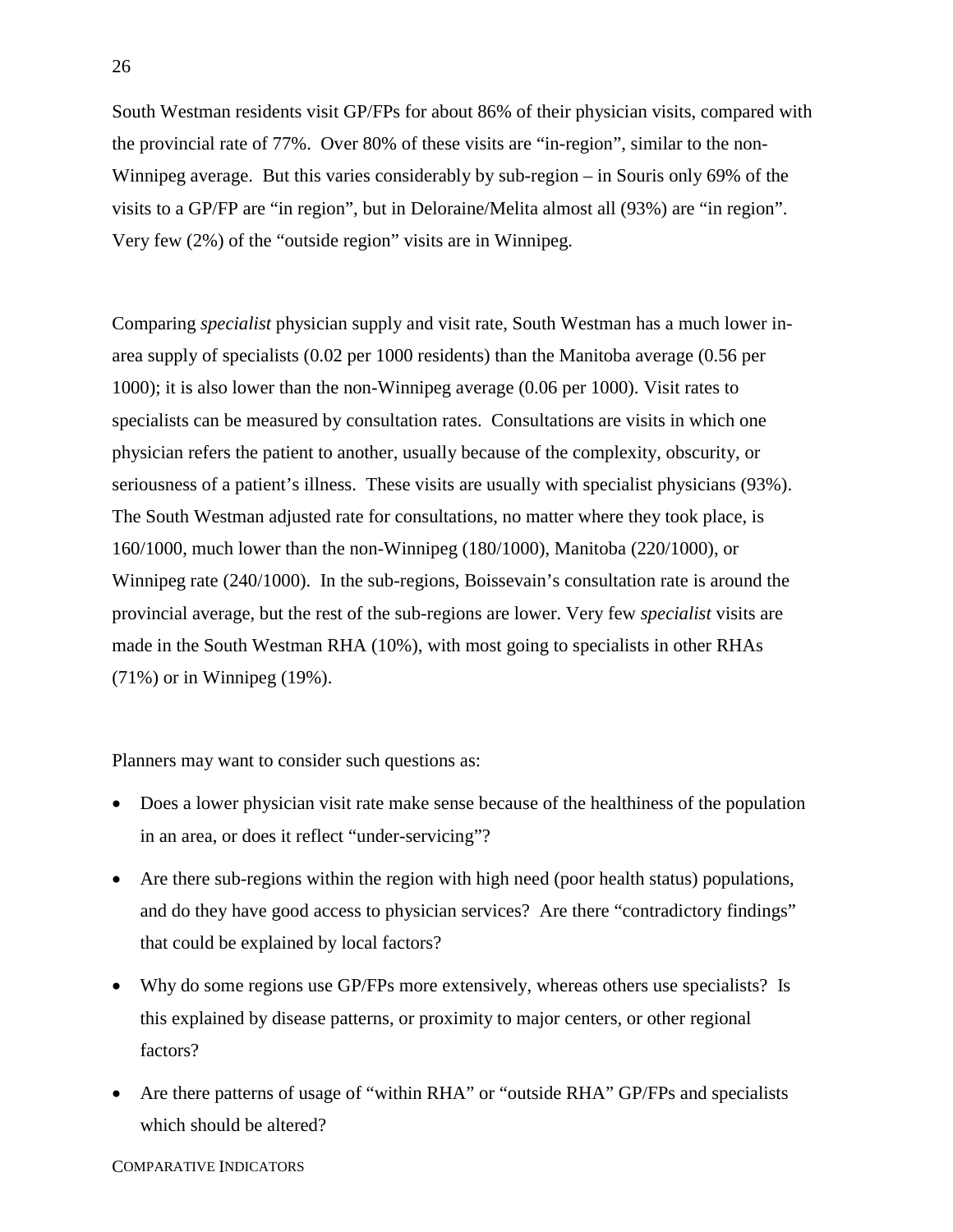# **4.6 How do people in your region use hospital services?**

Several figures (59 to 65) provide information on hospitals, including the supply of hospital beds, "separation rates" (frequency of use), days of stay in hospital, and location of hospitalizations.

#### Example: Central

Central RHA is reasonably "healthy" and has a population pyramid similar to Manitoba. Most of its sub-regions also have premature mortality rates similar to the Manitoba average of 3.5/1000, except Morden/Winkler which is lower (2.5/1000), indicating a healthier population. Central RHA has about 4.5 hospital beds per 1000 residents (unadjusted), which is right at the non-Winnipeg average, and slightly higher than the Manitoba average (4.2/1000). The region has a higher hospital separation rate (189/1000) than the Manitoba average (167/1000), but lower than the non-Winnipeg average (202/1000). Rates vary considerably by sub-region, with two being notably higher (Seven Regions and Lorne) and one lower (Macdonald/Cartier) than the provincial rate, as indicated on Figure 61.

Total days of hospital use for the Central RHA population (adjusted rate 1032 days/1000) is lower than the Manitoba average (1142/1000). And the length of stay is different – more days used in "short stays" (727/1000 versus 660/1000), and fewer days used in "long stays" (306/1000 versus 481/1000). About two-thirds of the hospitalizations occur within the region, with most of the rest in Winnipeg (29%). But there are very different sub-region patterns within Central RHA. As might be expected, residents of Morris and Macdonald/Cartier are much more likely to use a Winnipeg hospital, with 43% and 94% of hospitalizations respectively occurring in Winnipeg.

Note that the hospital days and hospital separation rates are "adjusted". Since the population pyramids of Central RHA and Manitoba are very similar, the adjusted rates are similar to the crude rates (listed in Appendix 2). The supply of hospital beds and the location of hospitalizations are not adjusted rates. So knowing that Central RHA has about 4.5 beds/1000, and knowing from the population pyramid that there are 95,960 people, this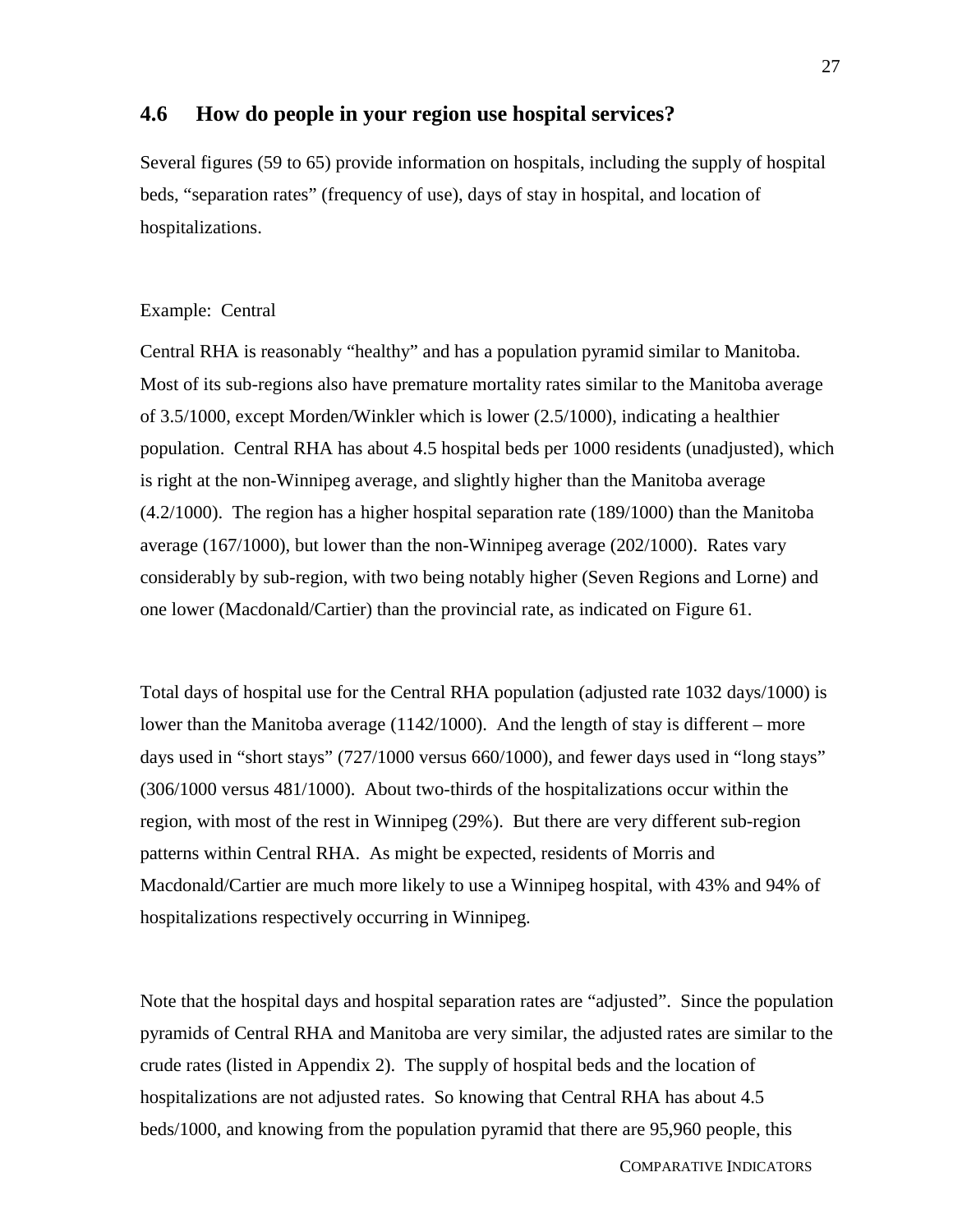means that there are just over 400 hospital beds (i.e.  $4.5$  times 95,960 divided by  $1000 = 431$ ) in the region. Most of these are acute care beds, with some being long-term care beds.

Planners may want to consider these facts, and ponder such questions as:

- $\overline{\phantom{a}}$ Do hospital use levels make sense given the health status of residents of the region?
- Does a higher "separation rate", that is, more frequent use of hospitals, reflect poorer health of local residents, or a higher than average number of hospital beds?
- $\bullet$  Are there reasons why residents of some regions have more "long stay" days in hospital than other regions? Does this mean that people are discharged differently?
- Do residents of the high-use regions have poorer access to other facilities, such as nursing homes? If so, what policy and planning strategies in certain regions have enabled efficient use of hospital beds, and could we learn from each other about this?

# **4.7 How do people of your region use nursing home (personal care home) services?**

Information on the use of Personal Care Homes (PCHs) is given in Figures 66-70. This includes: the number of beds in each region, the number of residents in PCH, the number of admissions per year, the total days of care, and the waiting times for admission. Although federally funded PCH beds are included in the "supply" graph (Figure 66), the rest of the PCH analyses do not include federal beds, because we have no data on their utilization. Note also that all PCH analyses were done on persons aged 75+ only, so not all users of PCHs are included in the analyses (Appendix 2 includes a table showing what proportion of PCH residents are aged 75+ in each region). Finally, PCH analyses were done at the RHA level and not the PSA level, as there are too few persons.

#### Example: Marquette

In Marquette RHA, there is a lower supply of PCH beds for the elderly population (114 beds per 1000 persons age 75 or over) in comparison to the provincial (128/1000), non-Winnipeg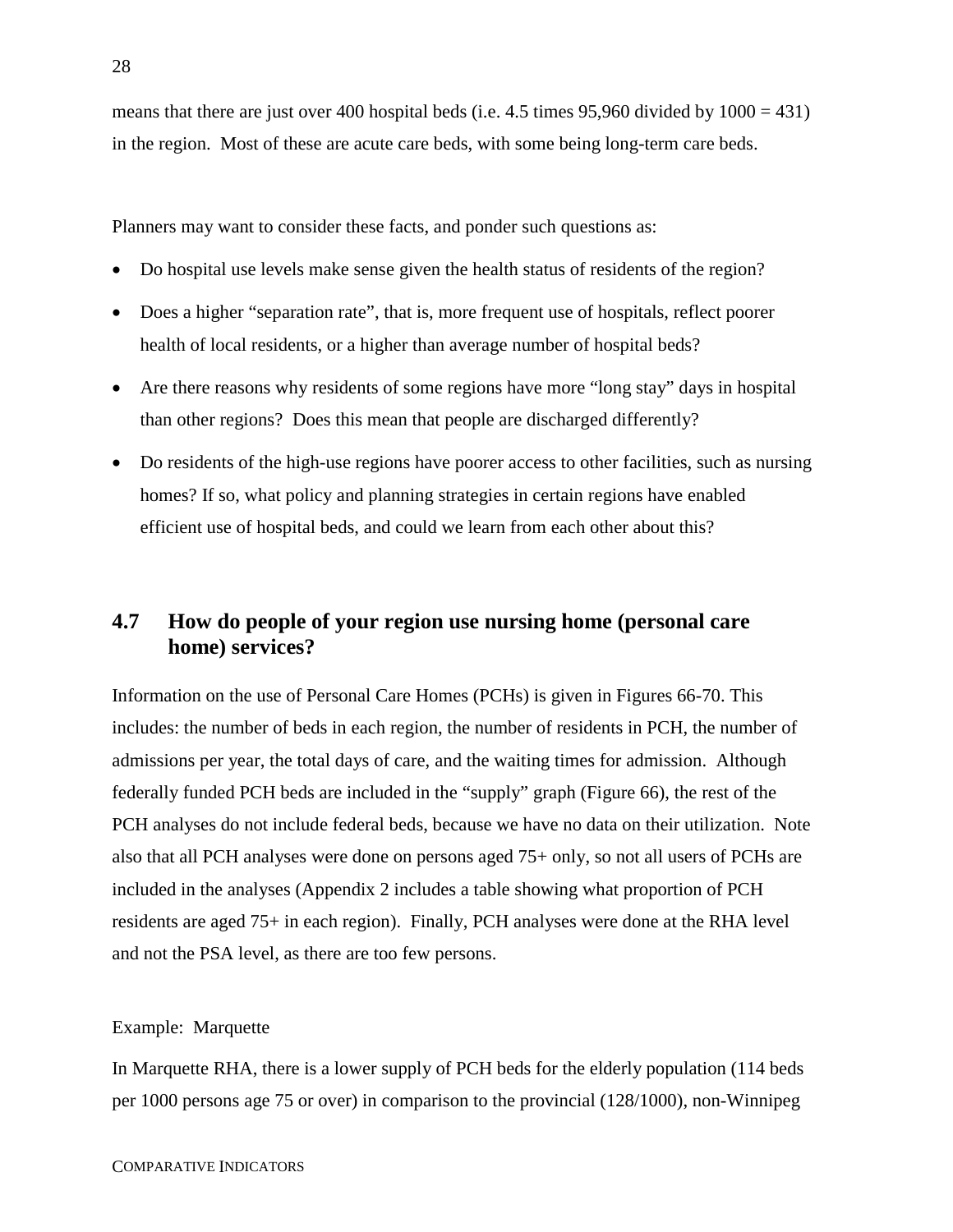(134/1000) and Winnipeg averages (122/1000). This may be somewhat surprising, considering the population pyramid for Marquette shows an "elderly" distribution: 20% of the population is 65 or older, and 10% is 75 or older, compared with the provincial averages of 14% and 6% respectively (see Figure 23 and Appendix 2).

For every 1000 Marquette residents aged 75 or older, about 138 live in a personal care home. (This will be an underestimate of the total number of persons in PCHs, since some PCH residents are below the age of 75: about 9% in Marquette). The PCH admission rate indicates how many new patients enter nursing homes each year. For Marquette residents, the admission rate is about 36/1000 RHA residents 75 years or older, just slightly higher than the provincial rate  $(32/1000)$ , but the difference is not "statistically significant" (there is no  $*$ on the Marquette bar). The median waiting time for Marquette residents to enter a personal care home was 70 days, much shorter than Manitoba (101 days), non-Winnipeg (88 days) or Winnipeg (114 days) average waiting times. Once again, this may seem surprising considering the lower number of PCH beds. What these data show is that Marquette residents have higher than average access to PCH services despite the lower bed supply (in other words, they use PCH beds in other regions).

Planners may consider such questions as the following:

- Compared to other regions, does the RHA have a higher or lower proportion of elderly persons?
- Do the PCH facilities in the region reflect the needs of the population at present?
- Do the PCH facilities in the region reflect upcoming needs in the next 10 years, looking at the population pyramids?
- Why do some regions have a much shorter waiting time for admission is this related to greater number of beds, different criteria for placement, different admission processes, or other factors?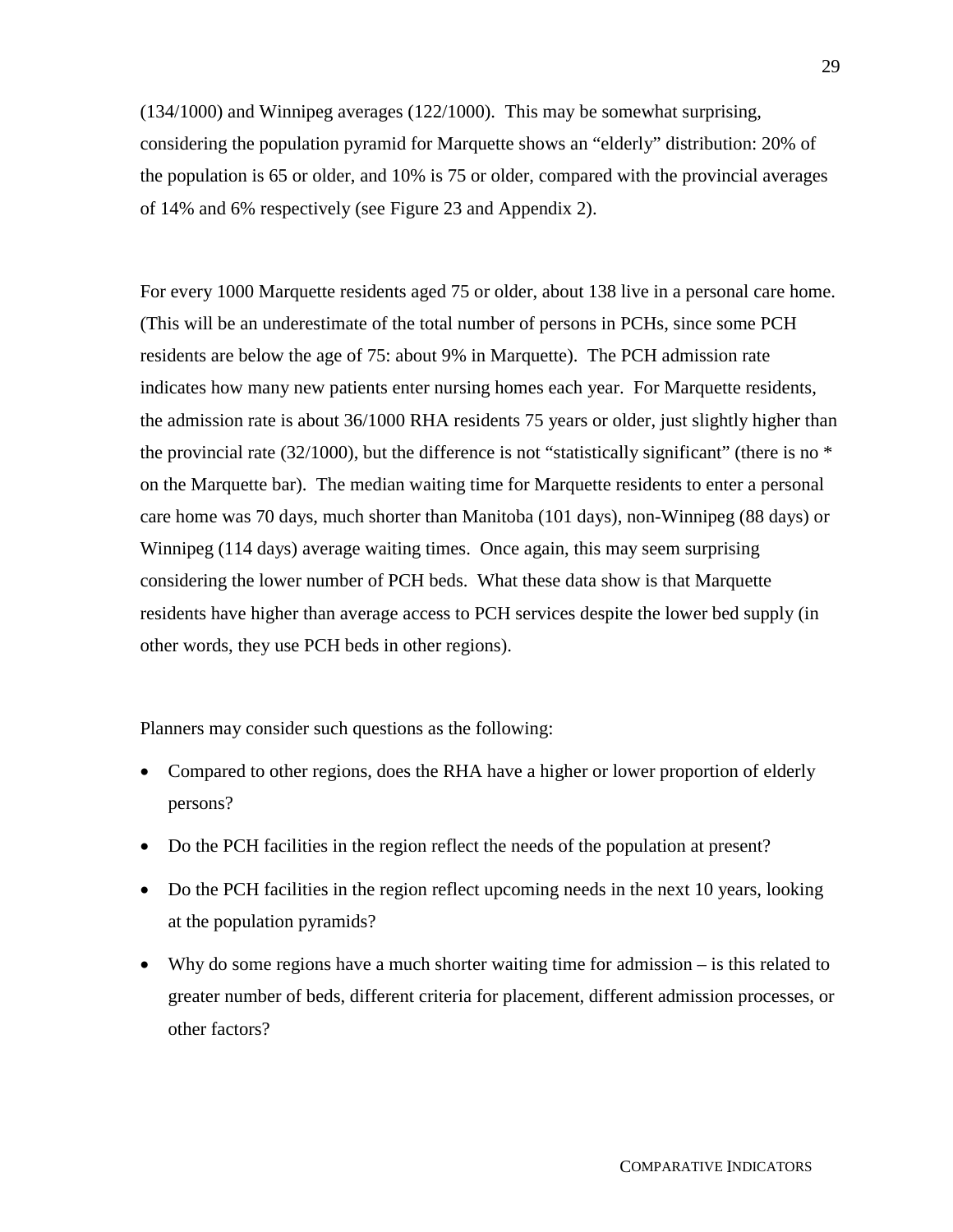# **4.8 What level of access do residents of your region have to "high profile" procedures?**

There are some procedures that are often talked about in the press and media. Cardiac catheterization, angioplasty, coronary artery bypass, hip and knee replacement, and cataract surgery are discussed here because they are high profile procedures associated with major improvements in quality of life.

Other procedures (sometimes called "discretionary"), including tonsillectomy, hysterectomy, and Caesarian section, have been the subject of critical reviews in the research literature because of potential overuse. Prostatectomy is a procedure whose rate has been falling somewhat in recent years, as alternative procedures and drug therapies become available.

This is an interesting and eclectic mix of procedures, including some for the young, middleaged and elderly, and some for males and females only. Figures 71-81 provide rates of these procedures for each region, using one-year, three-year and five-year averages. The five-year rates are more stable, and help prevent over-interpreting sudden increases or decreases from year to year. Comparing the five-year, three-year, and one-year rates allows one to determine whether the rate of a given procedure is increasing or decreasing over time. These procedures are analyzed at the RHA level only, as there are too few cases to report reliable rates at the PSA level.

#### Example: Interlake and Brandon

The Interlake cardiac catheterization five-year rate (2.7/1000) is about the same as the provincial (2.4/1000) and Winnipeg rate (2.7/1000), but higher than the non-Winnipeg rate (2.0/1000). This trend is also true for coronary artery bypass surgery rates, and for angioplasty rates – all are similar to Winnipeg and provincial rates, but higher than non-Winnipeg rates. Looking at procedures of importance to the elderly, the Interlake five-year hip replacement rate (0.61/1000) is about the same as that for Manitoba (0.54/1000), Winnipeg (0.53/1000) and non-Winnipeg (0.56/1000). The RHA rate does not have a \* beside it, meaning that even though the rate looks higher, it could be due to chance.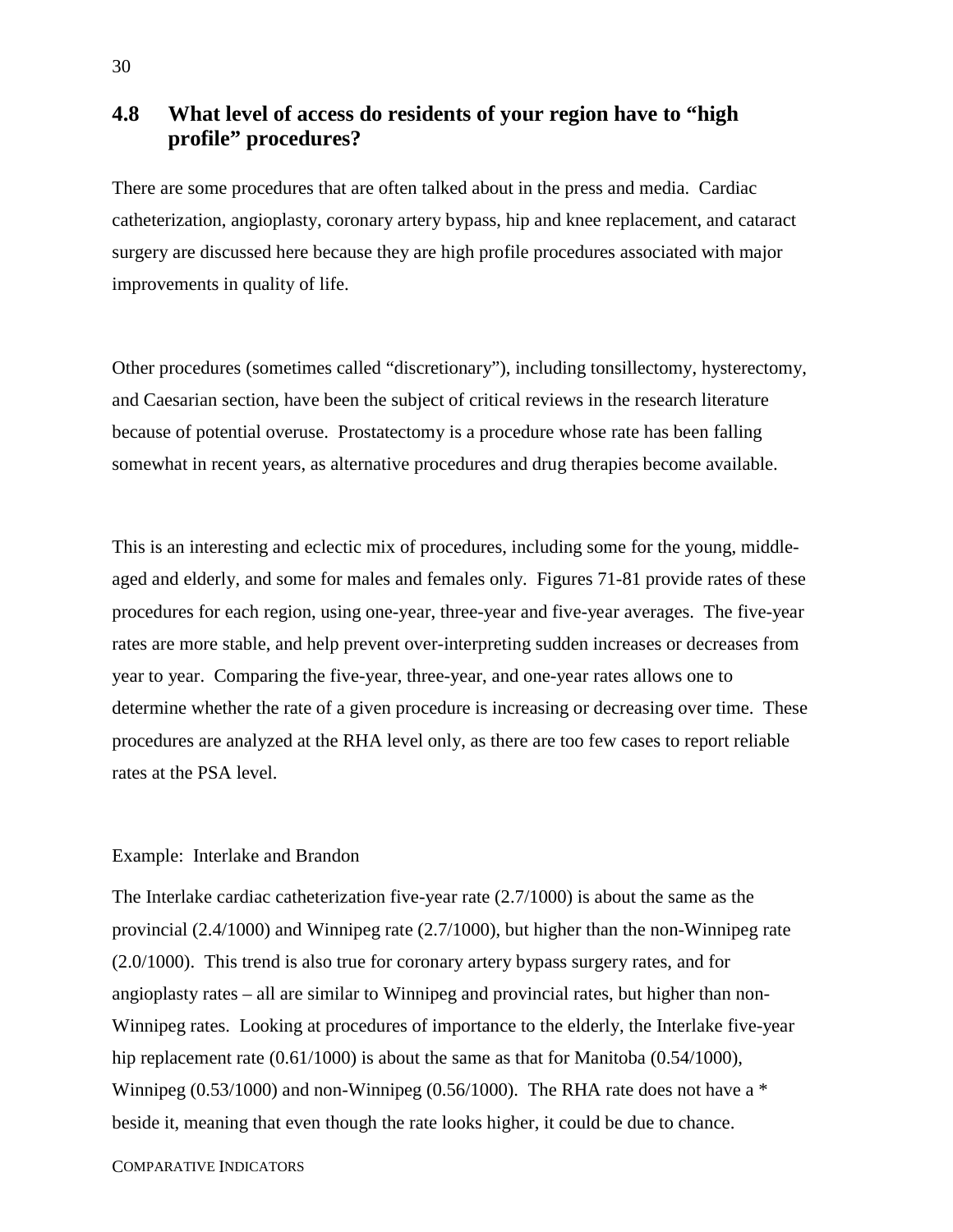Similarly, the knee replacement rate (0.60/1000) is close to the provincial (0.46/1000) and non-Winnipeg rates (0.52/1000), but may be higher than the Winnipeg rate (0.42/1000). For cataract surgery, Interlake rates are similar to provincial rates (18/1000), suggesting good access to this procedure.

Examples where average to low rates represent good practice include hysterectomy, caesarian section, tonsillectomy, and prostatectomy. The five-year Brandon hysterectomy rate (5.0/1000) for women aged 25 years or older is similar to provincial (5.2/1000) and Winnipeg (4.9/1000) rates, but lower than the non-Winnipeg rate (5.6/1000). The Brandon caesarian section rate is identical to the provincial, Winnipeg and non-Winnipeg rates (160/1000 births, or 16%). Five-year adjusted prostatectomy rates for Brandon are lower  $(2.0/1000 \text{ males})$  than the provincial  $(2.4/1000)$  or Winnipeg  $(2.5/1000)$  rates, and may be lower than the non-Winnipeg rate (2.3/1000). Brandon has a high tonsillectomy rate for children ages 0-14 years (9.2/1000), compared to the provincial (6.2/1000), Winnipeg (5.5/1000) and non-Winnipeg rate (7.0/1000). The Brandon data suggest it would be useful to review the tonsillectomy guidelines with local physicians.

Planners may want to explore such questions as:

- Compared to other regions, does the RHA have a high or low rate of the procedure?
- Are surgery rates related to the proximity of the region to major health centers?
- Where rates of hip and knee replacement, cardiac surgery or cataract surgery are low, do local physicians have good referral links to relevant surgeons, or could these links be improved?
- What does a "low" or a "high" rate mean is it an appropriate response real need, or does it mean under- or over-servicing?
- Where rates of the "discretionary" procedures are high, does this reflect potential overservicing of residents, or are there local factors which explain the high rates?
- What are the trends over the past five years? If the five-year rate is lower than the threeyear rate, which in turn is lower than the one-year rate, rates are probably increasing.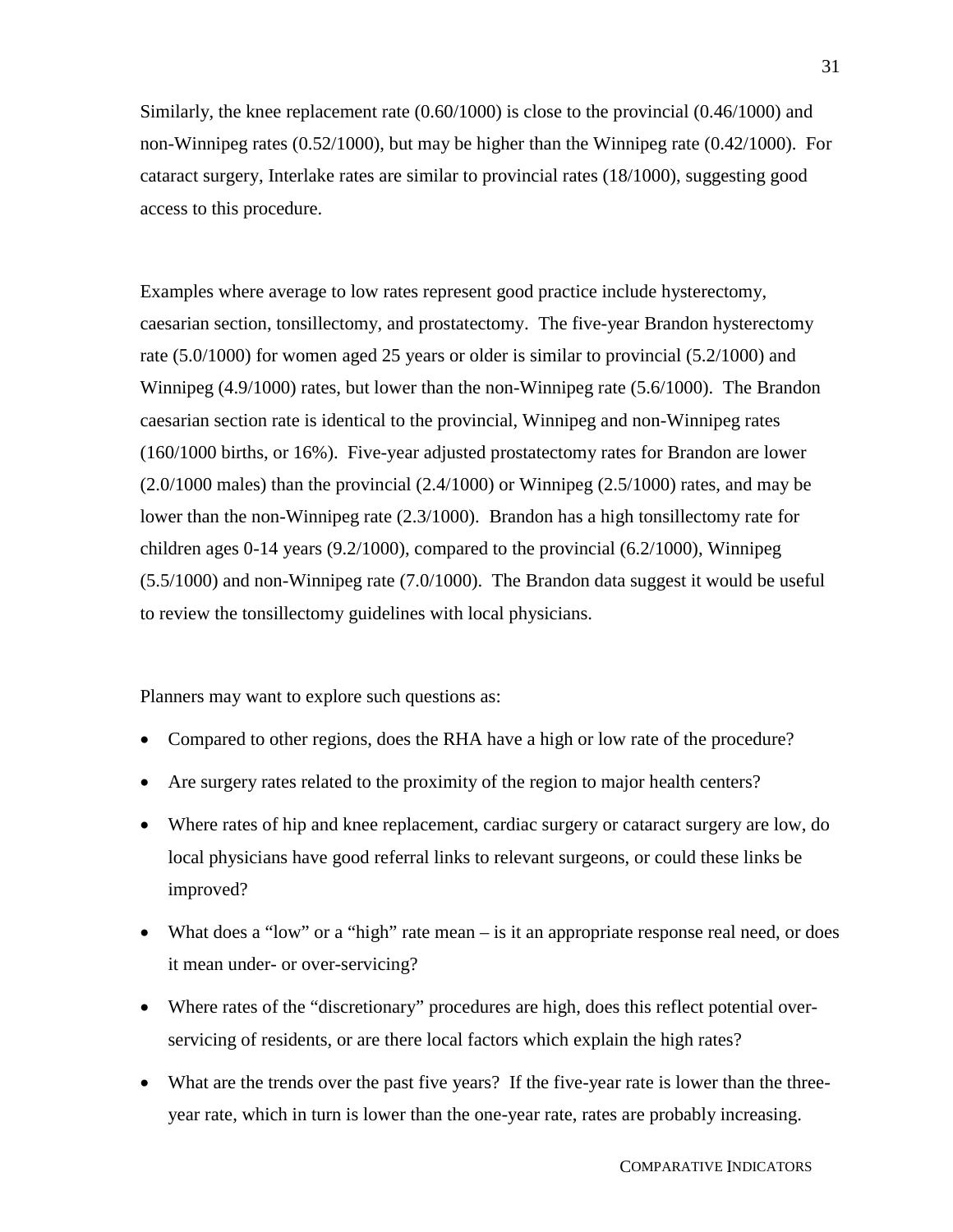# **4.9 A snapshot profile of your region, using a "regional" yardstick**

Most of the figures in this report have three "comparison guidelines" – Winnipeg, non-Winnipeg, and Manitoba. But the *Manitoba* rates are largely driven by rates for the bulk of the population – those people living in Winnipeg. And the *non-Winnipeg* rates are often influenced by the Brandon rates. Churchill data are also problematic because the population is so small that the rates are unstable, and physician claims are known to be incomplete. Therefore, we developed the "rural average" to provide a more meaningful yardstick for the rural RHAs to compare themselves to. A snapshot profile for each region is given in Figures 6 to 17 of this report, using the "rural average" for comparison. This rural average excluded Winnipeg, Brandon and Churchill residents. The profiles contain key information for four areas – health status/need, physicians, acute care, and long-term care for those 75 or older.

#### Example: Parkland (Figure 11)

Parkland's healthiness (measured by the PMR, or premature mortality rate) or "need", is about the same as the rural average. Visits to physicians and consultation rates are near the rural average, even though there are 40% more "in-area" physicians. Parkland has 65% more hospital beds than the rural average, which may be related to the fact that Parkland residents are admitted to hospitals more often (short stay separation rates 14% higher), and spend more time in hospitals (short stay days 18% higher) than the rural average.

Planners may want to discuss such questions as:

- Does the overall profile "make sense" in terms of local need, supply, and use of health services?
- Does the overall profile "make sense" in terms of the geographic location of the RHA, when looking at profiles of other RHAs?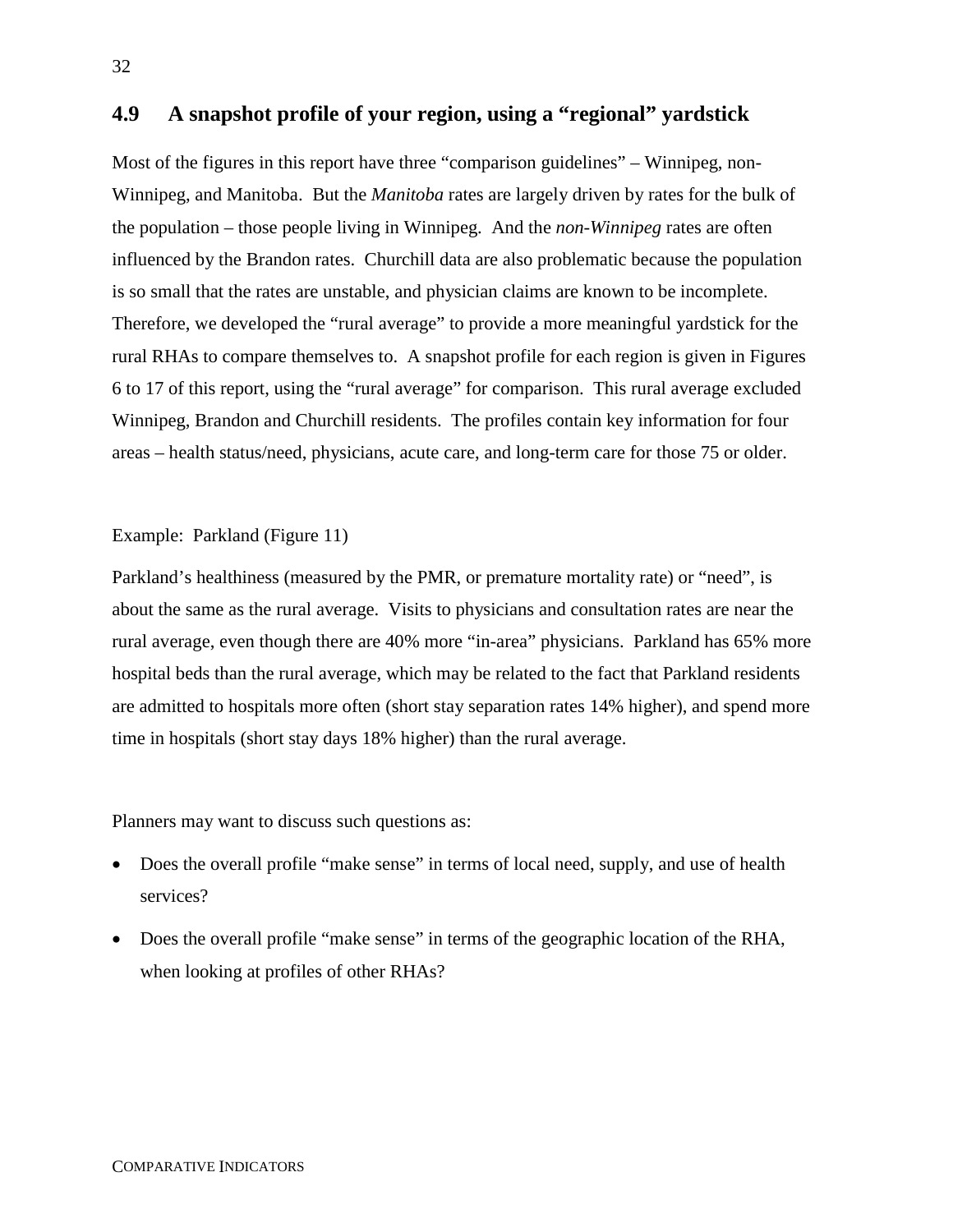#### **4.10 Closing comments**

There is a wealth of information contained in this report – information that we hope will prove useful to planners and policy-makers in the RHAs of Manitoba. The information can be used in many ways. A region can get an overview of the make-up, healthiness, health service utilization, and procedure rates for their population. Regions can also "crosscompare" their information with other regions, the province, Winnipeg, non-Winnipeg and rural averages. And regional planners can ask many questions about the context of their profiles – does this make sense, knowing the region and its people? We hope that this information will be a useful tool in the effort to improve the health of the population of Manitoba.

**If you would like to access an electronic version of this report, which may help you in creating your own RHA summary presentations, you will find this on the website of the Manitoba Centre for Health Policy and Evaluation:**

**http://www.umanitoba.ca/centres/mchpe**

*PLEASE help us produce useful and practical information. We would be grateful if you would TAKE A FEW MINUTES to fill in the evaluation form in the front of this report.*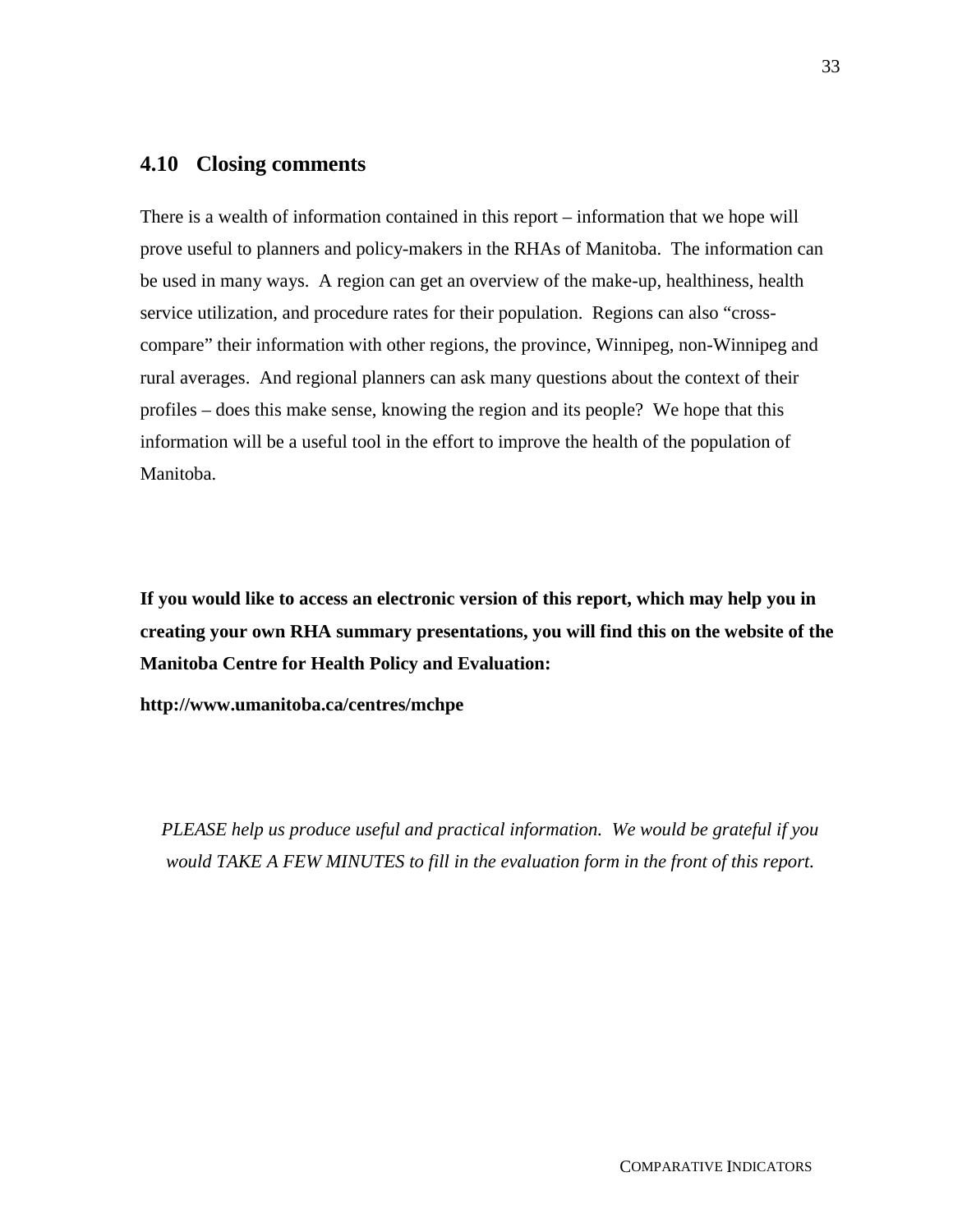# **5. REGIONAL HEALTH AUTHORITY SUMMARY PROFILES**

Individual profiles were created for each RHA to provide a summary of key indicators. Initially, these indicators were compared to the Manitoba average, but it quickly became clear that the provincial average was not the best "yardstick" to use, since some values are driven largely by Winnipeg and Brandon (e.g. physician supply). Therefore, a "rural average" (i.e. excluding Winnipeg, Brandon and Churchill) was calculated for each of the key indicators. A profile was then created for each RHA, indicating how its results compare to results for this "rural average" on each indicator. The profiles were initially created using 1995/96 data (as in the rest of the report), but were subsequently updated to show 1996/97 data. In general, the profiles looked very similar for both years. The premature mortality rates use 1992/93 through 1996/97 data to ensure stability. Directly standardized rates (age and sex adjusted) were used for all utilization data. Long term care utilization and supply variables were calculated per population age 75+. Unadjusted per capita values were used for supply variables (physicians, and hospital & PCH beds).

#### **5.1 South Eastman**

South Eastman is the RHA with the healthiest population in the province, as reflected by its low premature mortality rate (20% below the rural average). Its lower than average rate of ambulatory visits (4% below the rural average) and in-area supply of physicians (12% below the rural average) are consistent with the low health care needs of a healthy population. However, South Eastman residents' consultation rate is 12% higher than the average, likely reflecting access to Winnipeg specialists. Residents of this region have achieved a lower reliance on hospitals in comparison to other rural residents. Both separations and total days of care spent in acute care facilities (this includes all hospitalizations of South Eastman residents regardless of where the hospitalization occurs) are lower than the rural average, by 14% and 13% respectively. Because of residents' lower health needs and a reliance on Winnipeg hospitals to provide a portion of their care, South Eastman is able to maintain an in-region hospital bed supply that is substantially (41%) below the rural average.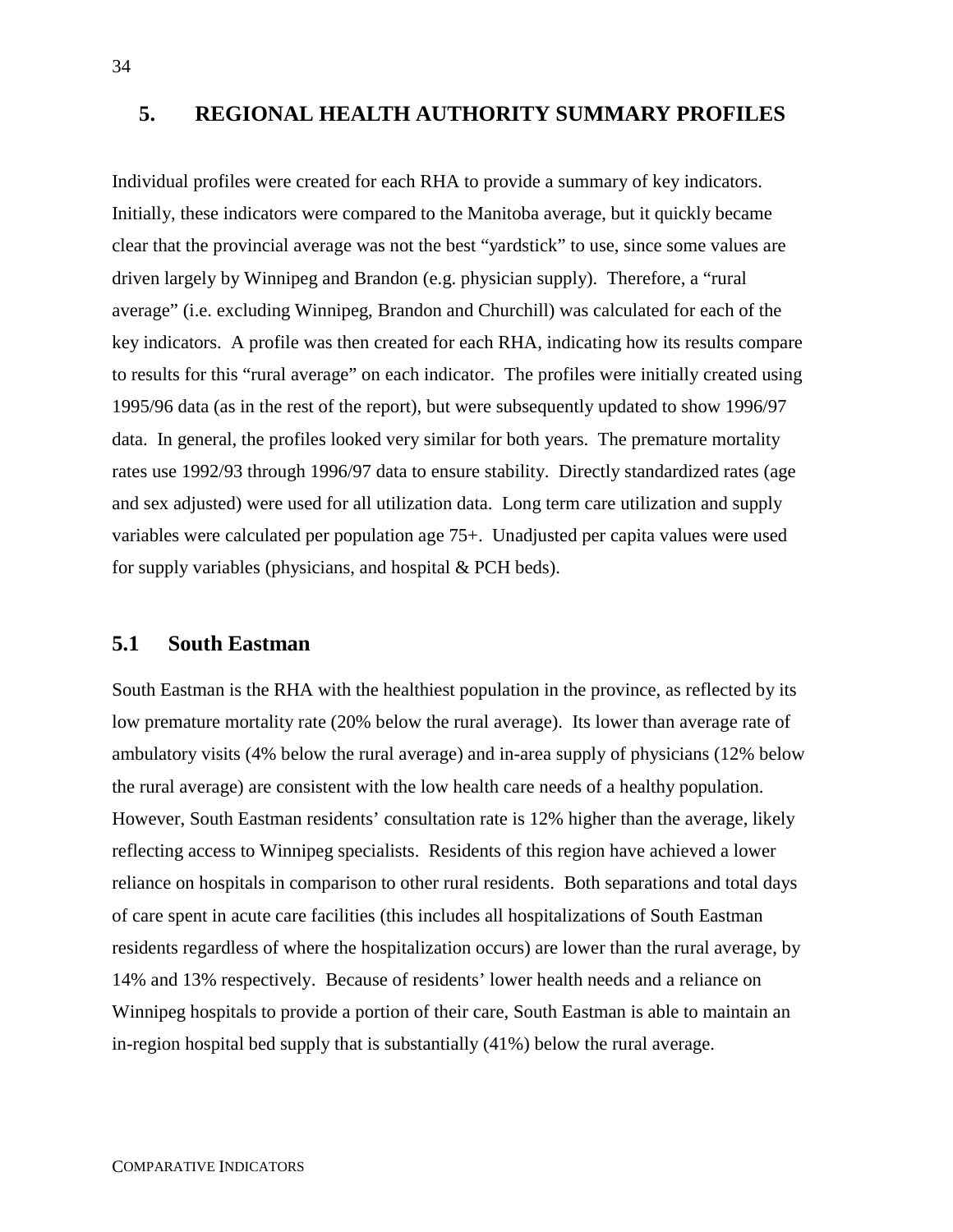

# **Figure 6: Profile of South Eastman, 1996/97 Relative to Rural Average**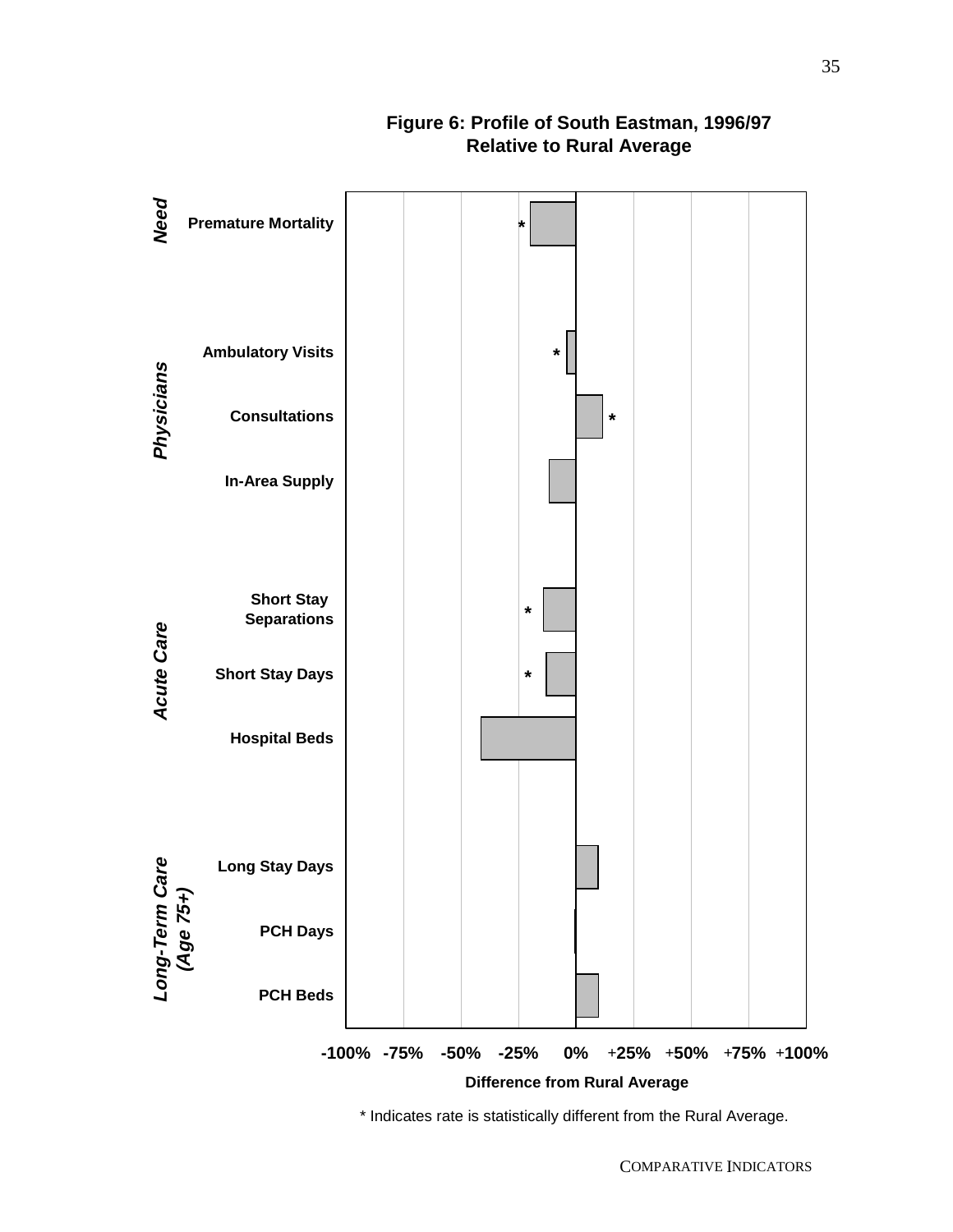Elderly (75+) South Eastman residents' use of hospitals for long stays is somewhat (10%) higher than the rural average. Use of personal care homes is close to the rural average, even though PCH bed supply is 10% higher than average.

#### **5.2 South Westman**

South Westman residents are also much healthier than the rural average, with a premature mortality rate that is 14% lower than the rural average. Consistent with the low needs of this healthy population, ambulatory visit rates are slightly (3%) lower than average. In contrast to South Eastman, consultation rates are low (15% below the average). This relatively low use of ambulatory physician services is not related to problems with physician availability: the in-area supply of physicians is 3% above average. In comparison to the average for rural RHAs, South Westman has a large excess (45%) of hospital beds. Utilization rates for acute care, measured in separations and total days of care, are below average (6% and 7% respectively). But utilization for long stays (i.e. stays of 45 days or longer in any acute or chronic care hospital) is above average, though this is not statistically significant. The supply and utilization of personal care homes are also above average, by 7% and 11% respectively. South Westman is one of the five RHAs which also has a federal nursing home run by Indian and Northern Affairs. The supply becomes somewhat higher when the federal nursing home beds are added in, but the difference is small. (Note that the utilization of these federal beds is not included in our analyses; see Appendix 1.)

# **5.3 Brandon**

Brandon is very different from the rural RHAs, but comparison of key indicators of health and health care to the rural average provides some understanding of these differences. Brandon residents are very healthy, with a premature mortality rate that is 12% below the rural average. Compared to rural RHAs, Brandon's in-region physician supply is very high, at 109% of the rural average (i.e. more than double). Even though the population is healthy, implying a lower need for health care, this high availability of physicians may account for the region's relatively high use of ambulatory visits and consultations (14% and 13%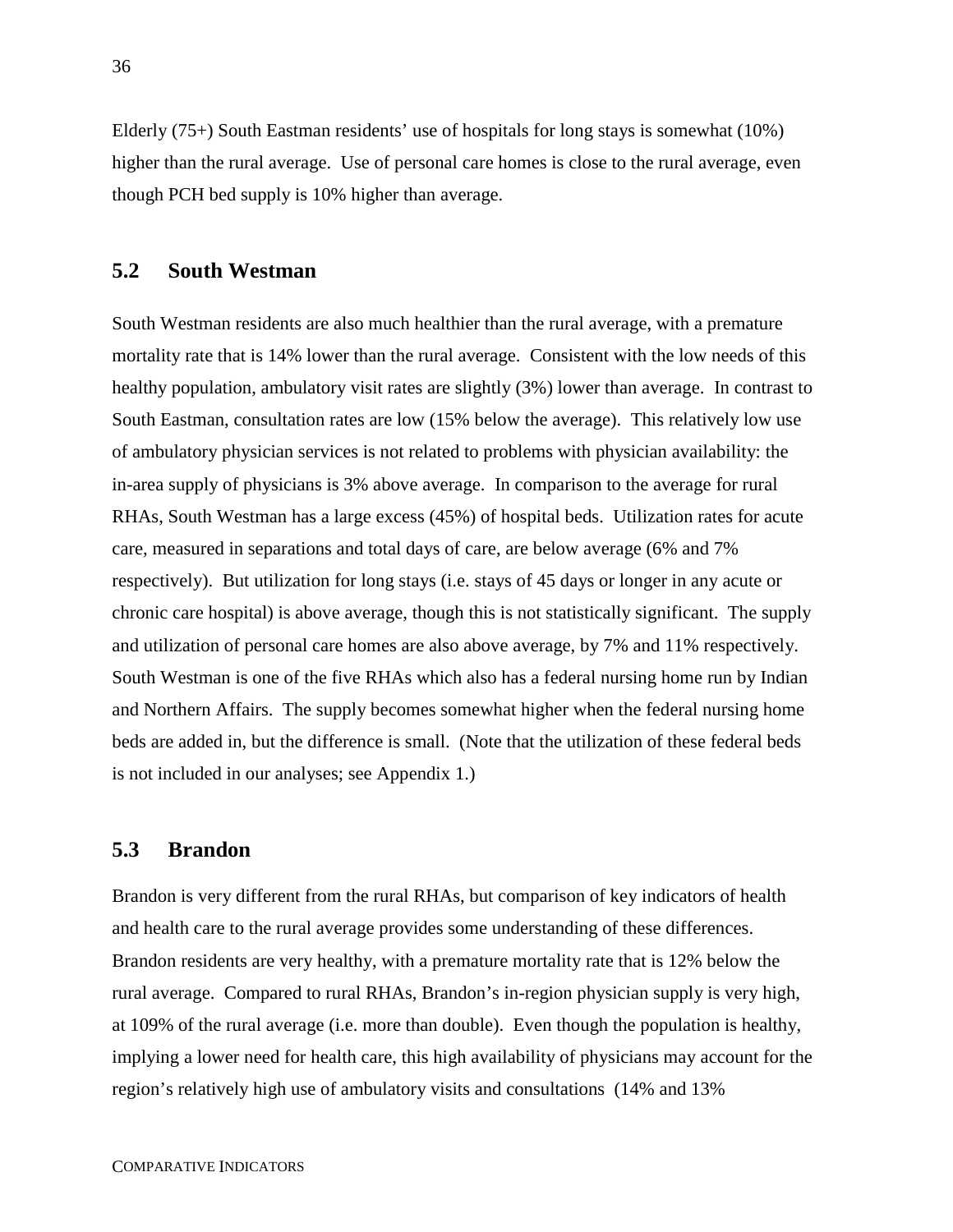

# **Figure 7: Profile of South Westman, 1996/97 Relative to Rural Average**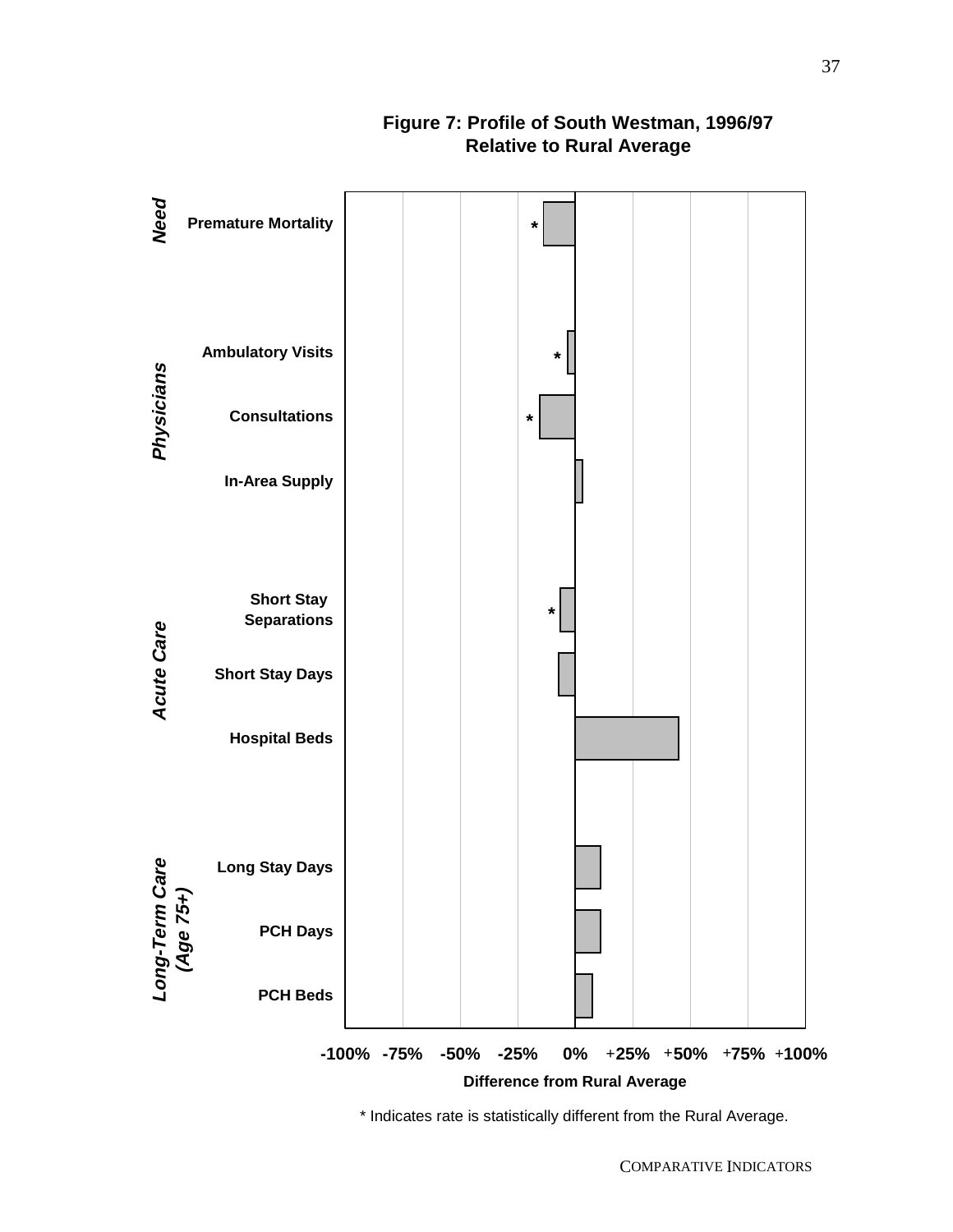# **Figure 8: Profile of Brandon, 1996/97 Relative to Rural Average**

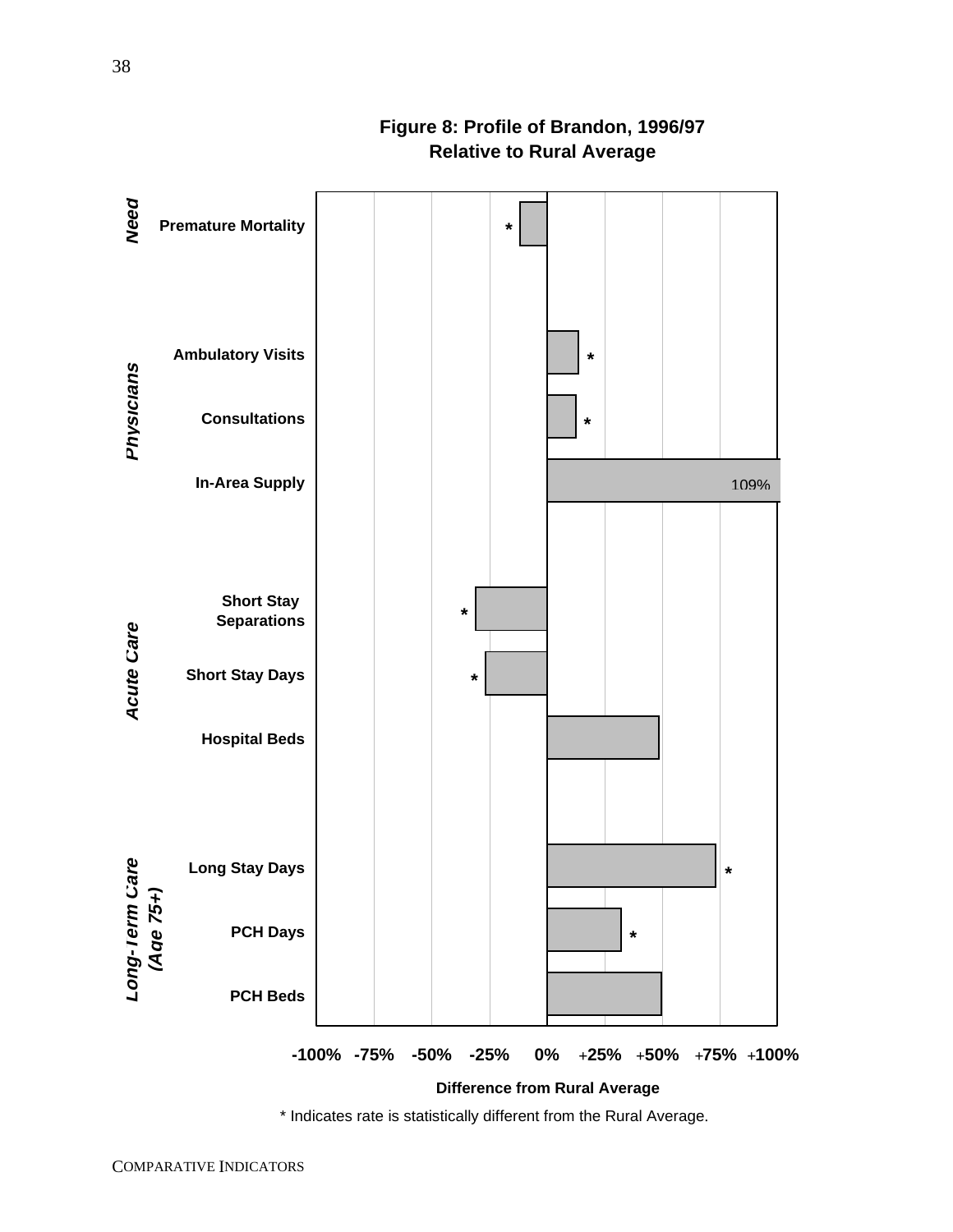above the rural average, respectively). Compared to the rural average, Brandon residents have much lower rates of acute hospital use (31% fewer separations and 27% fewer days for acute care), consistent with a healthier and more urban population. This lower rate of acute hospital use occurs in spite of a supply of hospital beds that is 49% higher than the rural average. However, while short stay utilization is low, hospital use by the elderly for long stays is significantly (73%) higher than the rural average. In addition, personal care home use by the elderly is high (32% above the rural average), consistent with the high supply of personal care home beds (50% higher than the rural average).

# **5.4 Central**

Central residents are significantly healthier than average, reflected in a premature mortality rate that is 9% below the rural average. Consistent with this indication of relatively low need for medical care, both regular ambulatory visits to physicians and consults are lower than the rural averages (7% and 11% lower respectively). The in-area supply of physicians is just 4% below the rural average. Hospital use (both separations and days) is also below the rural average, even though the supply of hospital beds is 8% above the rural average. Patterns of long term care use in both hospitals and personal care homes are close to the rural average. The supply of PCH beds is 5% above the average for rural RHAs.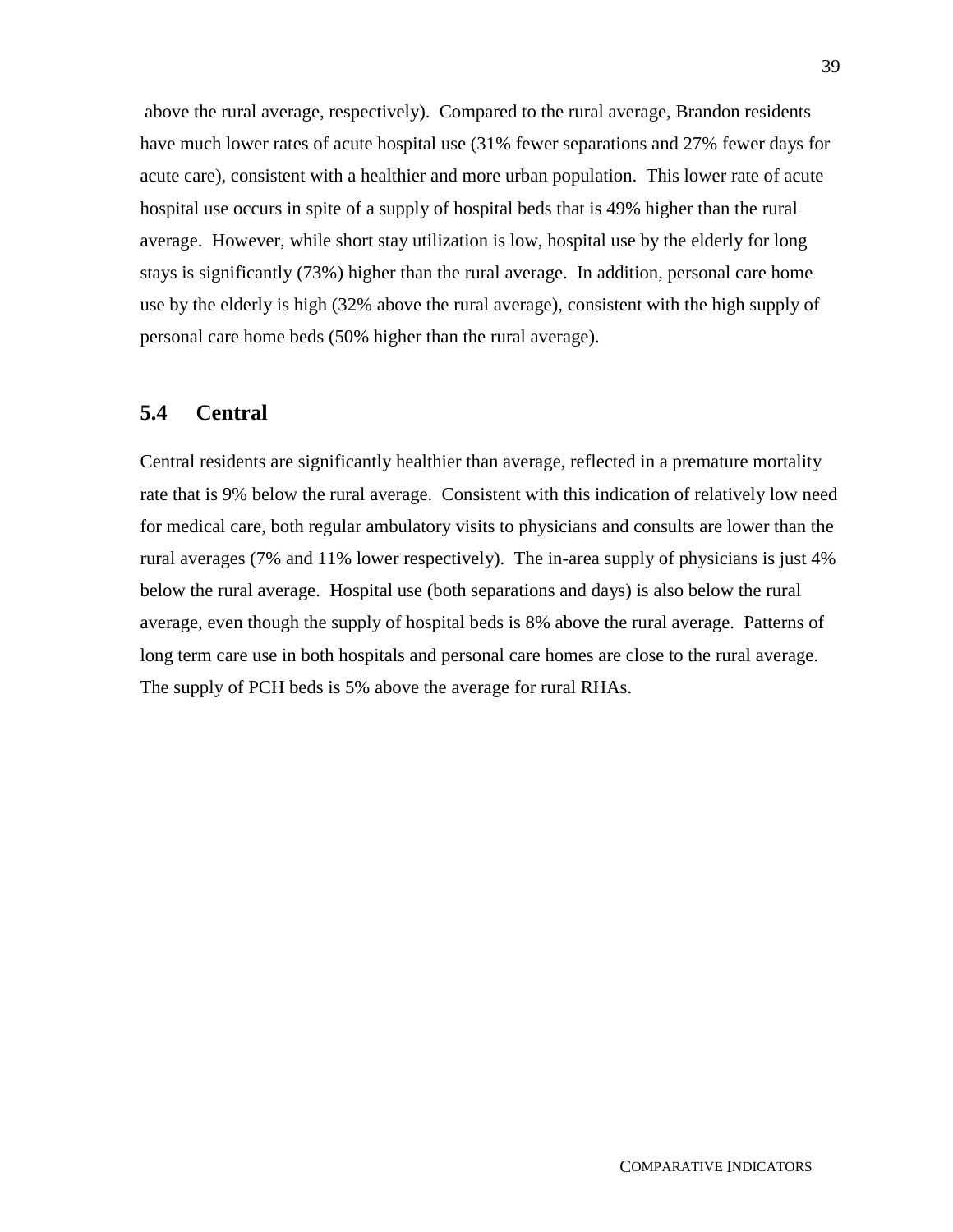# **Figure 9: Profile of Central, 1996/97 Relative to Rural Average**

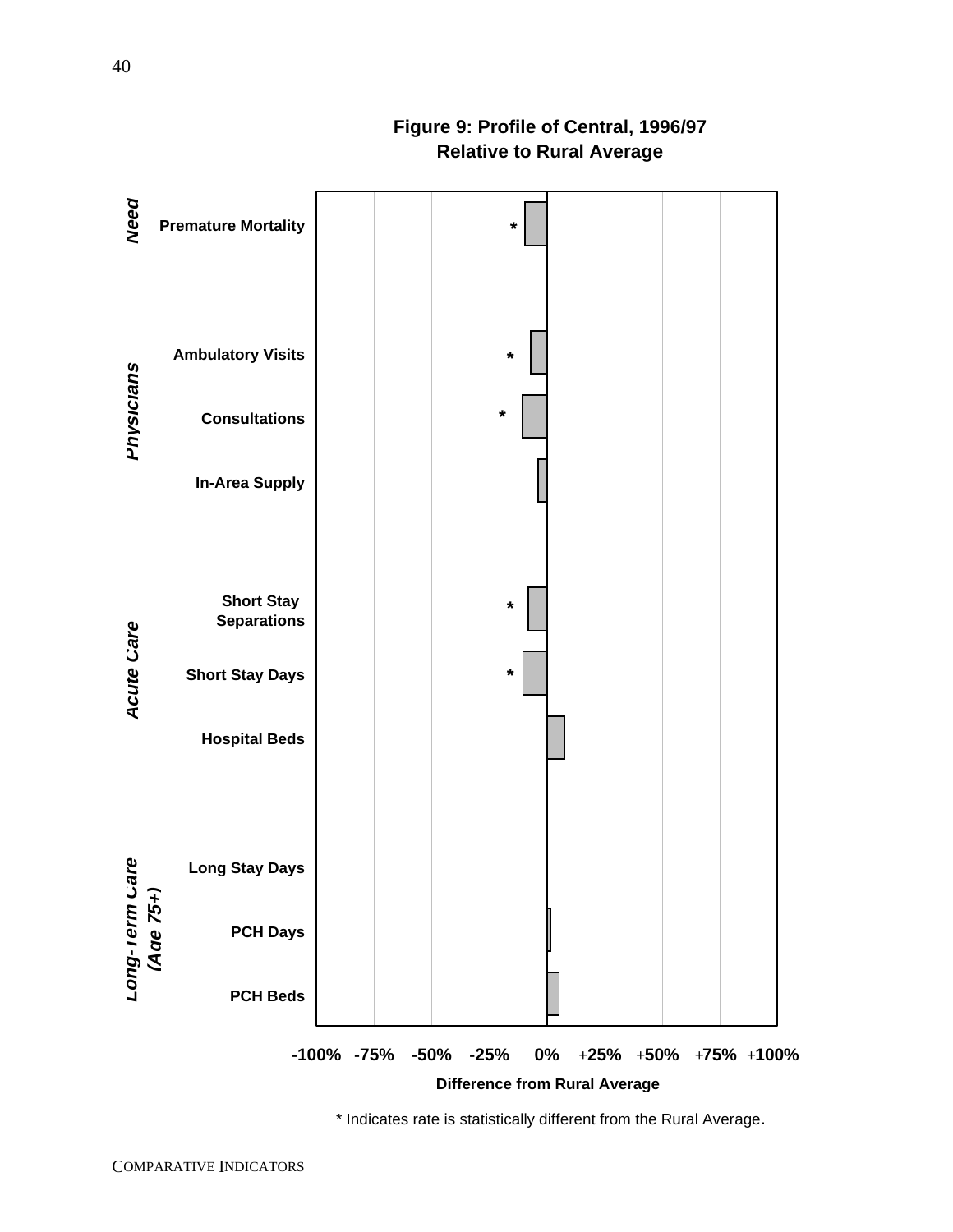# **5.5 Marquette**

Marquette residents are slightly healthier than the rural average: their premature mortality rate is just 2% below the rural average. The in-area physician supply is 21% higher than the rural average, and ambulatory physician use is 6% higher than average; however, consultation rates are 16% below the average. In spite of a very high supply of hospital beds, use of acute hospital care is only slightly higher than average: hospital separations are 2% higher and days of care are 5% higher than the rural average. Moreover, elderly residents use considerably (25%) fewer than average days in long hospital stays. The supply of personal care home beds is somewhat (8%) low, but elderly persons' utilization of these facilities is right at the rural average.

#### **5.6 Parkland**

Parkland residents' health status is very close to the rural average. The supply of physicians is substantially (42%) higher than the rural average, though the visit rate for residents is only 5% above average. In contrast, consultation rates are slightly (4%) below the rural average. After Churchill, Parkland has the highest number of hospital beds per population, at 65% above the rural average. Even though their health status is average, residents are hospitalized 14% more frequently and for 18% more days than the rural average. In addition, elderly residents' use of hospitals for long stays is 19% above the rural average. Personal Care Home supply and use are both slightly above average, at 5% and 3% respectively.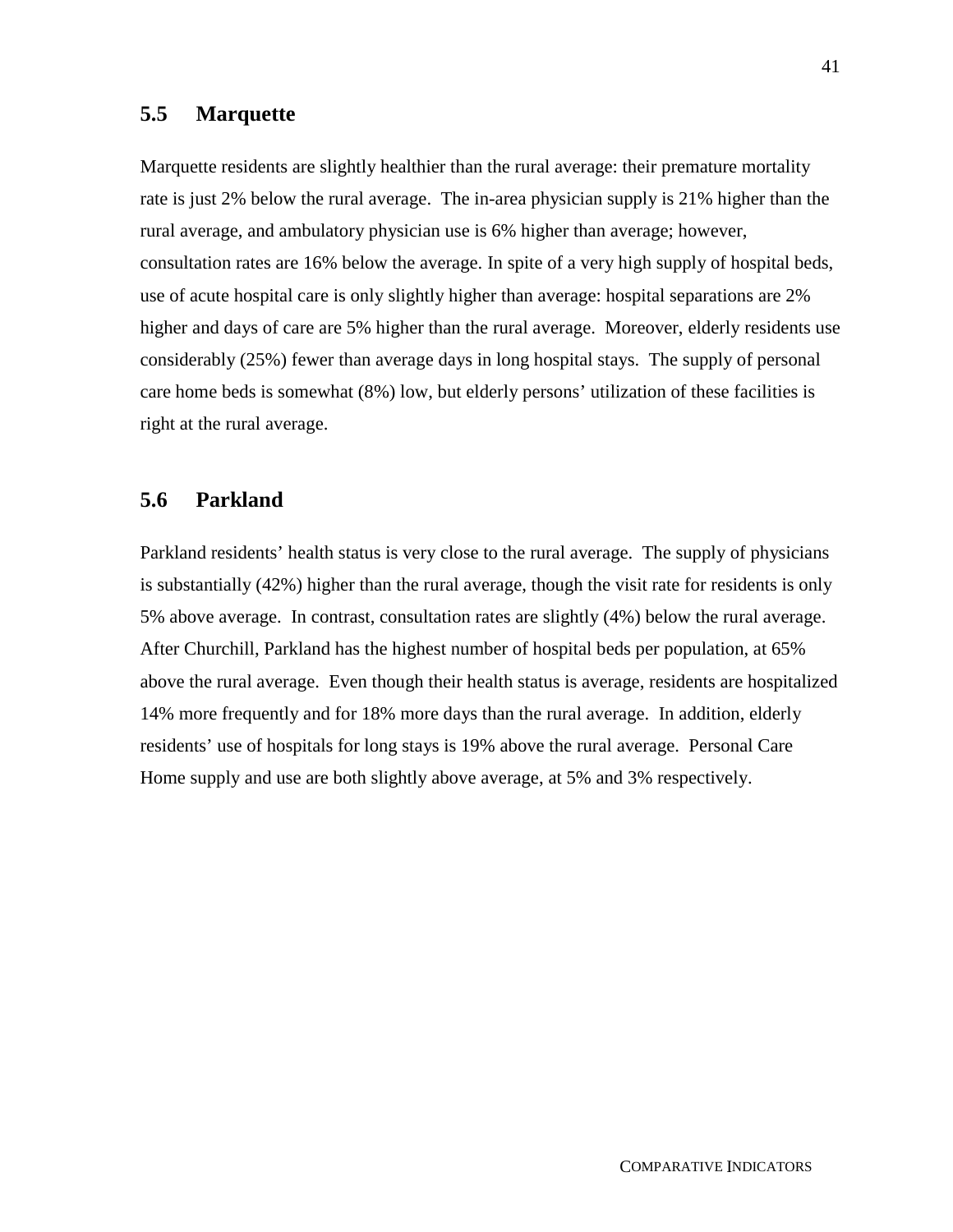

# **Figure 10: Profile of Marquette, 1996/97 Relative to Rural Average**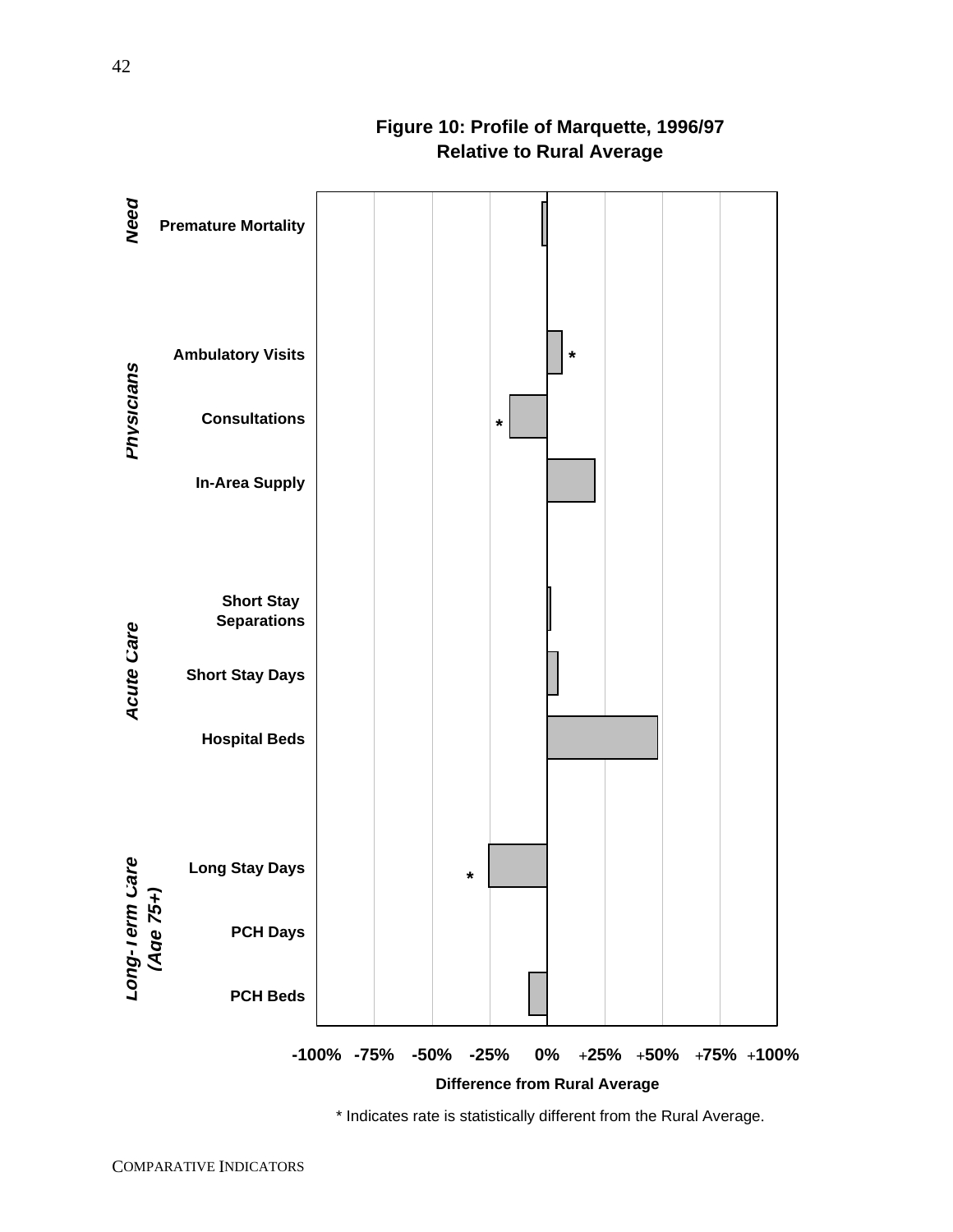

# **Figure 11: Profile of Parkland, 1996/97 Relative to Rural Average**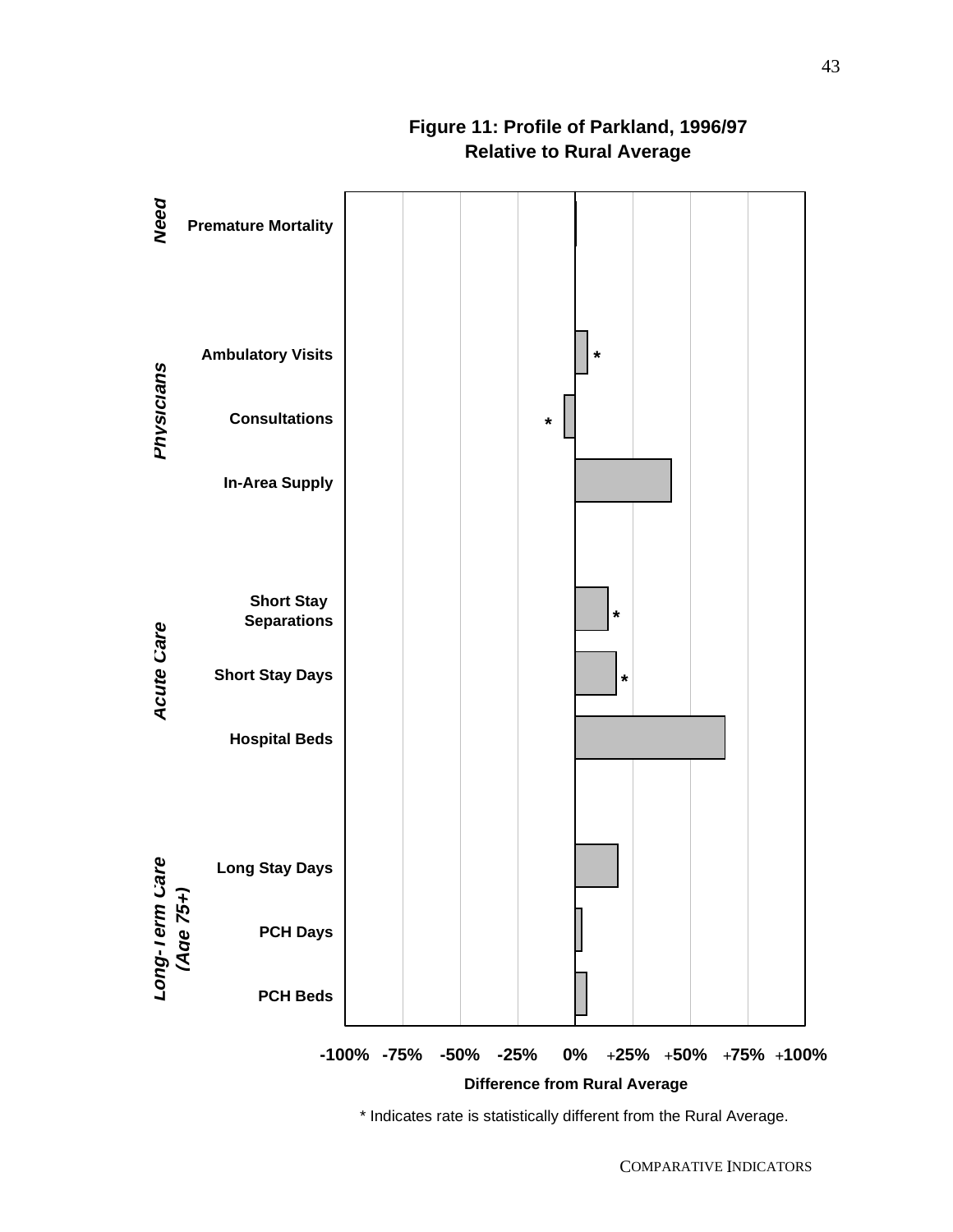# **5.7 Winnipeg**

Though this report focuses on the rural RHAs, Winnipeg is included for comparative purposes and because its many health care resources are used extensively by non-Winnipeg residents. Winnipeg is a densely populated area with a health care system markedly different from that of the RHAs. Home of the medical school and most of the specialist physicians in the province, as well as the tertiary care hospitals, there are many reasons for differences in the availability of health care resources. However, to maintain consistency in profiles, Winnipeg's supply and utilization rates are compared to the rural average.

Winnipeg residents' health status is equivalent to the rural average, but both the supply and utilization of physicians are far higher, with more than twice as many physicians per capita, a 21% higher visit rate, and a 38% higher consultation rate. These values contrast sharply with Winnipeg residents' hospital use, which is more than 30% below the rural average. Patterns of acute hospital utilization are similar to those for Brandon residents – both have rates of separations and use of short stay hospital days that are approximately 30% lower than the average for rural RHAs – but Winnipeg has a much lower supply of hospital beds. The total supply of hospital beds per capita for Winnipeg is actually 4% *below* the average for rural RHAs, while Brandon's supply is 49% higher than the rural average. For every 1000 Winnipeg residents there are 3.9 hospital beds, of which a significant proportion are used to provide care to residents from other regions. This compares to an average of 4.1 beds per 1000 for the rural RHAs and 6.5 for Brandon (Figure 59). In contrast, elderly Winnipeg residents have much higher use of hospitals for long stay admissions (73% higher than the rural average). Winnipeg's supply of personal care home beds for its elderly population is average, but utilization is 7% lower than the rural average.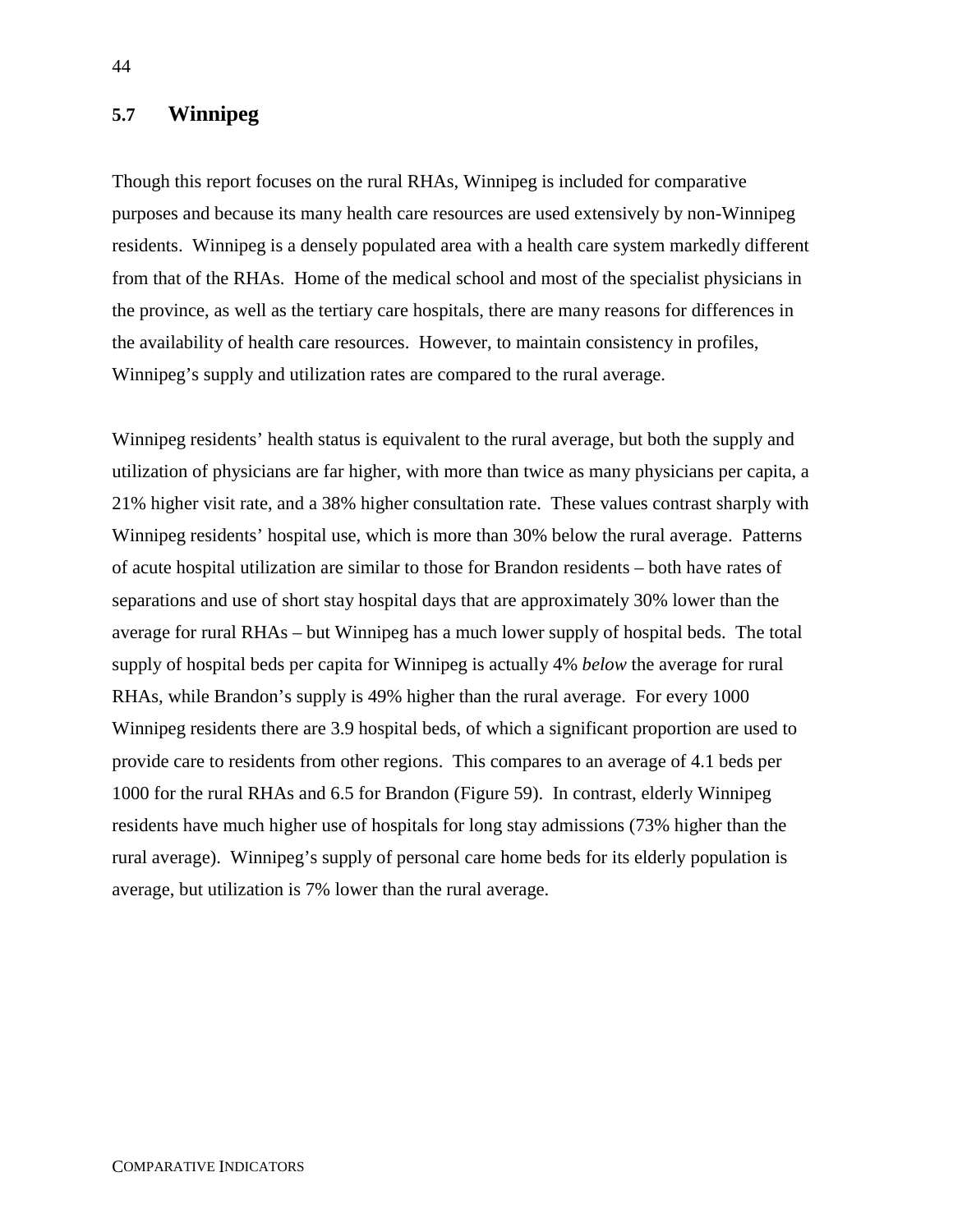

**Figure 12: Profile of Winnipeg, 1996/97 Relative to Rural Average**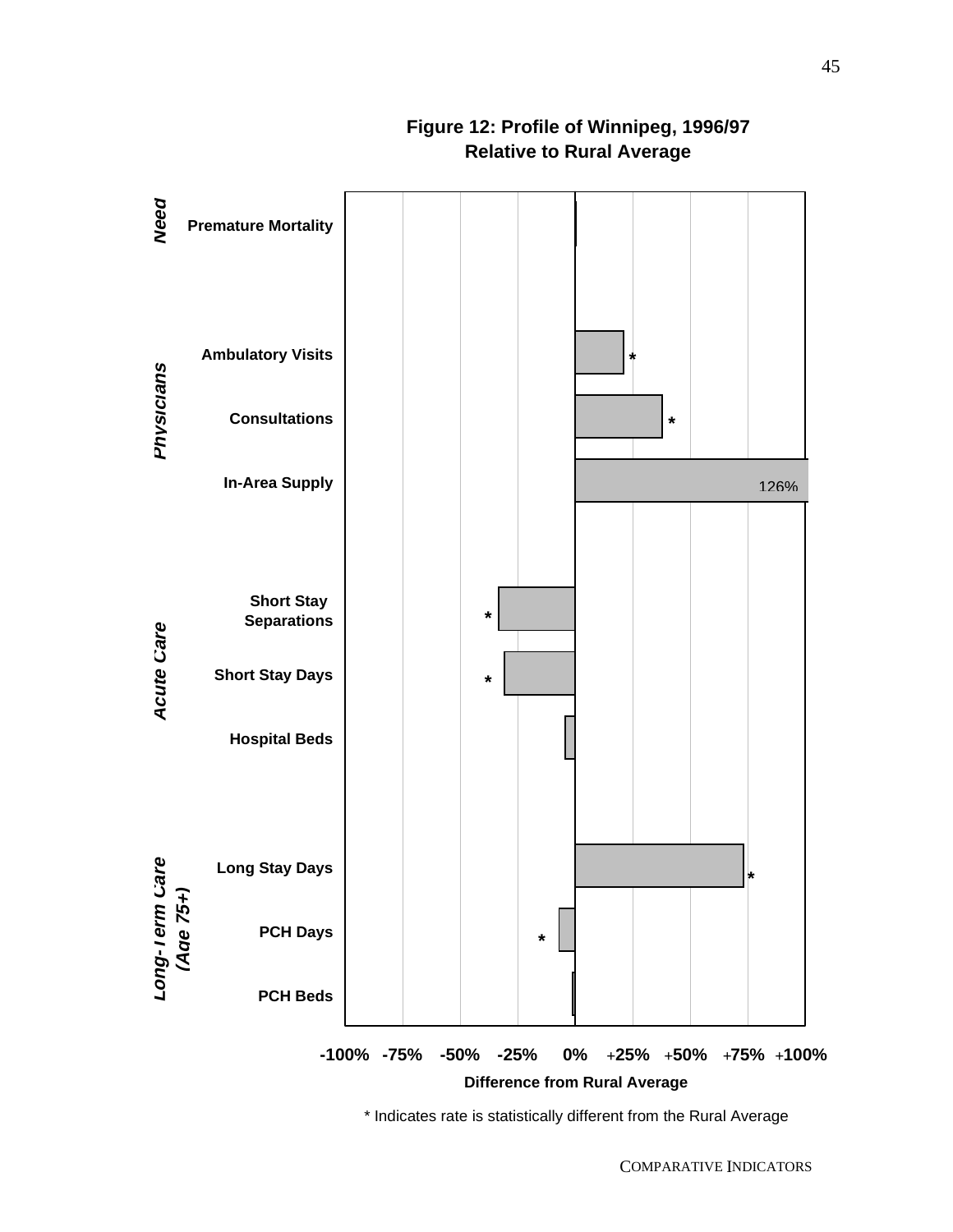# **5.8 North Eastman**

North Eastman residents are right at the rural average in terms of health status, even though there are 29% fewer physicians and almost 50% fewer hospital beds. Yet despite the low physician supply, the physician visit rate and consultation rate are both higher than the rural average (9% and 11% respectively). This is related to the proximity of many North Eastman residents to Winnipeg (see Figure 55). Their hospitalization rates show a similar trend of being influenced by Winnipeg: even with 50% fewer hospital beds, North Eastman residents are admitted to hospital only 13% less frequently than other rural residents, and they spend only 8% fewer days in hospital. Fifty-five percent of their hospitalizations occur in Winnipeg (see Figure 64). North Eastman also has substantially fewer (32%) provincial personal care home beds than other rural areas, and even when the area's one federal nursing home is added in, the supply is still 24% lower. Compared with other rural residents, elderly residents from North Eastman use 21% fewer days in provincial nursing homes, but 16% more days in long stay hospital admissions.

# **5.9 Interlake**

Interlake residents have slightly poorer than average health status. Their premature mortality rate is 5% above the rural average, but this difference is not statistically significant. Interlake has 12% fewer physicians and 35% fewer hospital beds than other rural RHAs. However, because of their proximity to Winnipeg, residents have slightly higher (2%) than average contacts with physicians, and are referred for consultations much more frequently than other rural residents (14% higher). Interlake has a relatively low bed supply at 35% below the rural average, but this is compensated for by extensive use of Winnipeg hospitals. Over 50% of Interlake residents' hospitalizations occur in Winnipeg (Figure 64). Similar to other regions that rely on Winnipeg hospitals, Interlake residents are admitted to hospital less frequently than other rural residents (12% lower rate of separations) and use fewer days of care in short stay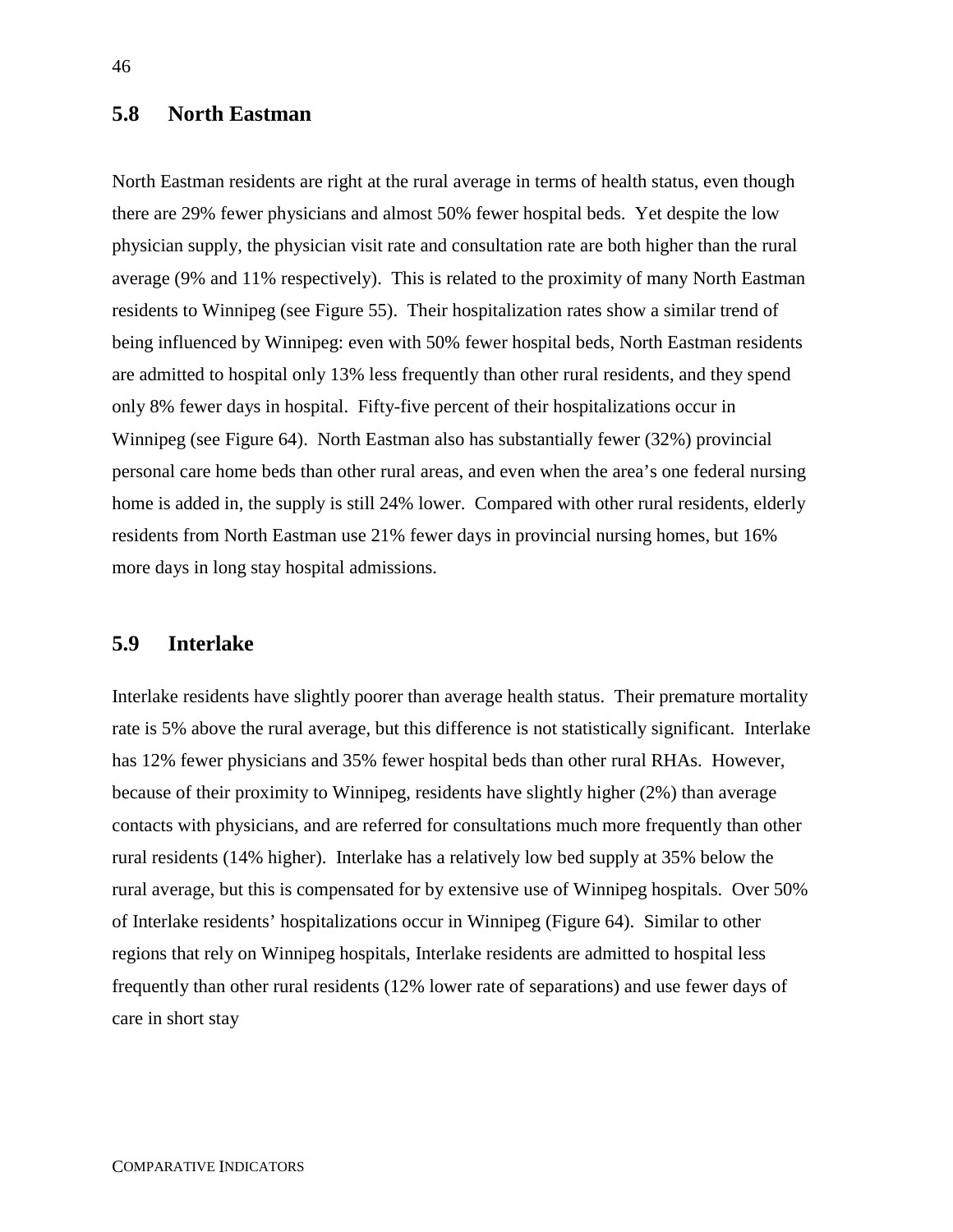

# **Figure 13: Profile of North Eastman, 1996/97 Relative to Rural Average**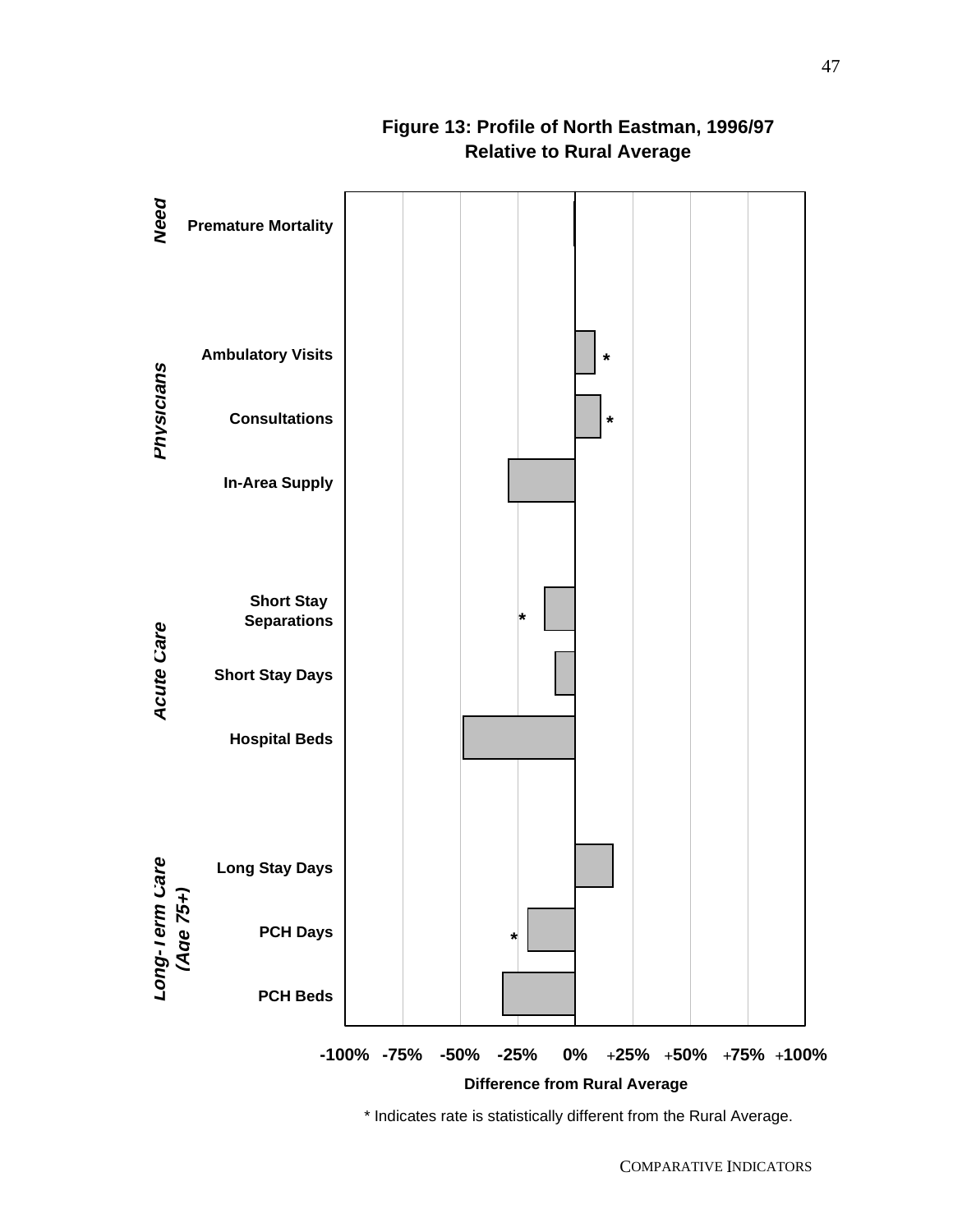# **Premature Mortality Ambulatory Visits Consultations In-Area Supply Short Stay Separations Short Stay Days \* \* \***

**\***

**\***

# **Figure 14: Profile of Interlake, 1996/97 Relative to Rural Average**

\* Indicates rate is statistically different from the Rural Average

**-100% -75% -50% -25% 0% 25% 50% 75% 100%** + + + +

**Difference from Rural Average**

**Need**

**Long**

**-Term Care**

**Acute** 

**Care Physicians**

Physicians

**(Age 75+)**

**Hospital Beds**

**Long Stay Days**

**PCH Days**

**PCH Beds**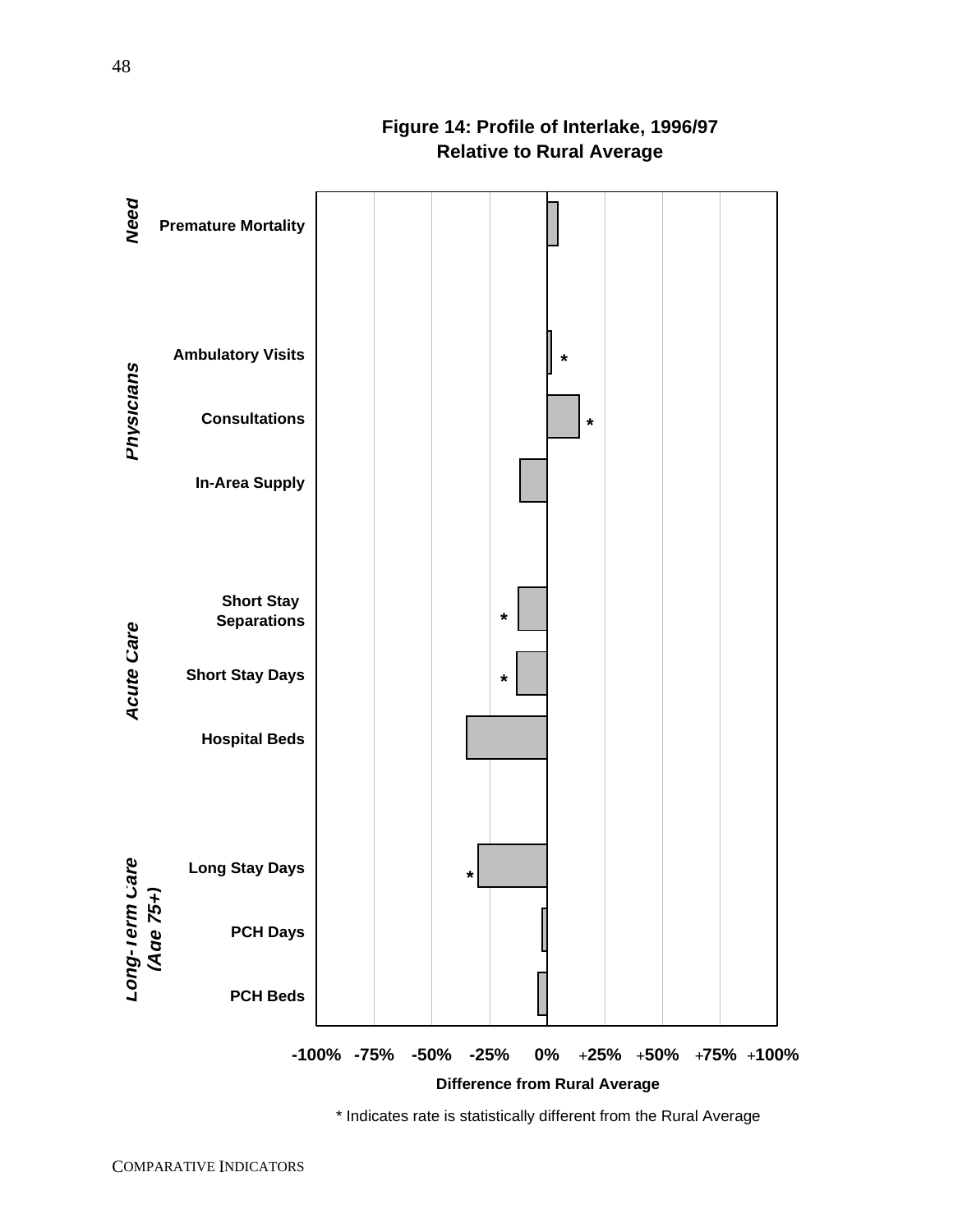hospitalizations (13% lower than average). Interlake's supply of provincial personal care home beds is just 4% below the rural average, but when federal beds are added in, the supply reaches the average. Utilization of provincial personal care home beds by elderly Interlake residents is average, though they use 31% fewer days in long hospital stays.

#### **5.10 Burntwood**

Burntwood is one of the three RHAs whose residents are *much* less healthy than other rural residents, with a premature mortality rate that is 40% higher than the rural average. Burntwood residents suffer not just higher rates of premature death, but also higher rates of chronic diseases including diabetes and hypertension, resulting in a much lower life expectancy (these data are presented later in this report). Yet despite residents' poor health status and high need for health care, Burntwood has 8% fewer physicians and 28% fewer hospital beds than the rural average. Similarly, the rate of contact with physicians is 5% below the rural average, though residents receive 13% more consultations than average. Both of these are low given the population's poor health status and higher relative need for care. In contrast, hospitalization rates are very high: Burntwood residents are hospitalized 47% more frequently than other rural residents, and spend 46% more days in hospital. Given the relatively low supply of hospital beds in Burntwood, it is not surprising that 47% of residents' hospitalizations take place outside the RHA, including 33% in Winnipeg (see Figure 64). Burntwood has few elderly residents (469 in 1995/96), which makes it somewhat difficult to get the personal care home supply "right." With just one provincially run personal care home (in Norway House), bed supply is calculated to be 54% below average. However, when combined with the federal nursing home in Oxford House, the in-area personal care home bed supply is just below the rural average. Elderly persons' use of personal care home days is very low, but this calculation is based on the provincial facility alone. Rates of use of long stay hospital days, at 27% below the rural average, are also low.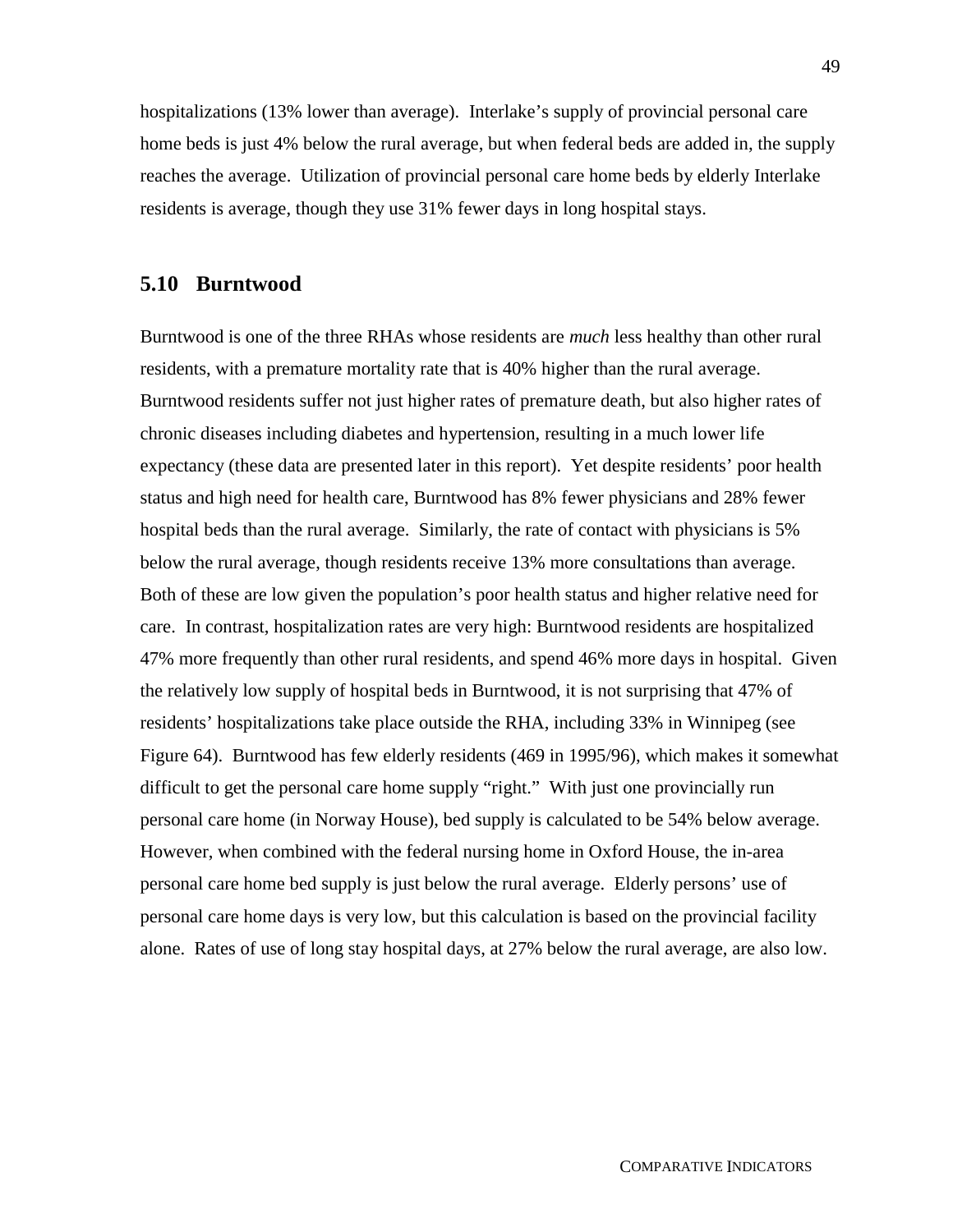

**Figure 15: Profile of Burntwood, 1996/97 Relative to Rural Average**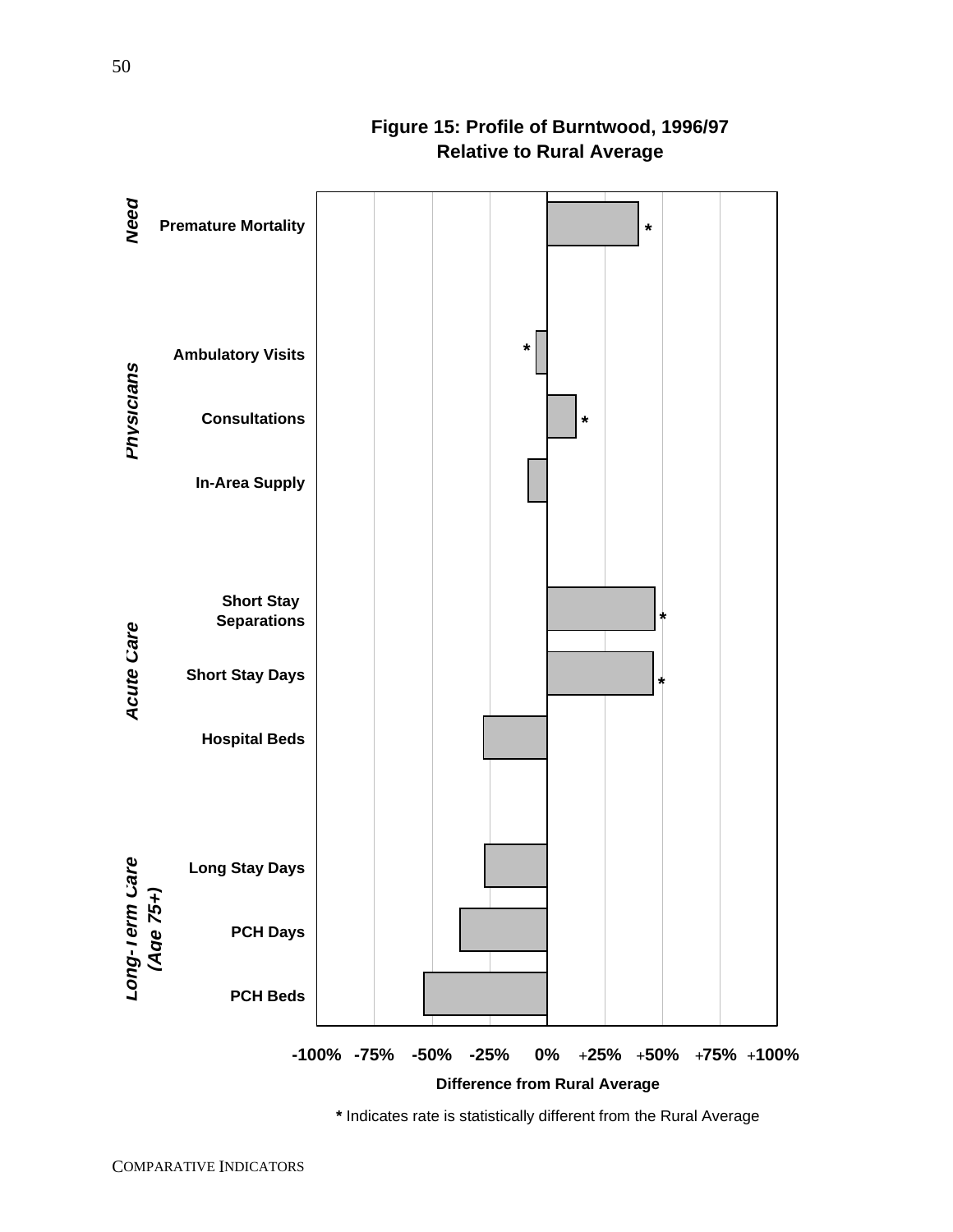# **5.11 Norman**

Norman residents are also among the least healthy in the province, with a premature mortality rate almost 50% higher than the rural average. Norman's 23% higher than average supply of physicians and 31% higher hospital bed supply should be viewed in this light. While Norman residents' physician visit rate is 15% above the rural average, their consultation rate to specialists is 6% below average. Given their relatively poor health status, both of these measures are likely low. Residents are hospitalized 33% more often and use 29% more hospital days than the rural average – probably appropriate considering their health status. The supply of personal care home beds is considerably higher (27%) than average, but residents' use is very close to the average. However, elderly Norman residents spend 68% more days in long hospital stays than residents of other rural areas.

#### **5.12 Churchill**

Judging by the premature mortality rate, Churchill's population is the *least* healthy in the province: residents of this RHA have a premature death rate that is 86% higher than the rural average, although this difference is not statistically significant because it is based on a very small population. The in-area physician supply appears very high (52% above the rural average), and the hospital bed supply extraordinarily high (626% above average). However, these measures are difficult to interpret since many of these resources are dedicated to serving people from the Kivalliq region of Nunavut, and some of the hospital beds function as personal care home beds. The utilization data indicate under-use of physicians (68% lower physician visit rate and 54% fewer consults than average), but these data are known to be unreliable and may just reflect under-reporting of physician services. Acute care hospital utilization is very high, with 59% more separations and 82% more days of care than the rural average, but this may not be excessive considering residents' poor health status. There are extremely few Churchill residents aged 75 years or older (17 in 1995/96), and there are no personal care homes in the region. In contrast, their use of hospitals for long stays is very high, at 134% higher than average.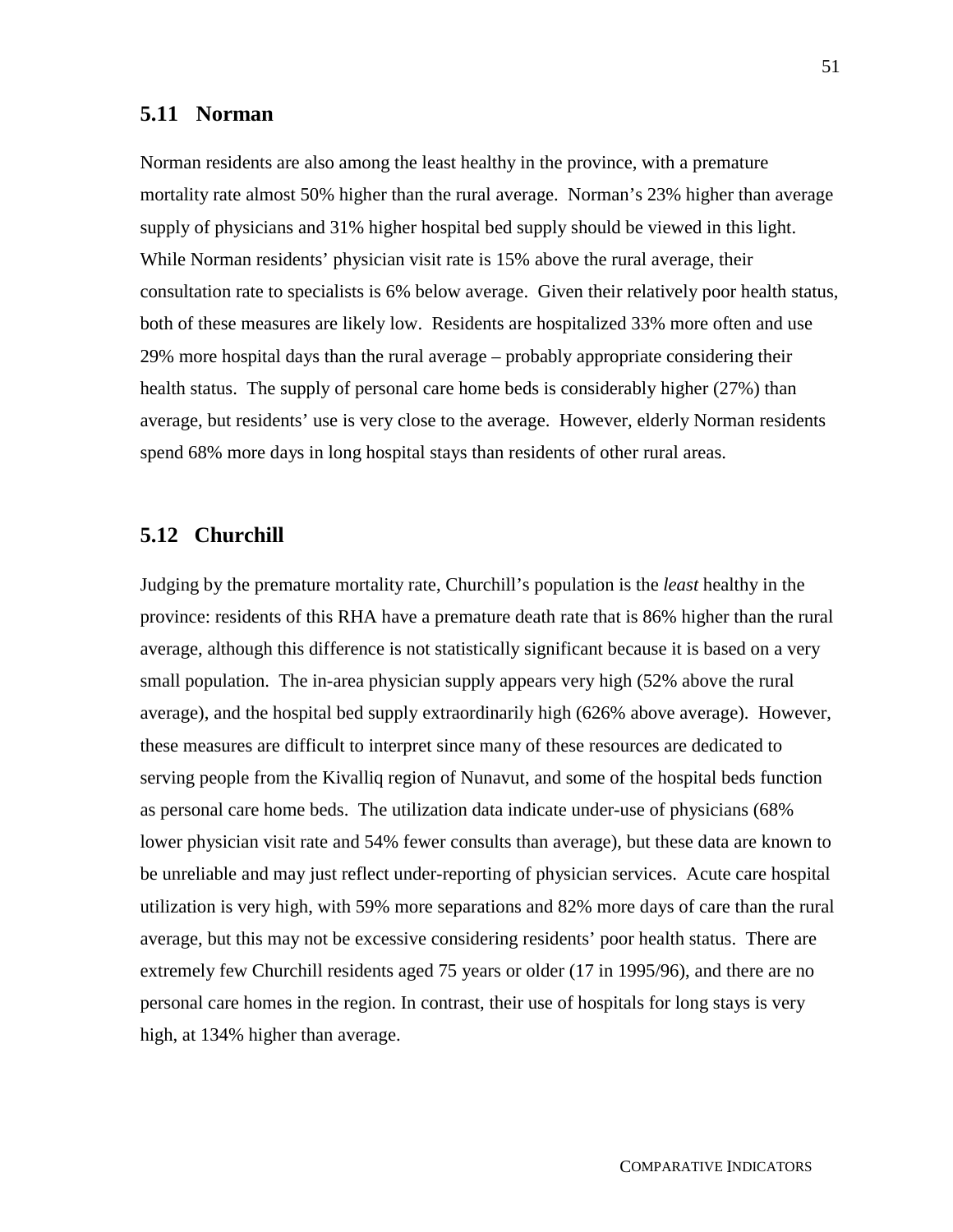# **Need Premature Mortality \*Ambulatory Visits \*** Physicians **Care Physicians Consultations \* In-Area Supply Short Stay \* Separations Acute Care Short Stay Days \* Hospital Beds -Term Care Long Stay Days \* (Age 75+) PCH Days Long PCH Beds -100% -75% -50% -25% 0% 25% 50% 75% 100%** + + + +

# **Figure 16: Profile of Norman, 1996/97 Relative to Rural Average**

**\*** Indicates rate is statistically different from the Rural Average.

**Difference from Rural Average**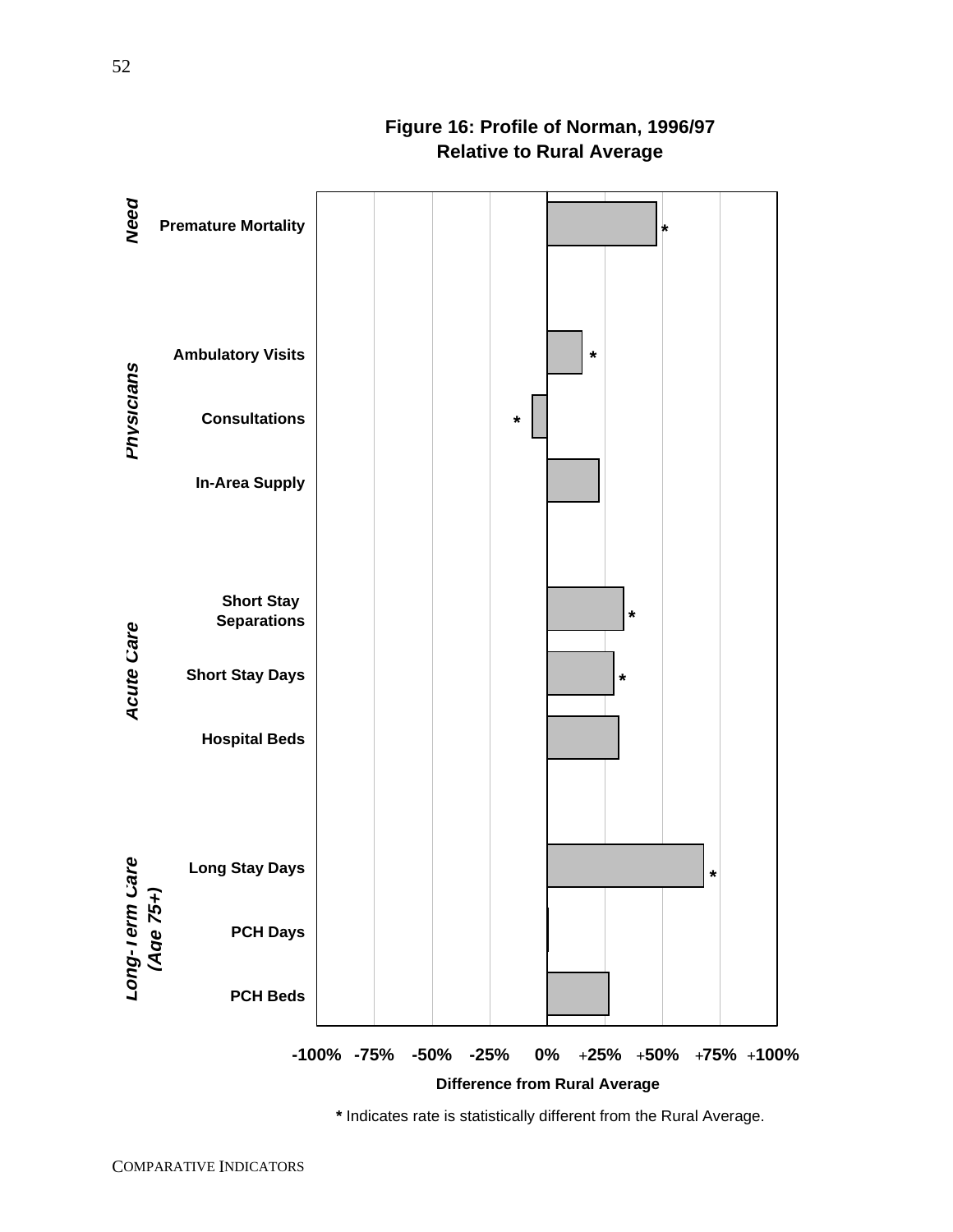

# **Figure 17: Profile of Churchill, 1996/97 Relative to Rural Average**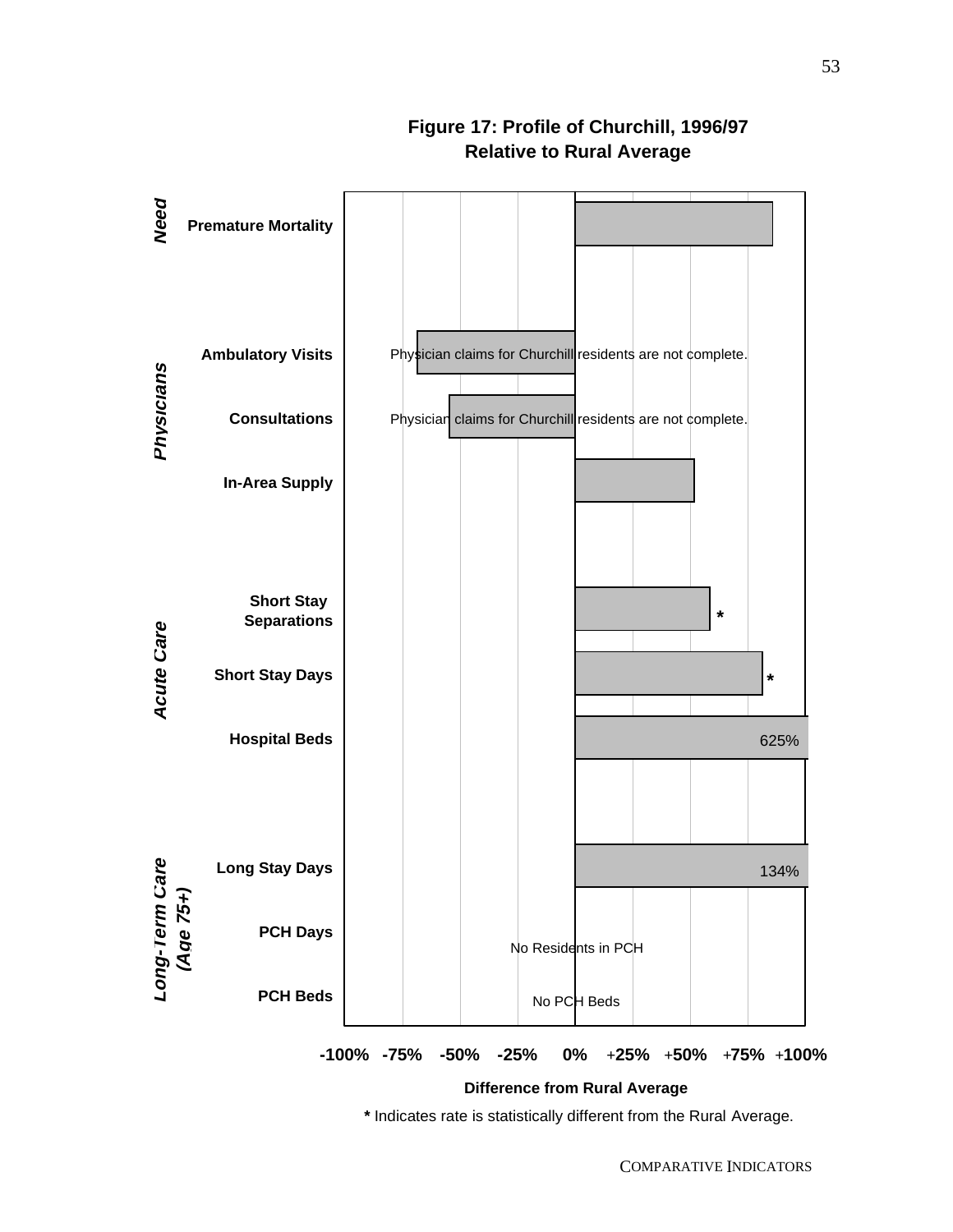#### **6. DEMOGRAPHIC AND SOCIOECONOMIC CHARACTERISTICS**

#### **6.1 Population Pyramids**

The age structure of a population is important since it reveals the more vulnerable groups (the very young and the very old), as well as the proportion of the population in the middle years who are financially and otherwise responsible for the care of the other two groups. The pattern of illness can also be expected to vary according to the distribution of the population. For example, in a region with more young residents, the influence of injuries will be more pronounced, whereas in an older region there will be more deaths and disability associated with chronic diseases. In addition, the age and sex structure of a population has important implications for health care utilization. The very young and the elderly use more health care resources than those in middle age, and women use more resources than men, largely in relation to services for reproductive health (Mustard et al. 1998).

The effects of three factors that influence population – births, deaths and migration – can be shown pictorially by a figure known as a population pyramid. Population pyramids present the population of an area in terms of its composition by age and sex at an identified point in time. The pyramid consists of a series of bars, each drawn in proportion to the contribution of each age-sex group to the total population; that is, the total area of the bars represents 100 percent of the population. It is called a pyramid because, traditionally, the graphical representation of the population distribution revealed the greatest share of the population at the youngest ages and a diminishing relative population share at increasing ages. The shape of the pyramid reflects the major influences on births and deaths, plus any changes due to migration, over the three or four generations preceding the date of the pyramid (Mausner and Bahn, 1985; p 245).

In this section, we present population pyramids for the Manitoba population and for each of the RHAs. For each population pyramid, the total population is printed at the top. The number of persons in each of the five-year age groups is graphed separately for males (on the left of each chart) and for females (on the right of each chart). Younger age groups are at the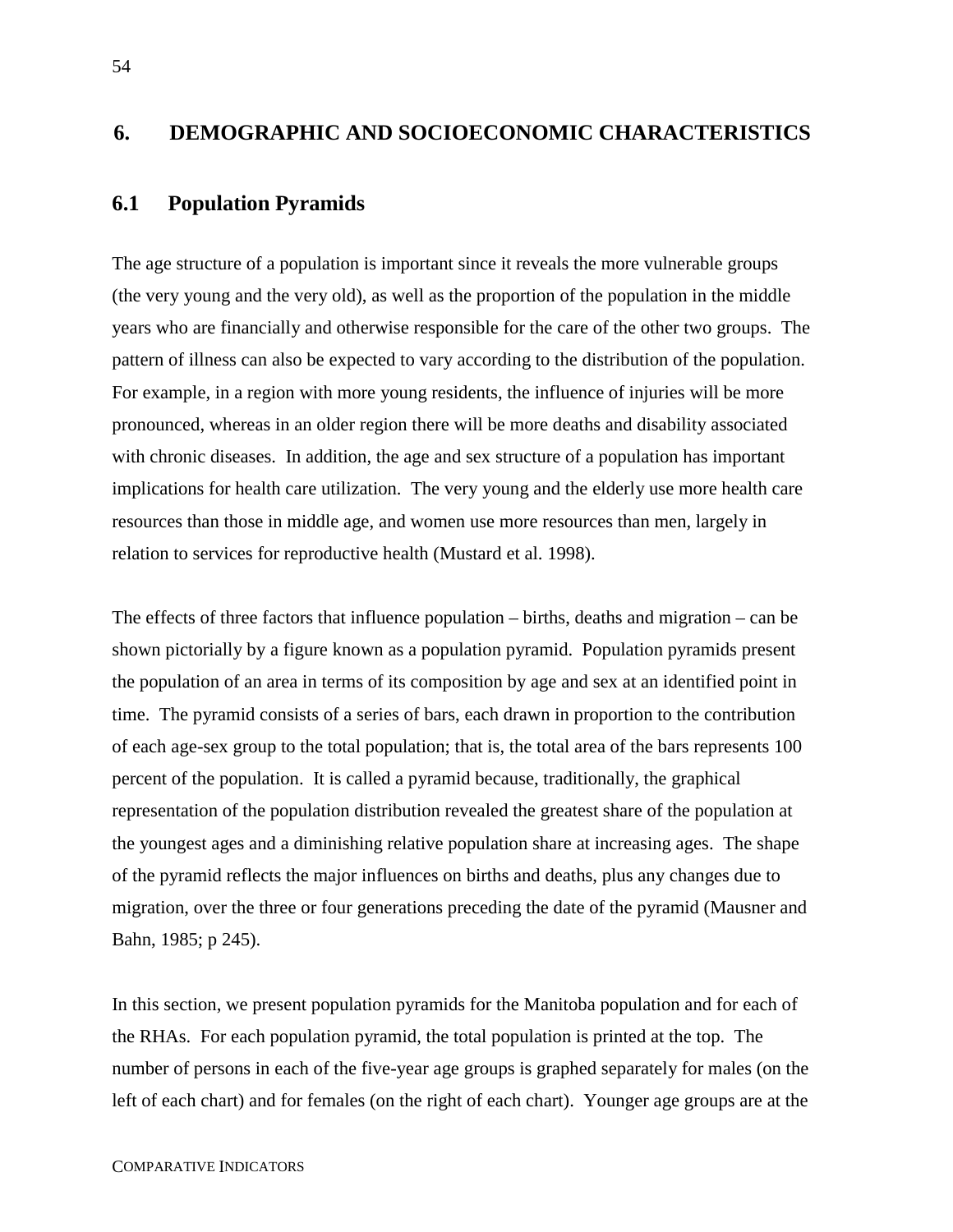bottom and elderly age groups are at the top. A percentage scale has been used, so each bar shows the percentage of the total RHA population represented by a particular gender and age category.

Besides the distribution of the young and the old, the population pyramids use shading to show the distribution of the Treaty First Nations population within the population of each RHA. It is widely recognized that Canada's aboriginal people have the poorest overall health status of any identifiable group: they have seven years less life expectancy and almost twice as many infant deaths than the overall Canadian population (Report on the Health of Canadians p. 30). We recognize that it would be useful to identify the entire aboriginal population (i.e. Treaty- and Non-Treaty First Nations, Métis and Inuit, as defined by the Canadian Constitution Act of 1982). However, Treaty First Nations (also known as Registered First Nations) are the only groups separately identified in the Manitoba Health data files<sup>1</sup>, related to their eligibility for certain uninsured medical benefits.

The pyramid for Manitoba (Figure 18) shows a triangular-shaped distribution of males and females age 50 and above, resting on a larger distribution of individuals age 30 to 49, itself resting on a fairly evenly distributed population of males and females from birth to 29 years of age. This distribution is very different from the pyramid of Treaty First Nations residents (representing about 10 percent of Manitoba's population) which is contained within it. The aboriginal pyramid is more triangular, with a lower apex, reflecting the much lower life expectancy of this population.

 $\overline{a}$ 

 $<sup>1</sup>$  A separate registry is maintained for Treaty (Registered) First Nations by Manitoba Health, but it is</sup> recognized to undercount the number of Treaty First Nations people (they remain in the total population, but not specifically identified as First Nations). Moreover, it assigns residence on the basis of the First Nations community ("reserve") for which an individual is registered. To improve the assignment of Treaty First Nations persons to their actual RHA of residence, postal code information from utilization data is used. While there is still significant undercounting of Treaty First Nations persons, the correction of residence results in a more accurate description of local population size and structure, especially for Winnipeg and northern RHAs.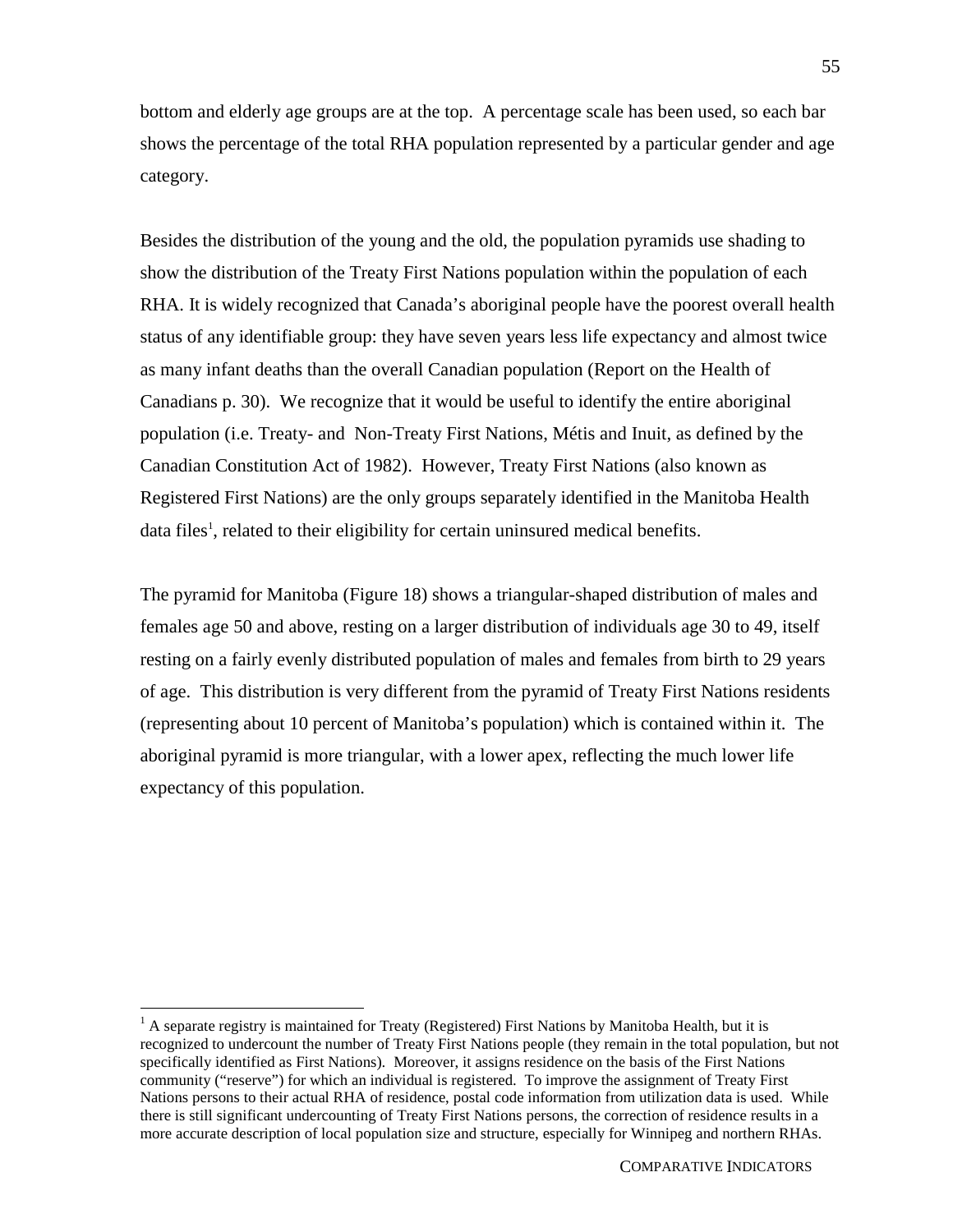

The pyramid for South Eastman (Figure 19) shows a slightly more "triangular" shape than the Manitoba pyramid, indicating that it is a younger population. As with the Manitoba structure, it is still possible to see the increased numbers of the baby boom generation (ages 30 to 49), and of their children (ages 5 to 19) in the pyramid. The very few Treaty First Nations residents who live in Buffalo Point are not visible in the pyramid, indicating that they represent a very small proportion of the RHA population.

In comparison to Manitoba, South Westman's population pyramid (Figure 20) is noticeably more "rectangular", indicating that this RHA has an older population. In fact, South Westman has one of the oldest populations in the province. The very small proportion of Treaty First Nations in this RHA is just barely identifiable in some of the younger age groups.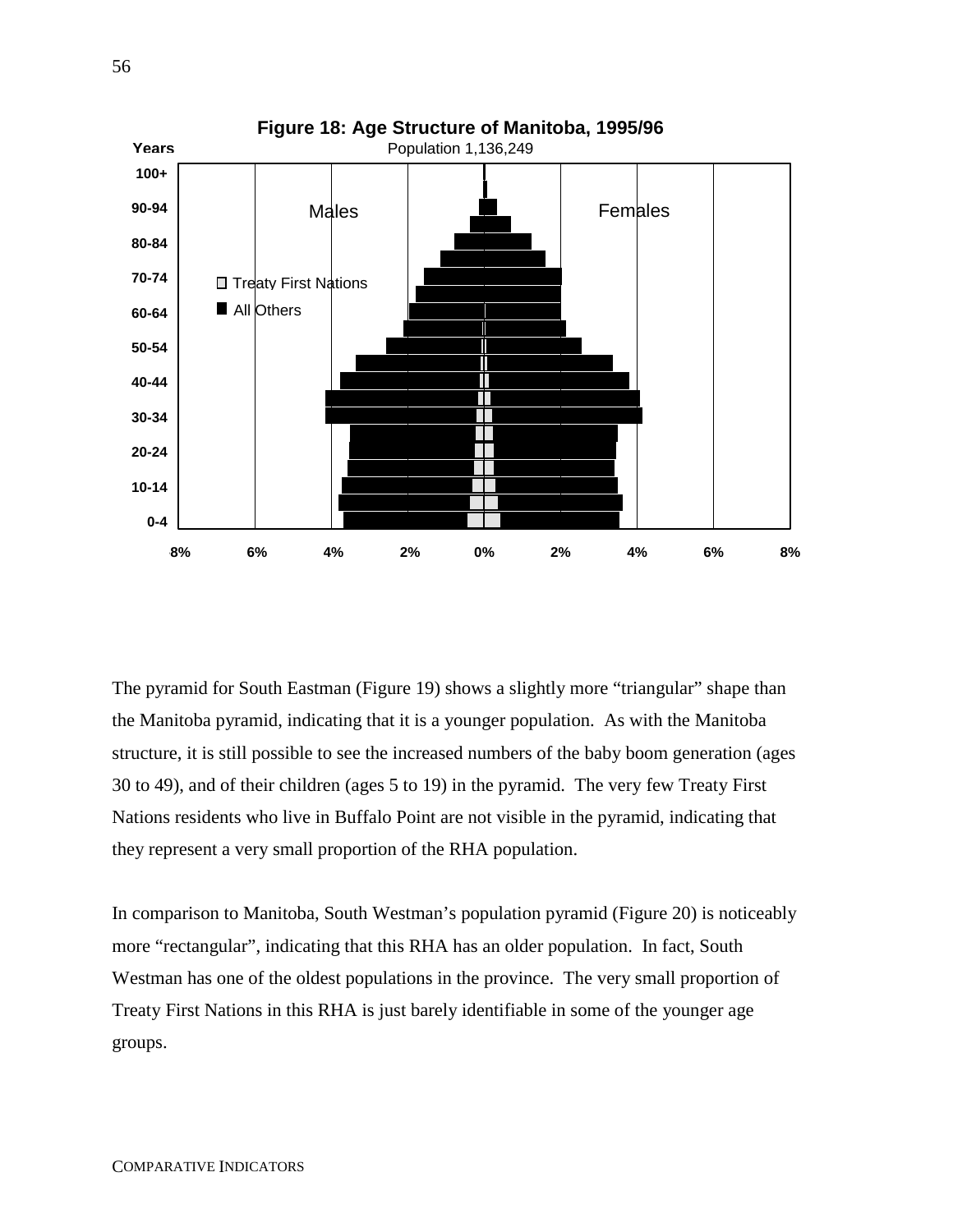

**Figure 20: Age Structure of South Westman, 1995/96**

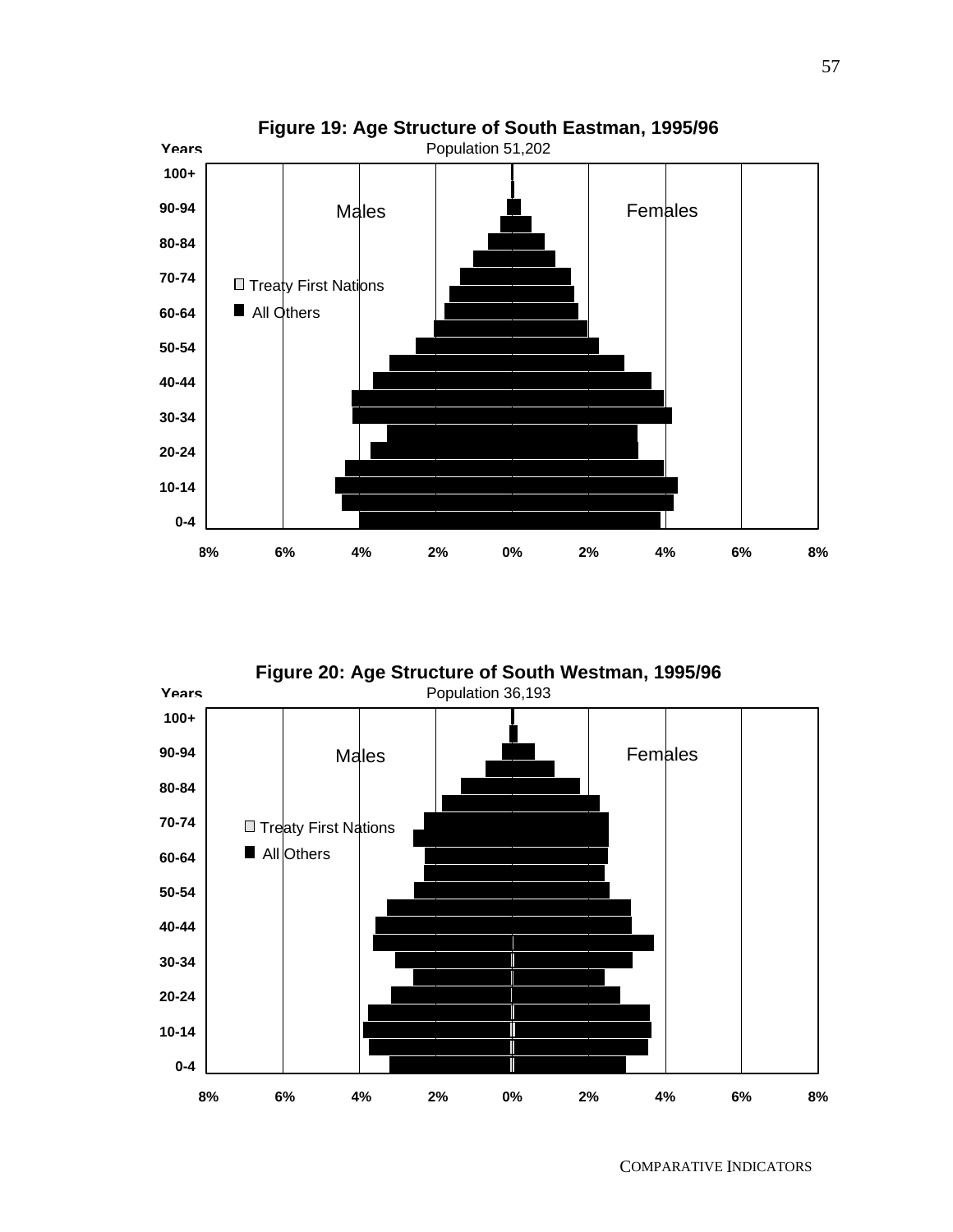The population pyramid for Brandon (Figure 21) is similar to that of Manitoba – older than South Eastman and younger than South Westman. Brandon has a larger proportion of Treaty First Nations residents than the previous two RHAs.



The population distribution of Central (Figure 22) is very similar to Manitoba's, with a fairly broad base of individuals 49 years and under, and similar proportion of Treaty First Nations residents.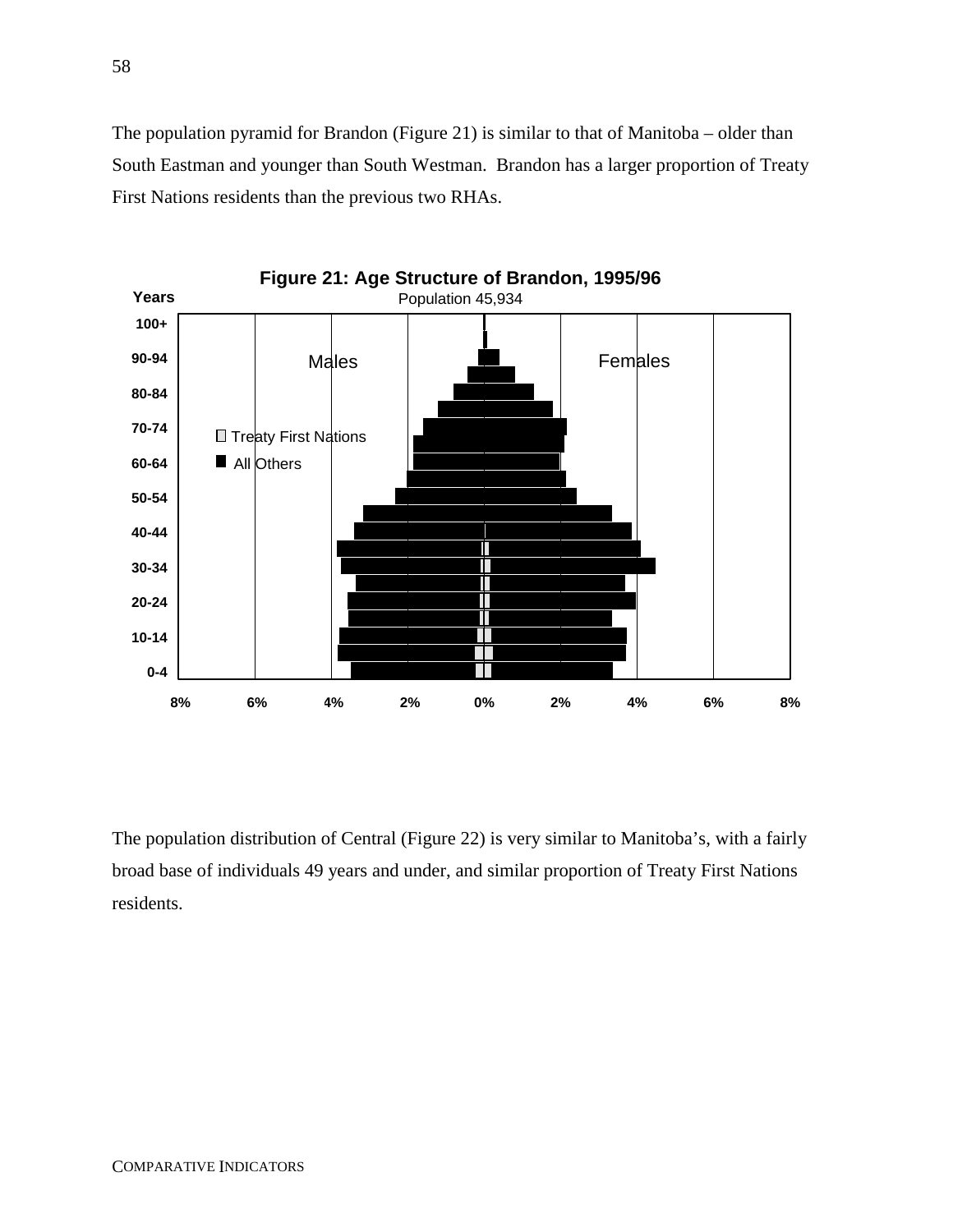

Marquette and Parkland (Figures 23 and 24) have a similar population distribution to that of South Westman, indicating an older than average population. In contrast, Marquette and Parkland have a larger proportion of Treaty First Nations residents than South Westman; they are similar to Manitoba in terms of First Nations residents.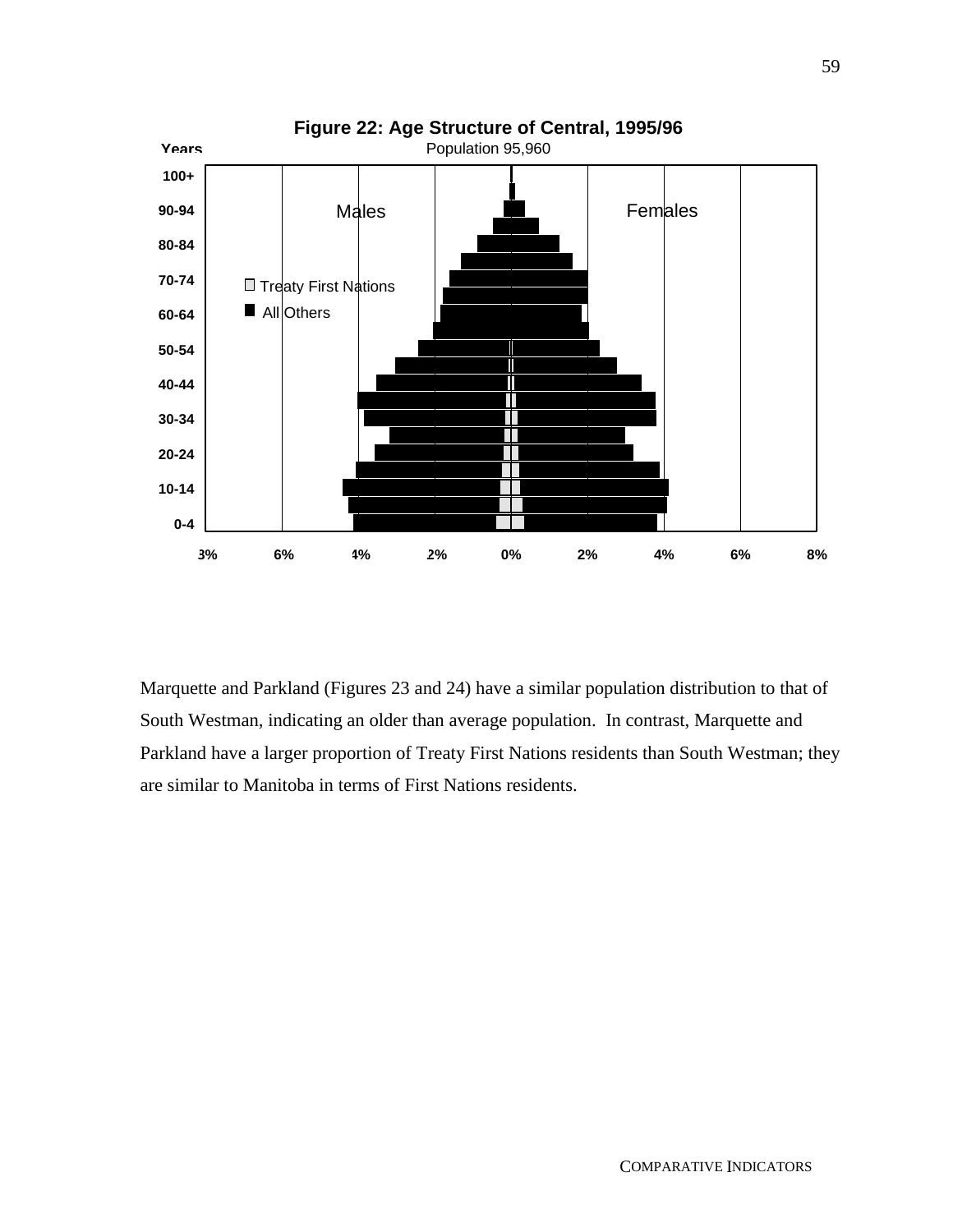

**Figure 24: Age Structure of Parkland, 1995/96**

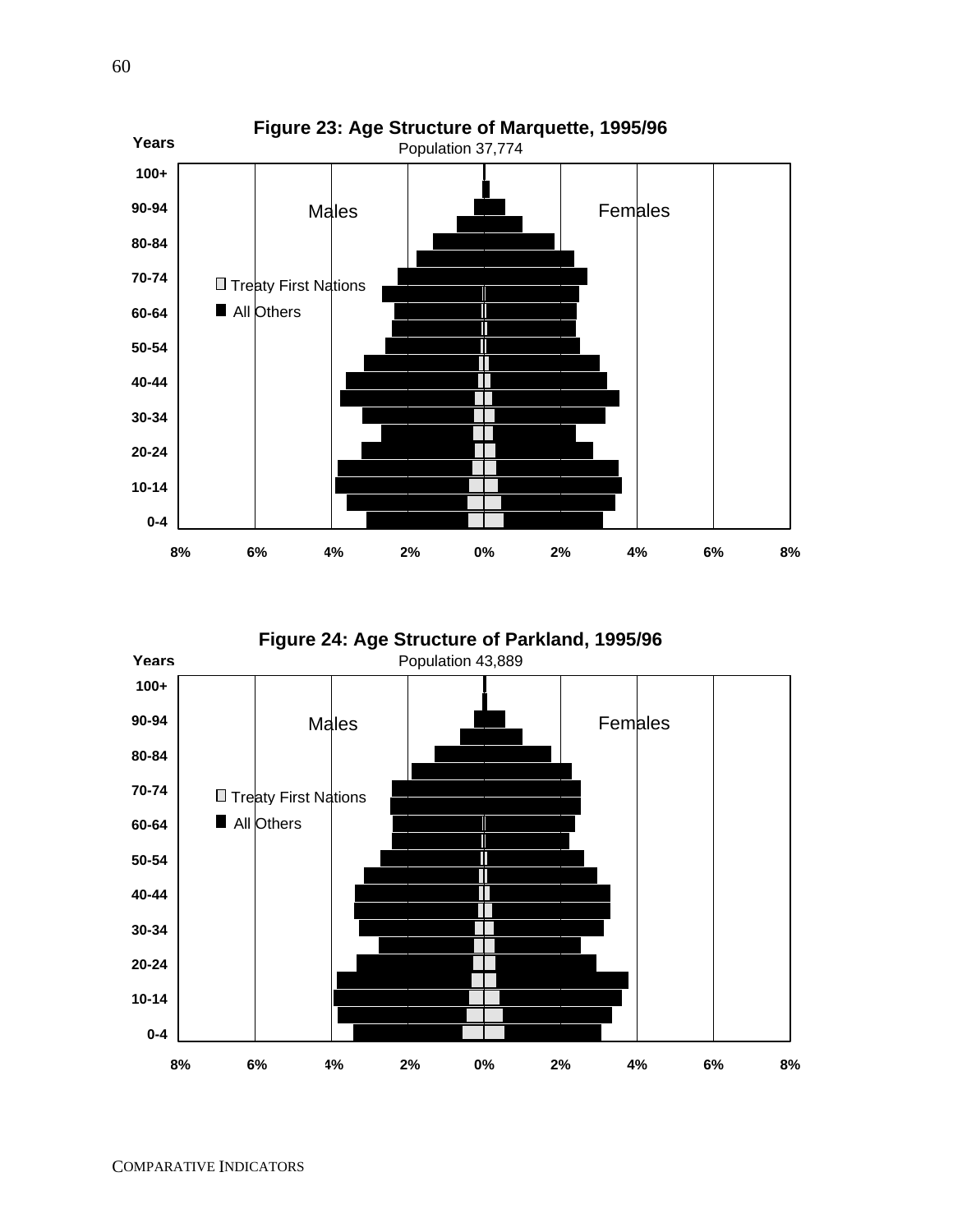In comparison to the other RHAs, Winnipeg (Figure 25) has a very different shape, with a "bulge" indicating a relatively large proportion of individuals in the 20 to 54 year age groups. Winnipeg also appears to have a smaller proportion of Treaty First Nations residents in its population compared to Manitoba, although there is likely to be some under-reporting of those who are resident in the city.



The North Eastman and Interlake populations (Figures 26 and 27) are fairly similar to that of South Eastman, indicating a younger population, but with more First Nations residents. There is a particularly high proportion of Treaty First Nations in the North Eastman population, residing primarily in the northern part of the RHA. Interlake's Treaty First Nations population distribution is similar to that of Manitoba. Both North Eastman and Interlake have proportionately fewer persons aged 20-29 compared to major centers such as Winnipeg and Brandon.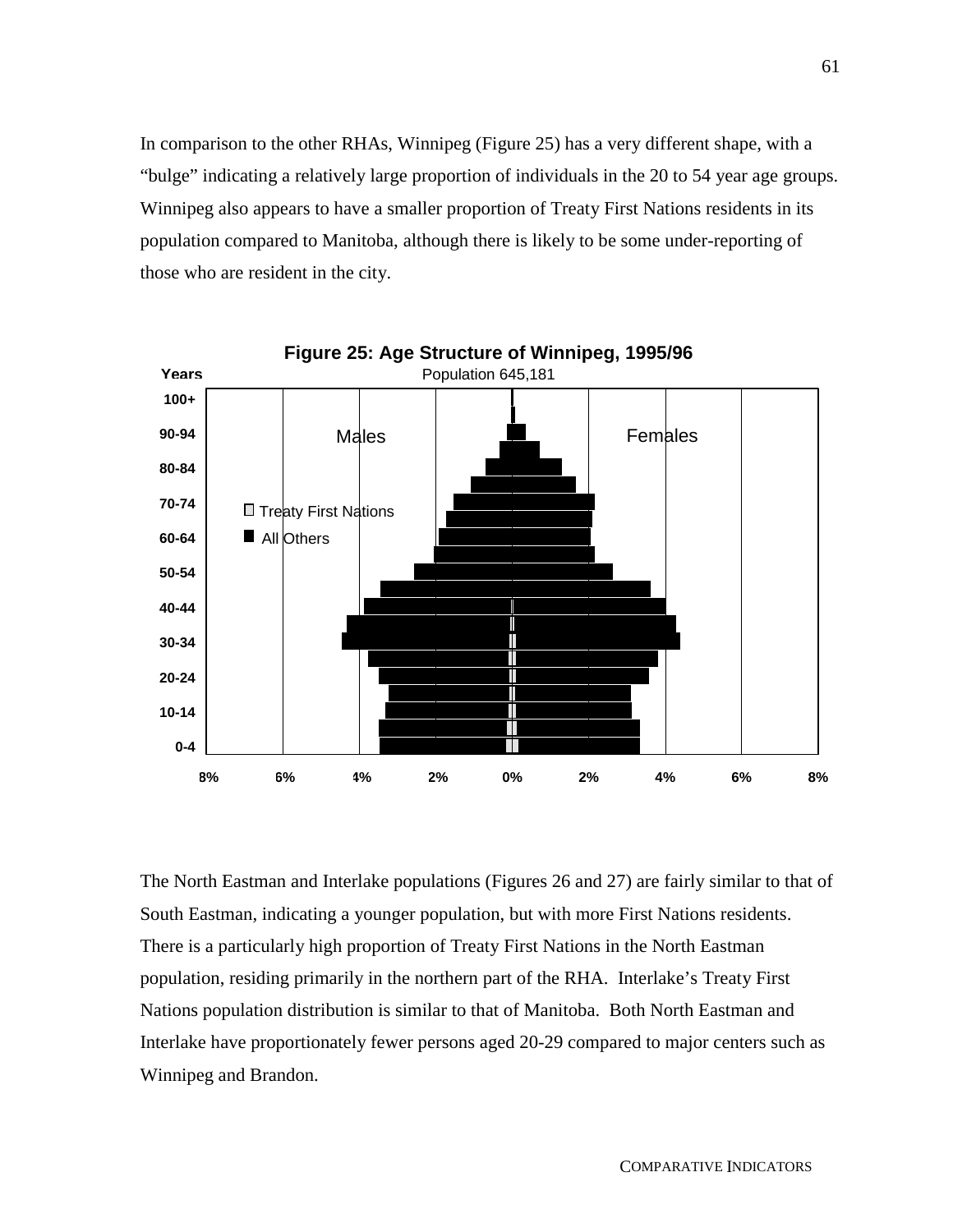

**Figure 27: Age Structure of Interlake, 1995/96**

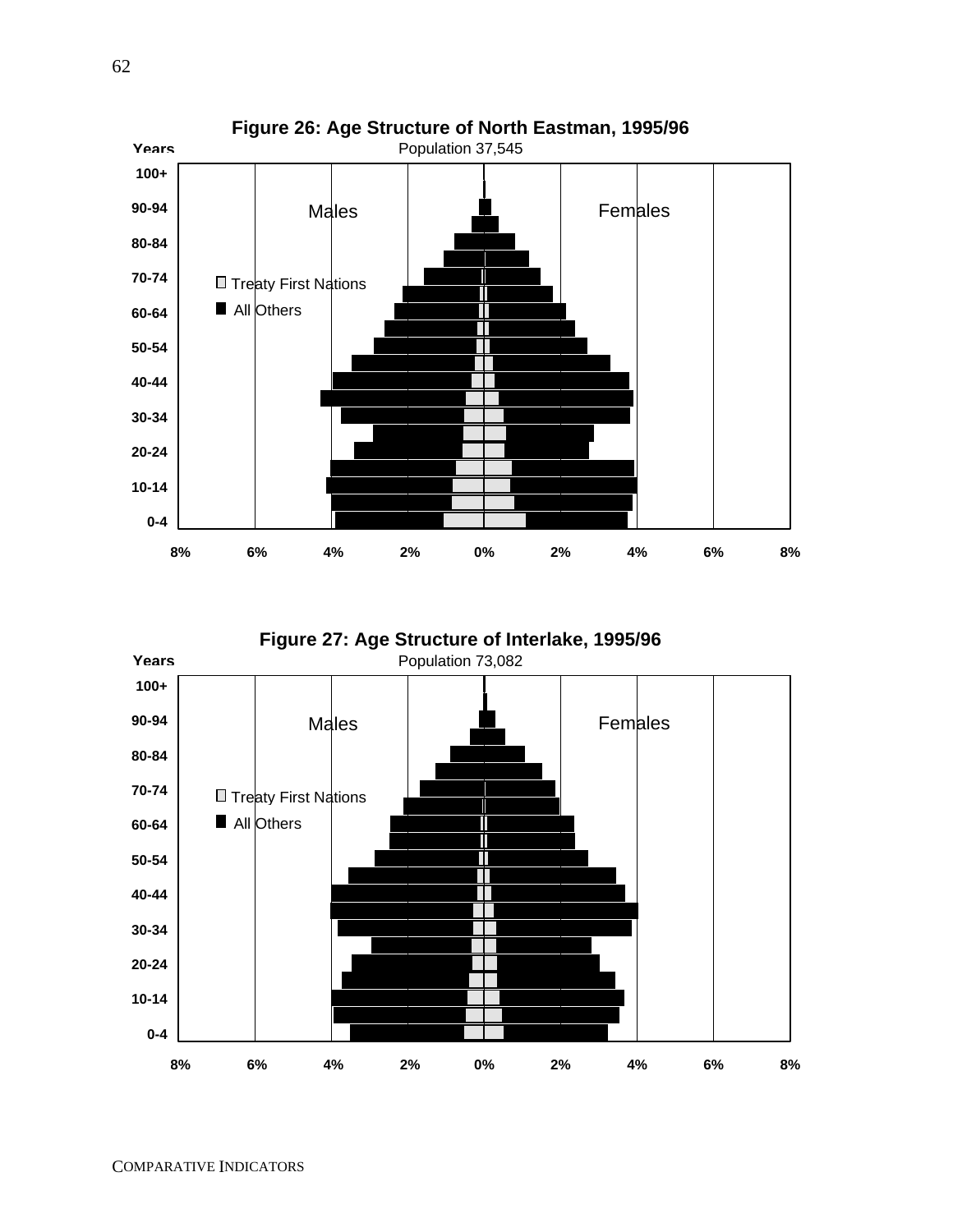In contrast to the other RHAs, Burntwood has a very unusual shape with its sharp triangular outline and very broad base (Figures 28a and 28b). A very large proportion of this population is young. Another important difference is the large proportion of Treaty First Nations persons in Burntwood. In Figure 28a, it is possible to see the population structure of this sub-population. This shape reflects a pattern of very high birth rates, with only a small proportion of persons surviving into old age. In Figure 28b, the shaded segments (representing the Treaty First Nations population) have been moved to the outer edges of the pyramid, to better illustrate the shape of the non-Treaty population in this RHA. The nonaboriginal population of Burntwood has a distribution that is closer to the other RHAs and the overall Manitoba population, but with fewer elderly residents. Thus, Burntwood is composed of two different sub-populations: a very young aboriginal population and a somewhat older non-aboriginal population.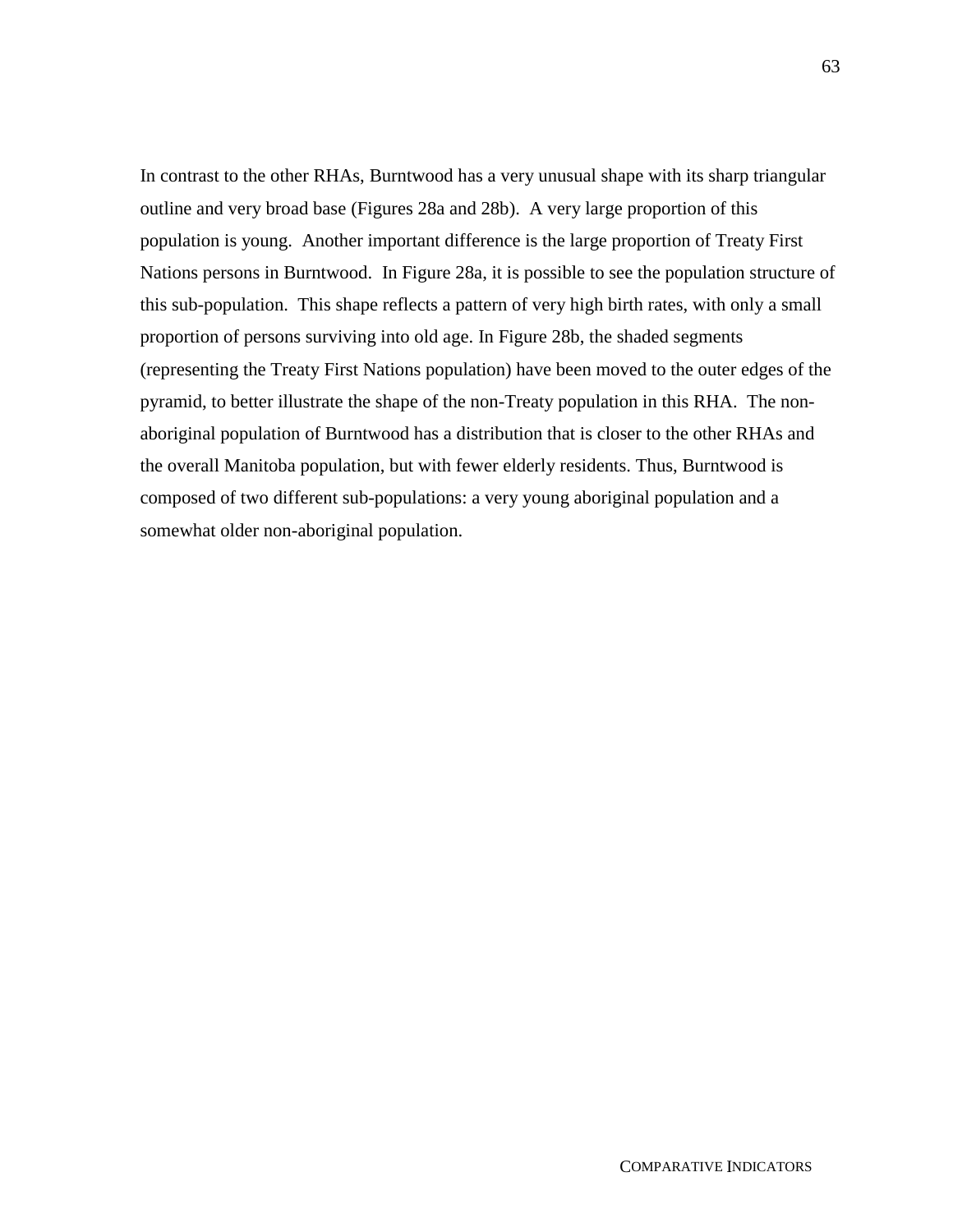

**Figure 28b: Age Structure of Burntwood, 1995/96**

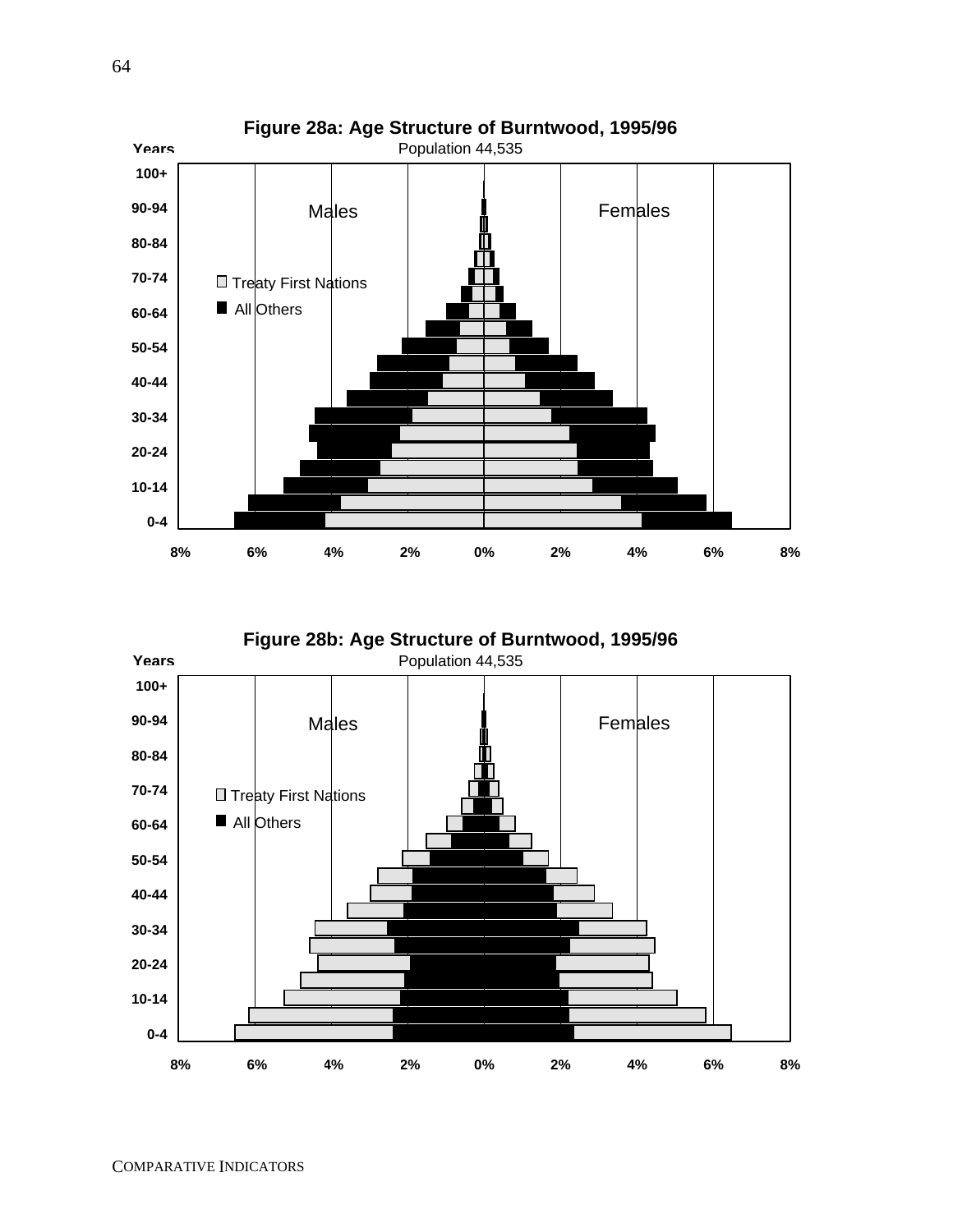The population pyramid of Norman (Figure 29) indicates that there is a smaller proportion of the very old compared to Manitoba, and a relatively high proportion of Treaty First Nations residents.

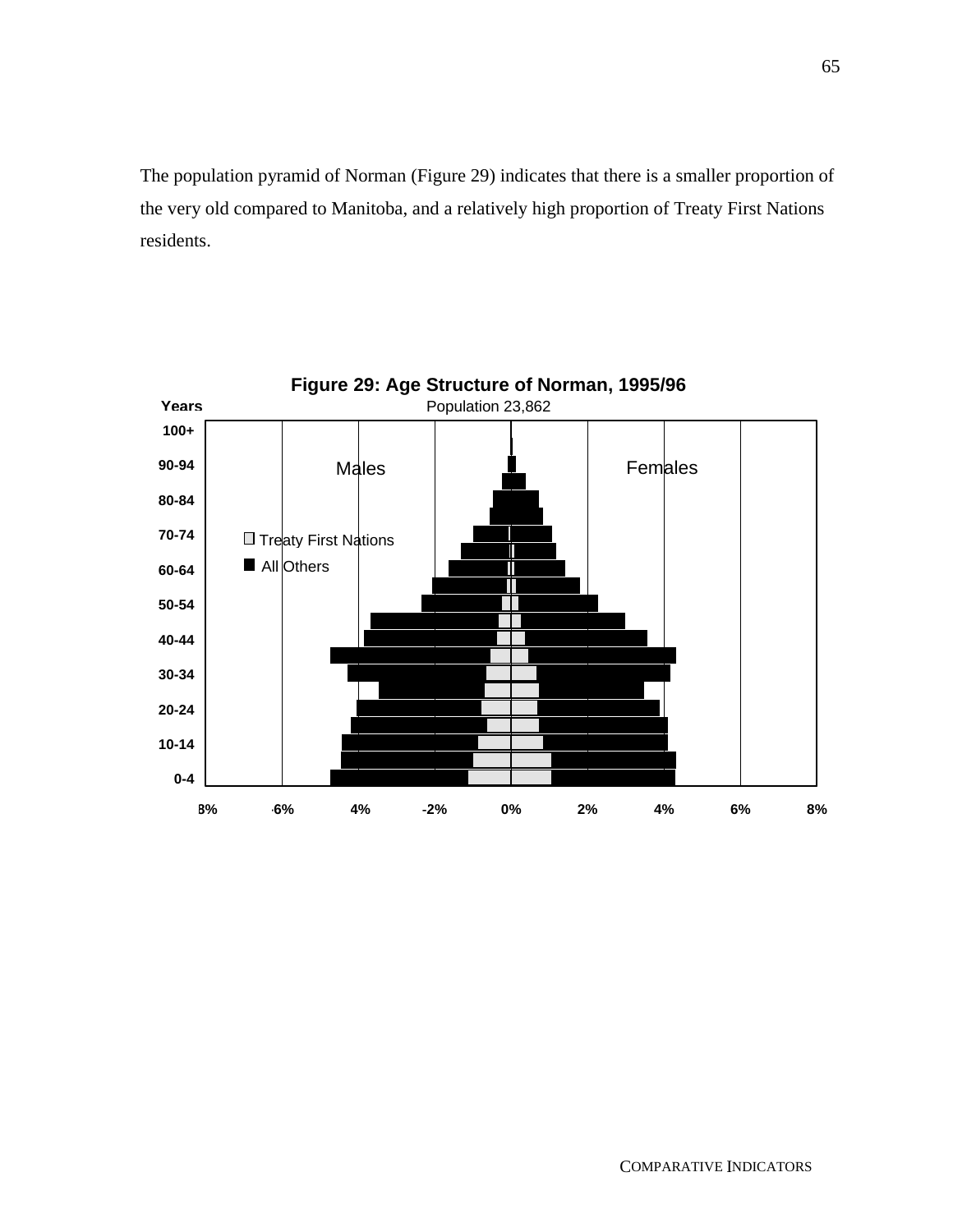Churchill's population is composed primarily of "working-age" persons age 25 to 39, and young children aged 0-14, with a relatively low proportion of older persons. Churchill has a larger proportion of Treaty First Nations residents than the Manitoba average (about the same as Norman).



These population pyramids illustrate that there are some very big differences in the structure of populations across RHAs. Many of these differences – the birth rate, number and proportion of the very young and the elderly, and the relative size of the aboriginal population – have profound implications for the type and quantity of health care services that are needed.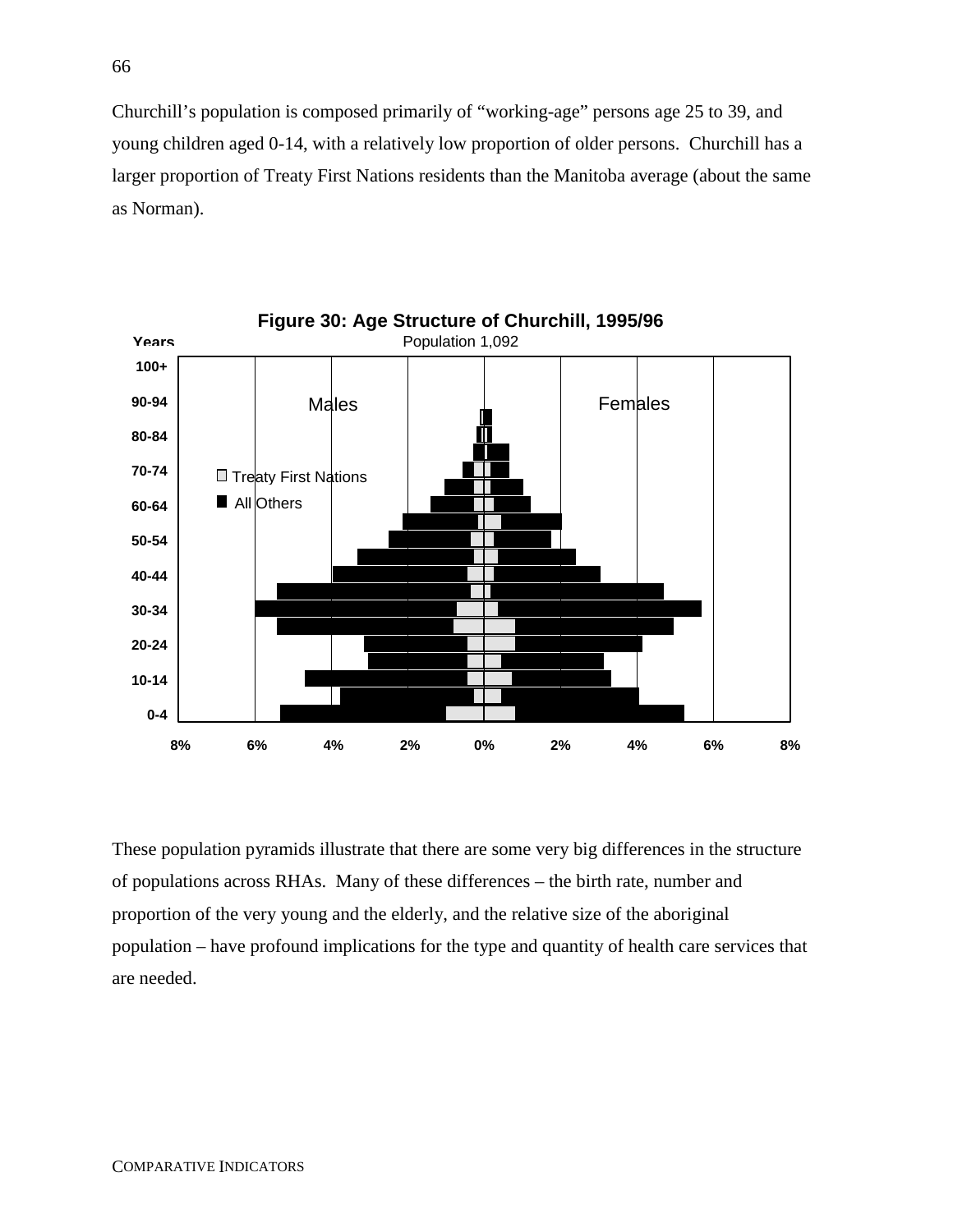In addition, many differences in utilization of health care resources are related to these differences in population structure across RHAs. Therefore, making comparisons across RHAs without taking these differences into account would be misleading. That is why all comparisons of health care utilization in this report are based on data that have been age- and sex-adjusted to remove the effects of differences in the age and sex composition of regional populations. Similarly, all comparisons of use of long-stay institutional care (i.e. long stays in hospitals and all use of personal care homes) are based only on the population age 75 and older.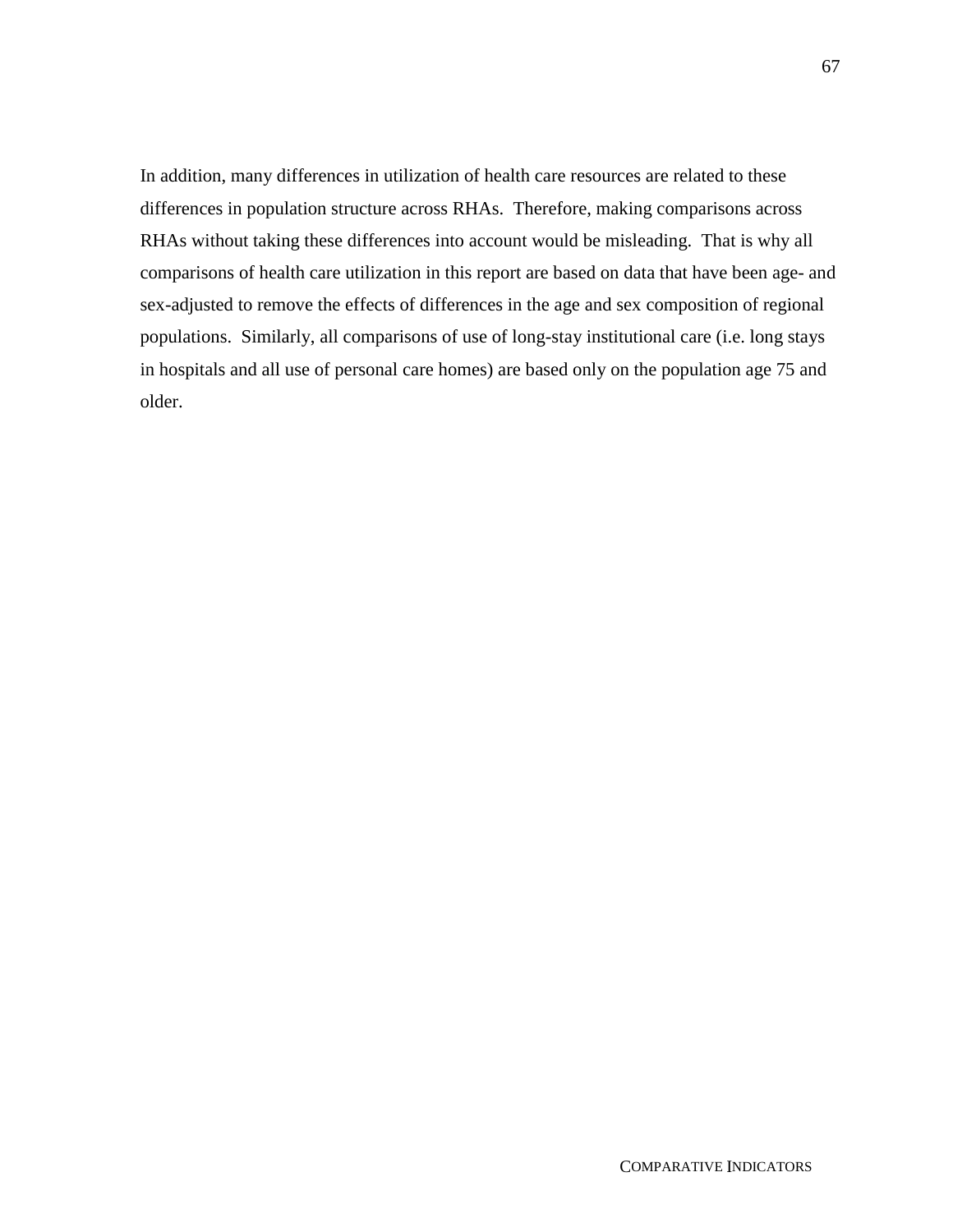### **6.2 Socio-Economic Risk Index (SERI)**

The Socio-Economic Risk Index (SERI) is a composite index of six measures of socioeconomic status that mark environmental, household, and individual conditions which put residents at risk for poor health, and hence are associated with higher need for health care. Six variables from the Census were chosen based on their strong relationship to health status and utilization of health care resources (see Appendix 1).

SERI values were calculated for each RHA (Figure 31) and PSA (Figure 32). The values have been graphed on a standardized scale, with the provincial average corresponding to a SERI value of 0. Low or negative values represent areas at lower risk, while high values represent areas at higher risk. For a thorough explanation and discussion of the SERI and its development, see Mustard and Frohlich (1995).



**Figure 31: Socio-Economic Risk Index (SERI), 1986/91**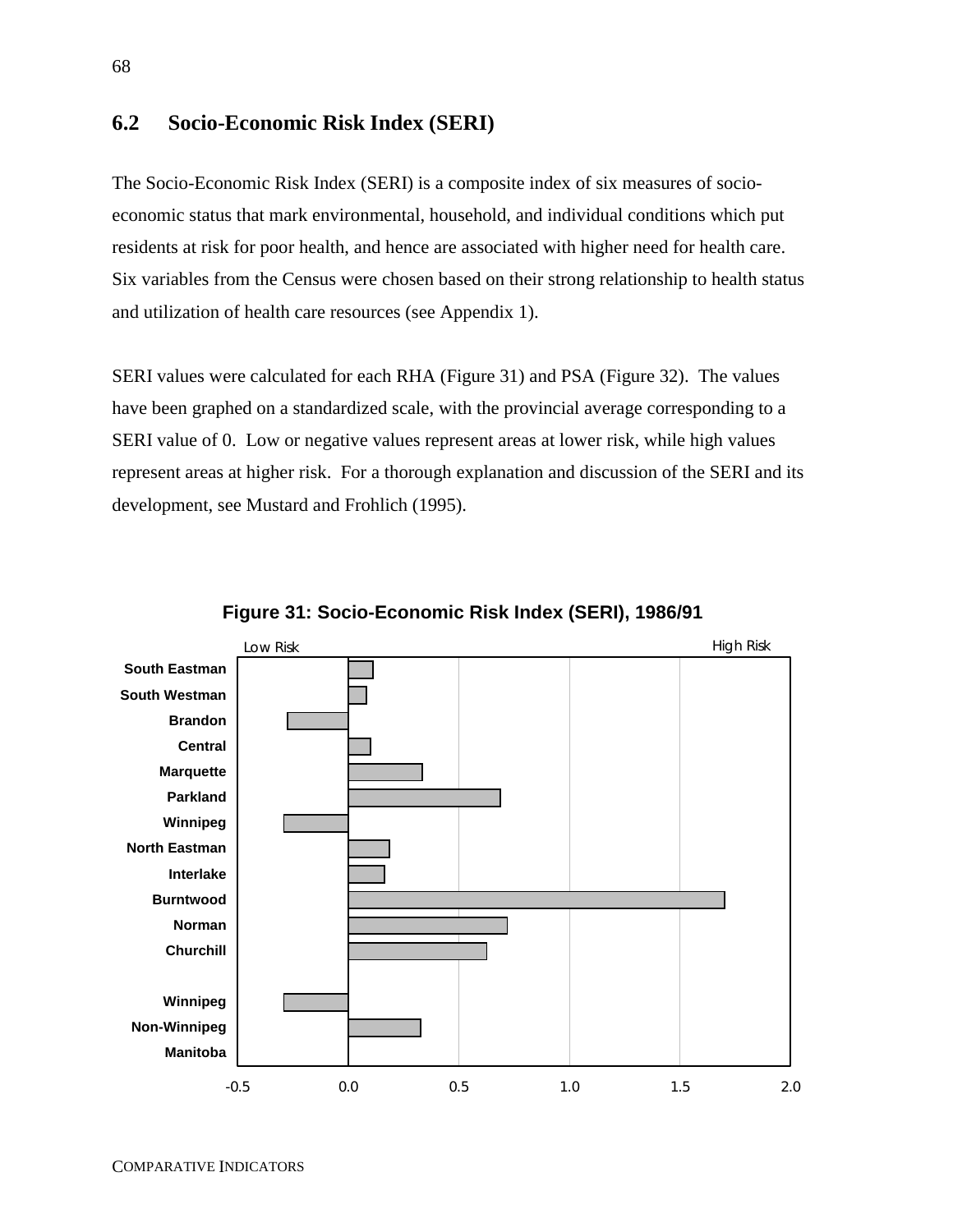

**Figure 32: Socio-Economic Risk Index (SERI), 1986/91**

COMPARATIVE INDICATORS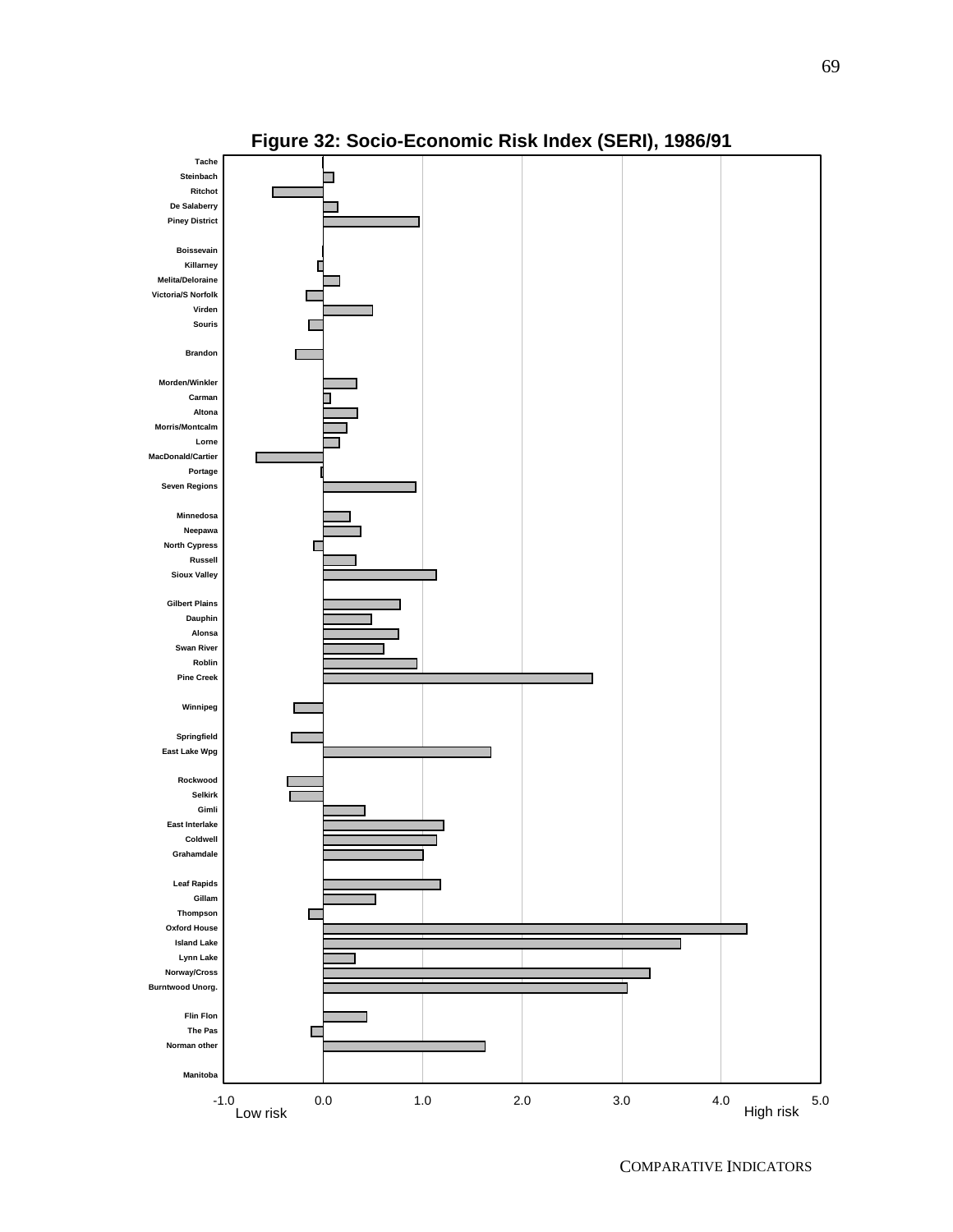# **7. HEALTH STATUS INDICATORS**

## **7.1 Premature Mortality**

Death before age 75 is considered premature. The premature mortality rate indicates the rate of premature death among residents of a given area. It has been suggested as the best single indicator of health status capturing the need for health care (Carstairs and Morris 1991; Eyles et al., 1991; Eyles et al, 1994). It is currently used in the British formula for allocation of funds from the Department of Health to regional health authorities. It is strongly associated with most self-reported health status indicators and physical measures used in the Health and Lifestyle Survey, including self-assessed health, number of symptoms, self-reported rheumatism and temporary sickness (Mays et al. 1992). Populations that have higher premature mortality rates are also more likely to report their health to be poor, to report a higher number of symptoms and to report being sick more often. We used 5 years of data (1991 through 1995) to improve stability of rates for all RHAs and PSAs.



**Figure 33: Premature Mortality Rates, 1991-1995**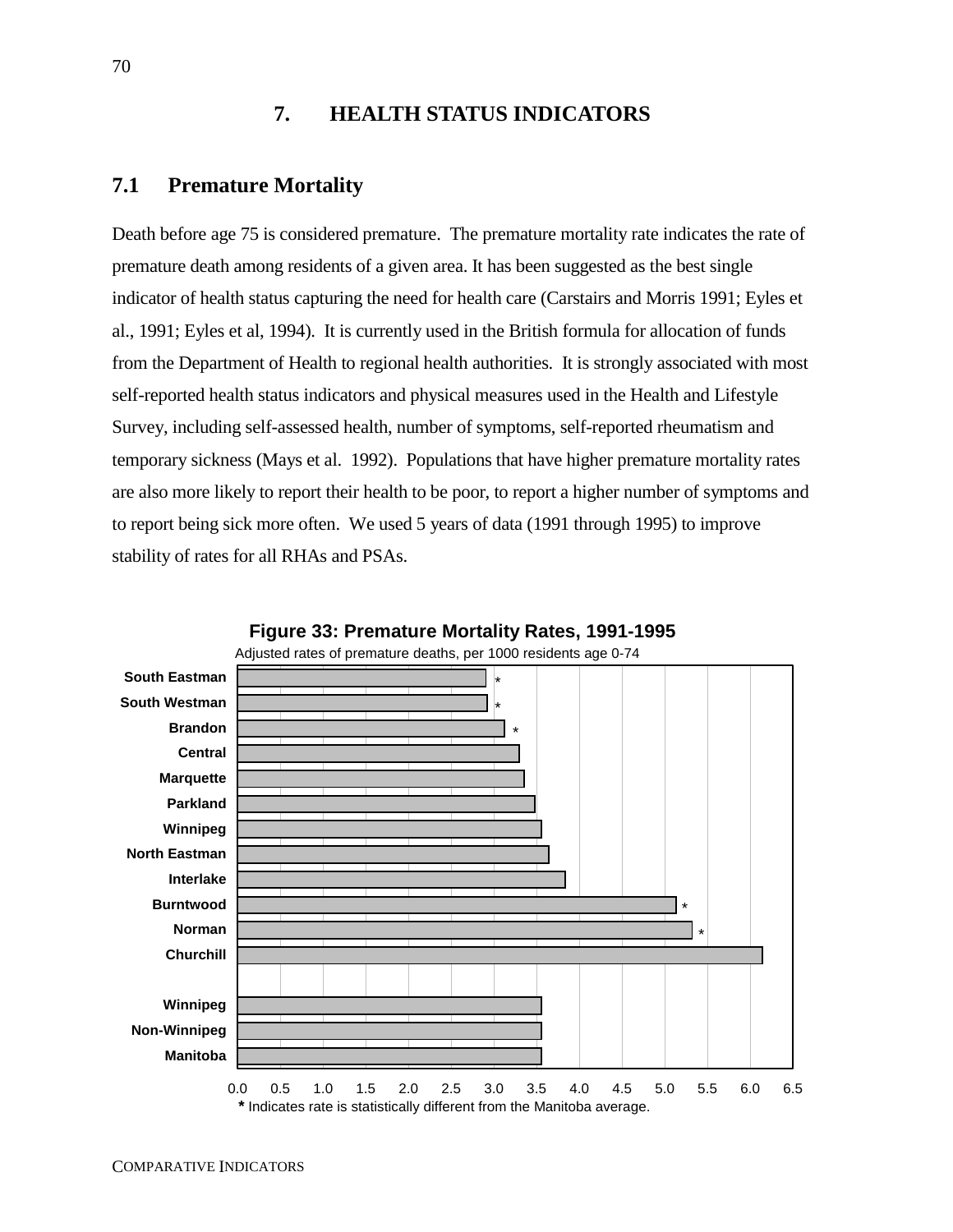



\* Indicates rate is statistically different from the Manitoba average.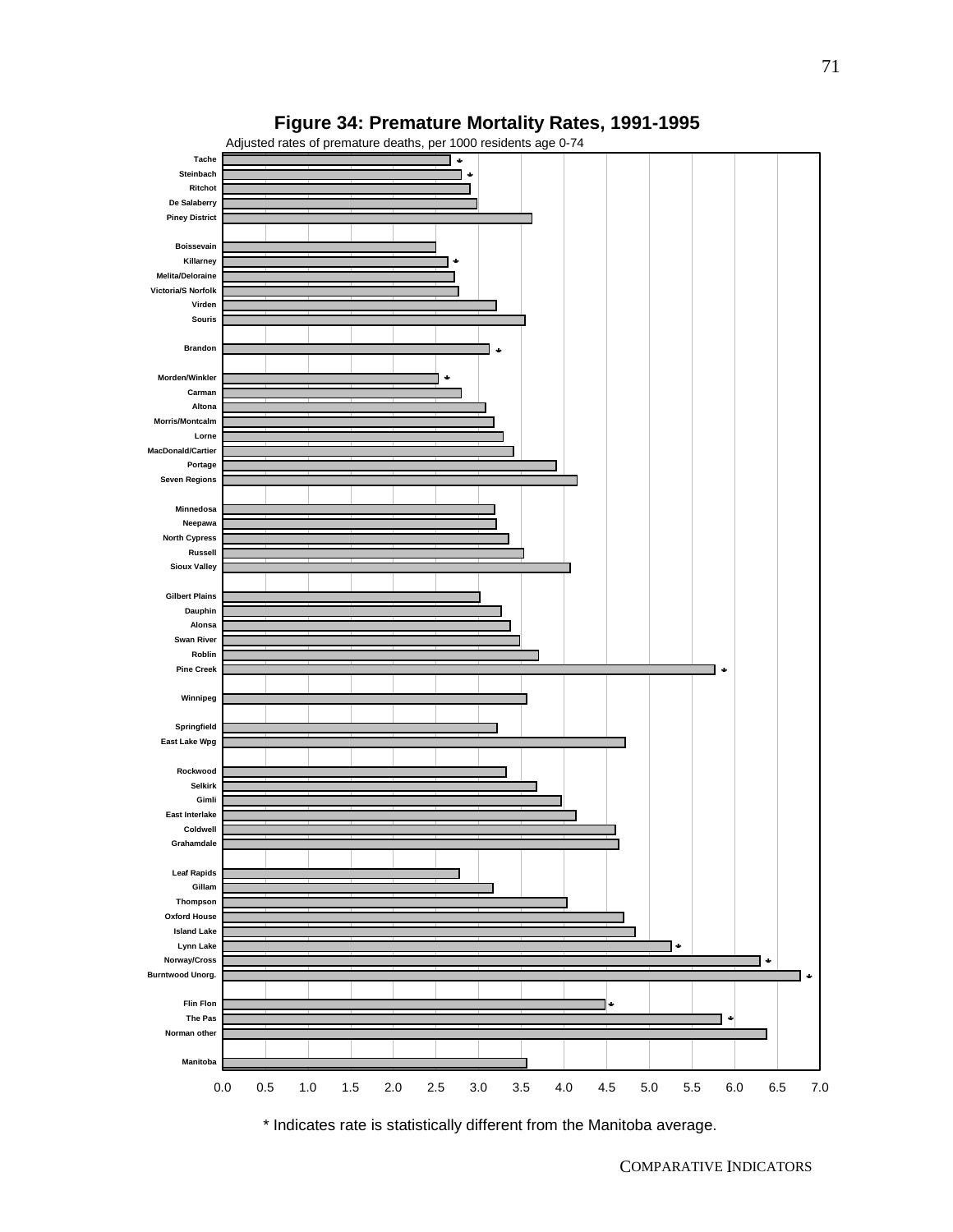# **7.2 Life Expectancy at Birth**

Life Expectancy is probably the most widely used indicator of population health: the longer the life expectancy, the healthier the population. It has the advantage of describing the experience of all people in the population, not just those aged 0-74 (as for the premature mortality measure). It estimates the average expected years of life assuming that recent age-specific mortality rates remain reasonably stable.



72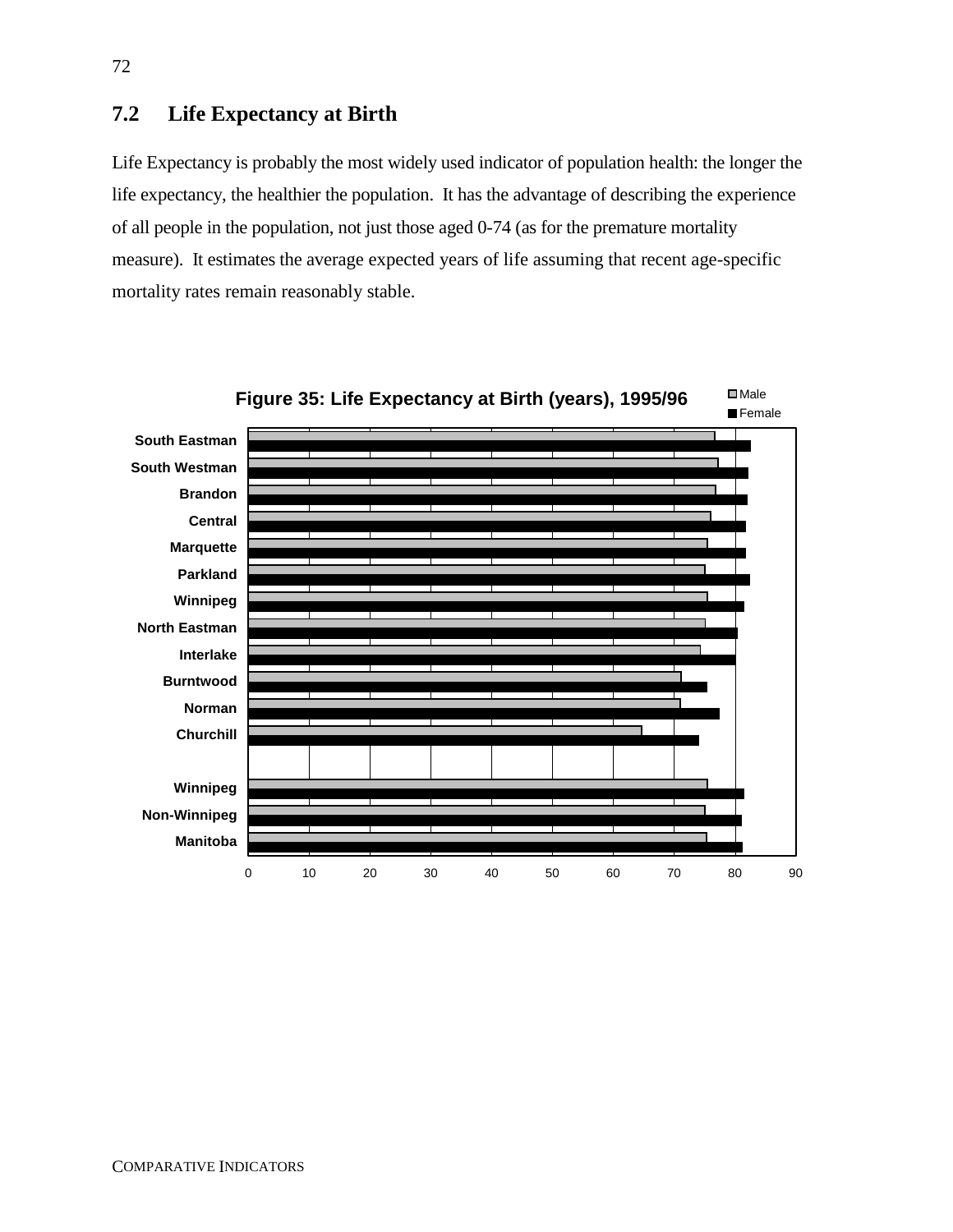

73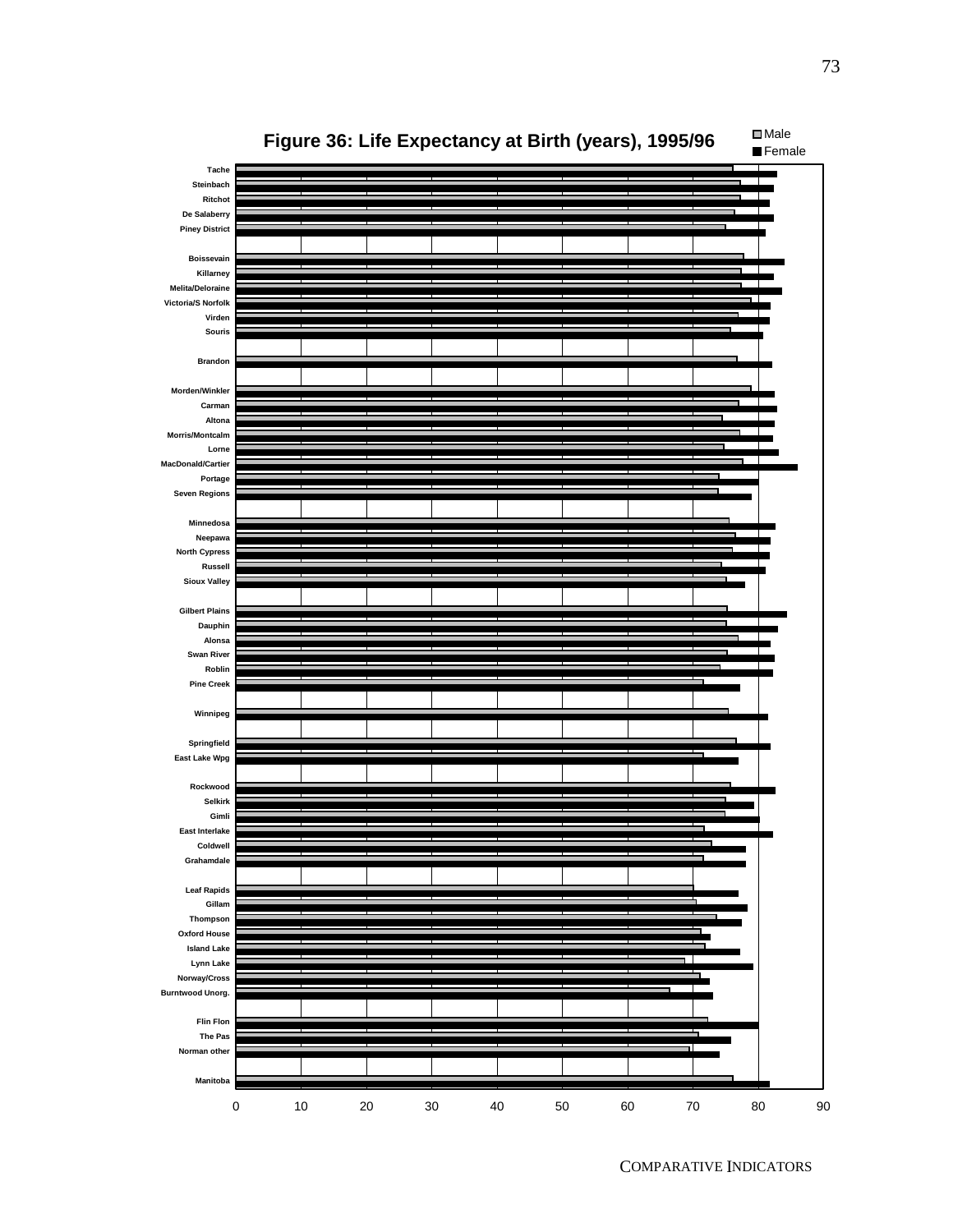# **8. MEASURES OF DISEASE BURDEN**

### **8.1 Diabetes**

The prevalence of diabetes (i.e. the total number of diabetics in the community) was estimated from records of physician treatment: diabetics were defined as those who saw a physician for diabetes at least once in the three year period 1993/94 - 1995/96. Only adults aged 20-79 were included in this analysis. This definition was chosen among several for its close agreement with clinical measures and survey results (Robinson et al, 1997).





**\*** Indicates rate is statistically different from the Manitoba average. ‡ Physician claims for Churchill residents are not complete.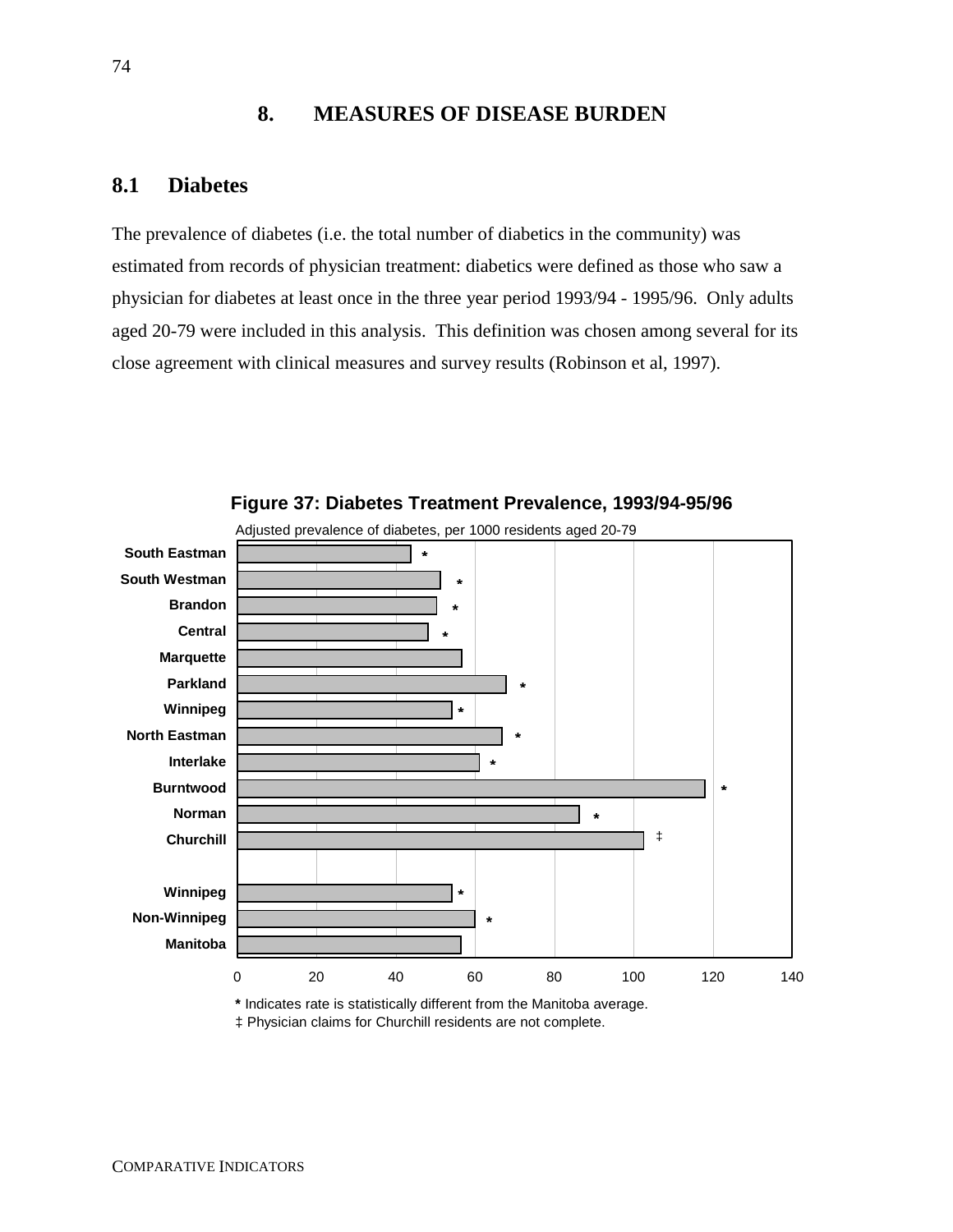

### **Figure 38: Diabetes Treatment Prevalence, 1993/94 - 95/96**

\* Indicates rate is statistically different from the Manitoba average.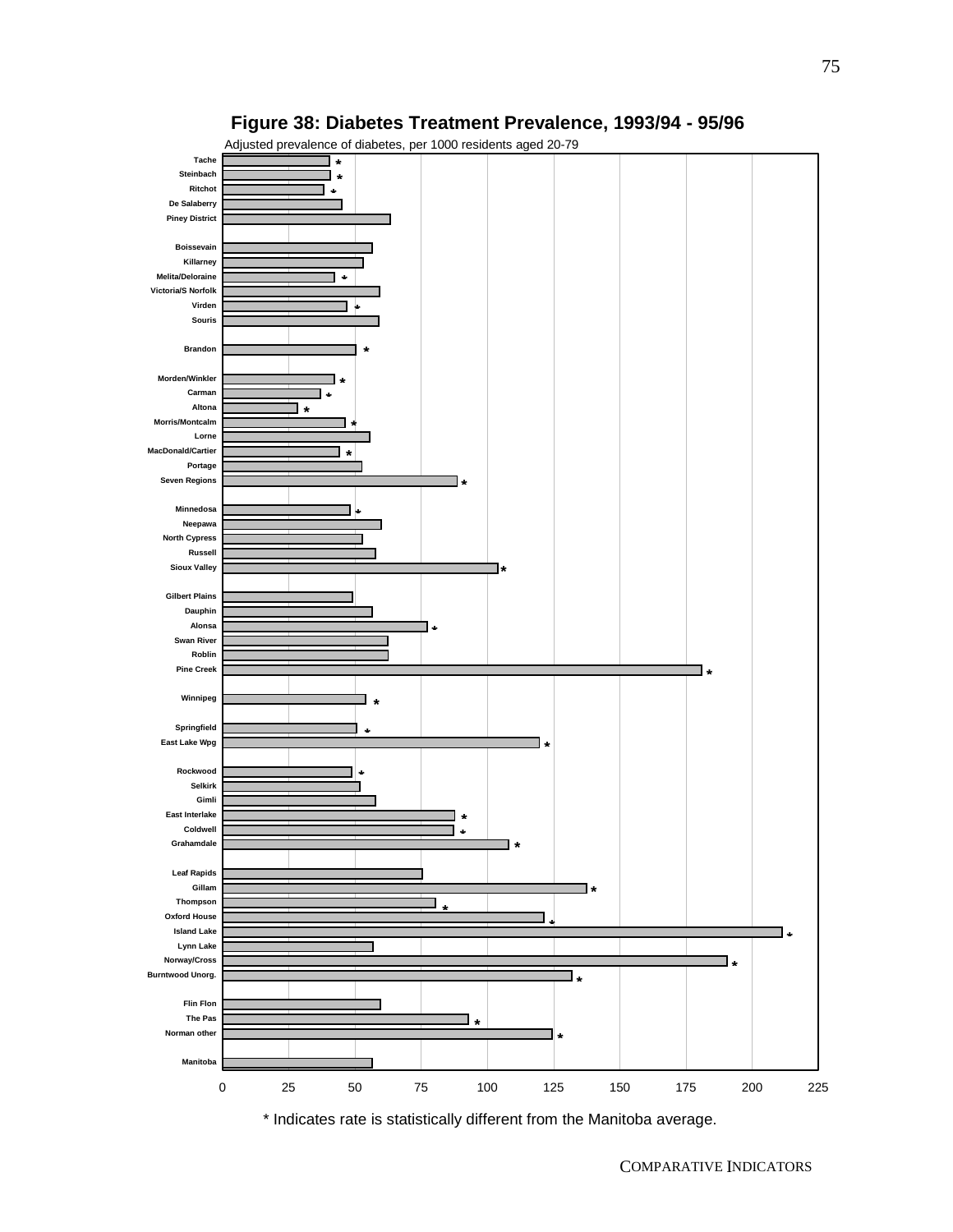# **8.2 Hypertension**

The prevalence of hypertension (high blood pressure) was estimated from records of physician treatment: hypertensive patients were defined as those who saw a physician for hypertension at least once in the three year period 1993/94 - 1995/96. Only adults aged 25 and over were included in this analysis. This definition was chosen among several for its close agreement with clinical measures and survey results (Robinson et al, 1997).



**Figure 39: Hypertension Treatment Prevalence, 93/94-95/96**

‡ Physician claims for Churchill residents are not complete.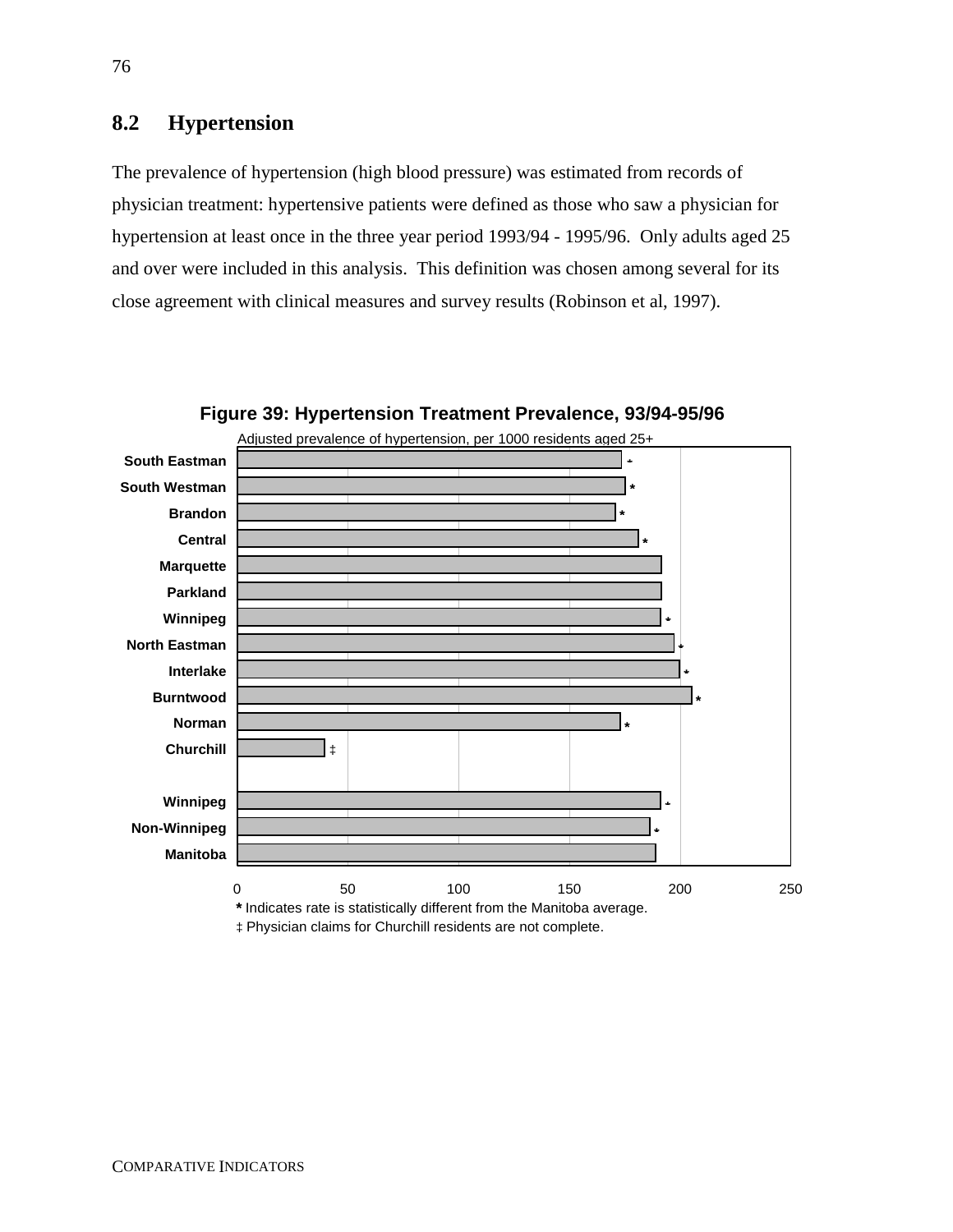

### **Figure 40: Hypertension Treatment Prevalence, 93/94-95/96**

COMPARATIVE INDICATORS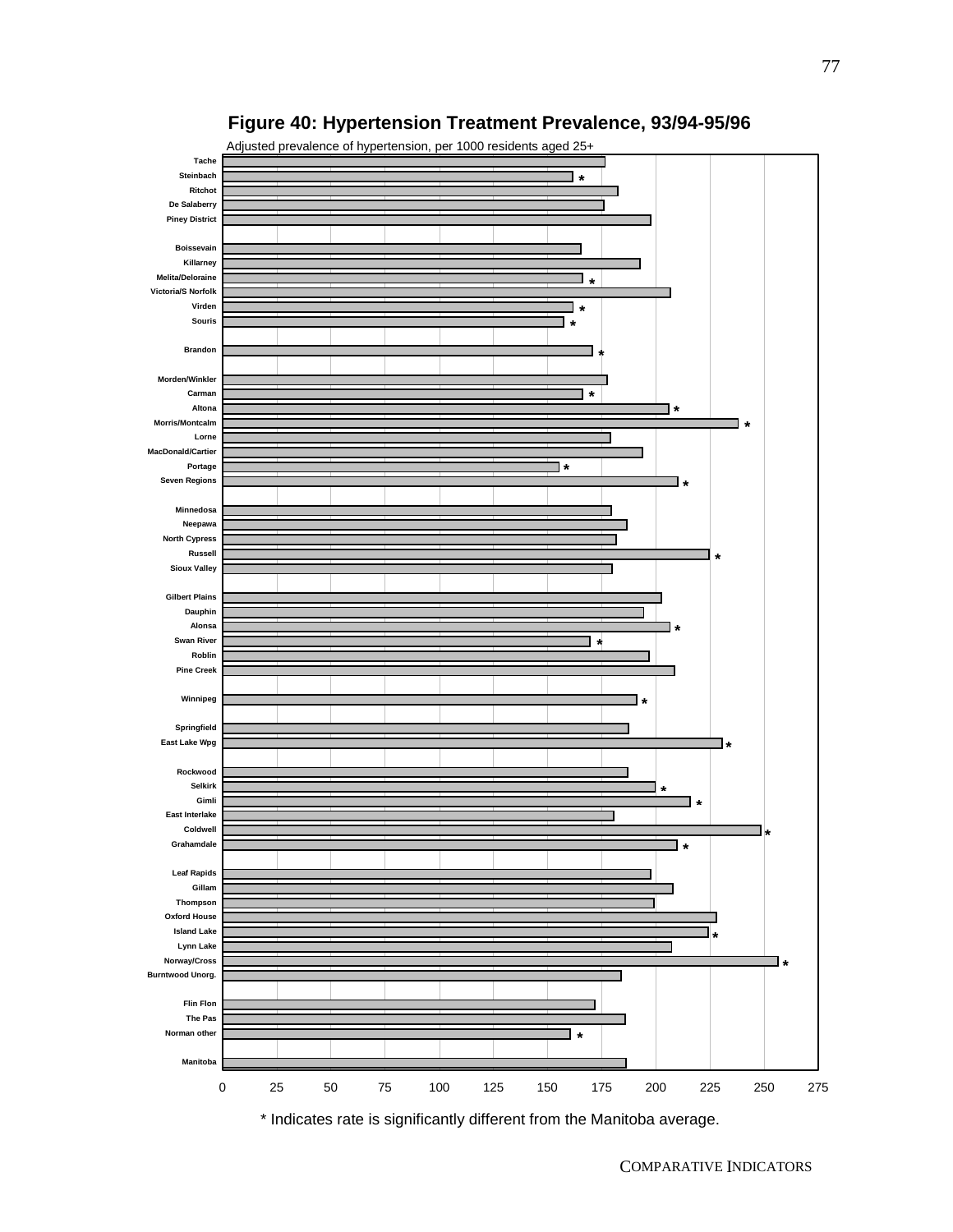# **8.3 Cancer Incidence**

This analysis presents the cancer incidence rate (the rate of new cases of cancer diagnosed each year) based on data from the Manitoba Cancer Treatment and Research Foundation Registry. Non-malignant skin cancers were excluded. Cancer is a legally notifiable disease, and the registry is generally credited with having high quality data. To ensure stability of rates, RHA level analyses used data from 1991 through 1995, while PSA level analyses required 10 years of data (1986-1995). The low rate for Burntwood should be interpreted carefully; instead of reflecting a lower actual rate of cancer, it may instead reflect the possibility that many cancers in this region go undetected and unreported. This issue deserves further study.



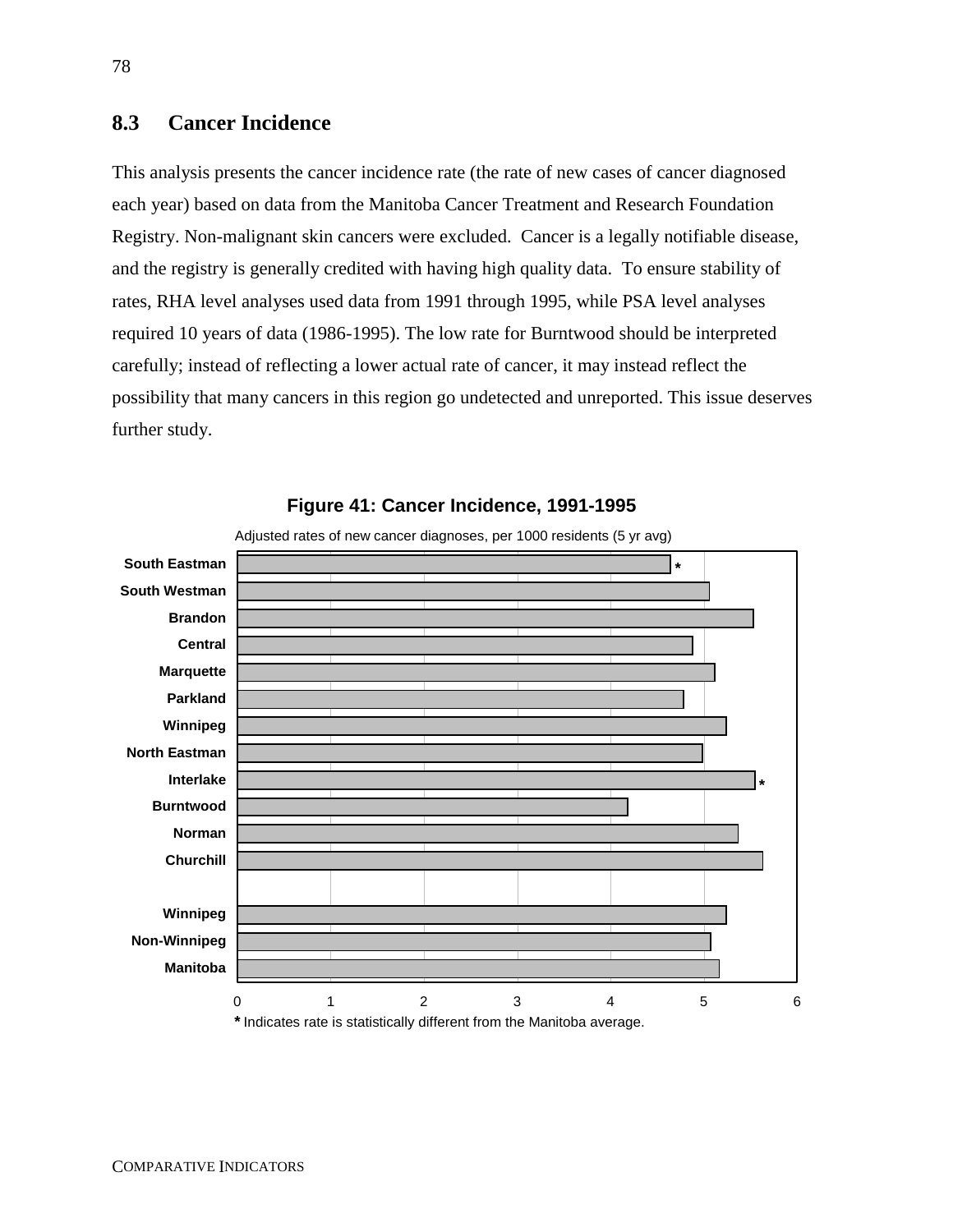

## **Figure 42: Cancer Incidence, 1986 - 1995**

COMPARATIVE INDICATORS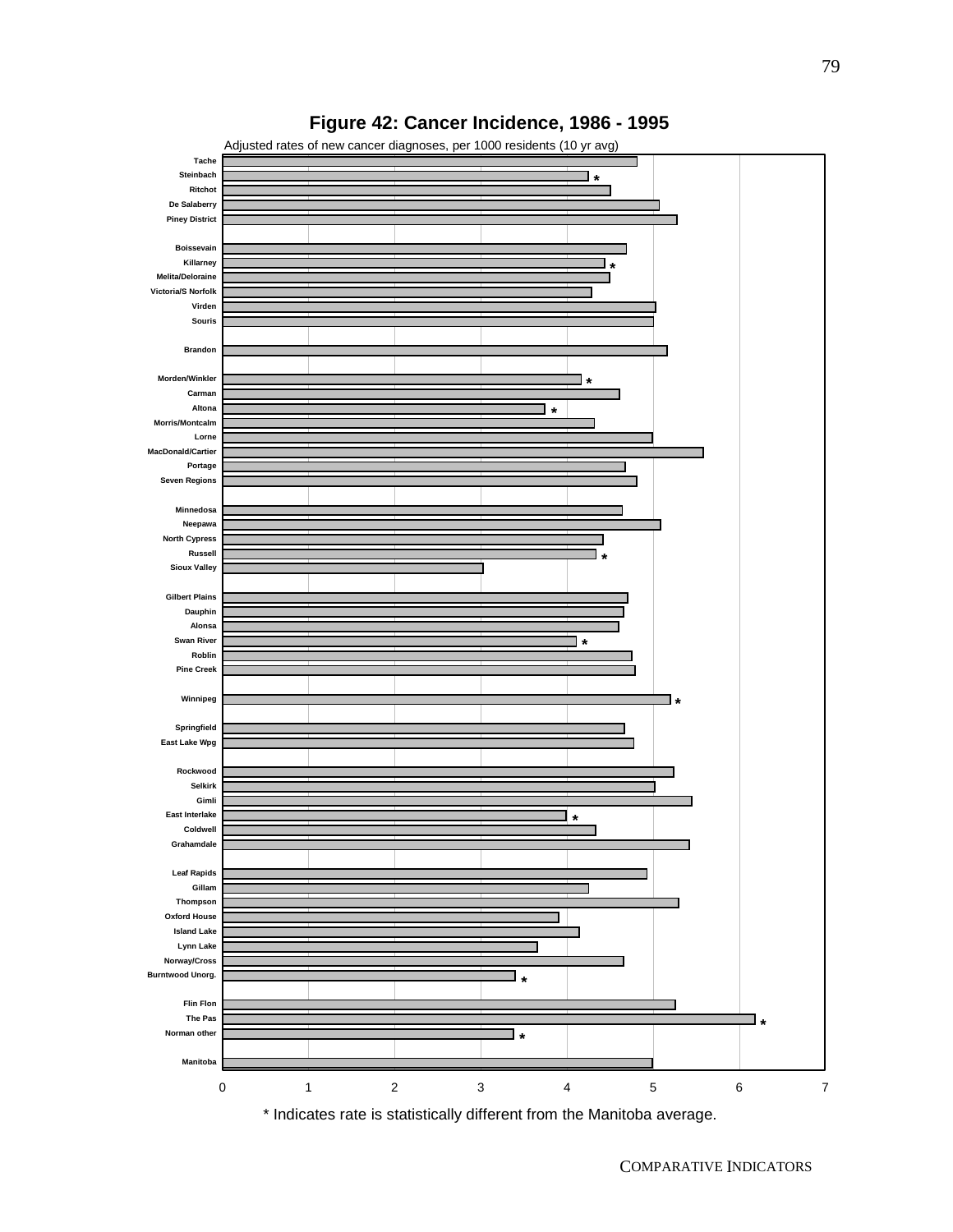# **9. PROVISION OF PREVENTIVE CARE**

#### **9.1 Childhood Immunization Rates**

These figures were generated by data from the Manitoba Immunization Monitoring System (MIMS). This system records immunizations provided by physicians and nurses, though data supplied by federal nurses (Medical Services Branch) are considered incomplete (this affects mostly Burntwood RHA, but also Norman, Churchill, North Eastman and Interlake). The analysis examined the routinely recommended immunizations (3 Diphtheria Pertussis Tetanus and 2 Polio) for all children born between 1989 and 1992 and who resided in Manitoba for the full two years after birth. The HIB (Haemophilus Influenzae B) vaccine was not included, as it was only introduced in 1992.

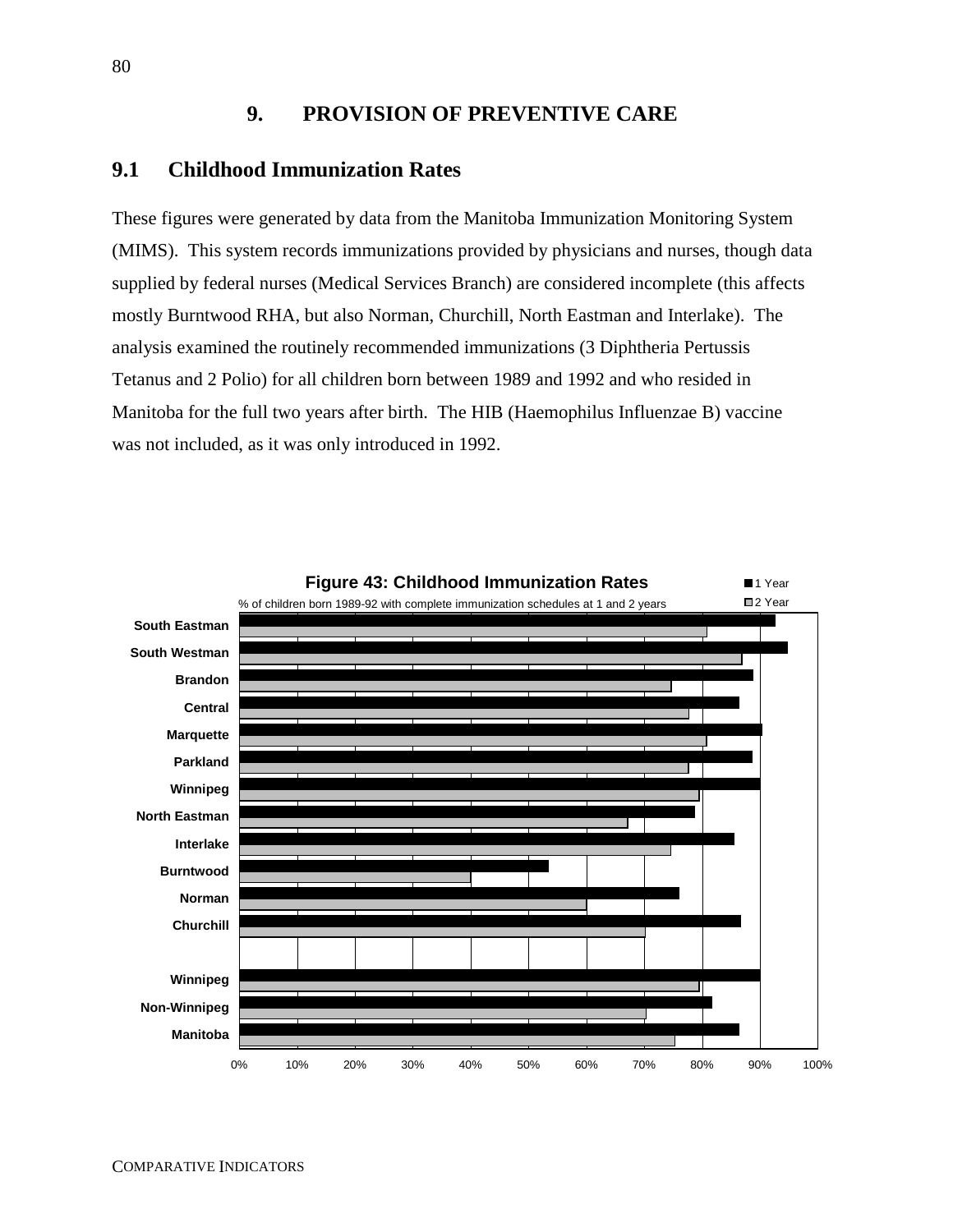

COMPARATIVE INDICATORS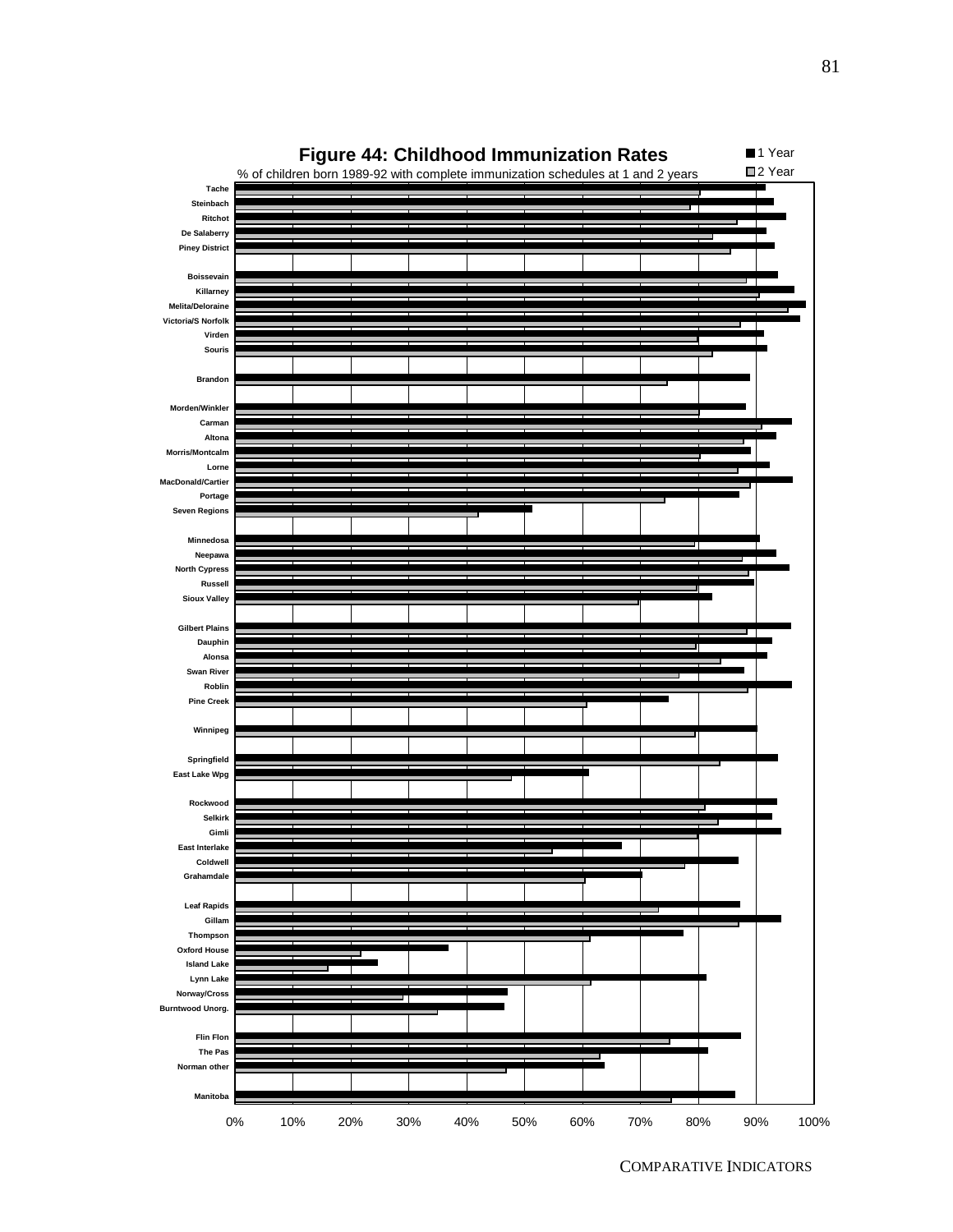# **9.2 Screening Mammography**

This analysis indicates the rate of screening tests done for breast cancer detection. The rates show the proportion of women in the target age range (50-69) who had at least one mammogram in the two year period 1995/96-1996/97. Data were combined from the Manitoba Breast Screening Program and regular physician claims.



**Figure 45: Screening Mammography Rates, 1995/96-96/97**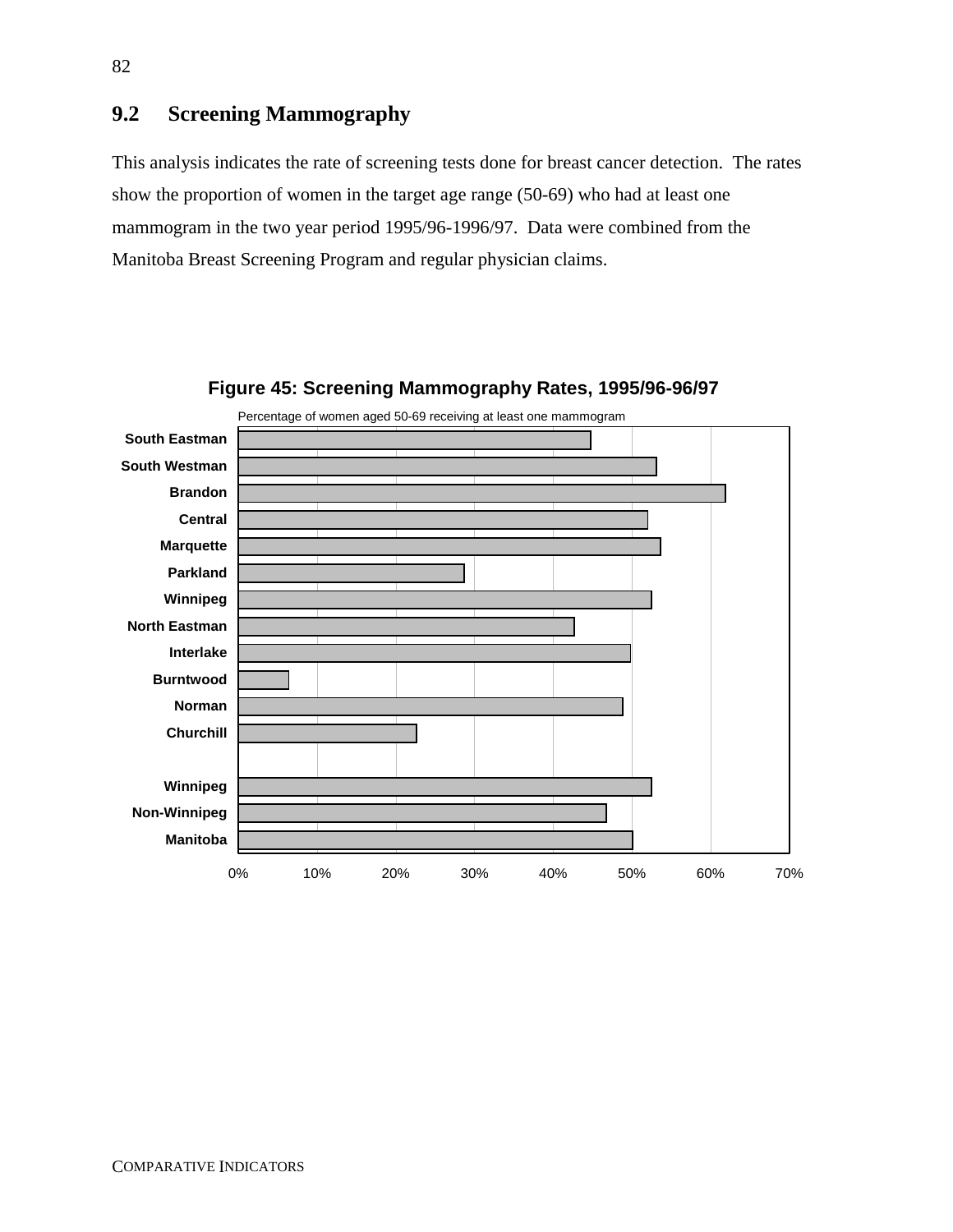

# **Figure 46: Screening Mammography Rates, 1995/96-96/97**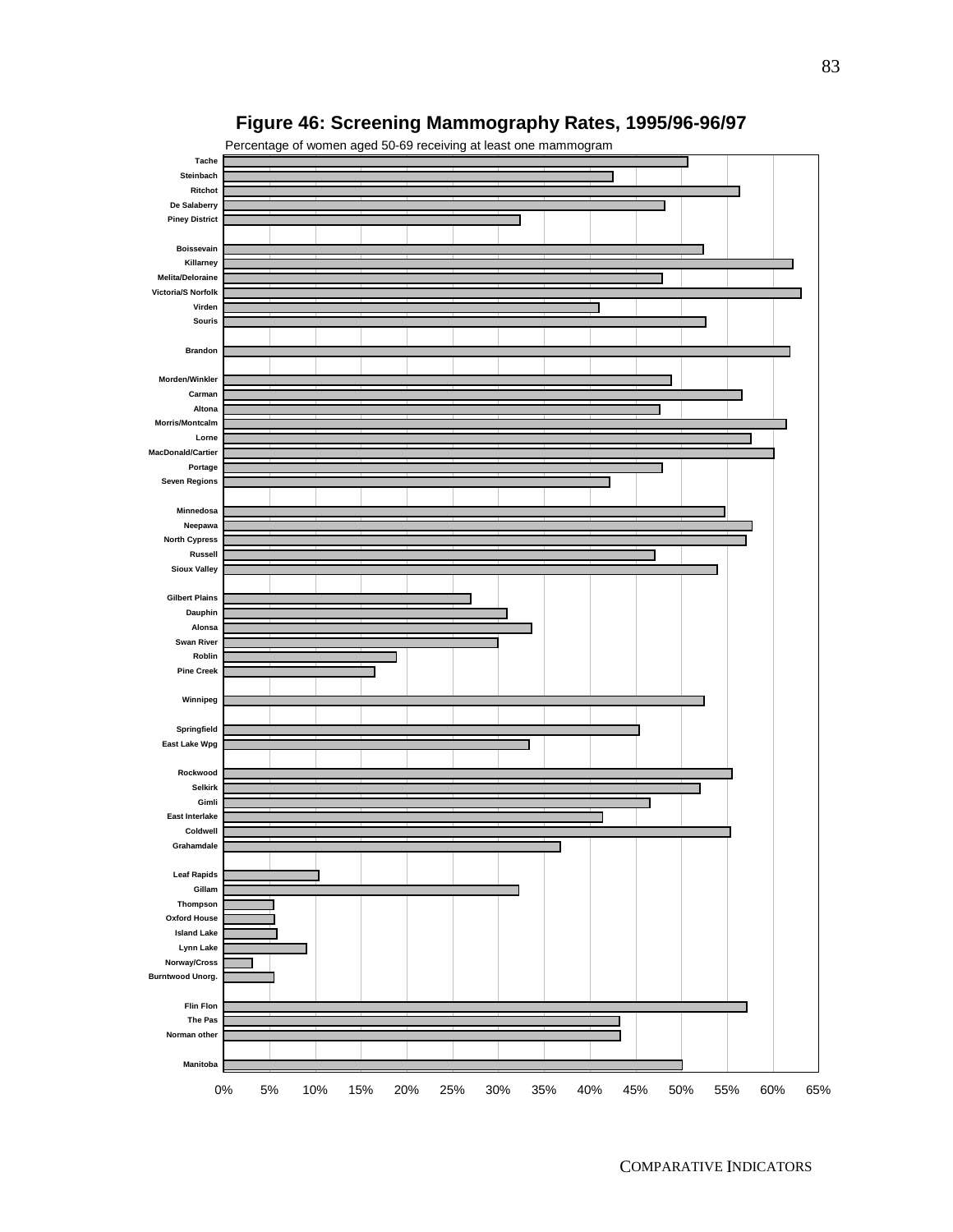# **10. USE OF PHYSICIAN SERVICES**

### **10.1 In-Area Physician Supply**

These data estimate the number of Full Time Equivalent (FTE) physicians practicing in each area in 1995/96 (GP/FPs and Specialists). We used the Health Canada methodology to measure FTEs, since not all practitioners are "full time." For each month, each physician was assigned to the area where most of their patients lived. This method helps capture the mobility of physicians, particularly rural GPs, while still presenting only those who devote most of their time to local residents as "In-Area" supply. See Appendix 1 for further details.



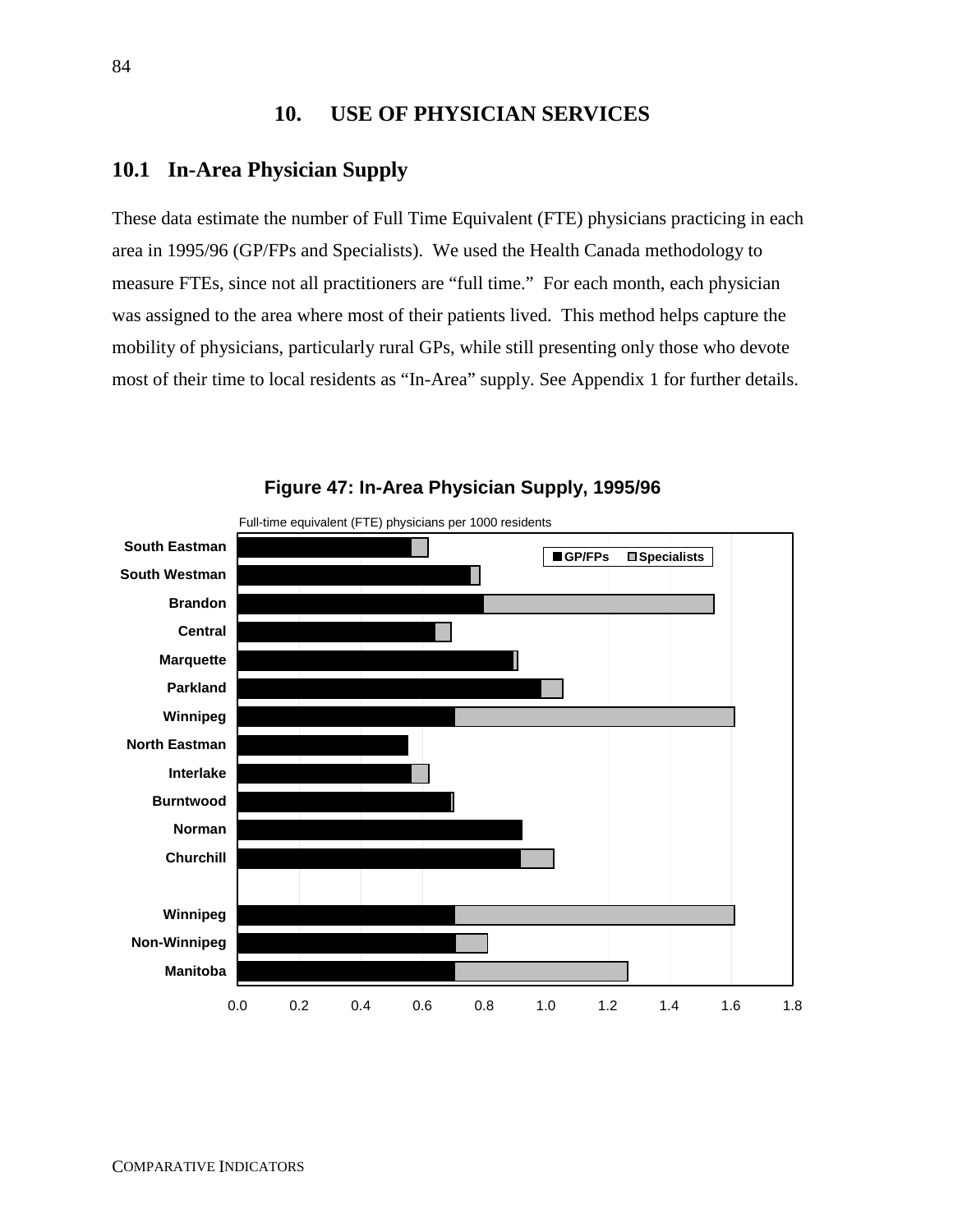

# **Figure 48: In-Area Physician Supply, 1995/96**

COMPARATIVE INDICATORS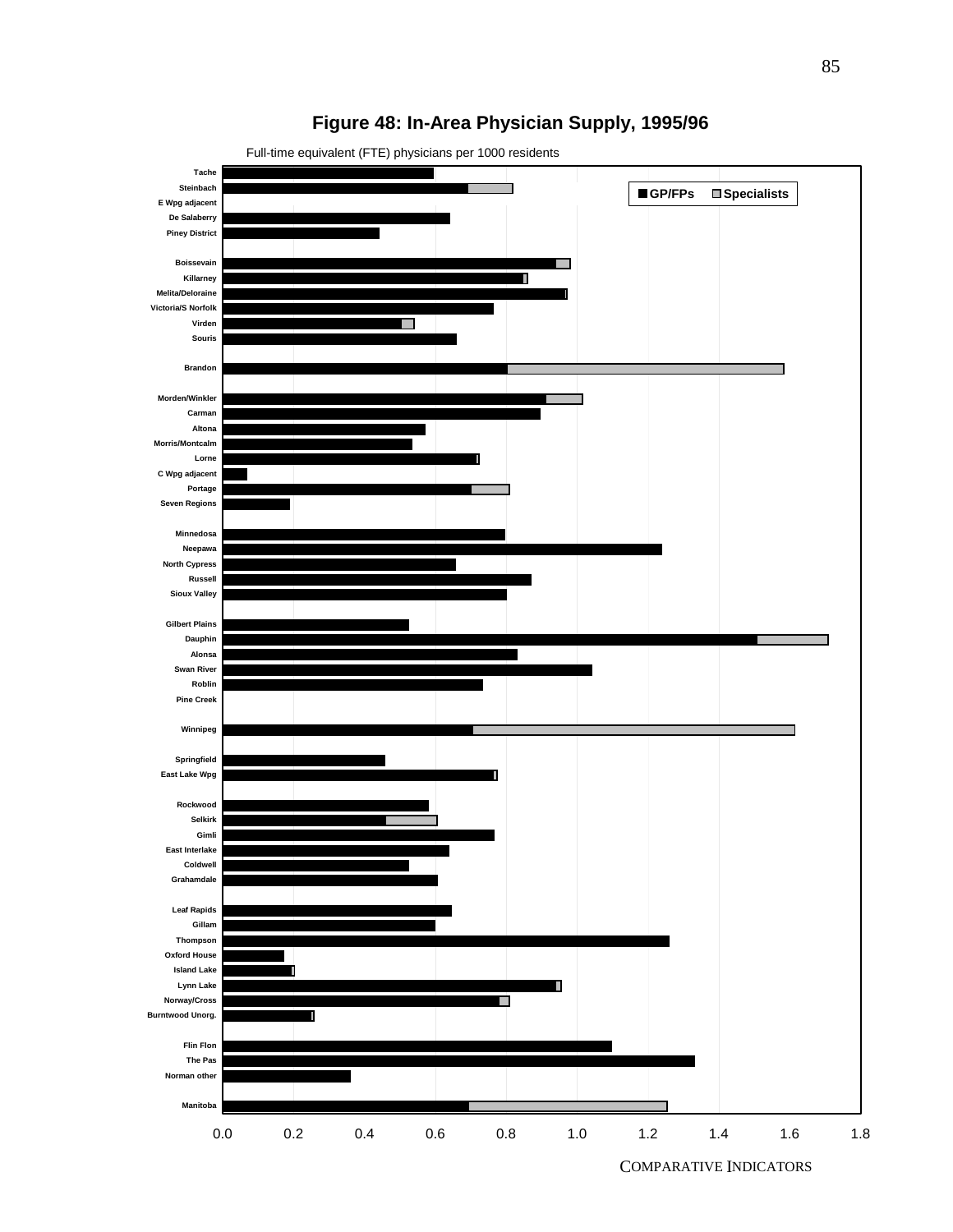### **10.2 Ambulatory Visit Rates**

Ambulatory visits to physicians include all regular office visits, consultations, outpatient department & emergency room visits, visits to patients in Personal Care Homes, and visits to patients in their own homes. Consistent with the population health model, visits are always credited to the residents who receive them, regardless of where the visit took place. For example, if a Parkland resident visits a specialist in Winnipeg, that visit is counted in the Parkland rate. Consultations are a subset of ambulatory visits (see Ambulatory Consultation Rates, next).



**Figure 49: Ambulatory Visit Rates to All Physicians, 1995/96**

‡ Physician claims for Churchill residents are not complete.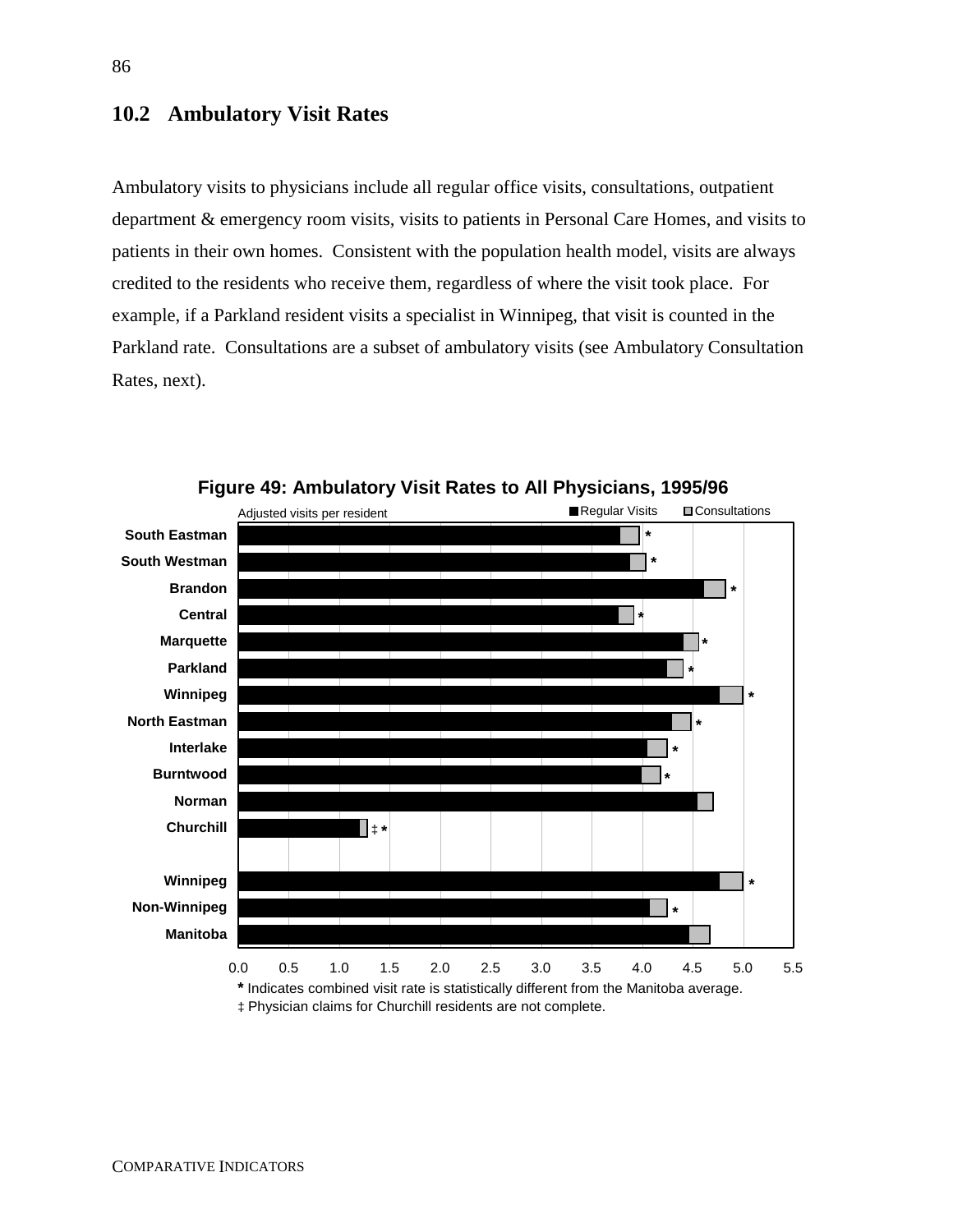



\* Indicates combined visit rate is statistically different from the Manitoba average.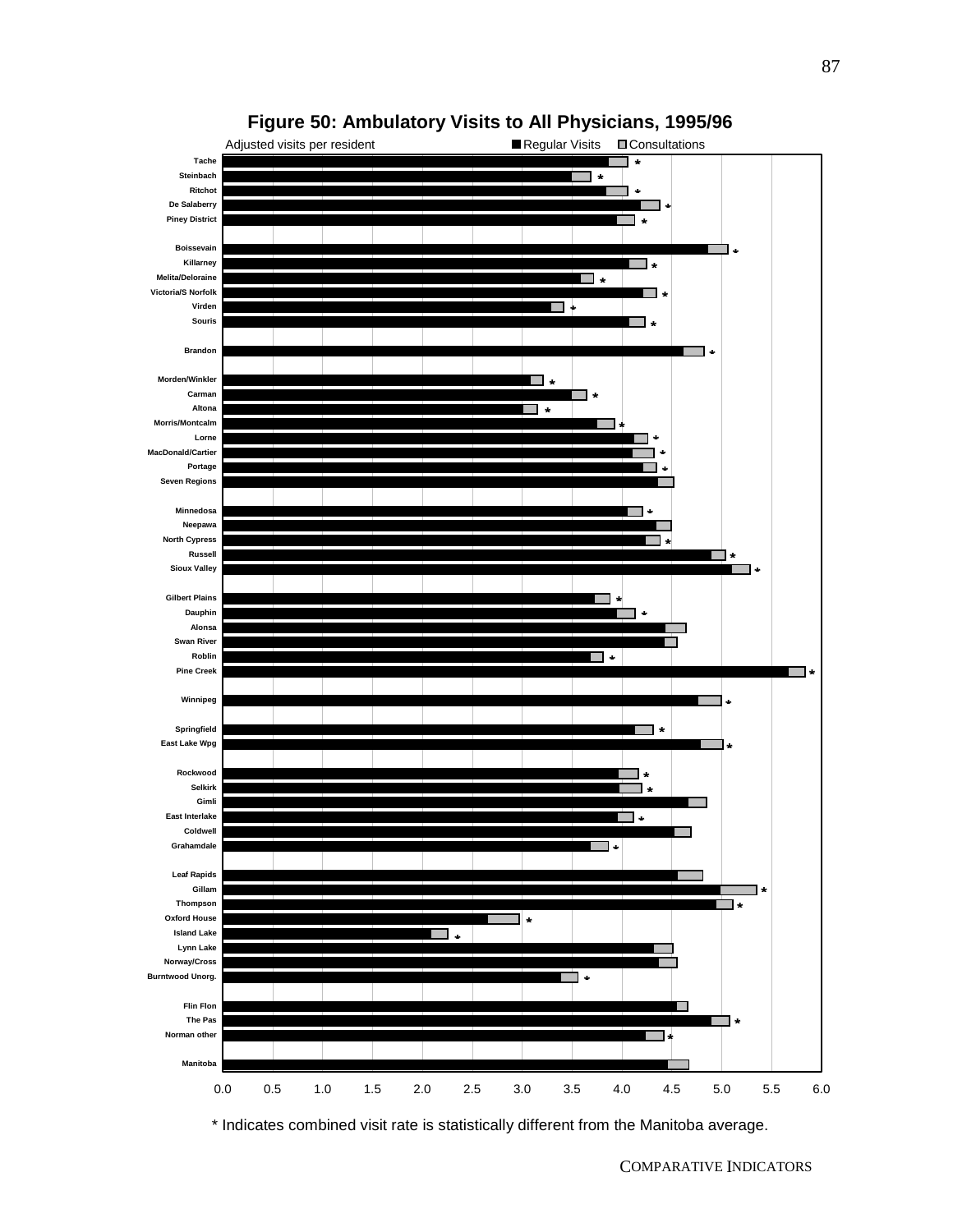## **10.3 Ambulatory Consult Rates**

A Consultation occurs when one physician requests another to examine a patient due to the "complexity, obscurity or seriousness" of the patient's illness, or to satisfy the patient's request. Since specialists provide over 93% of consultations, the consultation rate can be seen as an indicator of access to specialist services. Like all other ambulatory visits, consultations are credited to the residents who receive them, regardless of where the visit took place.



**Figure 51: Ambulatory Consult Rates to All Physicians, 95/96**

**\*** Indicates rate is statistically different from the Manitoba average. ‡ Physician claims for Churchill residents are not complete.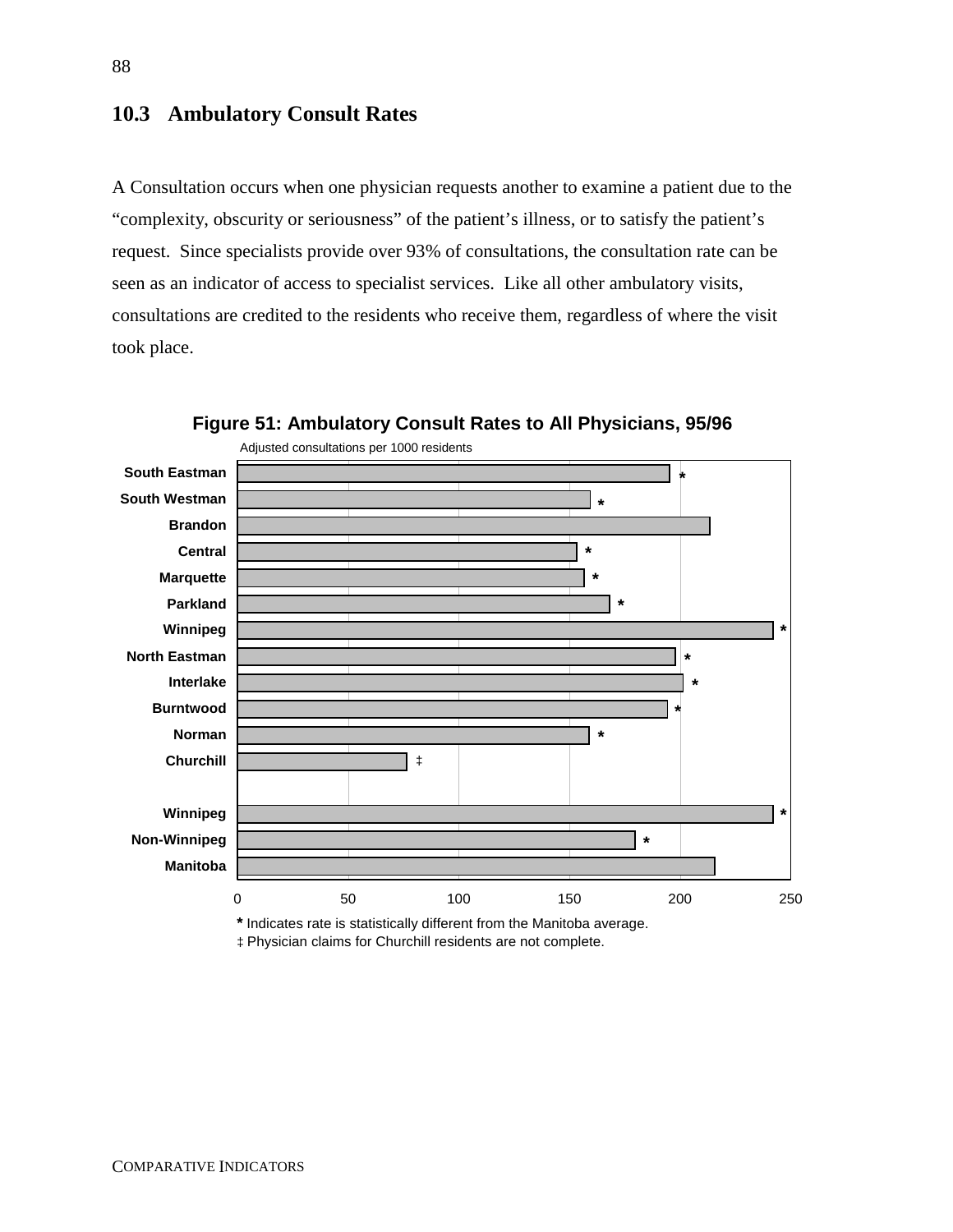



\* Indicates rate is statistically different from the Manitoba average.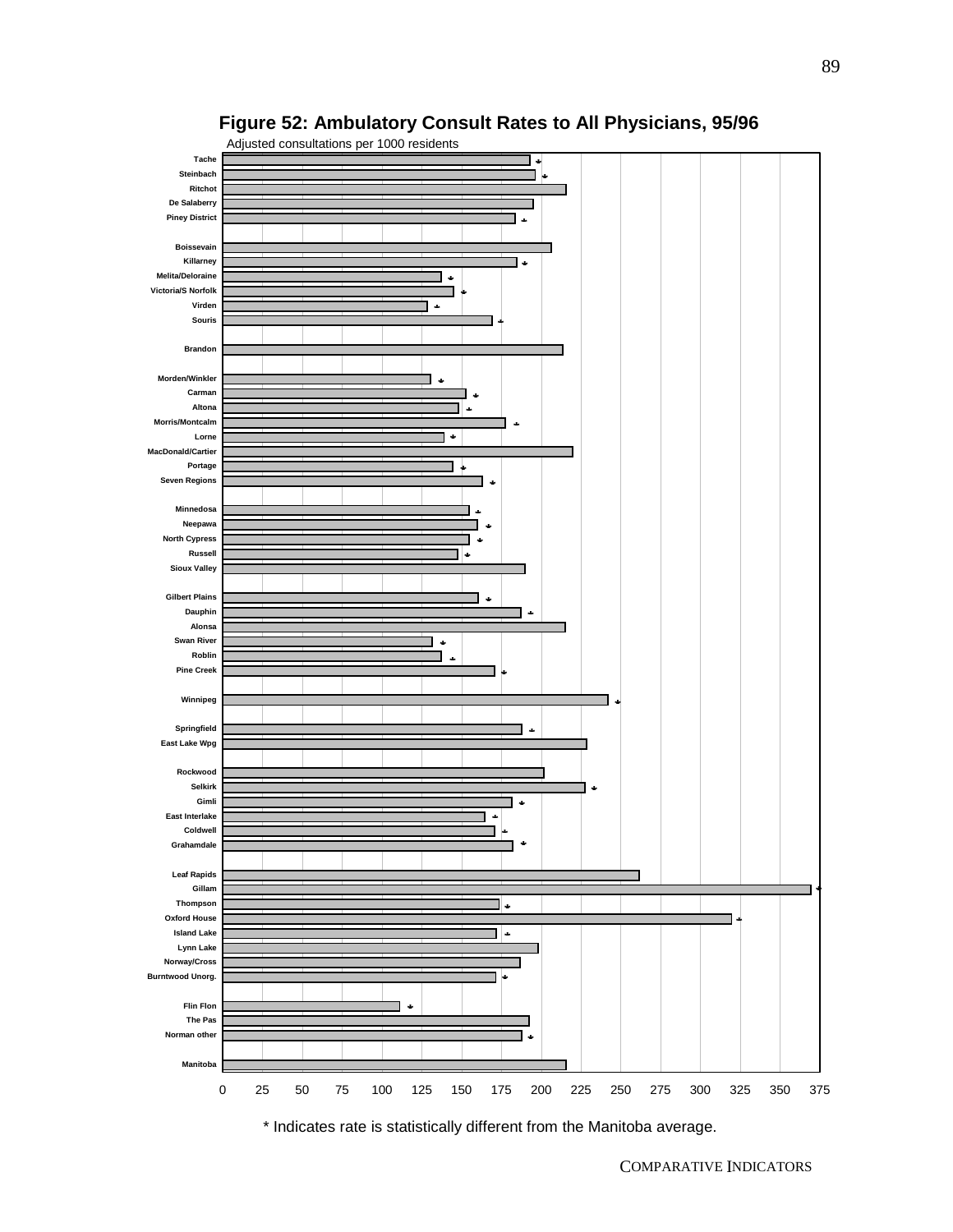# **10.4 Ambulatory Visit Providers**

These data indicate the proportion of ambulatory visits provided by general / family practitioners versus specialists. As with other analyses in this report, visits are credited to the regions whose residents received them, regardless of where the visits took place (the location of physician visits are analyzed in the next section).



**Figure 53: Ambulatory Visit Providers, 1995/96**

0% 10% 20% 30% 40% 50% 60% 70% 80% 90% 100% ‡ Physician claims for Churchill residents are not complete.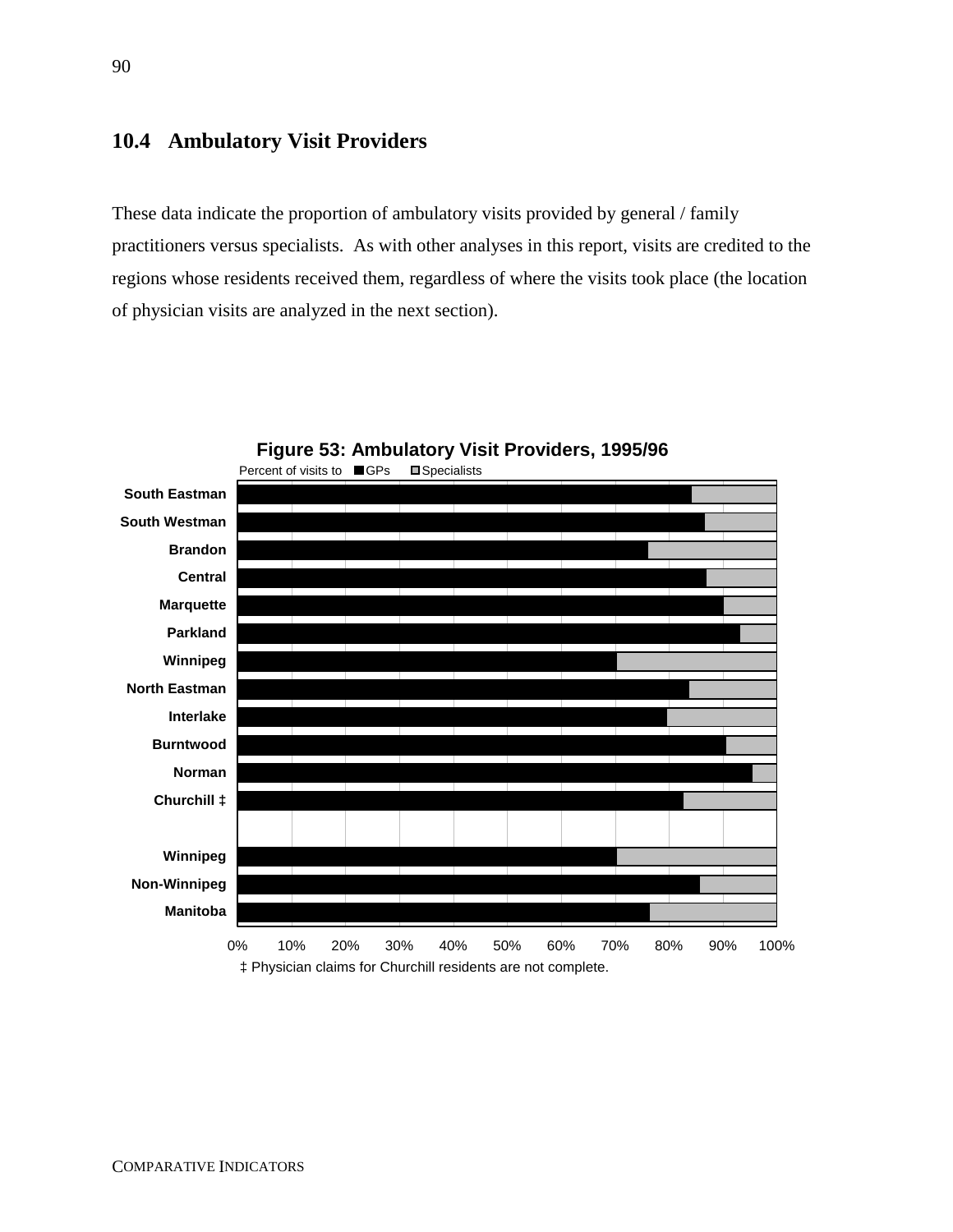

# **Figure 54: Ambulatory Visit Providers, 1995/96**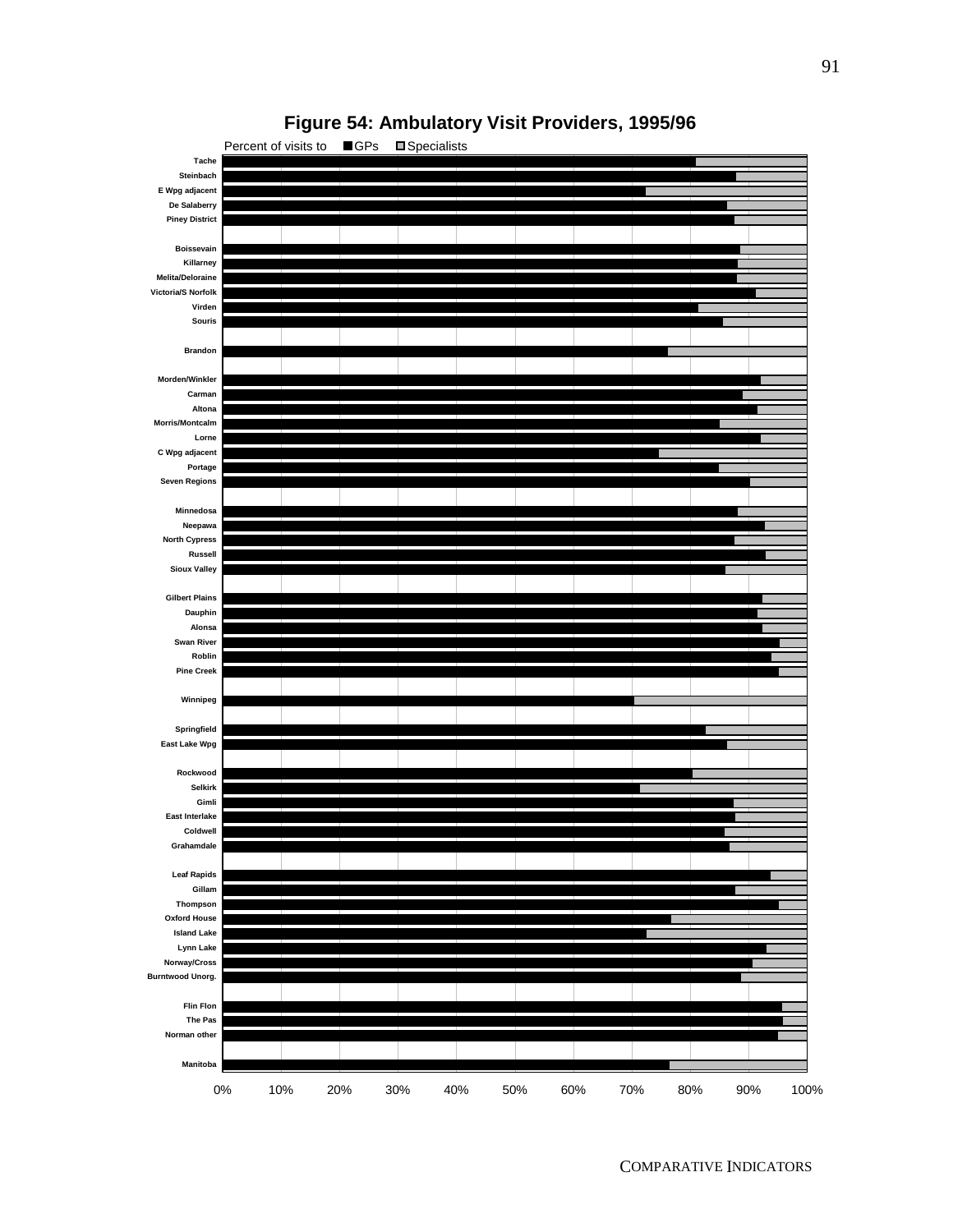## **10.5 Location of Ambulatory Visits to General & Family Practitioners**

Figure 55 shows where residents of each RHA received care from GP/FPs - within their Physician Service Area (PSA), elsewhere in their RHA, in another RHA, or in Winnipeg. This illustrates the extent of patient travel for generalist visits. The "Within PSA" indicates the proportion of GP visits received quite close to home, while the "Elsewhere in RHA" category shows the extent of within-RHA travel (which includes substantial distances in some RHAs).



**Figure 55: Location of Ambulatory Visits to GP/FPs, 1995/96**

**‡** Physician claims for Churchill residents are not complete.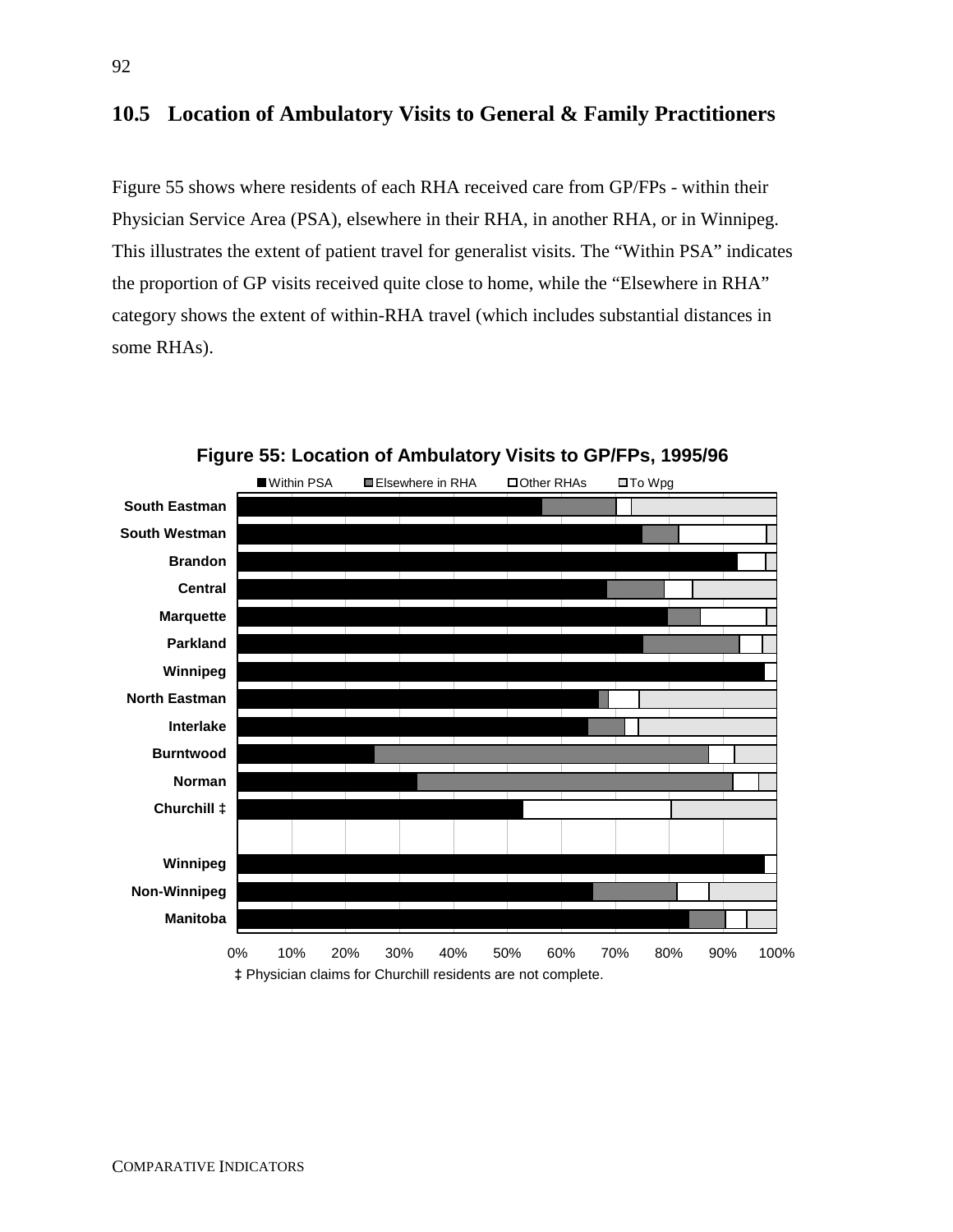

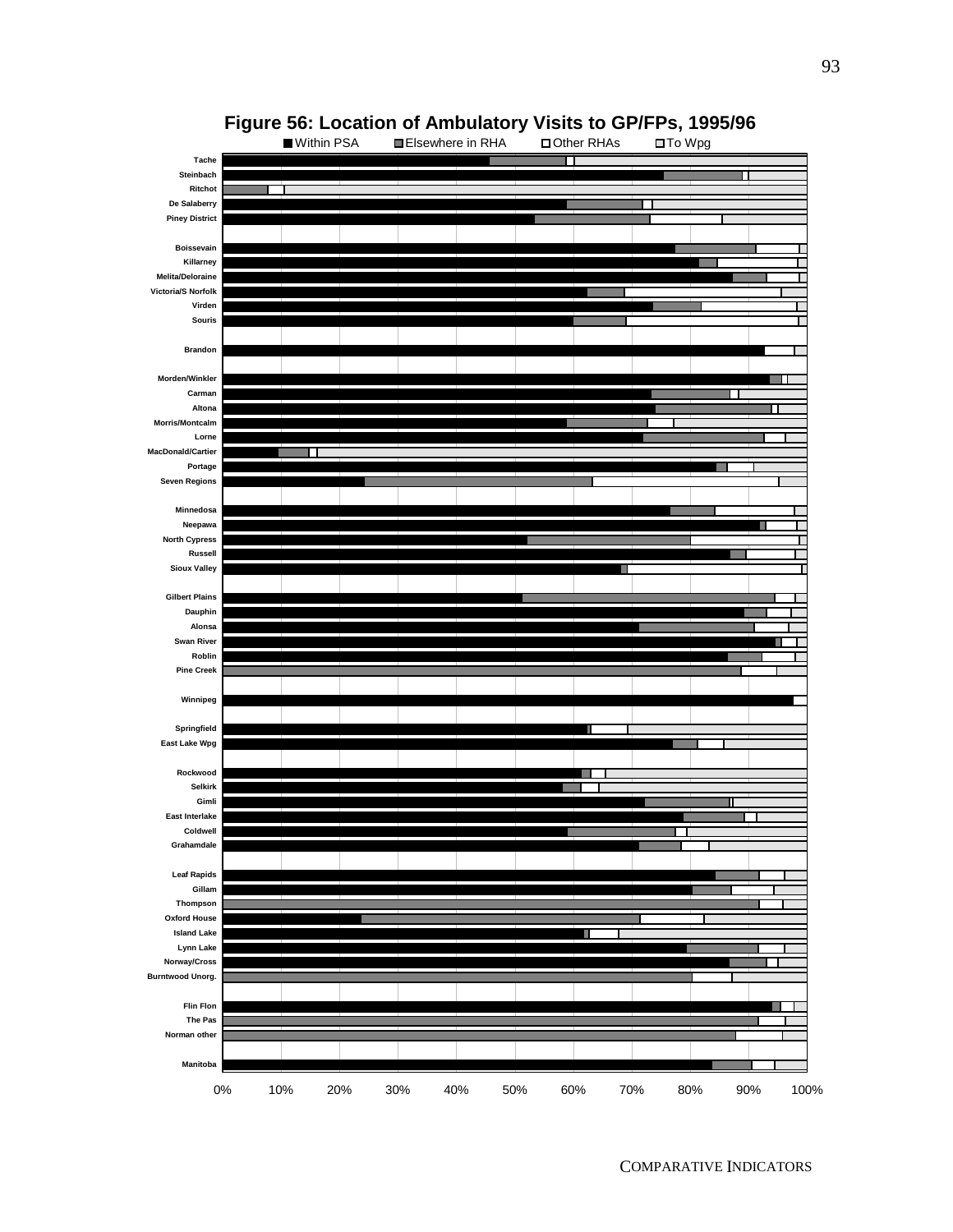# **10.6 Location of Ambulatory Visits to Specialists**

Figures 57 and 58 show where residents of each RHA and PSA received care from Specialists - within their RHA, in another RHA, or in Winnipeg. This illustrates the extent of patient travel for specialist visits.



94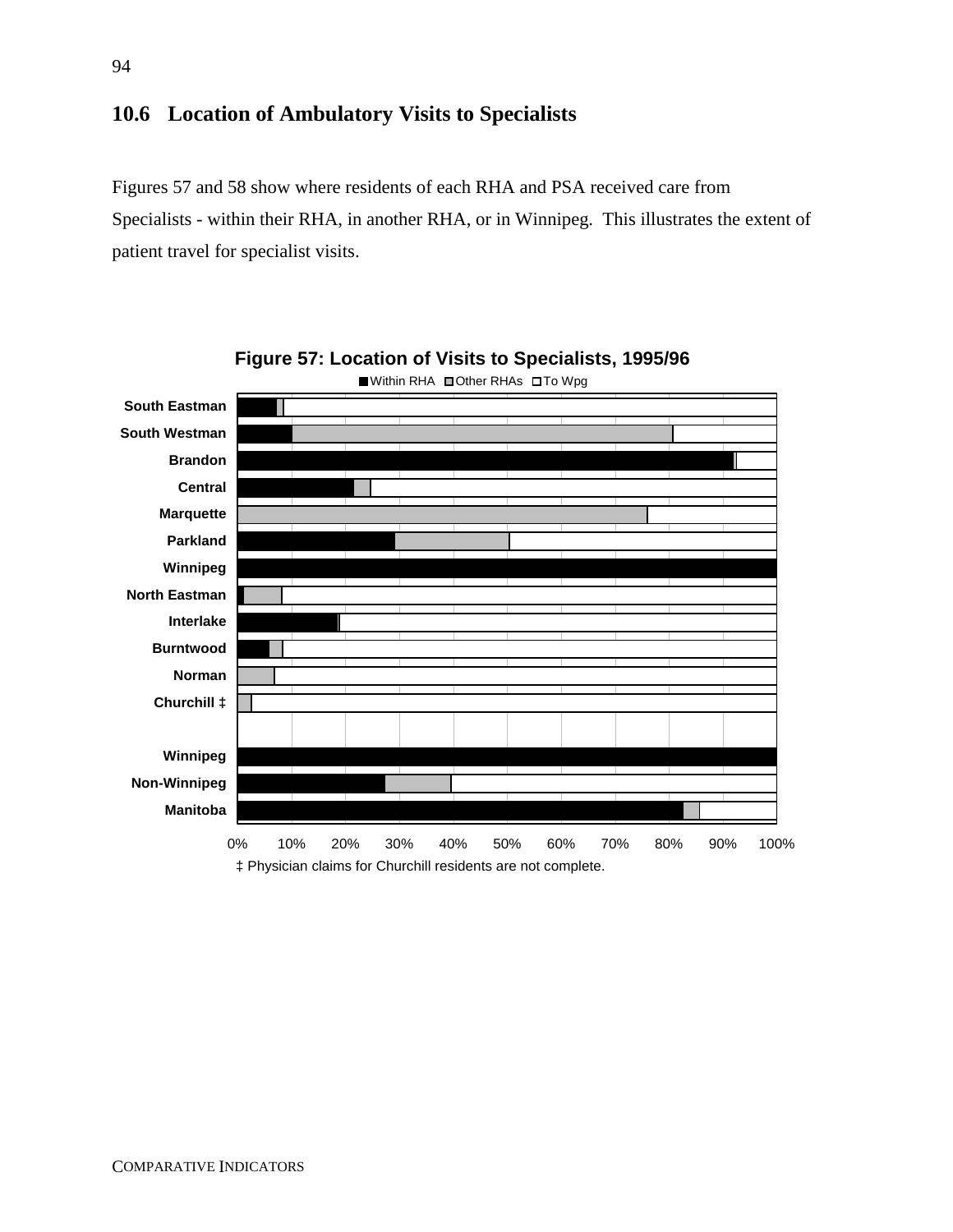

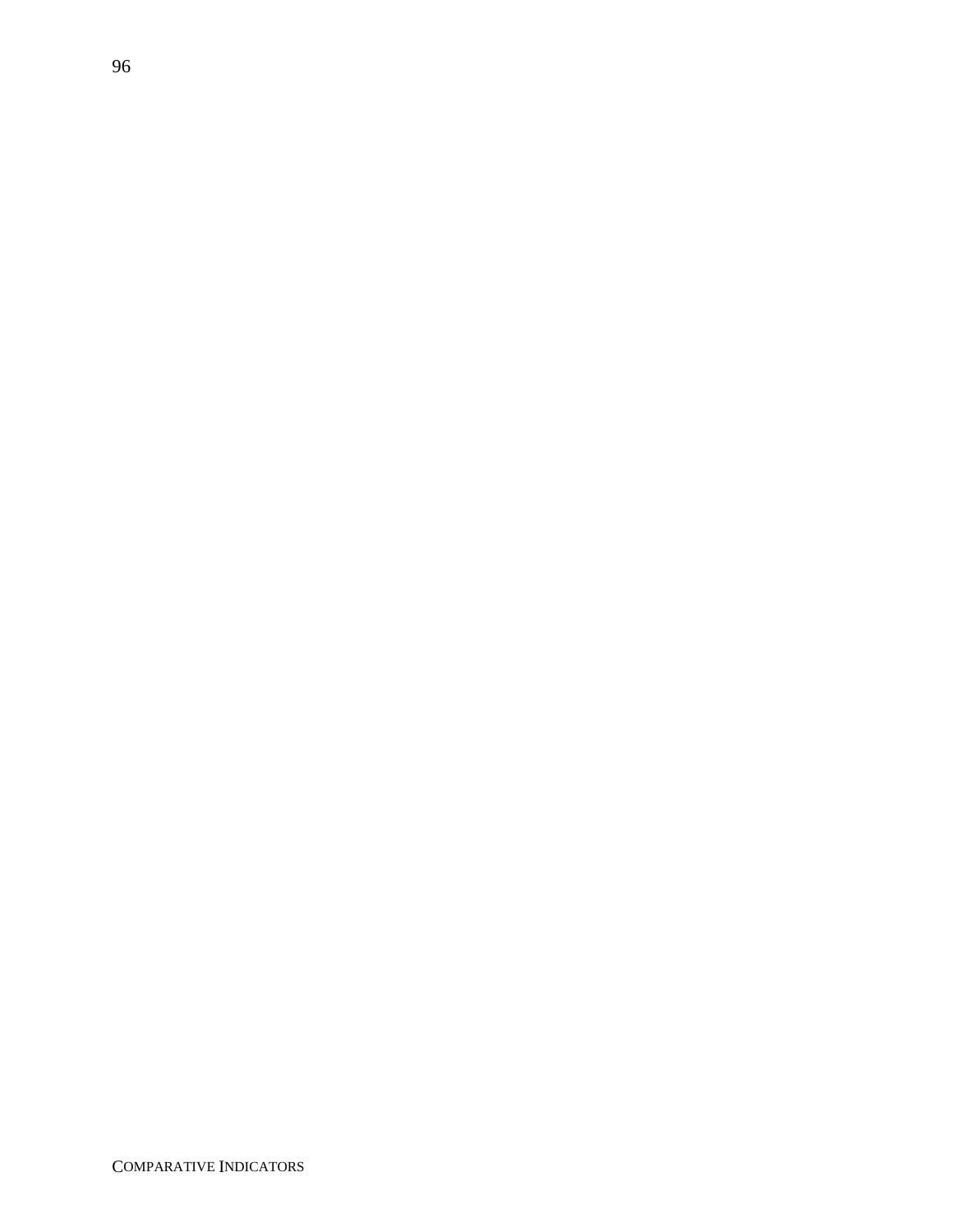# **11. USE OF HOSPITAL SERVICES**

#### **11.1 In-Area Supply of Hospital Beds**

These data illustrate the supply of hospital beds (per 1000 residents) in acute care facilities in each RHA. Bassinets were not included as beds whereas long-term care beds within acute care hospitals were included. These bed supply numbers are simple per-capita values: they have not been age-sex adjusted. Churchill was excluded because its bed supply appears much higher than any other RHA (28.4 per 1000), and is used extensively by Nunavut residents.



**Figure 59: Supply of Hospital Beds, 1995/96**  (excluding Churchill)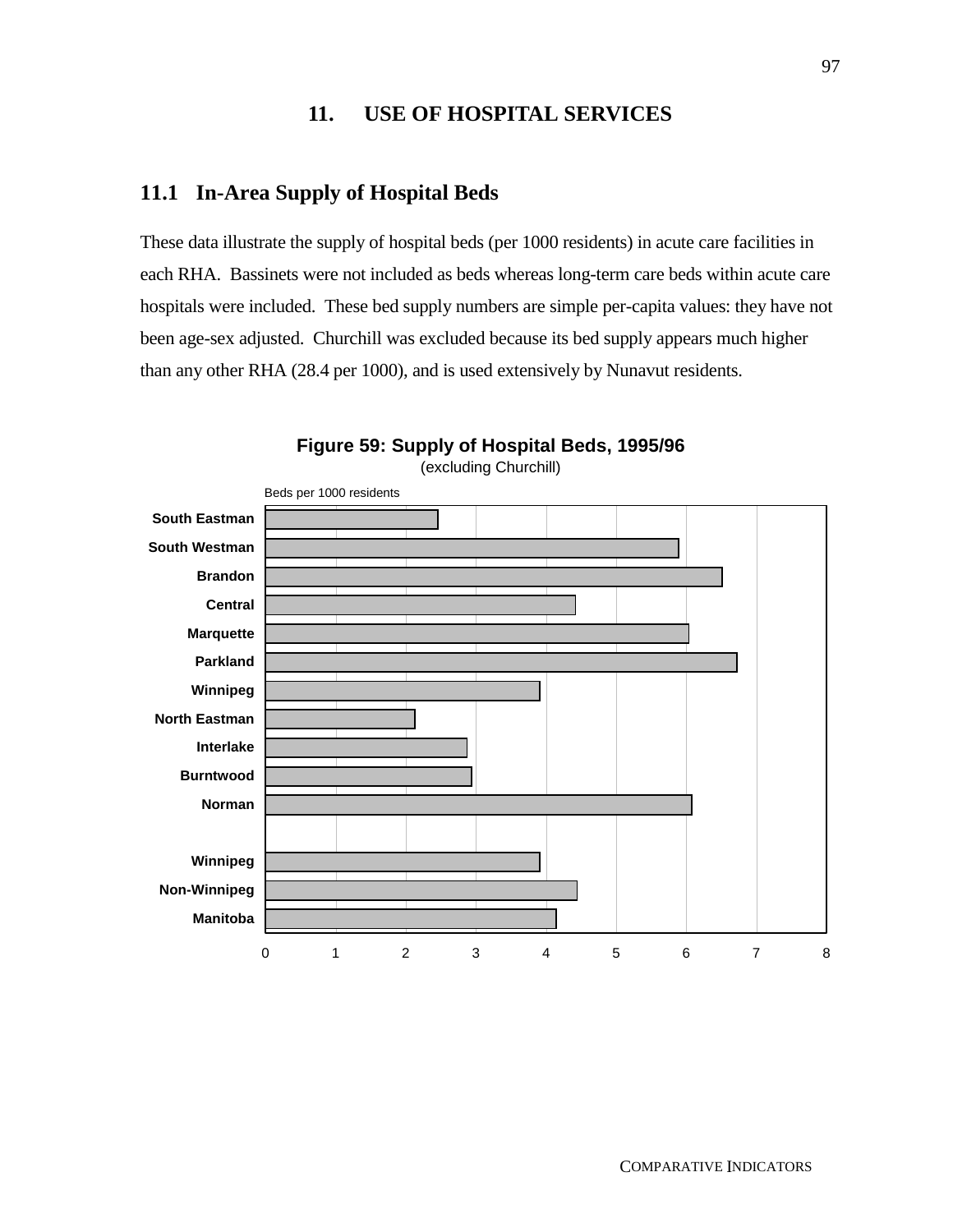## **11.2 Hospital Separation Rates**

A separation occurs whenever a patient is discharged from a hospital: to home, to another facility, or upon death. Therefore, separation rates indicate how frequently area residents use hospitals. These rates have been age-sex adjusted to account for differences among populations. Hospitalizations are allocated to the area whose residents who are hospitalized, regardless of where the hospitalization occurred. We identify short stays as those of less than 45 days, while stays of 45 days or greater are considered long stays. Since long stays are much less frequent, we averaged the data for three fiscal years to stabilize the long stay rates (1994/95, 1995/96 and 1996/97).



**Figure 60: Hospital Separation Rates, 1995/96**

Numbers indicate statistical difference from Manitoba average: '1' for short stay separations; '2' for long stay separations (all lower than Manitoba average except Winnipeg)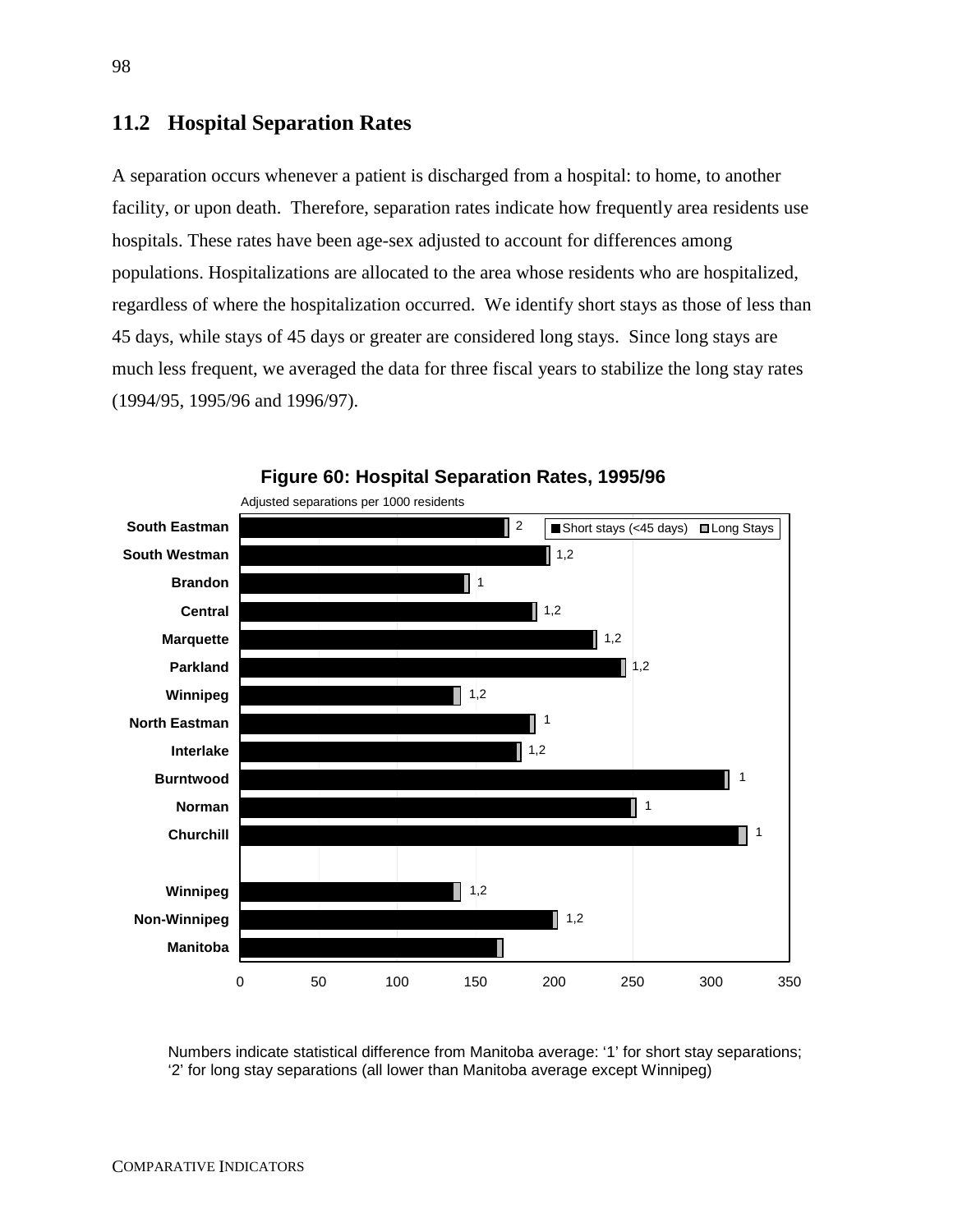

## **Figure 61: Hospital Separation Rates, 1995/96**

Numbers indicate statistical difference from Manitoba average: '1' for short stay separations; '2' for long stay separations (all lower than Manitoba average except Winnipeg)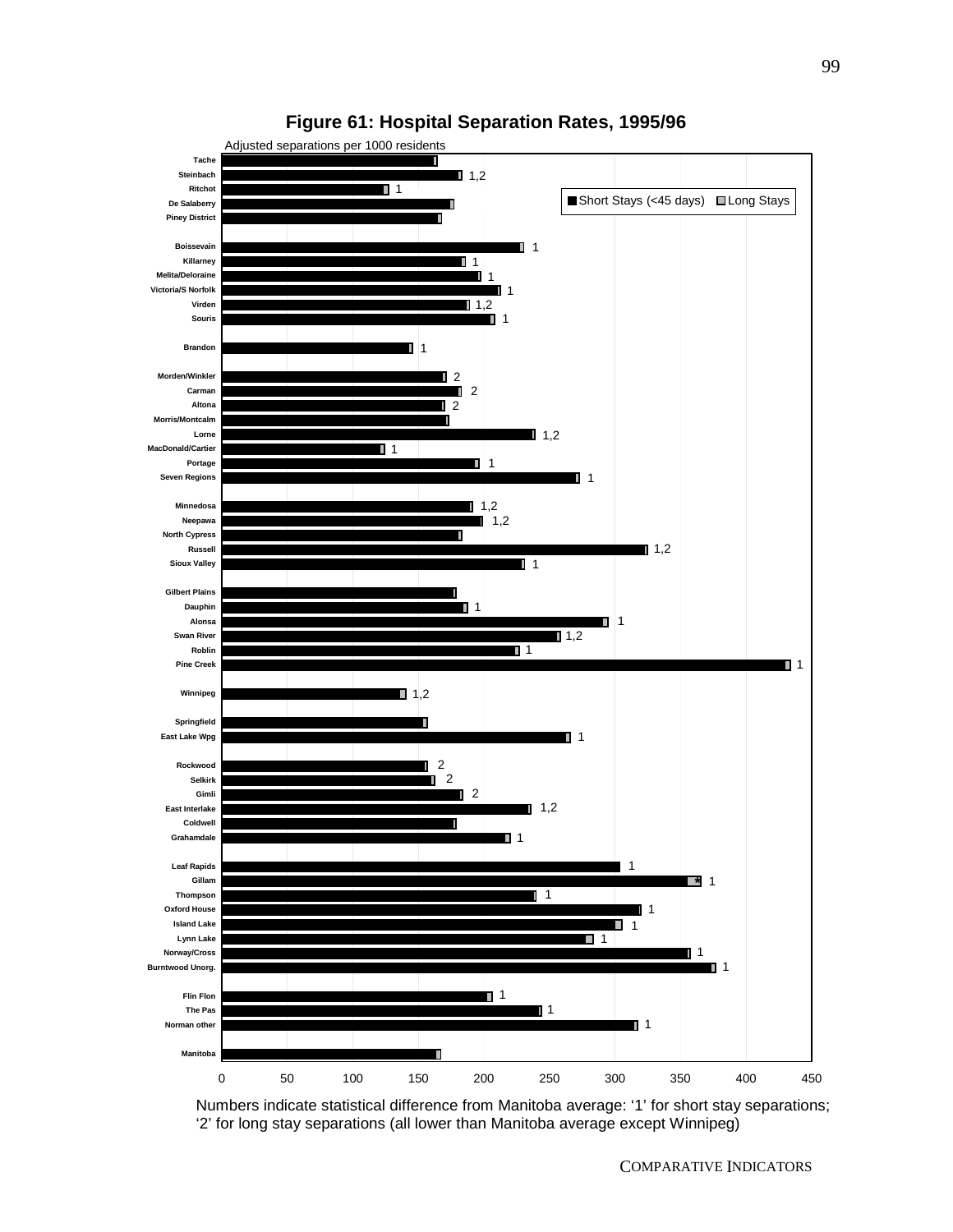## **11.3 Total Days of Hospital Care**

Total days of care includes all inpatient care provided by all hospitals to residents of each RHA (regardless of hospital location). It is a function of the number of admissions and the length of stay of each patient. Again, since long stays are much less frequent, long stay rates are based on three years of data (94/95-96/97). This analysis is based on "In-Year" days (days in hospital during fiscal 1995/96) so each patient's maximum length of stay is 365 days.



Numbers indicate statistical difference from Manitoba average: '1' for short stay days; '2' for long stay days (all lower than Manitoba average except Winnipeg) \* Days of care for Churchill residents were: short days

100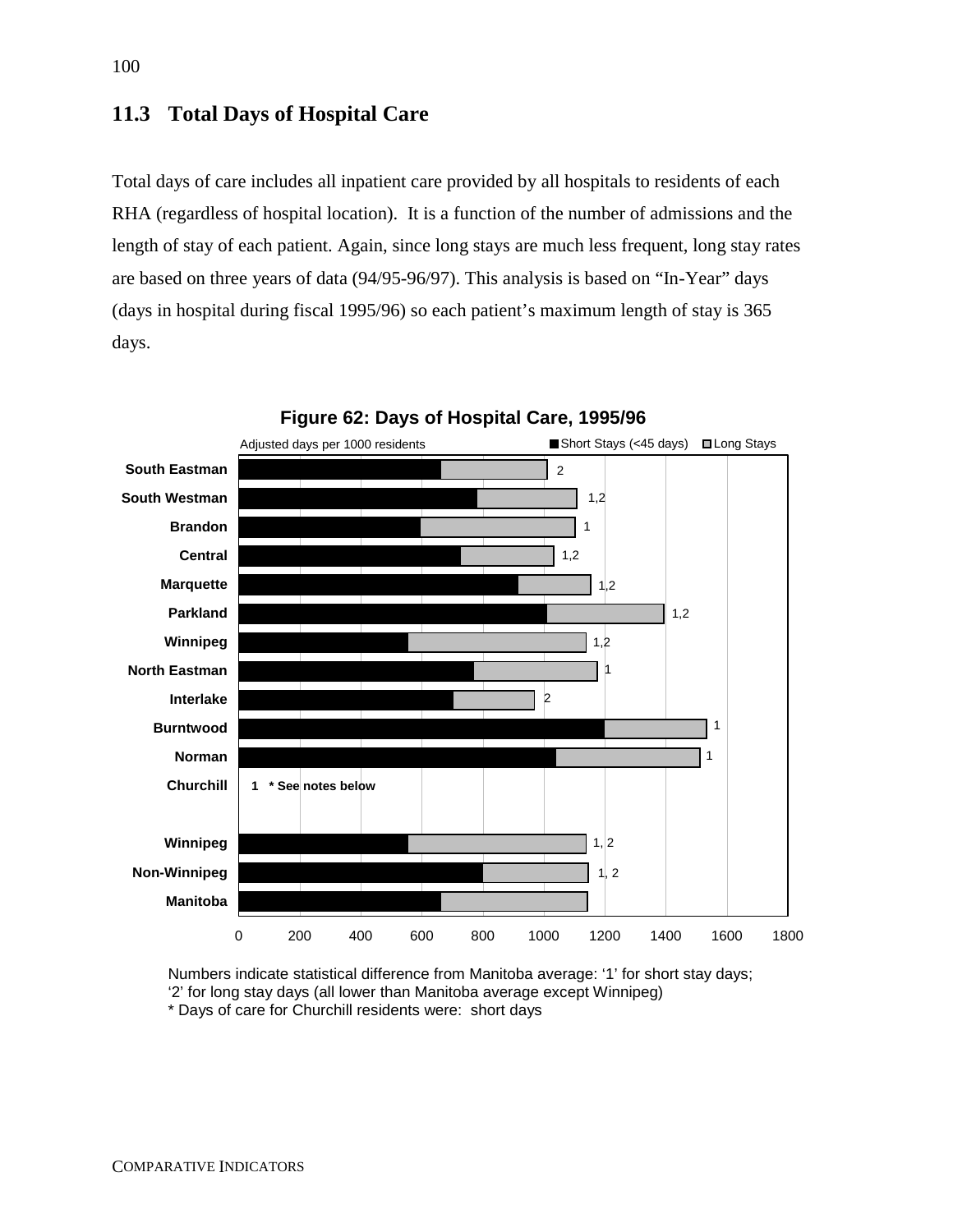



Numbers indicate statistical difference from Manitoba average: '1' for short stay days; '2' for long stay days (all lower than Manitoba average except Winnipeg)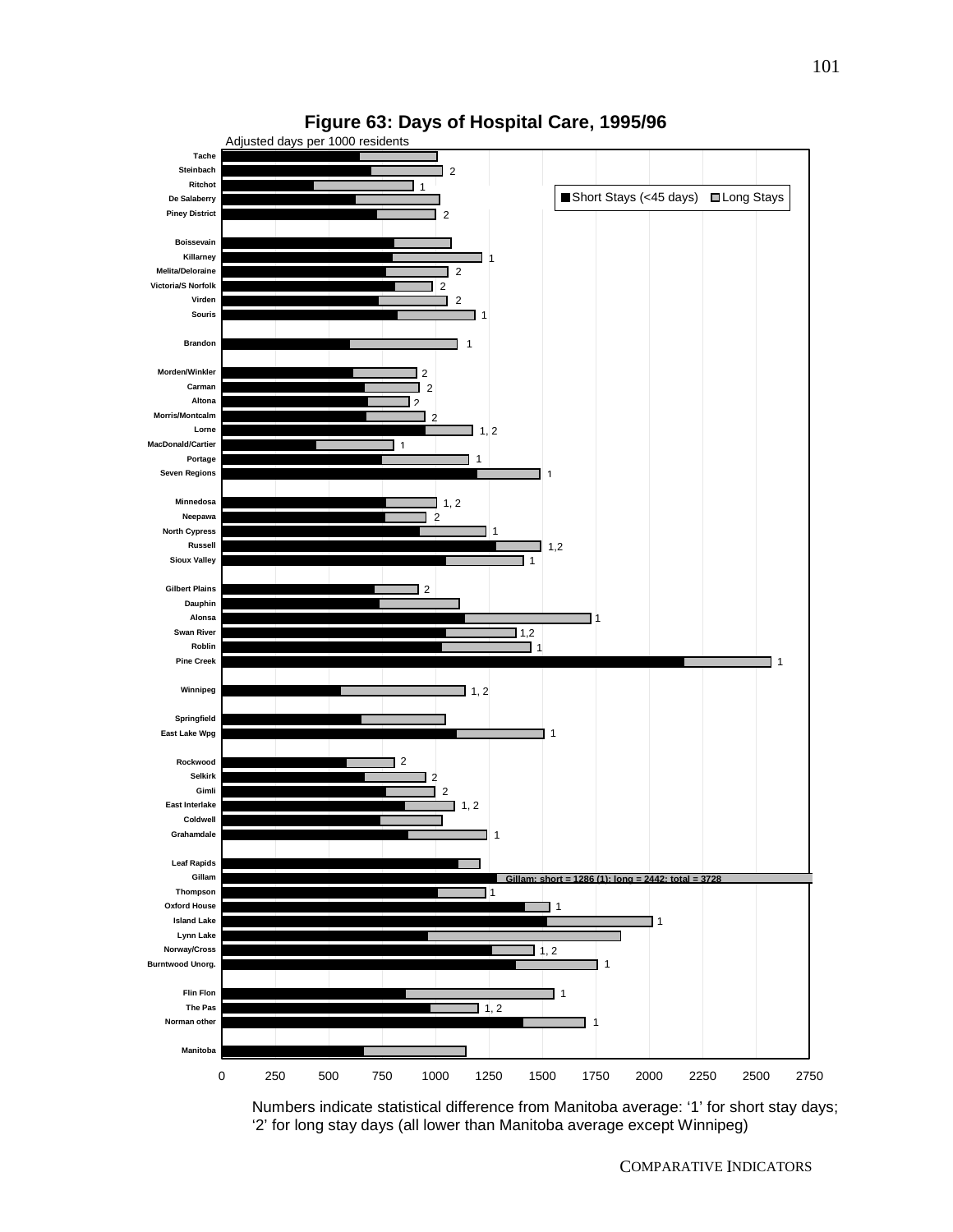## **11.4 Location of Hospitalizations**

Figures 60 and 61 illustrate the proportion of hospital separations that occurred within the patient's RHA, in other RHAs, in Winnipeg, or out of province. This gives some indication of how many hospitalizations occurred locally, and how some patients travel beyond their RHA for hospitalization.

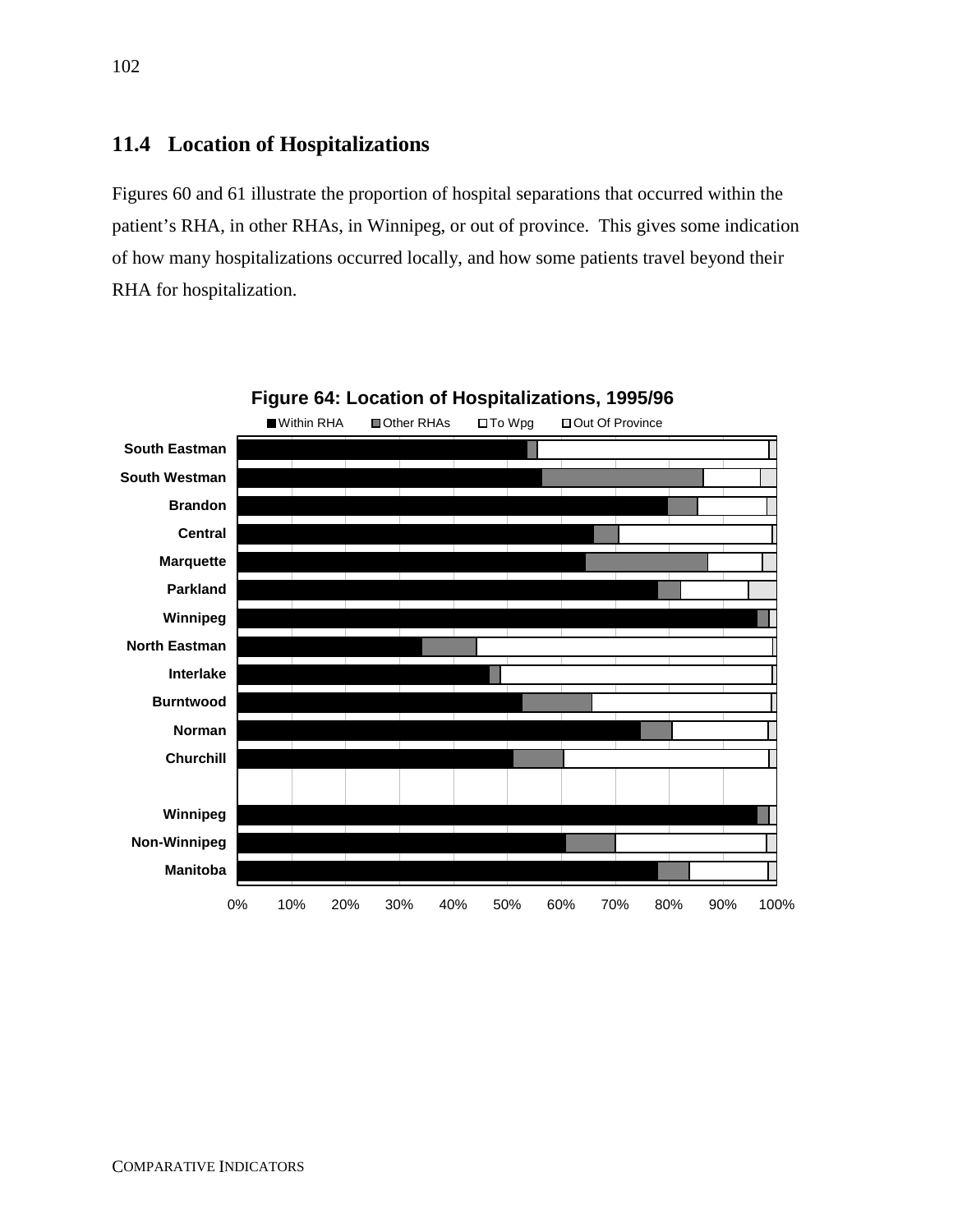

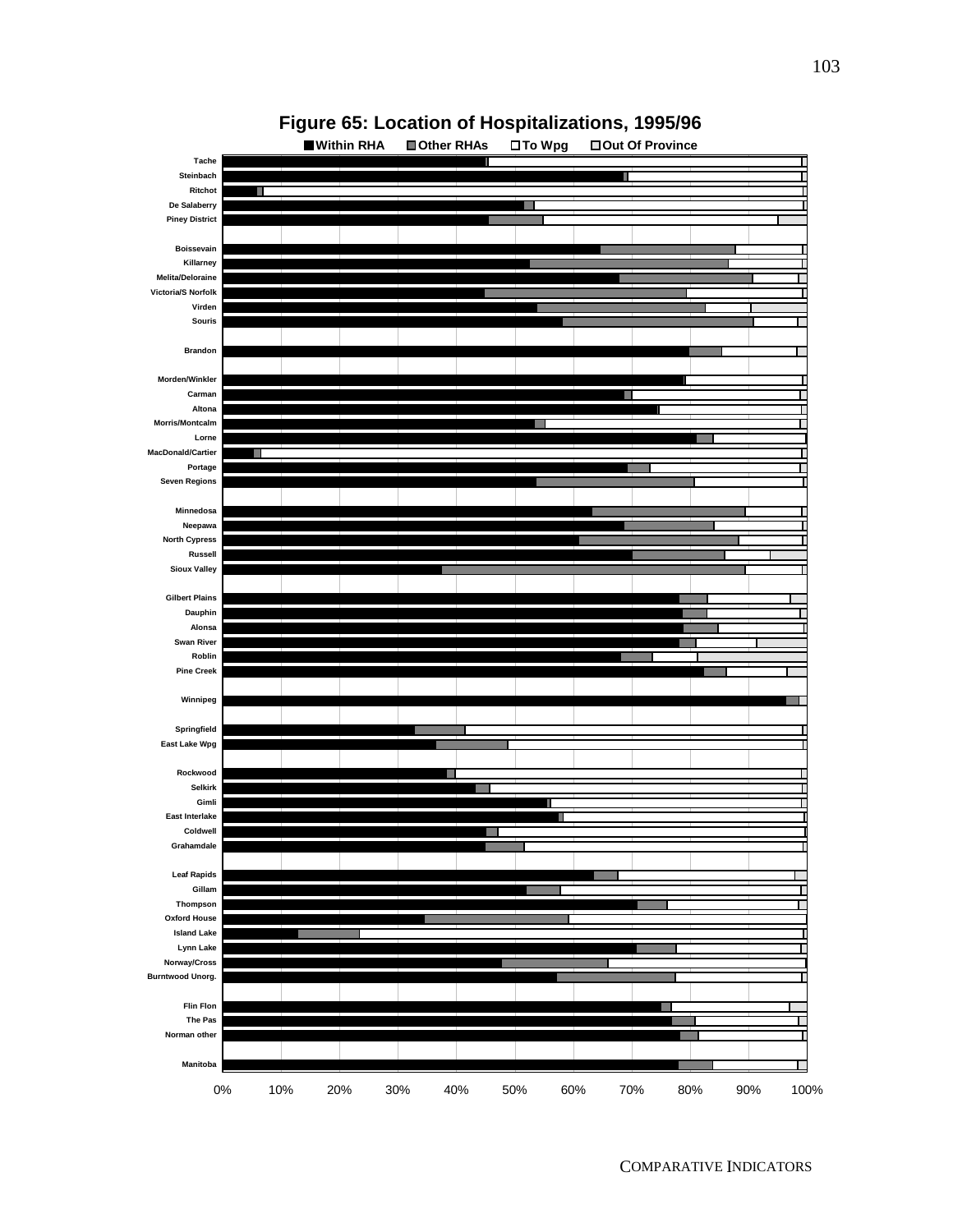## **12. USE OF PERSONAL CARE HOMES**

## **12.1 In-Area Personal Care Home (PCH) Beds**

These data indicate the total number of beds in all personal care homes (public and proprietary) in 1995/96, expressed as beds per 1000 residents aged 75+. The 165 beds in federal nursing homes (operated by Indian and Northern Affairs) are included in the supply of beds (Figure 66), but not in any utilization figures (67-70) since the Manitoba Health Research Database contains no records of their utilization.



**Figure 66: Supply of Personal Care Home Beds, 1995/96**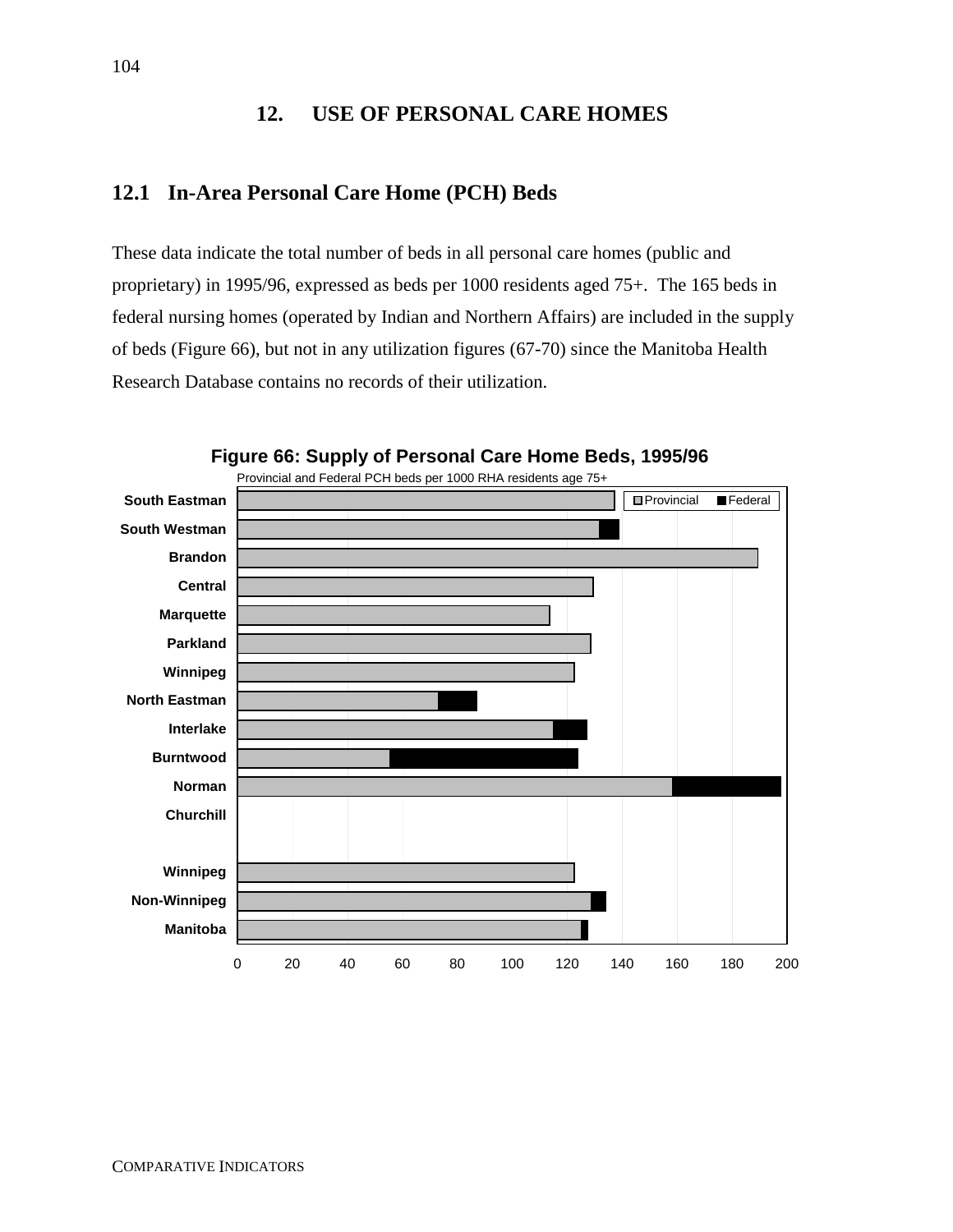## **12.2 Personal Care Home (PCH) Residents**

A PCH Resident is a person who lived for any portion of fiscal year 1995/96 in any PCH in Manitoba. This graph only represents people aged 75+, so it underestimates the actual numbers of PCH residents. For the percentages of PCH residents who are age 75+, by region, refer to Appendix 1. This does not include information about residents of federal nursing homes.

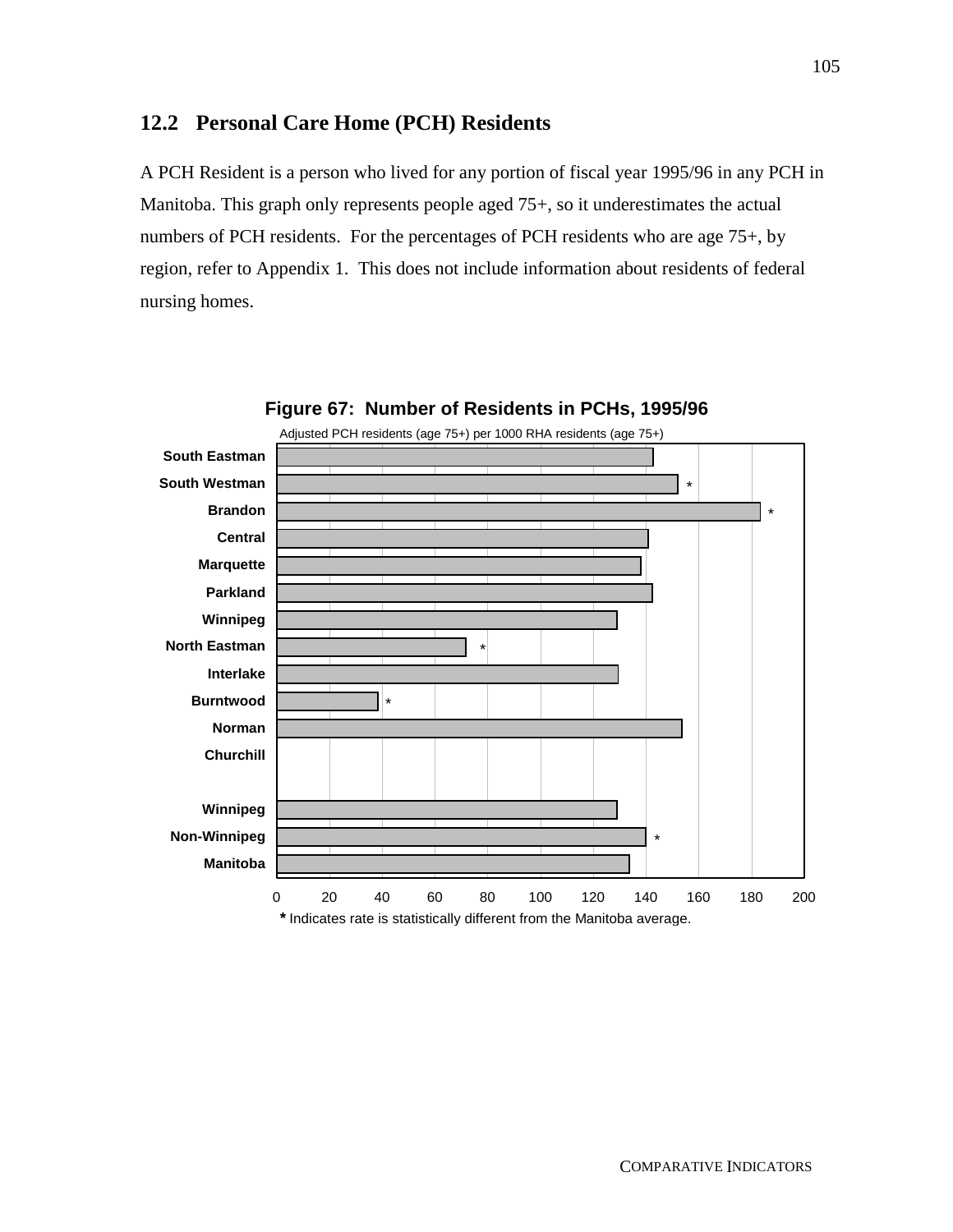# **12.3 PCH Admissions**

Admissions include all persons aged 75+ who were admitted to any PCH in Manitoba during fiscal year 1995/96. Results do not include information about residents of federal nursing homes.



## **Figure 68: Number of Admissions to PCHs, 1995/96**

106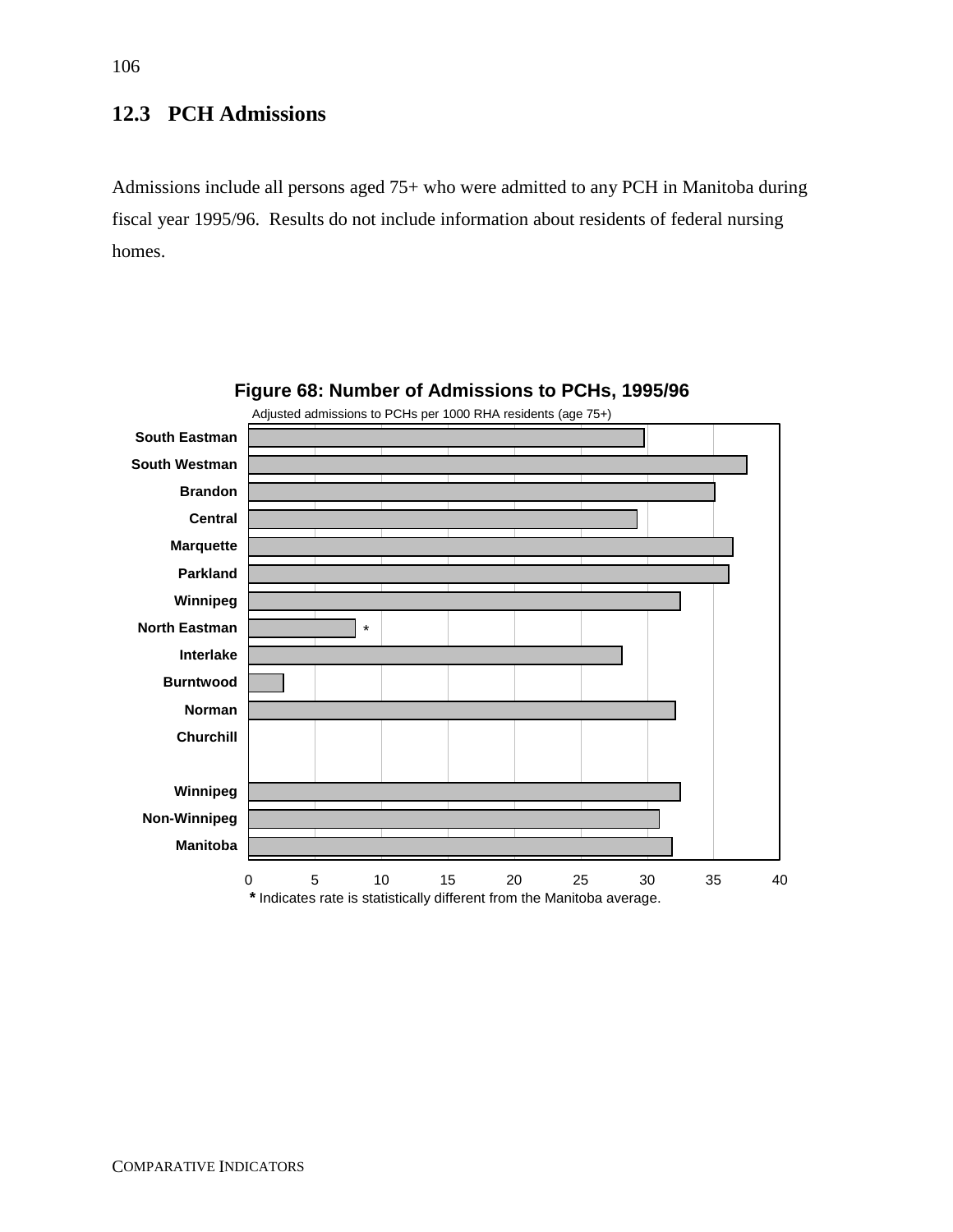## **12.4 Days of Care in PCHs**

This analysis includes all days of care provided to persons aged 75+ in PCHs in Manitoba anytime during 1995/96. (Often called "In-Year" days because only care provided in 1995/96 is included.) Similar to the previous graph, values do not include information about residents of federal nursing homes.



## **Figure 69: Days of Care in PCHs, 1995/96**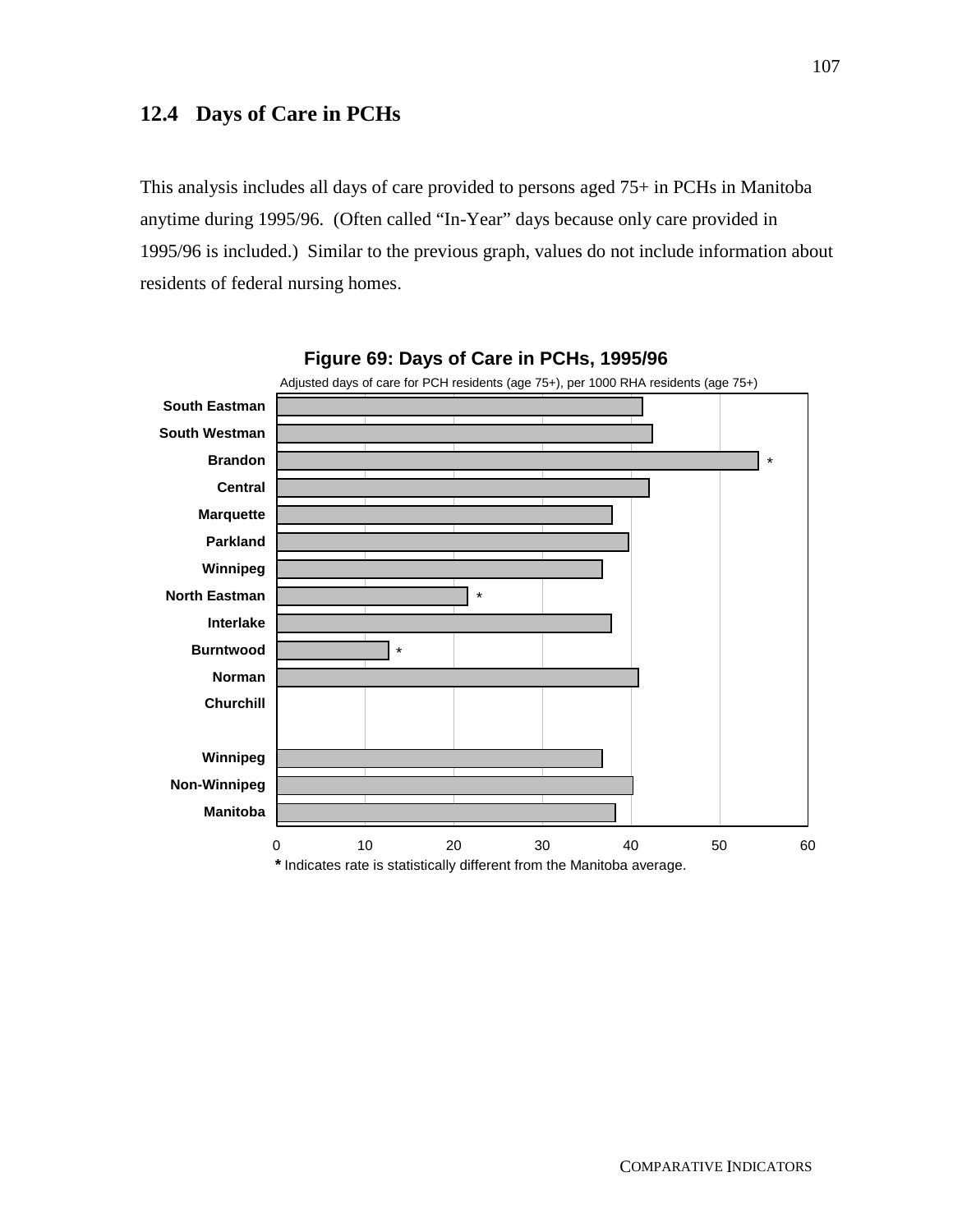## **12.5 Waiting Times for PCH Admission**

These values indicate the median waiting times (in days) for PCH admission for persons age 75 or more, in 1995/96. The median is the midpoint: half the people admitted had to wait longer; half shorter. Values do not include information about residents of federal nursing homes.



**Figure 70: Waiting Times for Admission to PCHs, 1995/96**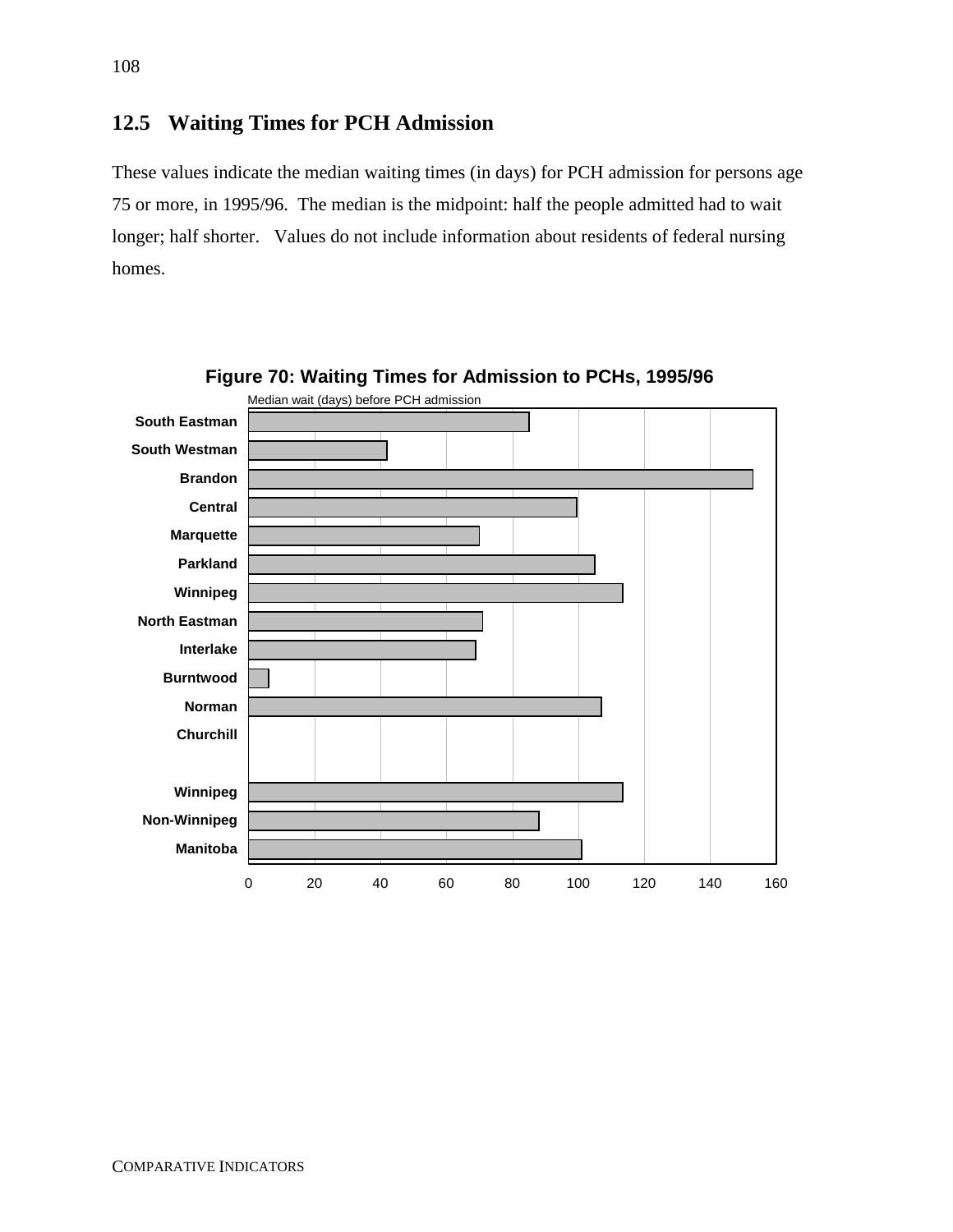## **13. ACCESS TO HIGH PROFILE PROCEDURES**

## **High Profile Procedure Graphs**

Several procedures have been chosen as "high profile" because they are frequently cited in press and media reports and maintain familiarity with the public. These include cardiac catheterizations, coronary artery bypass surgery, angioplasty, hip and knee replacements, cataract surgery, and prostatectomy. The graphs show the procedure rates by RHA, including 1, 3, and 5-year rates which help ensure stability and show trends in rates over time.

## **Cardiac Catheterization**



**Figure 71: Cardiac Catheterization Rates, 1991-95**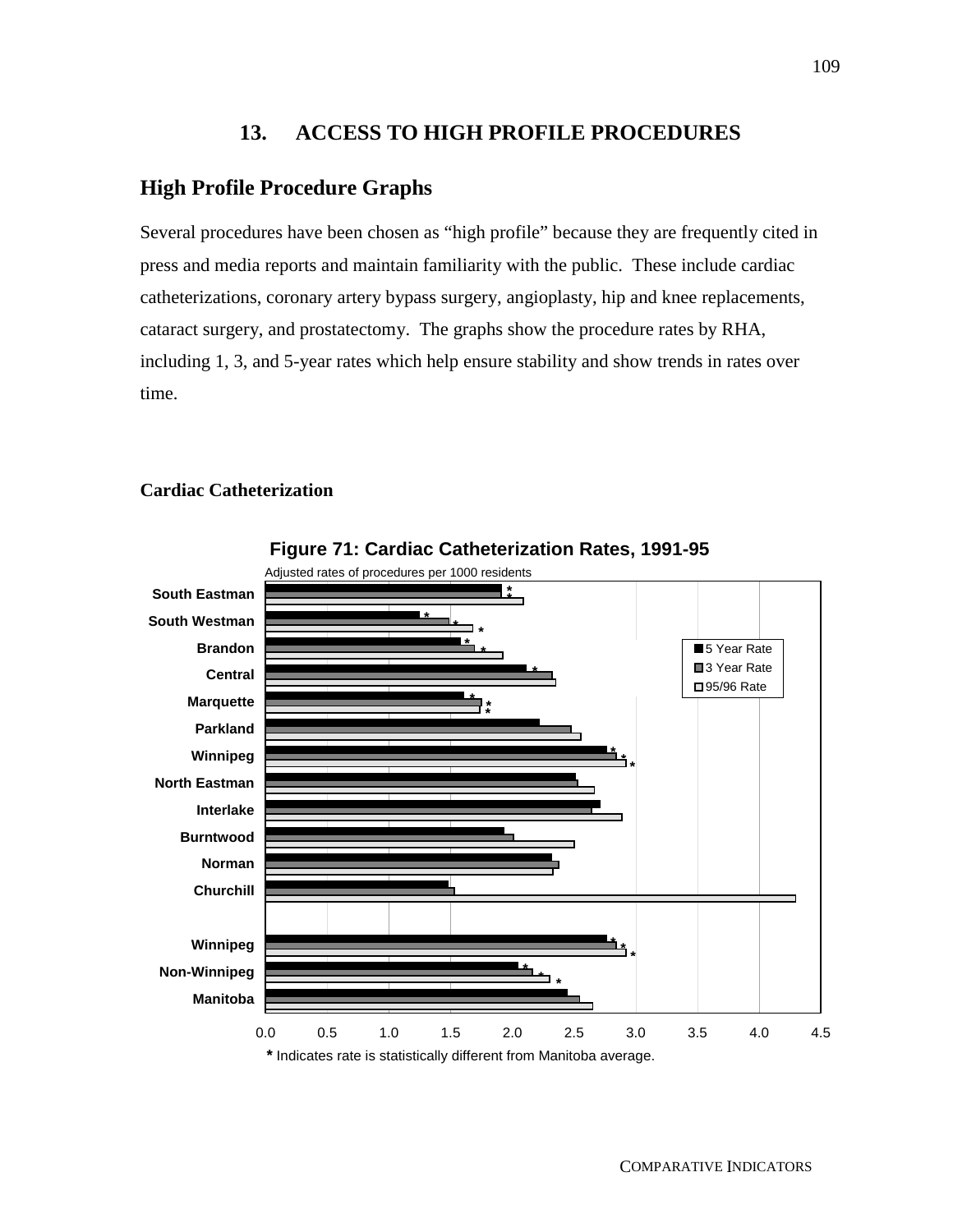**Coronary Artery Bypass Surgery**



**Figure 72: Coronary Artery Bypass Surgery Rates, 1991-95**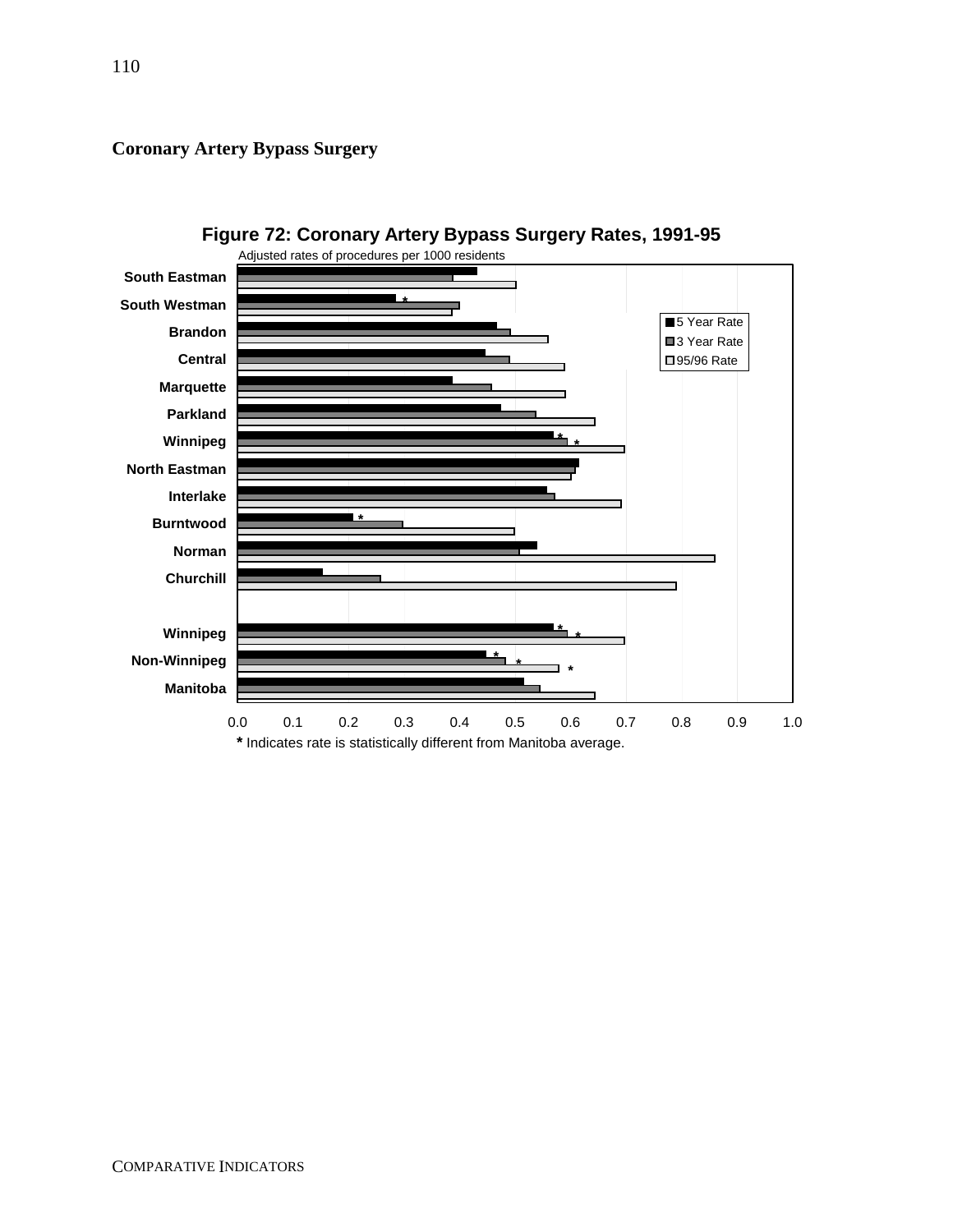## **Angioplasty**



**Figure 73: Angioplasty Rates, 1991-95**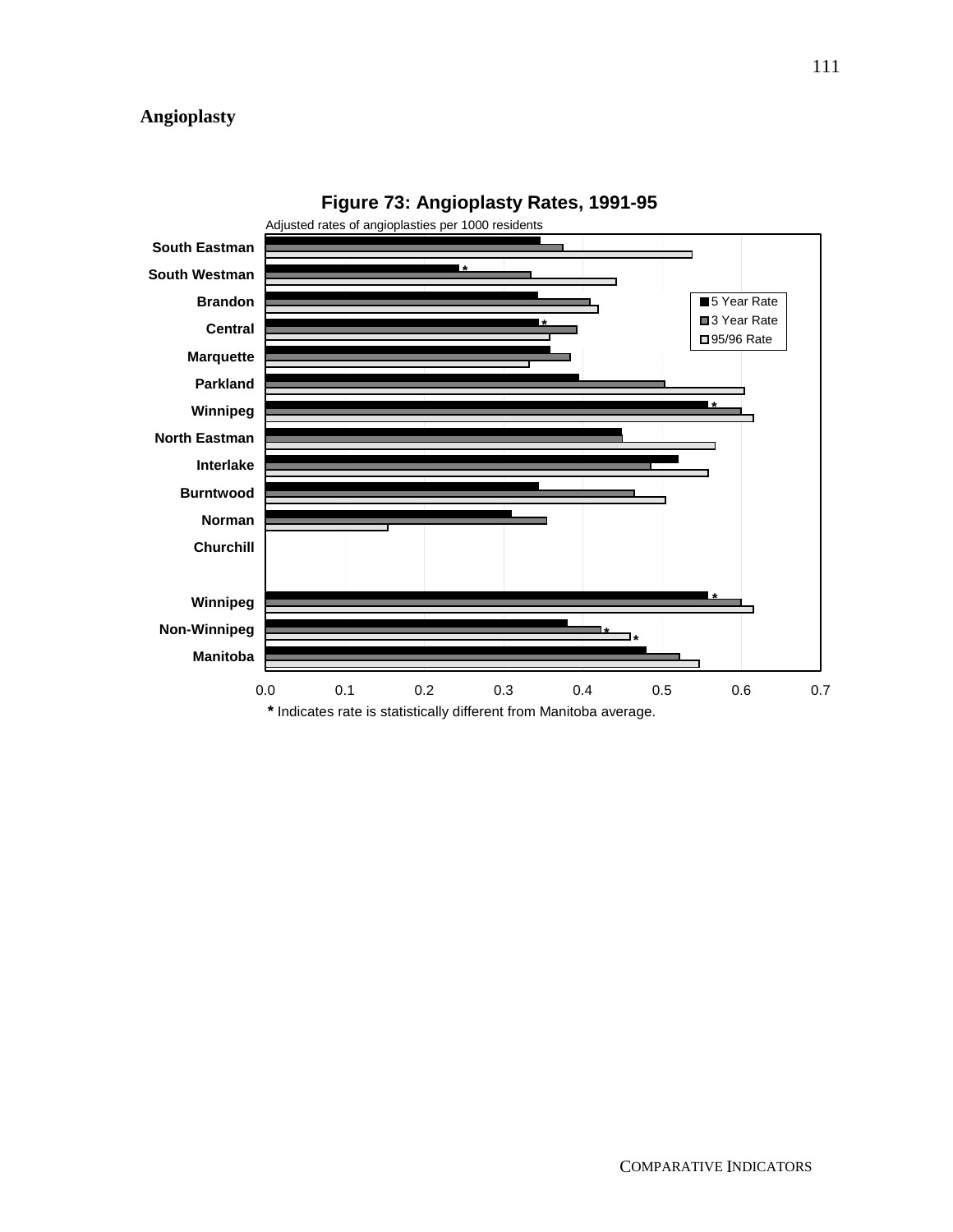## **Total Hip Replacement**



**Figure 74: Total Hip Replacement Rates, 1991-95**

112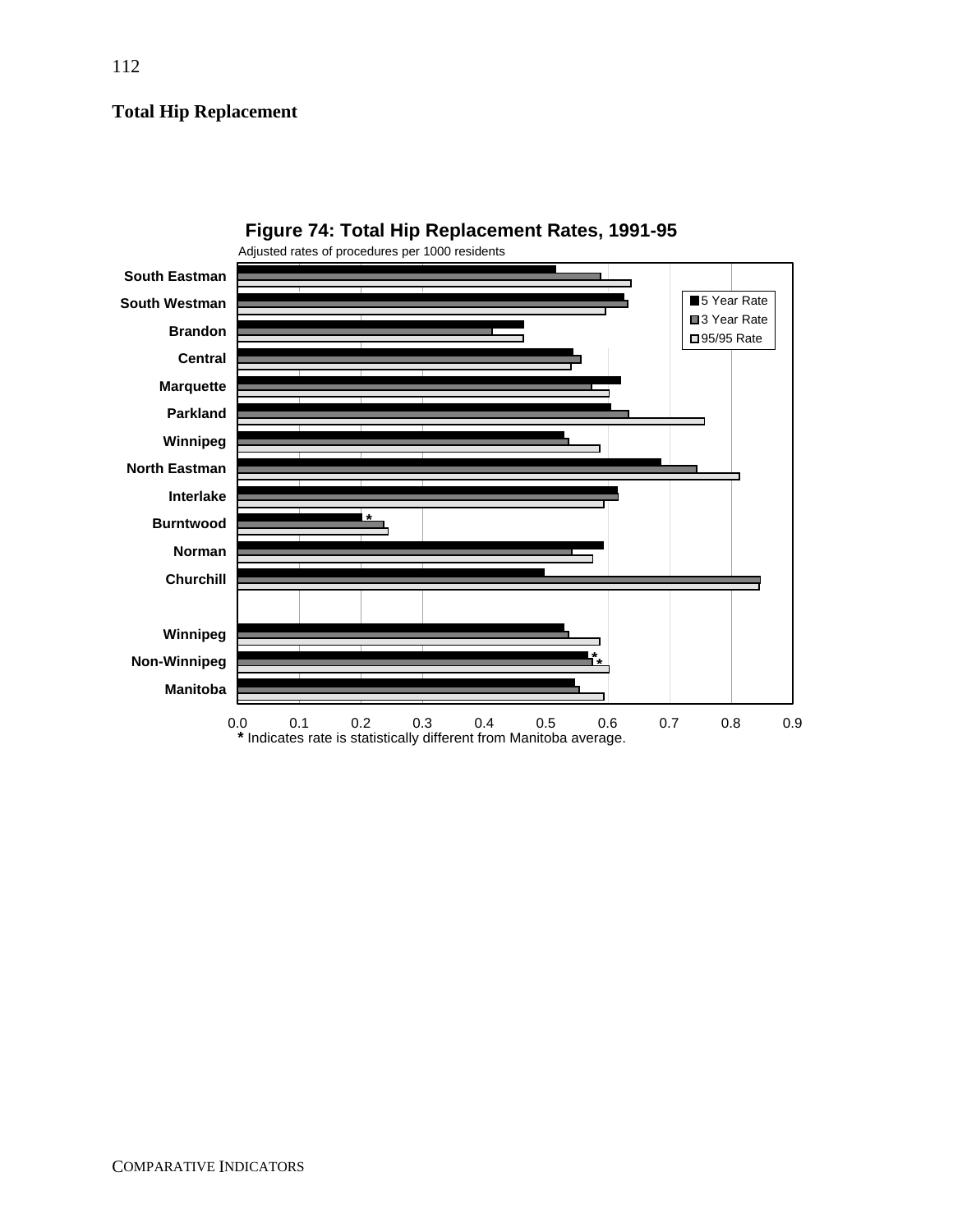#### **Total Knee Replacement**



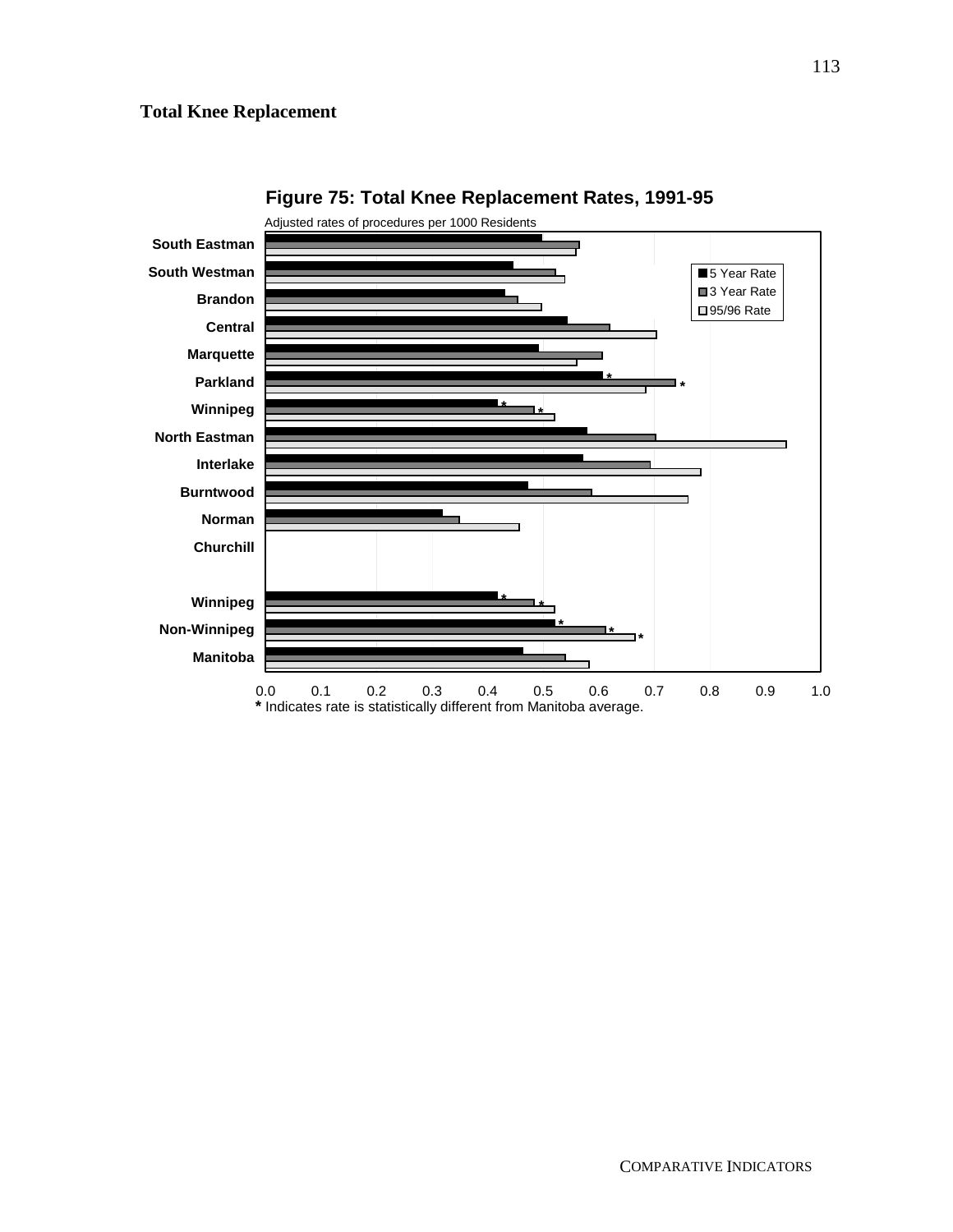## **Cataract Surgery**

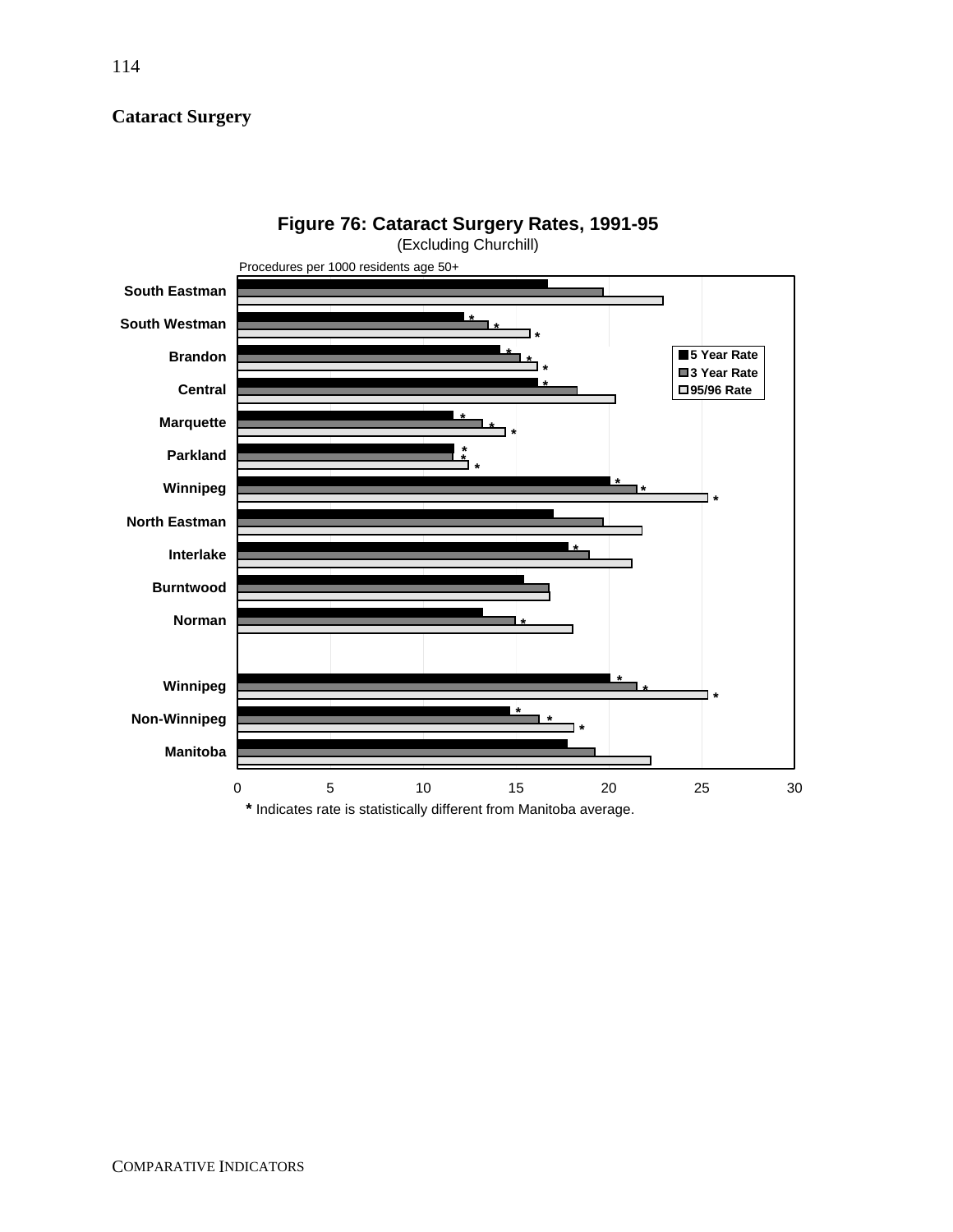

## **Figure 77: Cataract Surgery Rates, by Facility Type, 1995/96**

COMPARATIVE INDICATORS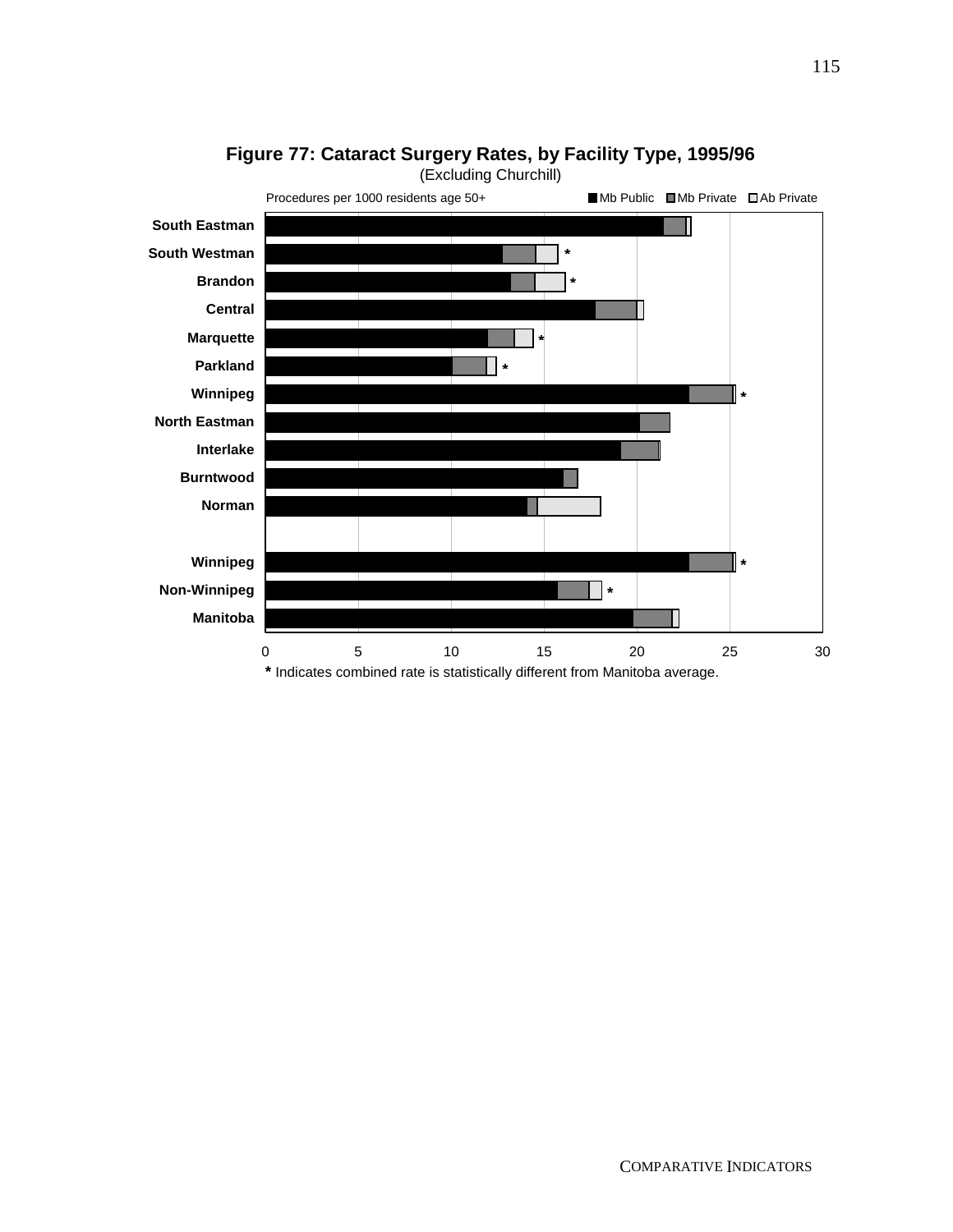## **Prostatectomy**



**Figure 78: Prostatectomy Rates, 1991-95**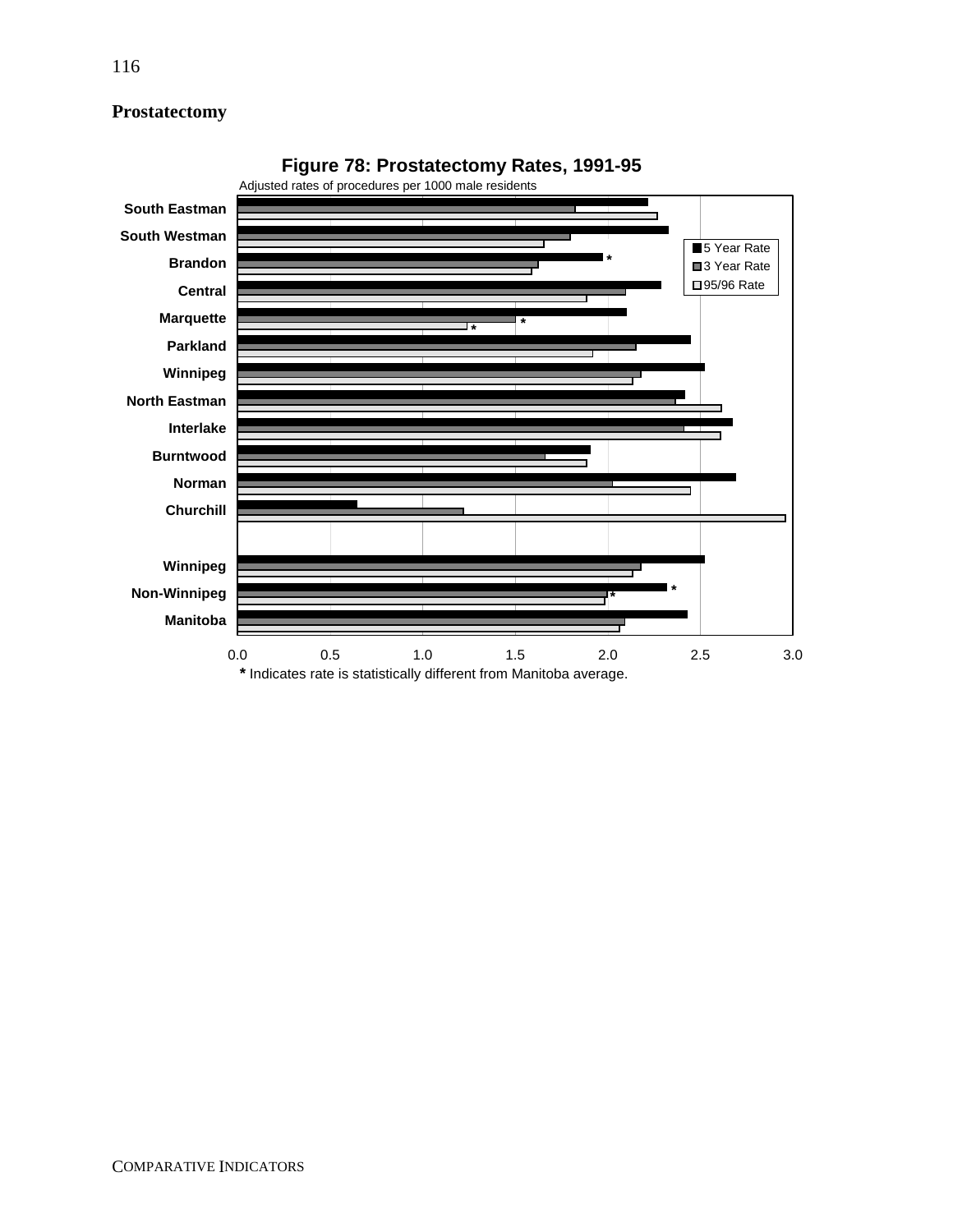## **14. RATES OF USE OF "DISCRETIONARY" PROCEDURES**

## **Discretionary Procedures Graphs**

Several procedures have been considered "discretionary" because practice patterns vary markedly among physicians. These include tonsillectomy/adenoidectomy, Caesarian Sections, and hysterectomy. Procedure rates may change due to changing understanding about indications for, and benefits of, the procedure. The graphs show the procedure rates by RHA, including 1, 3, and 5-year rates which help ensure stability and show trends in rates over time.

#### **Tonsillectomy /Adenoidectomy**



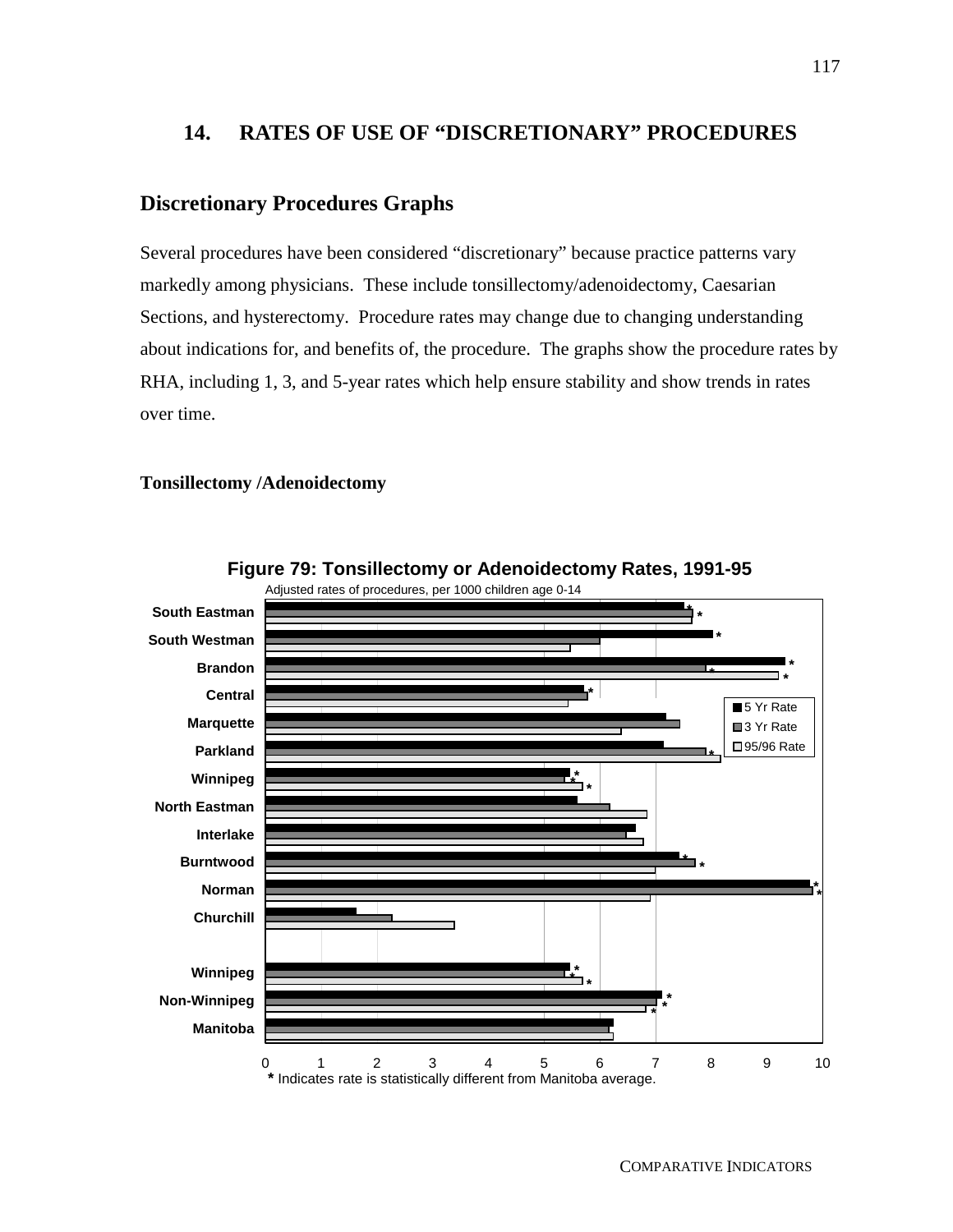## **Hysterectomy**



**Figure 80: Hysterectomy Rates, 1991-95**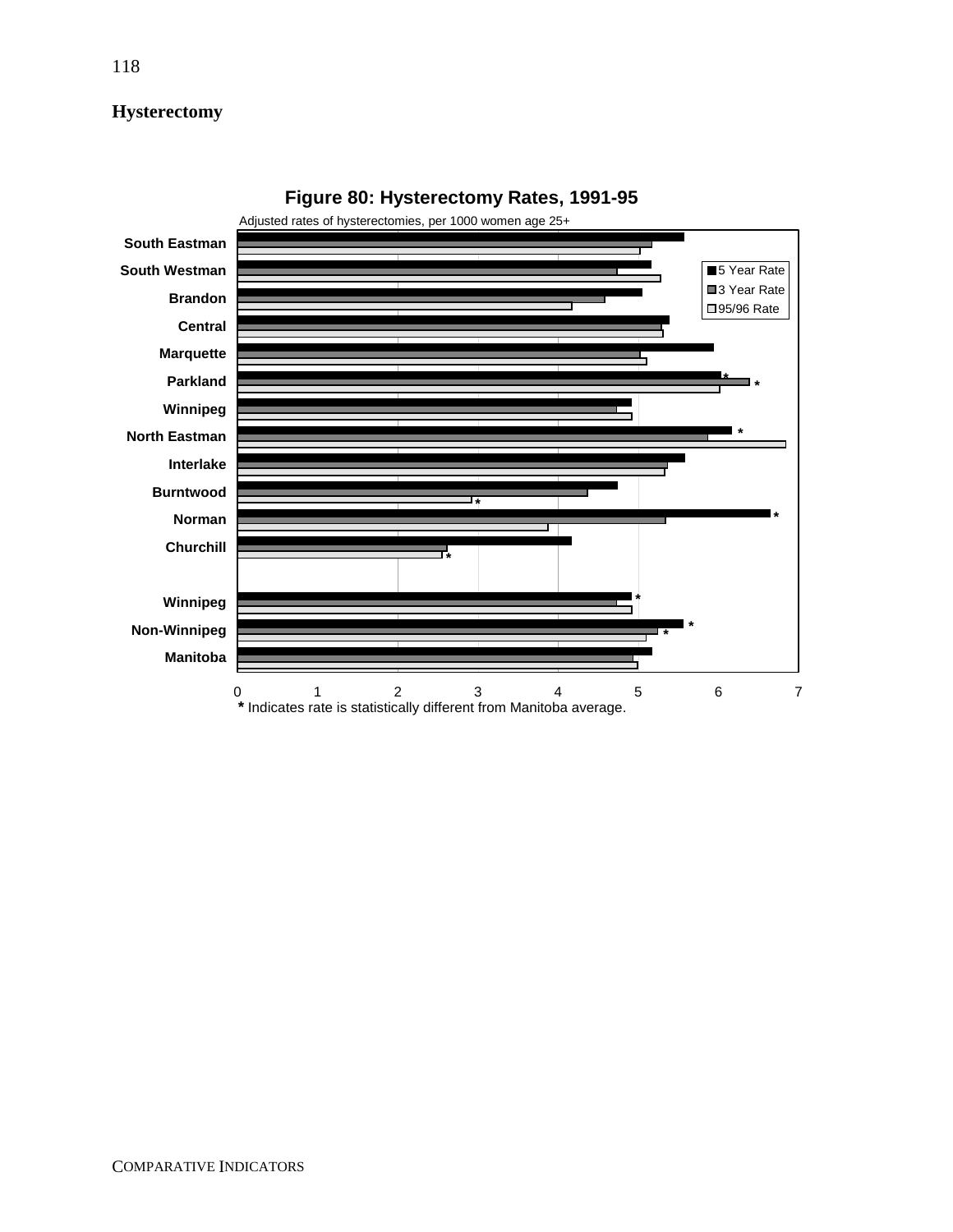#### **Caesarian Section**

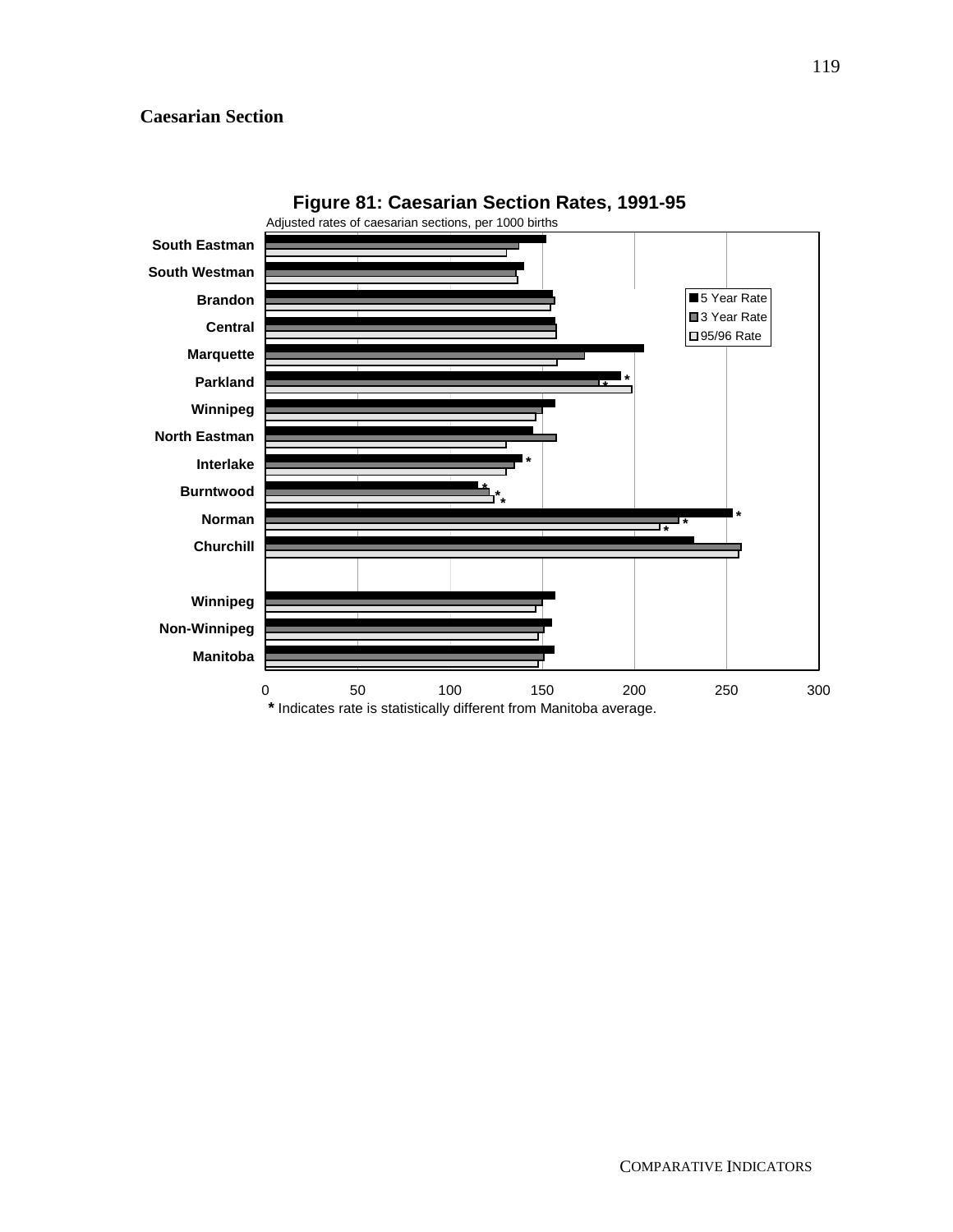## **REFERENCES**

- Carstairs V, Morris R. *Deprivation and Health in Scotland*, Aberdeen, Scotland: Aberdeen University Press, 1991.
- Eyles J, Birch S, Chambers S. Fair shares for the zone: allocating health-care resources for the native populations of the Sioux Lookout zone, Northern Ontario. *Can Geo* 1994; 38(2):134-150.
- Eyles J, Birch S, Chambers J, Hurley J, Hutchinson B. A needs-based methodology for allocating health care resources in Ontario, Canada: Development and an application. *Soc Sci Med* 1991;33(4):489-500.
- Eyles J, Birch S. A population needs-based approach to health care resource allocation and planning in Ontario: A link between policy goals and practice. *Can J Public Health* 1993;84 (2):112-117.
- Federal, Provincial and Territorial Advisory Committee on Population Health (Canada). Report on the Health of Canadians. Ottawa, Ontario: Minister of Supply and Services Canada, 1996.
- Mausner JS, Bahn AK, Kramer S. Mausner & Bahn Epidemiology, an introductory text. Philadelphia: Saunders, 1985.
- Mays N, Chinn S, Ho KM. Interregional variations in measures of health from the Health and Lifestyle Survey and their relation with indicators of health care need in England. *Epidemiol Comm Health.* 1992:46 (1):38-47.
- Mustard CA, Frohlich N: Socio-economic status and the health of the population. *Med Care* 1995;33(Suppl)(12):DS43-DS54
- Mustard CA, Kaufert P, Kozyrskyj AL, Mayer T. Sex differences in the use of health care services. *N Engl J Med.* 1998:338 (23):1678-1683.
- Robinson JR, Young TK, Roos LL, Gelskey DE. Estimating the burden of disease: comparing administrative data and self reports. *Med Care* 1997;35:932-947.
- Roos NP, Fransoo R, Bogdanovic B, Friesen D, MacWilliam L*. Issues in the Management of Specialist Physician Resources for Manitoba.* Manitoba Centre for Health Policy and Evaluation. Winnipeg, 1997.
- Tataryn DJ, Roos NP, Black C. *Utilization of Physician Resources. Volume I: Key Findings; Volume II: Methods and Tables*. Manitoba Centre for Health Policy and Evaluation. Winnipeg, 1994.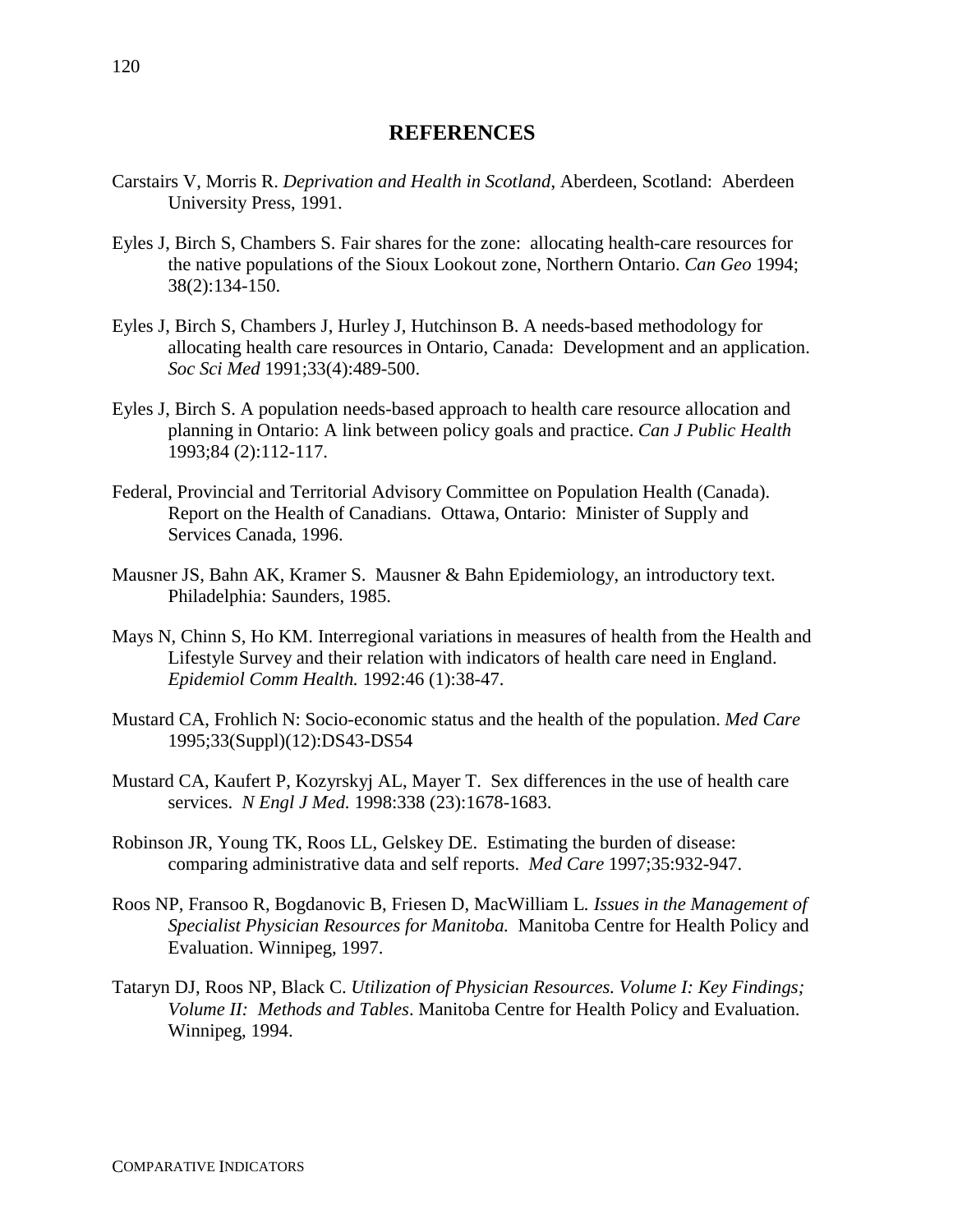#### **APPENDIX 1: METHODS**

#### **Residents Included**

All residents of Manitoba, including Treaty First Nations residents, were included in the study. However, approximately 30-40% of Treaty First Nations residents are not identified as such in our database, so our analyses underestimate the number of Treaty First Nations residents in all regions.

#### **Level of Aggregation**

All analyses were carried out at the Regional Health Authority (RHA) level; most were also carried out at the smaller Physician Service Area (PSA) level. Winnipeg is treated as a single entity throughout.

#### **Study Period**

Most analyses in this report used data from fiscal year 1995/96. However, for some analyses, we had to combine data over several years to get stable, reliable results for all RHAs (though Churchill has such a small population that some of its results remain unstable).

#### **Region of Residence**

Location of residence for each person was determined by Manitoba municipal code except for Treaty First Nations residents , whose residence was assigned on the basis of postal code, to more accurately locate those not living in the First Nations community to which they are registered "living off-reserve".

#### **Calculation of rates**

Our analyses calculate population-based rates that reflect the use of all residents of each region, regardless of where the services were delivered. For example, if a resident of South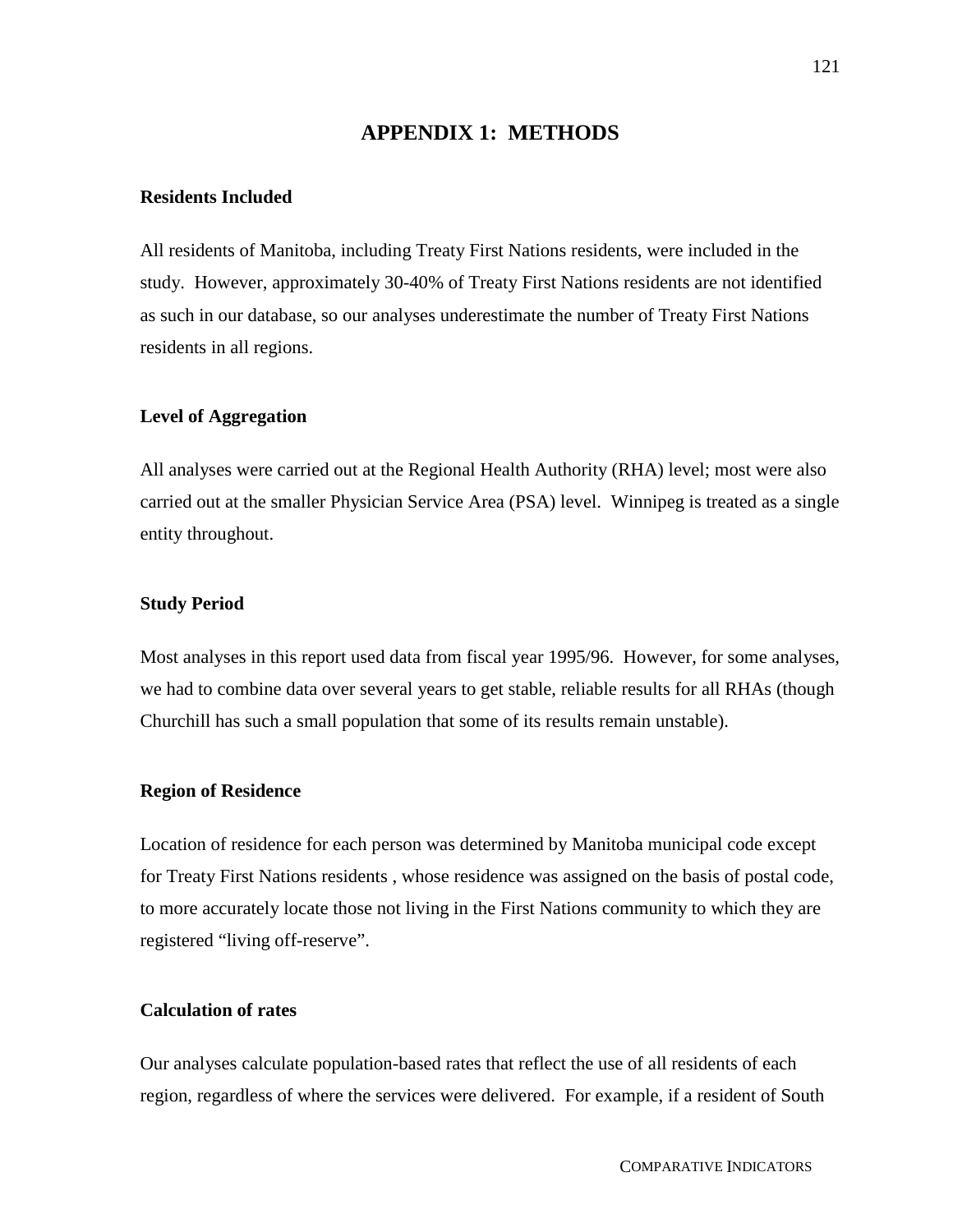Westman visits a specialist in Winnipeg, that visit is counted in the rate for South Westman residents.

#### **Age and Sex Standardization**

Most analyses use the direct method of standardization to adjust for differences in the age and gender composition of regional populations. This allows a valid comparison of rates across all regions, even though some have younger populations than others. A standardized rate reflects what a region's rate would have been if it had the same population structure as the whole province.

#### **Socio-Economic Risk Index (SERI)**

The SERI is a composite index of six measures of socio-economic status that mark environmental, household, and individual conditions which put residents of a particular area at risk for poor health, and hence are associated with higher need for health care. The following six variables were chosen (from a pool of 23) for their strong relationship to health status and utilization of health care resources:

- 1. The percentage of people aged 15 to 24 who are unemployed.
- 2. The percentage of people aged 45 to 54 who are unemployed.
- 3. The percentage of families headed by single females.
- 4. The percentage of people aged 25 to 34 who completed high school.
- 5. The percentage of females participating in the labour force.
- 6. The average dwelling value.

The first three variables are negatively related to health status (high values being associated with poor health), while the last three are positively related to health status. SERI values were calculated for each Physician Service Area (PSA) on a standardized scale, with the provincial average corresponding to a SERI value of 0. Low (and negative) values represent areas at lower risk, while higher values represent areas at higher risk. For a thorough explanation and discussion of the SERI, see Mustard and Frohlich (1995).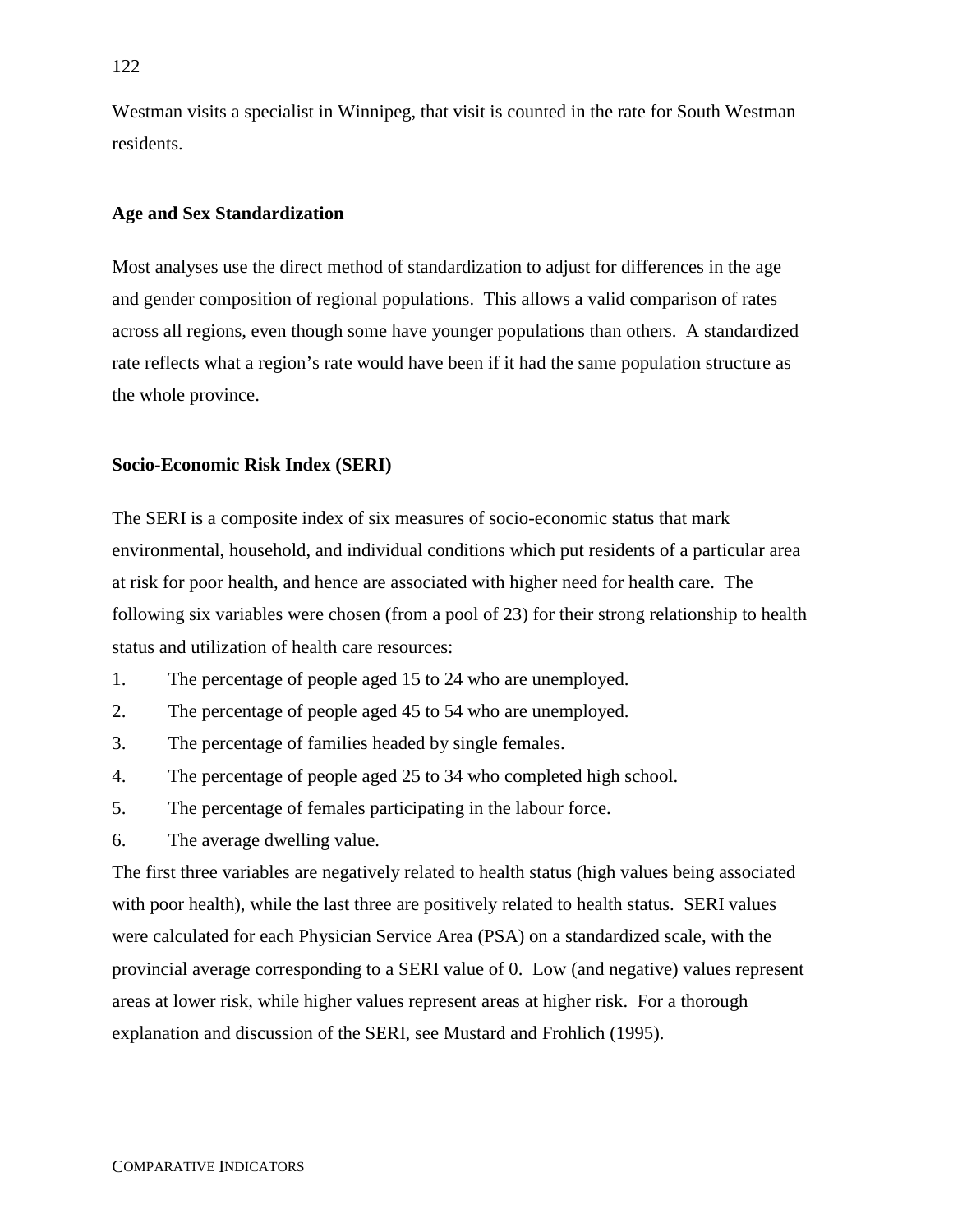#### **Premature Mortality**

The Premature Mortality rate (reflecting deaths among individuals aged 0-74) has been suggested as the best single indicator of health status capturing the need for health care (Carstairs and Morris 1991; Eyles et al. 1991). It is currently used in the British formula for allocation of funds from the Department of Health to regional health authorities. It is strongly associated with most of the self-reported health status indicators and physical measures used in the Health and Lifestyle Survey, including self-assessed health, number of symptoms, selfreported rheumatism and temporary sickness (Mays et al. 1992). That is, populations which have higher premature mortality rates are also more likely to report their health to be poor, to report a higher number of symptoms and to report being sick more often. We used 5 years of data (1991 through 1995) to ensure stability of rates for all RHAs.

#### **Life Expectancy at Birth**

Average expected years of life assuming that recent age-specific mortality rates remain stable.

#### **Cancer Incidence**

This analysis presents the cancer incidence rate (the rate of new cases of cancer being diagnosed) based on data from the Manitoba Cancer Treatment and Research Foundation Registry. Non-malignant skin cancers were excluded. Cancer is a legally notifiable disease, and the registry is generally credited with having high quality data. To ensure stability of rates, RHA level analyses used data from 1991 through 1995, while PSA level analyses required 10 years of data (1986-1995).

#### **Childhood Immunization Rates**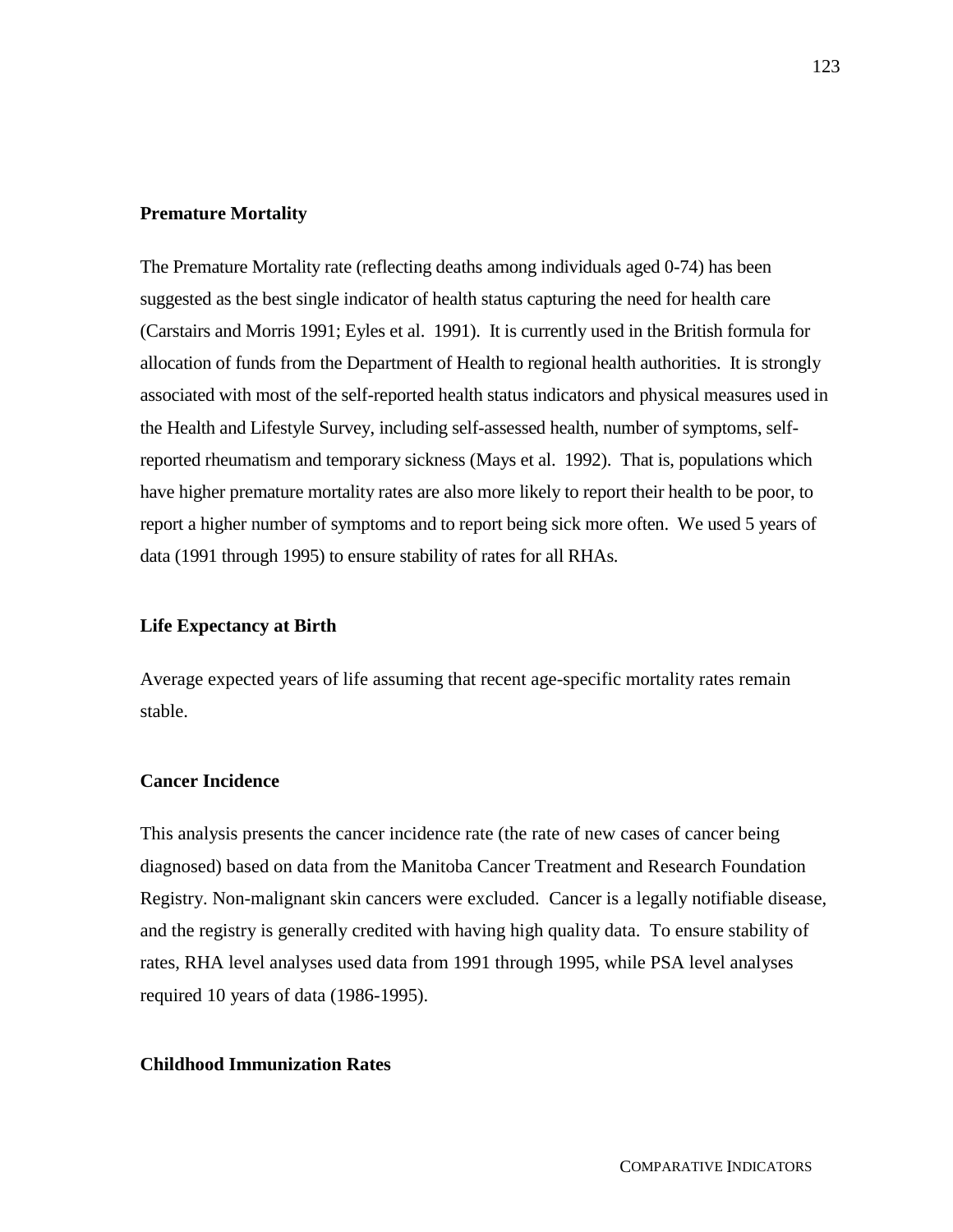Immunizations include those given by physician and nurse providers. But there may be missing information from Medical Services Branch providers to First Nations communities. Therefore the immunization rates may underestimate true immunization rates for First Nations residents residing in First Nations communities.

#### **Screening Mammography**

These charts are meant to indicate the rate of screening tests done for breast cancer detection. The rates indicate the proportion of women in the target age range (50-69) who had at least one mammogram in the two-year period 1995/96-1996/97. Data were combined from the Manitoba Breast Screening Program and regular physician claims.

#### **Diabetes Treatment Prevalence**

For this analysis, a diabetic was defined as any adult (aged 20-79) having at least one physician claim for diabetes in three fiscal years (1993/94 through 1995/96). This definition was chosen among several for its ability to closely match clinical measures and survey results (Robinson et al, 1997).

#### **Hypertension Treatment Prevalence**

This analysis was done to assess the prevalence of hypertension (high blood pressure) among adults aged 25 and over. A person was defined as hypertensive if they had at least one physician claim for hypertension in three fiscal years (1993/94 through 1995/96). This definition was chosen among several for its ability to closely match clinical measures and survey results (Robinson et al, 1997).

#### **In-Area Supply of Physicians**

Physician supply was measured using Full Time Equivalence (FTE) instead of simple headcounts, as the FTE measure can more accurately account for differences in workload (e.g. part time practitioners). For every active civilian physician in Manitoba, an FTE value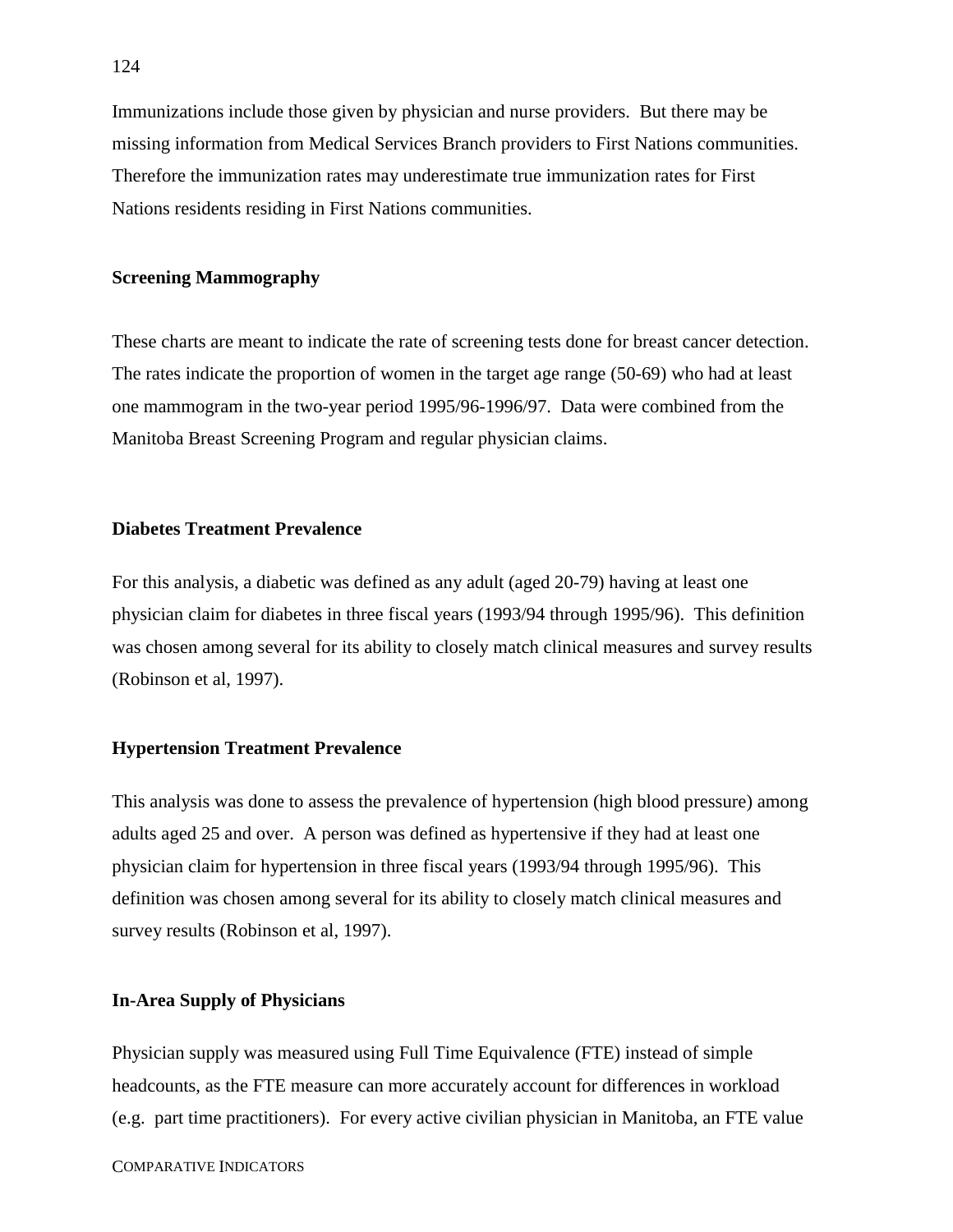was calculated from total 1995/96 billings, using the Health Canada FTE methodology (see Roos et al, 1997 - Specialist Deliverable). Since both patients and physicians show substantial mobility, we use a two-step algorithm to locate each physician's practice and the residents served:

Step 1) For each month of 1995/96, each physician was assigned to the area from which the majority of his/her patients was drawn. This establishes a monthly practice location from a population perspective (not according to the location of the physician's office).

Step 2) Since the number of visits provided may not be the same every month, each physician's total FTE value was allocated among the areas in proportion to the number of visits provided while serving residents from each area. For example, a physician may be assigned to Winnipeg and Thompson for six months each, but if they provided twice as many visits while in Winnipeg, then Winnipeg's supply will be credited with a greater proportion (2/3) of that physician's total FTE value.

#### **Physician Visits**

Ambulatory visits to physicians include office visits, consultations, outpatient & emergency room visits, visits to patients in Personal Care Homes, and visits to patients in their own homes. Visits to hospital patients were excluded. Ambulatory care delivered as part of a global tariff, such as for the six-week post-operative care period, were also excluded from this analysis because we do not know how many such visits occur. The biggest exclusion under this rule is for prenatal visits. Since some prenatal visits are also billed fee-for-service, we excluded all prenatal visits from the analyses. We estimate that prenatal visits account for approximately 3% of all ambulatory visits (Tataryn et al., 1994).

#### **Procedure Rates**

Rates of two groups of selected interventions and surgical procedures were examined: a group of procedures sometimes considered discretionary (tonsillectomy, hysterectomy, caesarian section) and a group of "high profile" procedures (cardiac catheterization, angioplasty, bypass surgery, hip replacement, knee replacement, prostatectomy, and cataract surgery). All procedures were identified from hospital separation abstracts from 1991/92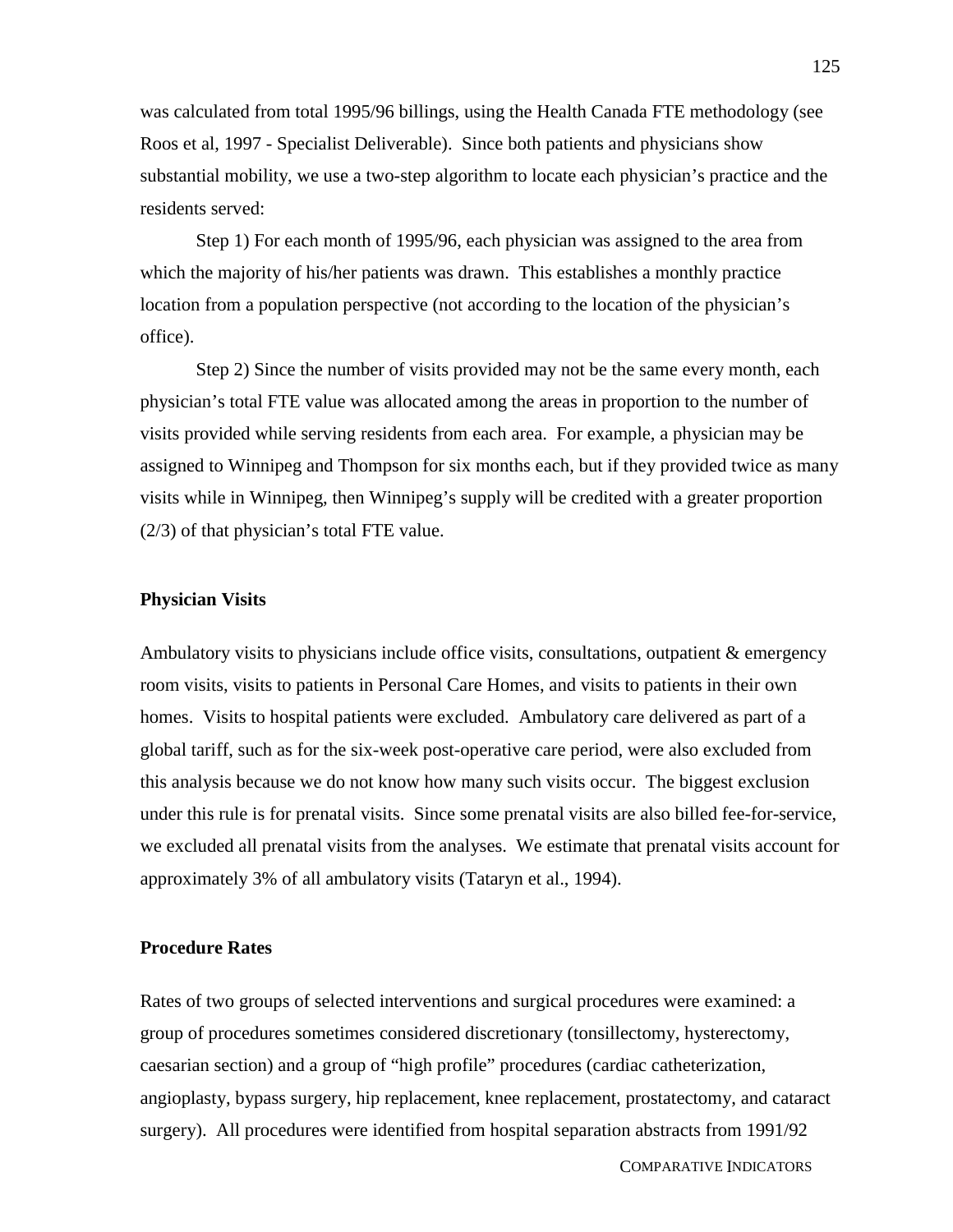through 1995/96. Rates were calculated for 1, 3, and 5 year periods to ensure stability and examine trends in the data. The analyses were performed at the RHA level only, as PSAs contain too few residents/events to provide reliable rates. Most rates are expressed as rates per 1000 RHA residents, except for the following: Prostatectomy: males only; Hysterectomy: females age 25+ only; Cataracts: age 50+ only; Tonsil/Adenoid: age 0-14 only; C-Sections: per 1000 births.

#### **Hospital Separations and Days**

These data include all separations (including outpatient surgery) of Manitoba residents from all hospitals in 1995/96 (including out of province hospitals). Stays shorter than 45 days are considered Short Stays; those 45 days or longer are Long Stays. Total days of stay were also counted for all patients. The analyses for long stays were taken to represent Long Term Care, so we focussed on patients aged 75 and older.

#### **Personal Care Home (PCH) use: Residents, Admissions, Waiting Times, Days**

PCH residents are people who lived in a personal care home in Manitoba during 1995/96. Admissions are only those admitted to a PCH in Manitoba during 1995/96. Waiting times indicate the median waiting time for admission to a PCH. Days are the total number of days occupied by residents of PCHs in 1995/96. For the purposes of this report, federal PCH residents are not included, except in the supply of PCH beds (Figure 66).

Analyses for PCH utilization focussed on those aged 75 or more, as they are the primary users. This means some PCH residents were not included (n=1556 excluded from total of 11070). Only residents receiving care at levels 1-4 were included (levels 5-8 were excluded). We examined the use of levels 1-4, 5-8, and 1-8 separately, and found that levels 5-8 had very low utilization. The analyses using levels 1-8 were virtually identical to those using levels 1-4. Therefore, we chose to exclude levels 5-8, as they can be used to help support elderly persons and their families by keeping elderly persons in the community longer (i.e. not "truly" residents of the PCH).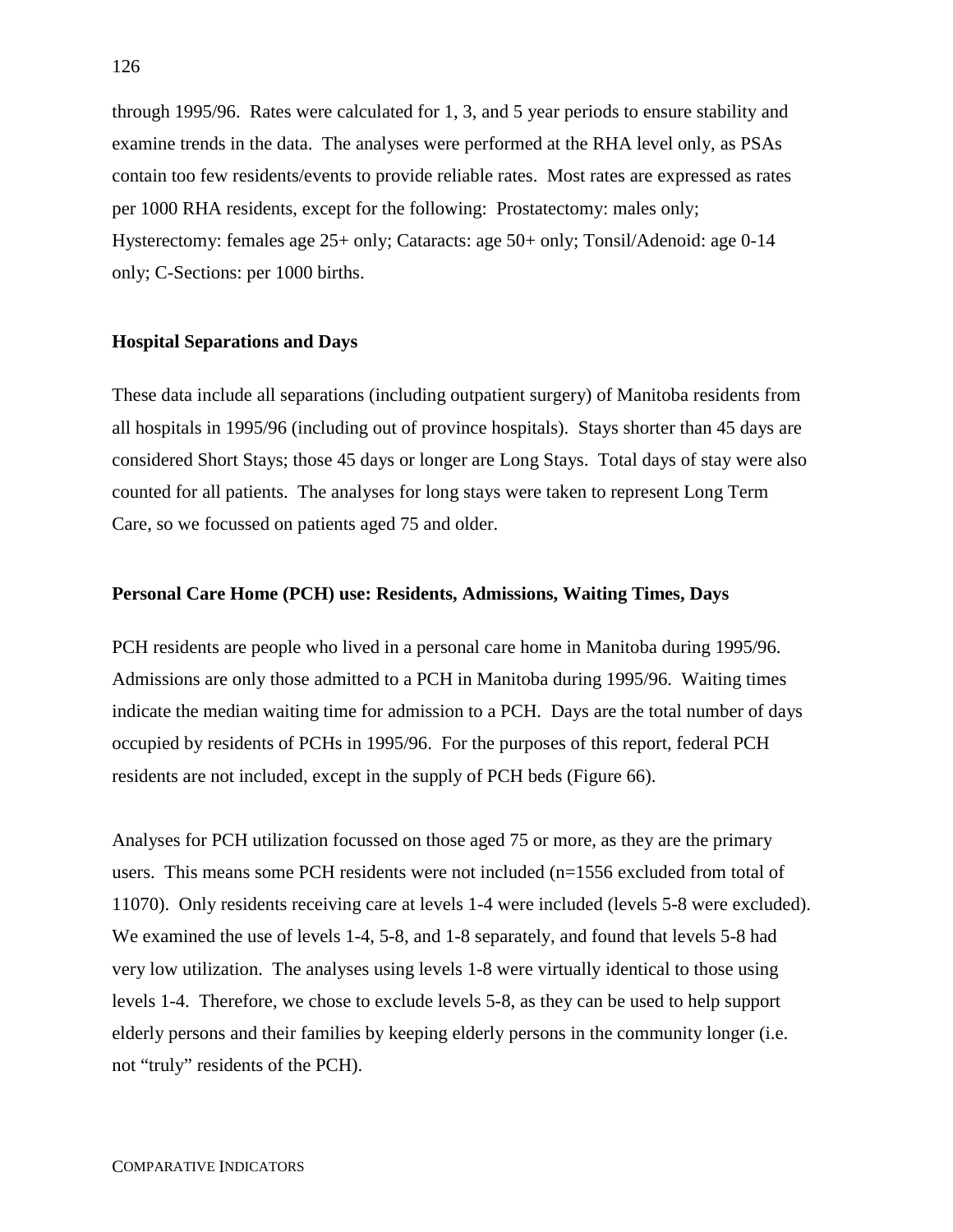| <b>REGION</b>  | <b>AGE CATEGORY OF PERSONS IN PCH</b> |             |                      |  |  |  |  |
|----------------|---------------------------------------|-------------|----------------------|--|--|--|--|
|                | 0-64 years                            | 65-74 years | 75 or more years old |  |  |  |  |
| South Eastman  | 3%                                    | 14%         | 83%                  |  |  |  |  |
| South Westman  | 2%                                    | 8%          | 90%                  |  |  |  |  |
| <b>Brandon</b> | 6%                                    | 14%         | 80%                  |  |  |  |  |
| Central        | 3%                                    | 8%          | 89%                  |  |  |  |  |
| Marquette      | 2%                                    | 7%          | 91%                  |  |  |  |  |
| Parkland       | 4%                                    | 7%          | 89%                  |  |  |  |  |
| Winnipeg       | 4%                                    | 11%         | 85%                  |  |  |  |  |
| North Eastman  | 5%                                    | 14%         | 81%                  |  |  |  |  |
| Interlake      | 3%                                    | 9%          | 88%                  |  |  |  |  |
| Burntwood      | 7%                                    | 32%         | 61%                  |  |  |  |  |
| Norman         | 6%                                    | 16%         | 78%                  |  |  |  |  |

The percentages of persons in PCHs by age categories are given below. The data used in this report only includes persons age 75 or more.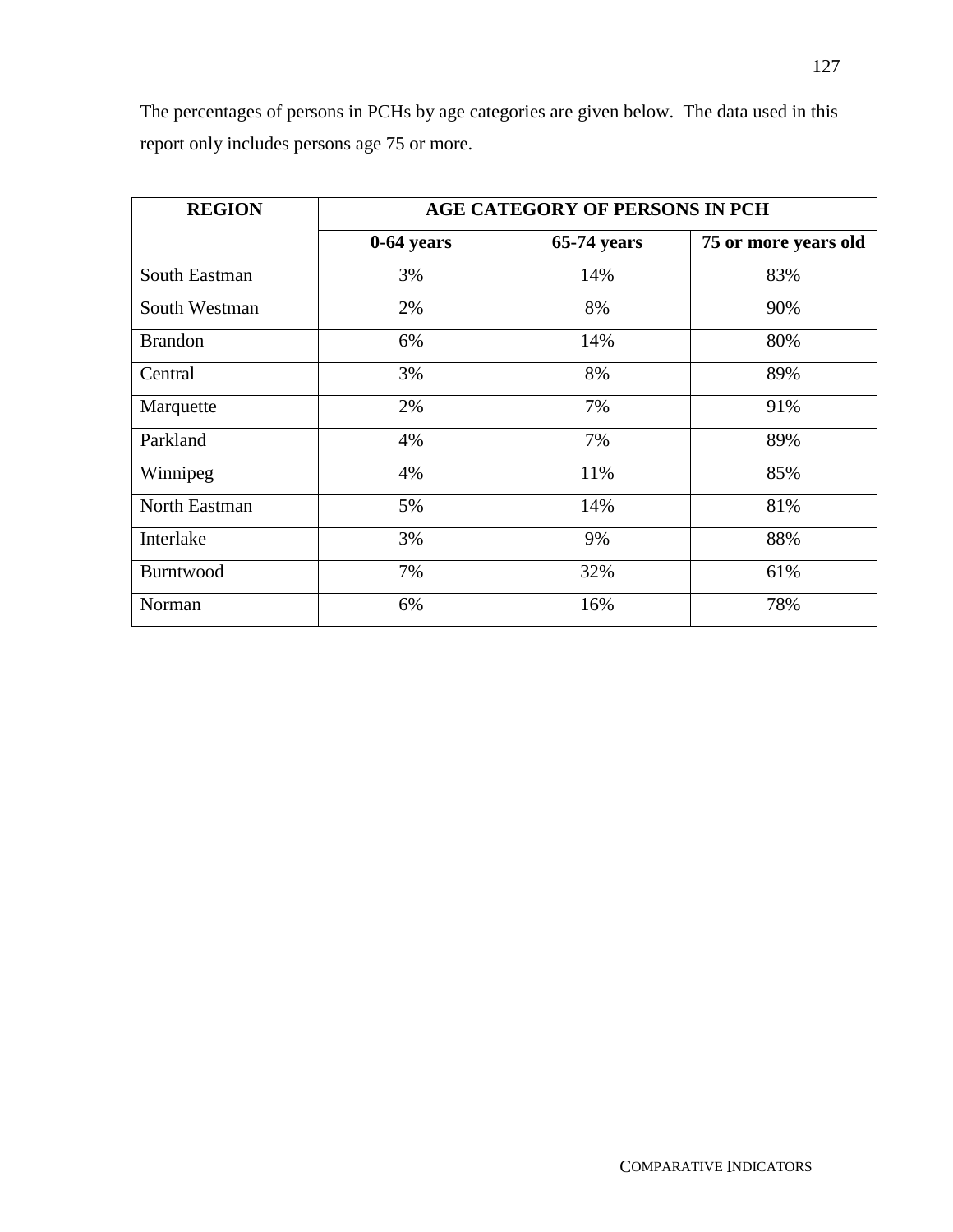# **APPENDIX 2: CRUDE RATES**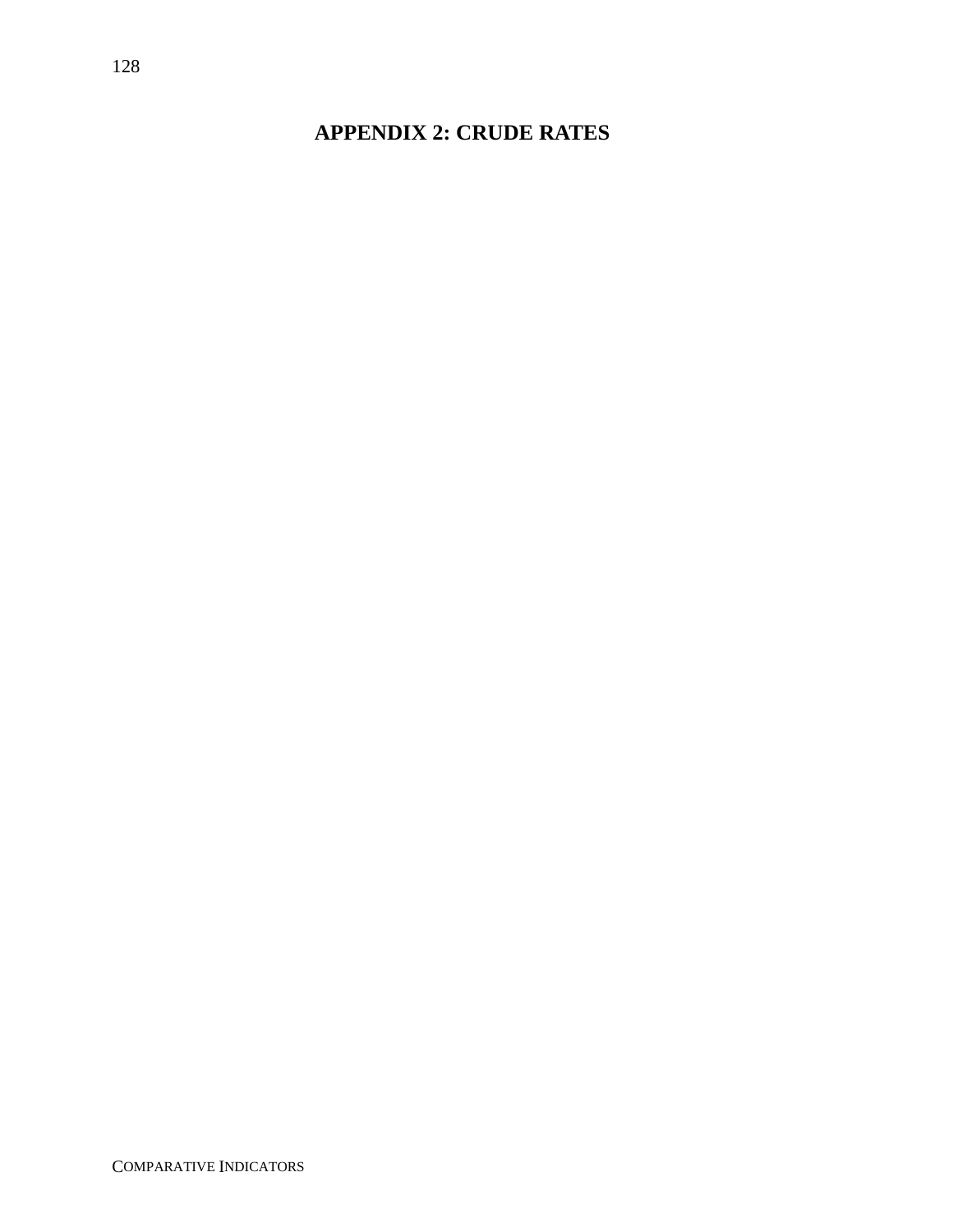| <b>Age Groups</b> | $0-4$   | $5-14$   | 15-44   | $45 - 64$ | 65-74  | $75+$  | <b>Total</b>                                                                                     |
|-------------------|---------|----------|---------|-----------|--------|--------|--------------------------------------------------------------------------------------------------|
| South Eastman     | 4,025   | 8,984    | 23,270  | 9,364     | 3,126  | 2,433  | 51,202                                                                                           |
| South Westman     | 2,222   | 5,341    | 13,904  | 7,544     | 3,577  | 3,605  | 36,193                                                                                           |
| <b>Brandon</b>    | 3,123   | 6,884    | 20,533  | 8,754     | 3,499  | 3,141  | 45,934                                                                                           |
| Central           | 7,598   | 16,103   | 41,294  | 17,409    | 7,048  | 6,508  | 95,960                                                                                           |
| Marquette         | 2,324   | 5,465    | 14,648  | 7,822     | 3,786  | 3,729  | 37,774                                                                                           |
| Parkland          | 2,823   | 6,424    | 17,009  | 9,078     | 4,319  | 4,236  | 43,889                                                                                           |
| Winnipeg          | 43,642  | 85,041   | 297,629 | 130,830   | 48,073 | 39,966 | 645,181                                                                                          |
| North Eastman     | 2,859   | 5,985    | 16,199  | 8,134     | 2,588  | 1,780  | 37,545                                                                                           |
| Interlake         | 4,902   | 11,007   | 31,130  | 16,156    | 5,511  | 4,376  | 73,082                                                                                           |
| Burntwood         | 5,782   | 9,893    | 21,528  | 6,032     | 831    | 469    | 44,535                                                                                           |
| Norman            | 2,145   | 4,115    | 11,414  | 4,318     | 1,075  | 795    | 23,862                                                                                           |
| Churchill         | 115     | 172      | 572     | 181       | 35     | 17     | 1,092                                                                                            |
| Non-Winnipeg      | 37,918  | 80,373   | 211,501 | 94,792    | 35,395 | 31,089 | 491,068                                                                                          |
| Manitoba          | 81,560  | 165,414  | 509,130 | 225,622   | 83,468 | 71,055 | 1,136,249                                                                                        |
| Percentage        | $0 - 4$ | $5 - 14$ | 15-44   | $45 - 64$ | 65-74  | $75+$  | % Treaty                                                                                         |
|                   |         |          |         |           |        |        |                                                                                                  |
|                   |         |          |         |           |        |        | Indians <sup>*</sup>                                                                             |
| South Eastman     | 7.9%    | 17.5%    | 45.4%   | 18.3%     | 6.1%   | 4.8%   |                                                                                                  |
| South Westman     | 6.1%    | 14.8%    | 38.4%   | 20.8%     | 9.9%   | 10.0%  |                                                                                                  |
| <b>Brandon</b>    | 6.8%    | 15.0%    | 44.7%   | 19.1%     | 7.6%   | 6.8%   |                                                                                                  |
| Central           | 7.9%    | 16.8%    | 43.0%   | 18.1%     | 7.3%   | 6.8%   |                                                                                                  |
| Marquette         | 6.2%    | 14.5%    | 38.8%   | 20.7%     | 10.0%  | 9.9%   |                                                                                                  |
| Parkland          | 6.4%    | 14.6%    | 38.8%   | 20.7%     | 9.8%   | 9.7%   |                                                                                                  |
| Winnipeg          | 6.8%    | 13.2%    | 46.1%   | 20.3%     | 7.5%   | 6.2%   |                                                                                                  |
| North Eastman     | 7.6%    | 15.9%    | 43.1%   | 21.7%     | 6.9%   | 4.7%   |                                                                                                  |
| Interlake         | 6.7%    | 15.1%    | 42.6%   | 22.1%     | 7.5%   | 6.0%   |                                                                                                  |
| Burntwood         | 13.0%   | 22.2%    | 48.3%   | 13.5%     | 1.9%   | 1.1%   |                                                                                                  |
| Norman            | 9.0%    | 17.2%    | 47.8%   | 18.1%     | 4.5%   | 3.3%   |                                                                                                  |
| Churchill         | 10.5%   | 15.8%    | 52.4%   | 16.6%     | 3.2%   | 1.6%   | 0.3%<br>1.3%<br>3.0%<br>4.7%<br>7.0%<br>7.0%<br>2.2%<br>13.9%<br>8.1%<br>52.1%<br>15.6%<br>13.7% |
| Non-Winnipeg      | 7.7%    | 16.4%    | 43.1%   | 19.3%     | 7.2%   | 6.3%   |                                                                                                  |
| Manitoba          | 7.2%    | 14.6%    | 44.8%   | 19.9%     | 7.3%   | 6.3%   | 5.7%                                                                                             |

**1995/96 Populations by RHA and Age**

\* Between 30% and 35% of Treaty Indians are not identified as such in our database Therefore, these percentages under-estimate the actual figures.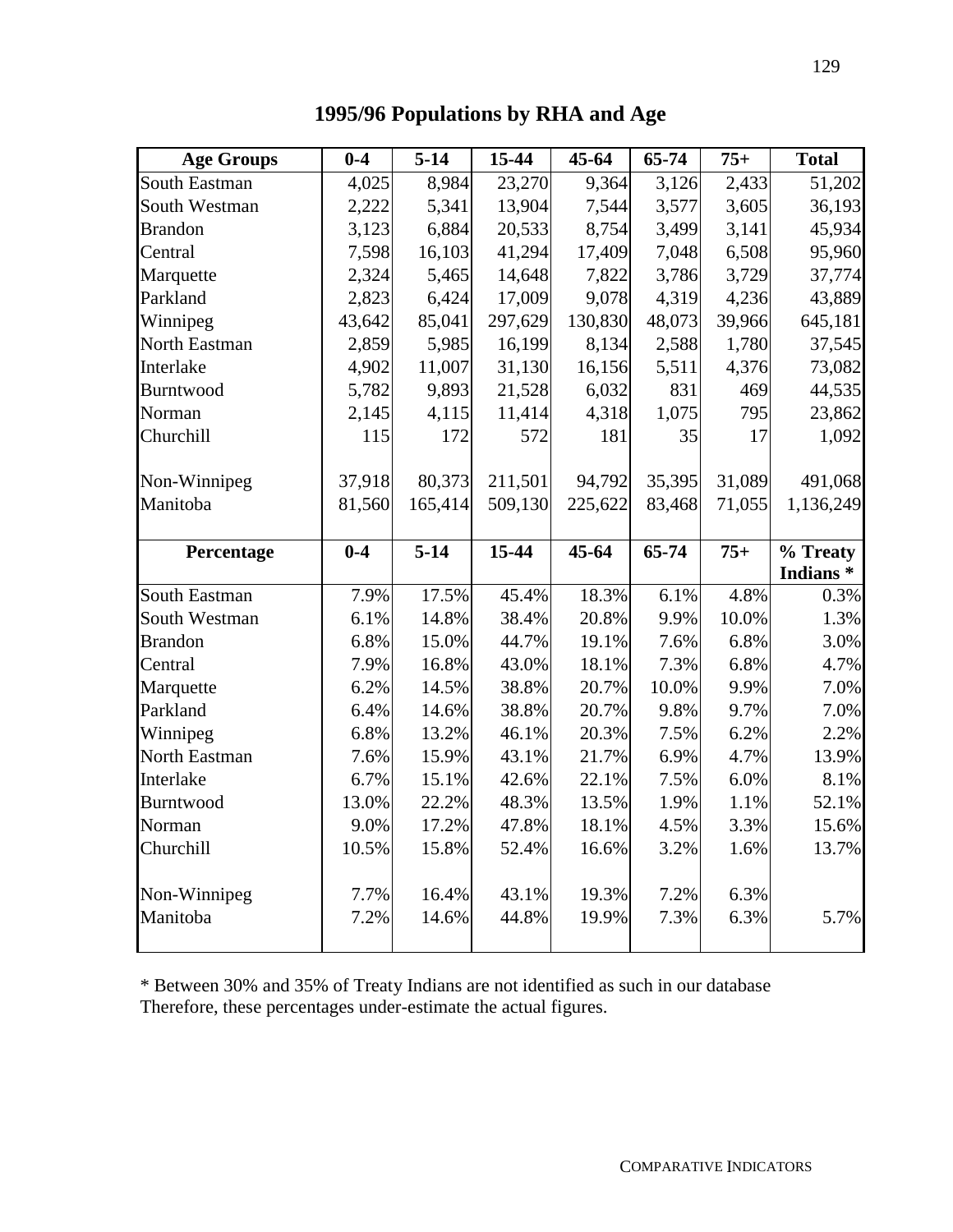# **Health & Disease Indicators**

## **Crude Rates of Diseases**

|                  | 95/96<br><b>Population</b> | <b>Premature</b><br><b>Mortality</b> | <b>SERI</b>      | <b>Diabetes</b> | <b>Hypertension</b> | <b>Cancer</b> |
|------------------|----------------------------|--------------------------------------|------------------|-----------------|---------------------|---------------|
|                  |                            |                                      |                  |                 |                     |               |
| South Eastman    | 51202                      | 2.60                                 | 0.11             | 41.7            | 165.0               | 4.0           |
| South Westman    | 36193                      | 3.78                                 | 0.08             | 60.8            | 213.6               | 6.8           |
| <b>Brandon</b>   | 45934                      | 3.03                                 | $-0.27$          | 51.1            | 176.7               | 5.5           |
| Central          | 95960                      | 3.36                                 | 0.10             | 49.9            | 190.2               | 5.1           |
| Marquette        | 37774                      | 4.35                                 | 0.33             | 66.8            | 232.2               | 6.8           |
| Parkland         | 43889                      | 4.47                                 | 0.69             | 78.2            | 230.2               | 6.3           |
| Winnipeg         | 645181                     | 3.53                                 | $-0.29$          | 53.6            | 190.7               | 5.2           |
| North Eastman    | 37545                      | 3.65                                 | 0.19             | 68.5            | 196.7               | 4.7           |
| Interlake        | 73082                      | 4.14                                 | 0.16             | 64.8            | 209.6               | 5.8           |
| <b>Burntwood</b> | 44535                      | 2.95                                 | 1.70             | 86.3            | 142.8               | 2.1           |
| Norman           | 23862                      | 4.00                                 | 0.72             | 77.2            | 147.6               | 3.9           |
| Churchill        | 1092                       | 4.29                                 | 0.63             | 71.1            | 30.3                | 3.6           |
|                  |                            |                                      |                  |                 |                     |               |
| Winnipeg         | 645181                     | 3.53                                 | $-0.29$          | 53.6            | 190.7               | 5.2           |
| Non-Winnipeg     | 491068                     | 3.59                                 | 0.33             | 61.9            | 193.4               | 5.1           |
| Manitoba         | 1136249                    | 3.56                                 | $\boldsymbol{0}$ | 57.0            | 191.8               | 5.2           |

See Methods Appendix for denominators.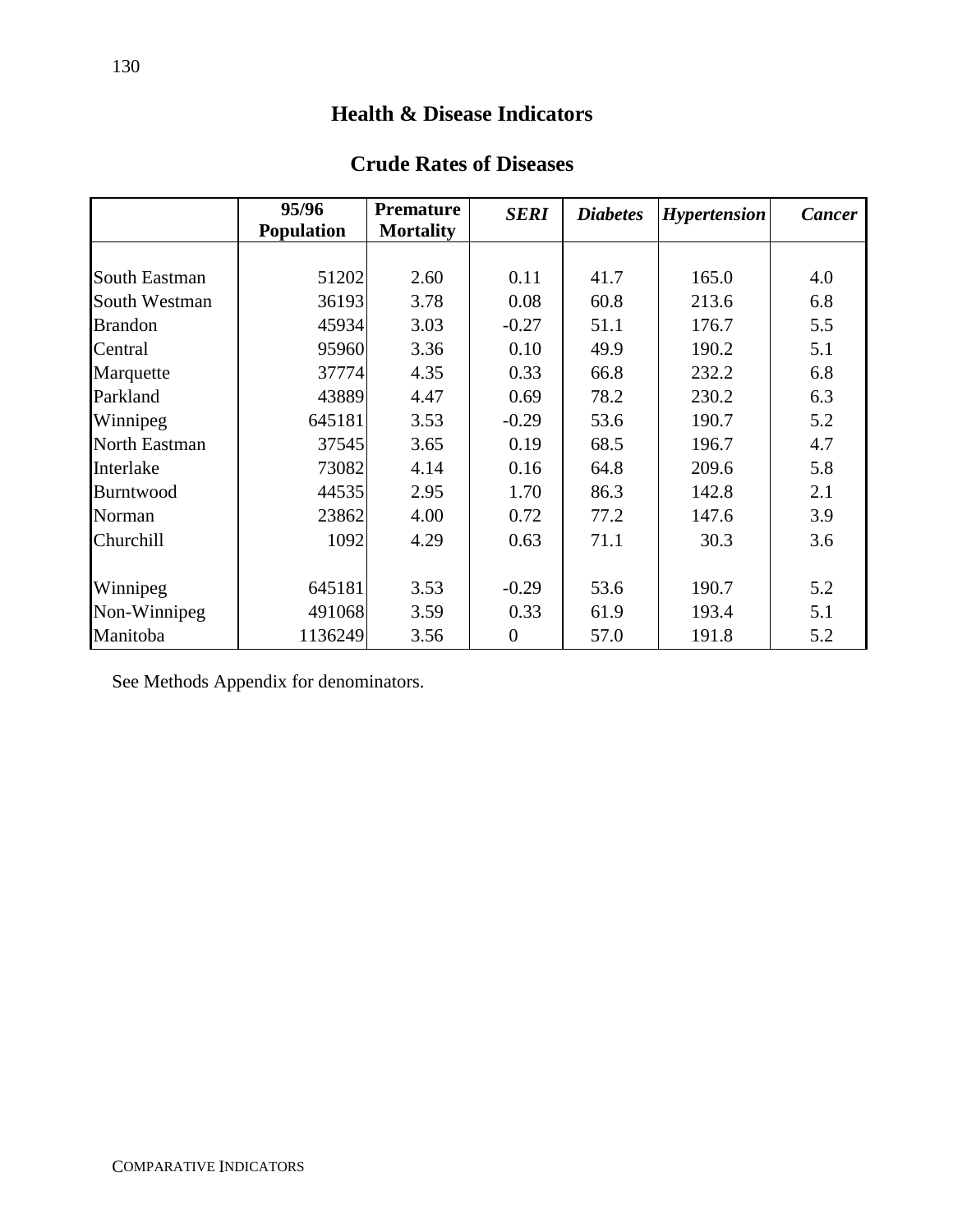|               | <b>Supply of Physicians</b><br><b>Full-time Equivalents</b> |                     |              |                     |                      |                       | <b>Visits to Physicians</b><br><b>Crude Rates</b> |                         |                       |
|---------------|-------------------------------------------------------------|---------------------|--------------|---------------------|----------------------|-----------------------|---------------------------------------------------|-------------------------|-----------------------|
|               | <b>GPs</b><br>#FTE                                          | <b>Spec</b><br>#FTE | <b>Total</b> | <b>GPs</b><br>/1000 | <b>Spec</b><br>/1000 | <b>Total</b><br>/1000 | Reg.<br><b>Visits</b><br>/1000                    | <b>Consult</b><br>/1000 | <b>Total</b><br>/1000 |
| South Eastman | 28.8                                                        | 2.8                 | 31.6         | 0.56                | 0.05                 | 0.62                  | 3675                                              | 186                     | 3861                  |
| South Westman | 27.3                                                        | 1.2                 | 28.5         | 0.75                | 0.03                 | 0.79                  | 4170                                              | 170                     | 4340                  |
| Brandon       | 36.6                                                        | 34.3                | 70.9         | 0.80                | 0.75                 | 1.54                  | 4696                                              | 218                     | 4914                  |
| Central       | 61.4                                                        | 5.0                 | 66.4         | 0.64                | 0.05                 | 0.69                  | 3797                                              | 151                     | 3948                  |
| Marquette     | 33.7                                                        | 0.6                 | 34.3         | 0.89                | 0.02                 | 0.91                  | 4678                                              | 168                     | 4846                  |
| Parkland      | 43.2                                                        | 3.1                 | 46.2         | 0.98                | 0.07                 | 1.05                  | 4442                                              | 180                     | 4622                  |
| Winnipeg      | 453.9                                                       | 585.5               | 1039.4       | 0.70                | 0.91                 | 1.61                  | 4790                                              | 247                     | 5037                  |
| North Eastman | 20.5                                                        | 0.2                 | 20.7         | 0.55                | 0.00                 | 0.55                  | 4237                                              | 196                     | 4433                  |
| Interlake     | 41.0                                                        | 4.3                 | 45.3         | 0.56                | 0.06                 | 0.62                  | 4081                                              | 204                     | 4285                  |
| Burntwood     | 30.7                                                        | 0.5                 | 31.2         | 0.69                | 0.01                 | 0.70                  | 3390                                              | 157                     | 3547                  |
| Norman        | 21.9                                                        | 0.0                 | 22.0         | 0.92                | 0.00                 | 0.92                  | 4300                                              | 146                     | 4447                  |
| Churchill     | 1.0                                                         | 0.1                 | 1.1          | 0.92                | 0.11                 | 1.02                  | 1140                                              | 74                      | 1214                  |
| Winnipeg      | 453.9                                                       | 585.5               | 1039.4       | 0.70                | 0.91                 | 1.61                  | 4790                                              | 247                     | 5037                  |
| Non-Winnipeg  | 346.0                                                       | 52.1                | 398.1        | 0.70                | 0.11                 | 0.81                  | 4079                                              | 178                     | 4257                  |
| Manitoba      | 799.9                                                       | 637.6               | 1437.5       | 0.70                | 0.56                 | 1.27                  | 4483                                              | 217                     | 4700                  |

# **Physician Supply & Use Data**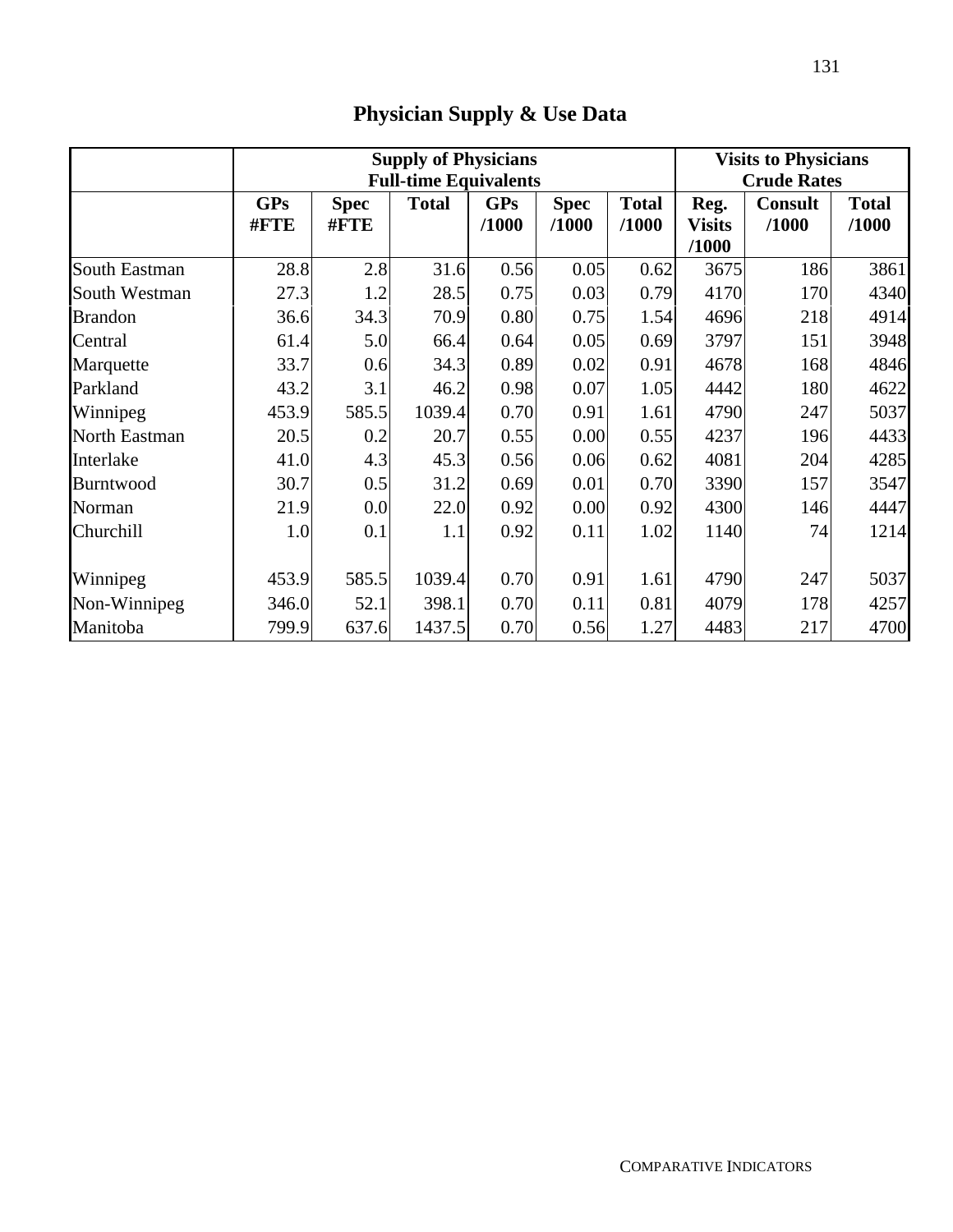|                |                   |             | <b>Supply</b>    |                               | <b>Separations</b> | <b>Days</b>                   |                 |
|----------------|-------------------|-------------|------------------|-------------------------------|--------------------|-------------------------------|-----------------|
|                | <b>Population</b> | <b>Beds</b> | <b>Beds/1000</b> | <b>Short</b><br>( <b>45</b> ) | Long<br>$(45+)$    | <b>Short</b><br>( <b>45</b> ) | Long<br>$(45+)$ |
| South Eastman  | 51202             | 126         | 2.46             | 156                           | 2.9                | 587                           | 297             |
| South Westman  | 36193             | 213         | 5.89             | 222                           | 4.6                | 1013                          | 530             |
| <b>Brandon</b> | 45934             | 299         | 6.51             | 147                           | 4.0                | 630                           | 573             |
| Central        | 95960             | 424         | 4.42             | 187                           | 3.3                | 757                           | 345             |
| Marquette      | 37774             | 228         | 6.04             | 253                           | 3.9                | 1161                          | 373             |
| Parkland       | 43889             | 295         | 6.72             | 266                           | 5.2                | 1229                          | 582             |
| Winnipeg       | 645181            | 2521        | 3.91             | 137                           | 5.1                | 567                           | 602             |
| North Eastman  | 37545             | 80          | 2.13             | 175                           | 3.2                | 720                           | 362             |
| Interlake      | 73082             | 210         | 2.87             | 176                           | 2.9                | 720                           | 270             |
| Burntwood      | 44535             | 131         | 2.94             | 236                           | 1.4                | 737                           | 136             |
| Norman         | 23862             | 145         | 6.08             | 222                           | 2.5                | 828                           | 305             |
| Churchill      | 1092              | 31          | 28.39            | 251                           | 2.5                | 806                           | 456             |
| Winnipeg       | 645181            | 2521        | 3.91             | 137                           | 5.1                | 567                           | 602             |
| Non-Winnipeg   | 491068            | 2182        | 4.44             | 198                           | 3.4                | 813                           | 368             |
| Manitoba       | 1136249           | 4703        | 4.14             | 164                           | 4.4                | 673                           | 501             |

# **Hospital Supply & Use Data**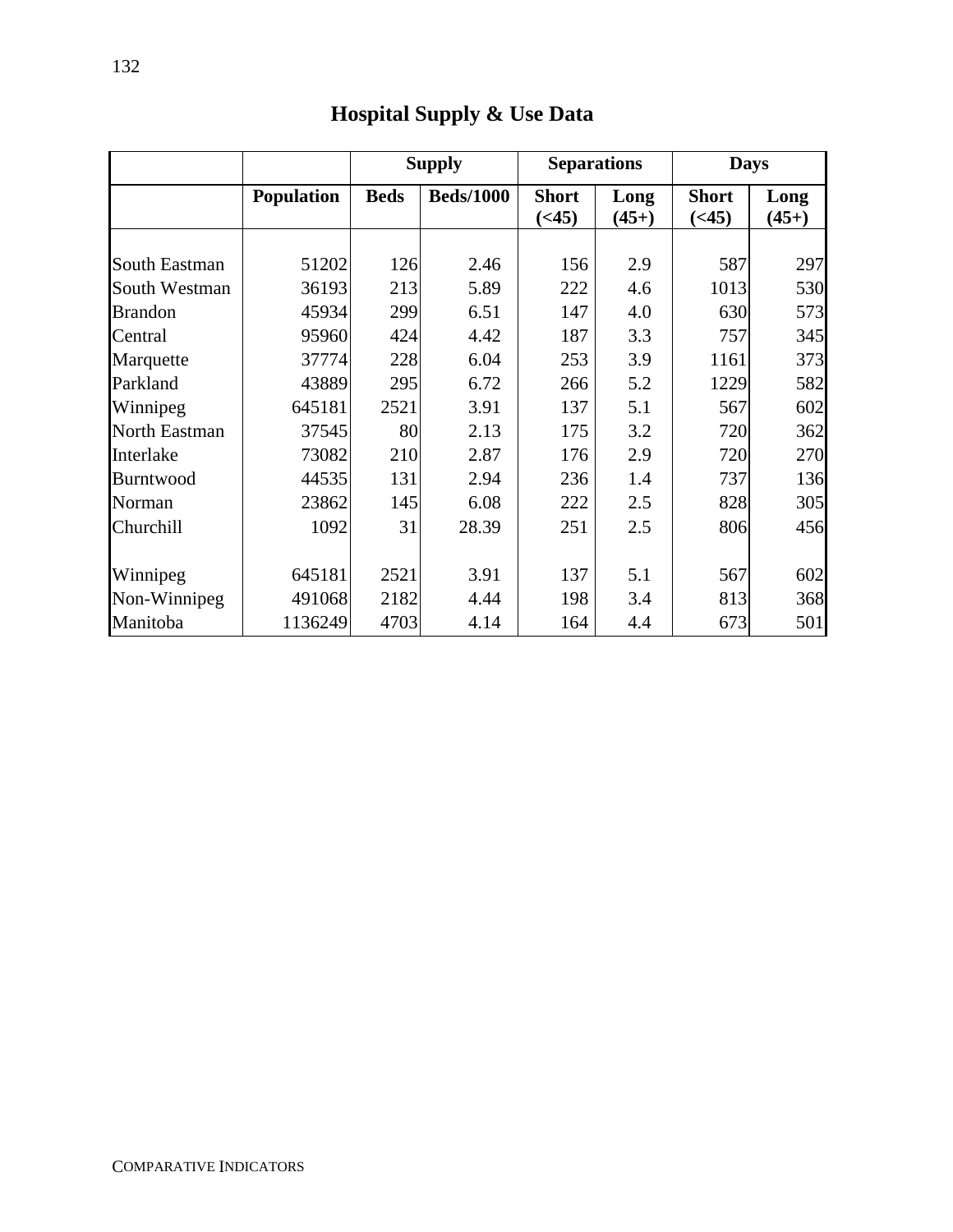|                |         | <b>Supply</b>  |                                   |                                                    | Crude Rates per $1000(75+)$ |         |             |                               |
|----------------|---------|----------------|-----------------------------------|----------------------------------------------------|-----------------------------|---------|-------------|-------------------------------|
|                | Pop 75+ | Prov.<br>#Beds | Prov.<br><b>Beds Per</b><br>$75+$ | Prov. & Fed. Residents<br><b>Beds</b> per<br>$75+$ |                             | Admiss. | <b>Days</b> | Wait<br><b>Time</b><br>(days) |
| South Eastman  | 2433    | 334            | 137                               | 137                                                | 139.7                       | 30.0    | 40.2        | 85.0                          |
| South Westman  | 3605    | 475            | 132                               | 139                                                | 149.5                       | 37.2    | 41.6        | 42.0                          |
| <b>Brandon</b> | 3141    | 595            | 189                               | 189                                                | 184.0                       | 35.0    | 54.6        | 153.0                         |
| Central        | 6508    | 842            | 129                               | 129                                                | 139.1                       | 29.3    | 41.3        | 99.5                          |
| Marquette      | 3729    | 424            | 114                               | 114                                                | 136.2                       | 36.2    | 37.3        | 70.0                          |
| Parkland       | 4236    | 545            | 129                               | 129                                                | 140.5                       | 36.1    | 39.0        | 105.0                         |
| Winnipeg       | 39966   | 4895           | 122                               | 122                                                | 130.8                       | 32.7    | 37.4        | 113.5                         |
| North Eastman  | 1780    | 130            | 73                                | 87                                                 | 70.2                        | 8.4     | 20.9        | 71.0                          |
| Interlake      | 4376    | 504            | 115                               | 127                                                | 126.6                       | 27.7    | 36.8        | 69.0                          |
| Burntwood      | 469     | 26             | 55                                | 124                                                | 37.4                        | 2.2     | 12.5        | 6.0                           |
| Norman         | 795     | 126            | 158                               | 197                                                | 153.3                       | 32.1    | 40.8        | 107.0                         |
| Churchill      | 17      | $\overline{0}$ | $\overline{0}$                    | $\overline{0}$                                     | 0.0                         | 0.0     | 0.0         | n/a                           |
|                |         |                |                                   |                                                    |                             |         |             |                               |
| Winnipeg       | 39966   | 4895           | 122                               | 122                                                | 130.8                       | 32.7    | 37.4        | 113.5                         |
| Non-Winnipeg   | 31089   | 4001           | 129                               | 134                                                | 137.8                       | 30.8    | 39.6        | 88.0                          |
| Manitoba       | 71055   | 8896           | 125                               | 128                                                | 133.9                       | 31.9    | 38.3        | 101.0                         |

# **Personal Care Homes: Supply and Use Data**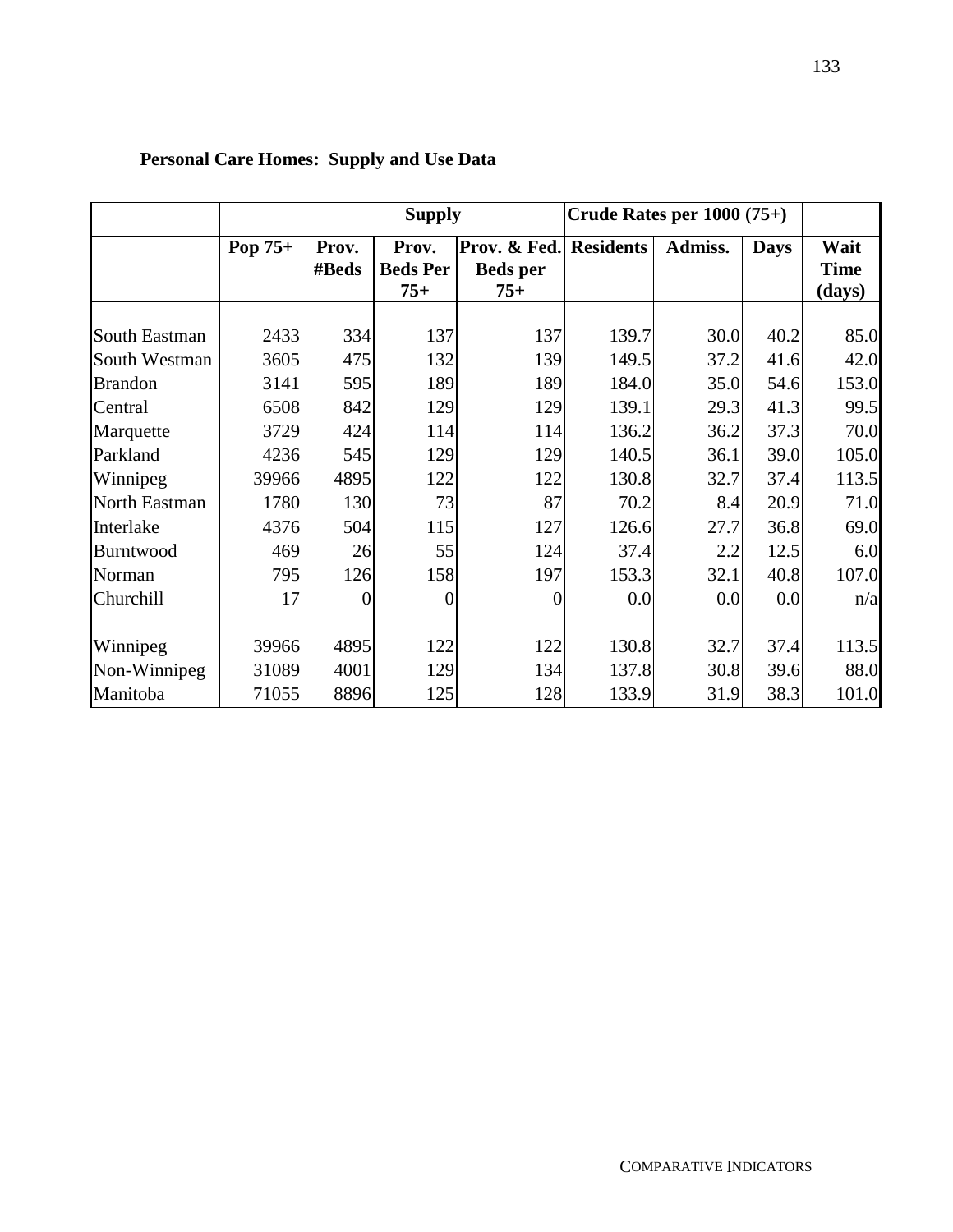## **PROCEDURE RATES BY REGION**

# **Crude Rates of Selected Procedures (5 year average 1991/92 – 1995/96)**

| .              | Cardiac |                 | <b>Bypass</b> | Hip     | Knee    | Prostate | Cataract    | Hysterectomy | Tonsil   | C-Sections |
|----------------|---------|-----------------|---------------|---------|---------|----------|-------------|--------------|----------|------------|
|                | Cath.   | <b>ANGIOPLA</b> | Surgery       | Replace | Replace | Surgery  |             | (female)     | /Adenoid | (1000)     |
|                |         | <b>STY</b>      |               |         |         | (male)   | Surgery     |              | $(0-14)$ | births)    |
|                |         |                 |               |         |         |          | $(age 50+)$ |              |          |            |
| South Eastman  | 1.7     | 0.3             | 0.4           | 0.4     | 0.4     | 1.9      | 15.4        | 5.7          | 7.5      | 128.0      |
| South Westman  | 1.5     | 0.3             | 0.4           | 0.9     | 0.6     | 3.5      | 13.7        | 5.0          | 8.0      | 138.8      |
| <b>Brandon</b> | 1.6     | 0.3             | 0.5           | 0.5     | 0.4     | 2.0      | 14.6        | 5.0          | 9.3      | 153.7      |
| Central        | 2.2     | 0.4             | 0.5           | 0.6     | 0.6     | 2.4      | 16.9        | 5.3          | 5.7      | 157.6      |
| Marquette      | 2.1     | 0.5             | 0.5           | 0.8     | 0.7     | 3.1      | 13.0        | 5.6          | 7.3      | 157.8      |
| Parkland       | 2.7     | 0.5             | 0.6           | 0.8     | 0.8     | 3.6      | 12.8        | 5.6          | 7.1      | 187.7      |
| Winnipeg       | 2.7     | 0.5             | 0.6           | 0.5     | 0.4     | 2.4      | 20.1        | 4.9          | 5.4      | 149.9      |
| North Eastman  | 2.5     | 0.5             | 0.6           | 0.6     | 0.5     | 2.4      | 14.8        | 6.3          | 5.6      | 130.9      |
| Interlake      | 2.8     | 0.5             | 0.6           | 0.6     | 0.6     | 2.9      | 16.6        | 5.6          | 6.7      | 131.0      |
| Burntwood      | 1.2     | 0.3             | 0.1           | 0.1     | 0.2     | 0.6      | 9.9         | 5.2          | 7.2      | 113.7      |
| Norman         | 1.9     | 0.3             | 0.4           | 0.5     | 0.2     | 1.8      | 11.1        | 7.1          | 9.6      | 206.5      |
| Churchill      | 1.1     | 0.0             | 0.2           | 0.5     | 0.0     | 0.3      | 17.8        | 5.2          | 1.4      | 190.9      |
|                |         |                 |               |         |         |          |             |              |          |            |
| Winnipeg       | 2.7     | 0.5             | 0.6           | 0.5     | 0.4     | 2.4      | 20.1        | 4.9          | 5.4      | 149.9      |
| Non-Winnipeg   | 2.1     | 0.4             | 0.5           | 0.6     | 0.5     | 2.4      | 14.7        | 5.5          | 7.1      | 145.7      |
| Manitoba       | 2.4     | 0.5             | 0.5           | 0.5     | 0.5     | 2.4      | 17.8        | 5.2          | 6.2      | 148.0      |

\*Rates per 1000 population (see Methods for explanation of denominators)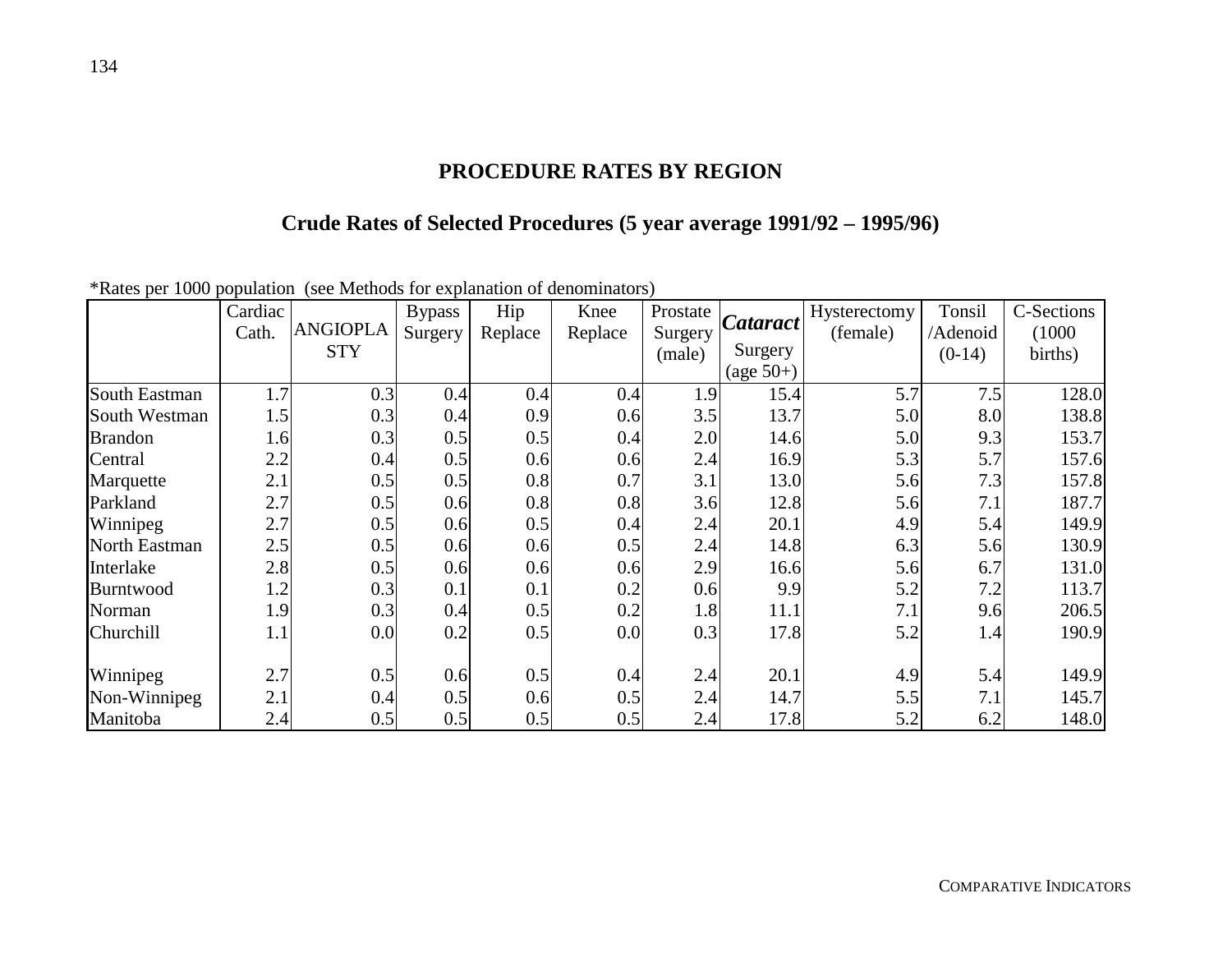## **APPENDIX 3: Physician Service Area (PSA) Definitions**

Following is a listing of municipalities, villages, and towns in MCHPE's Physician Service Areas. The RHAs and PSAs are listed in same order as throughout the report (increasing premature mortality rate). 'RM' stands for Rural Municipality.

## **South Eastman RHA**

## **PSA of Tache**

Ste. Anne RM Tache RM Ste. Anne Village

## **PSA of Steinbach**

Hanover RM Steinbach town La Broquerie RM

## **PSA of Ritchot**

Ritchot RM

## **PSA of De Salaberry**

De Salaberry RM St. Pierre Jolys Niverville

## **PSA of Piney District**

Franklin RM Piney LGD Stuartburn LGD Buffalo Point First Nation Unorganized Territories

# **South Westman RHA**

**PSA of Boissevain** Morton RM Boissevain town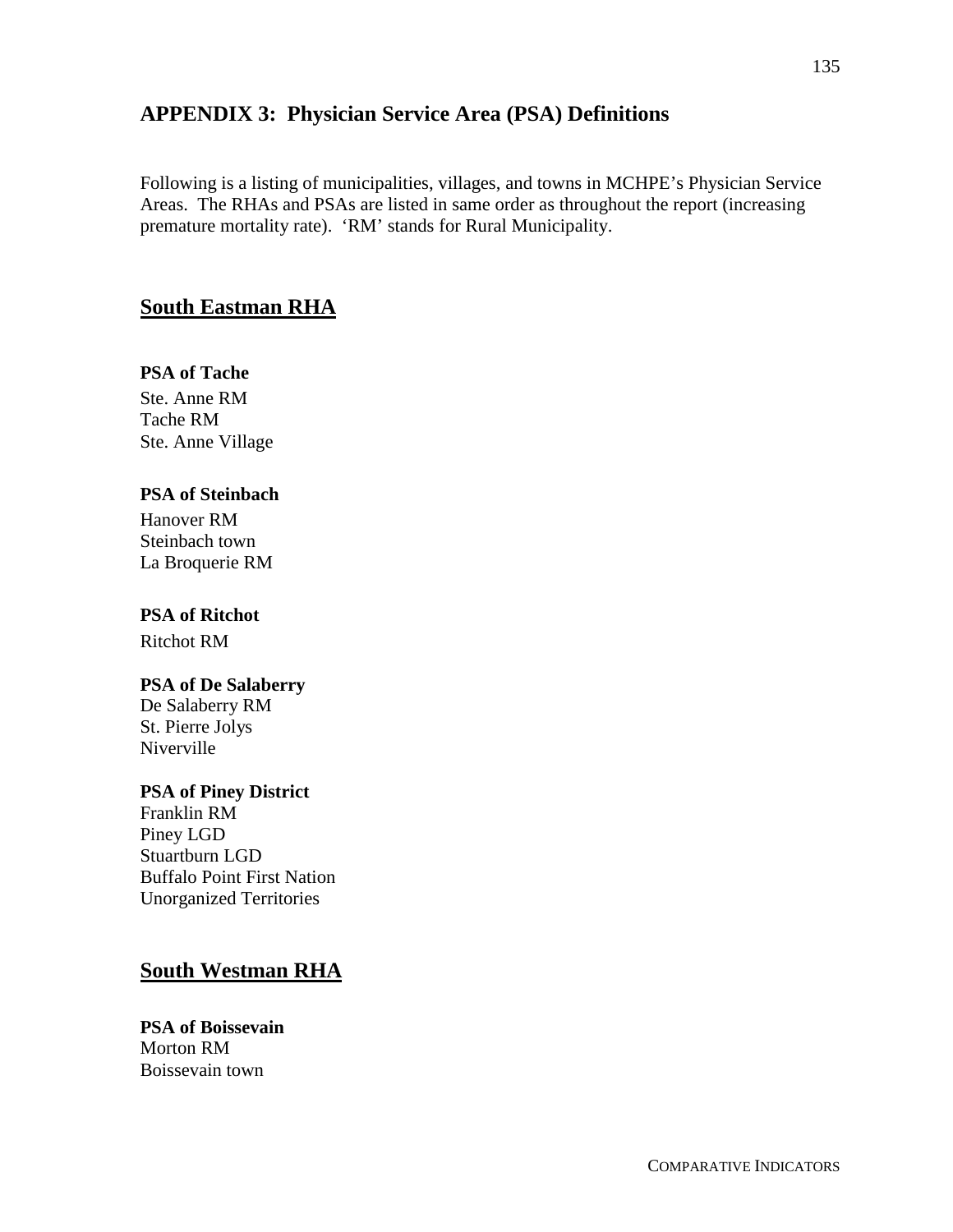#### **PSA of Killarney**

Argyle RM Oakland RM Wawanesa Riverside RM Roblin RM Cartwright South Cypress RM Glenboro Strathcona RM Turtle Mountain RM Killarney

#### **PSA of Melita/Deloraine**

Albert RM Arthur RM Melita Brenda RM Waskada Edward RM Winchester RM Deloraine

#### **PSA of Victoria/South Norfolk**

South Norfolk RM Treherne Victoria RM

## **PSA of Virden**

Archie RM Pipestone RM Oak Lake Wallace RM Virden Elkhorn Canupawakpa Dakota (Oak Lake) First Nation

#### **PSA of Souris**

Cameron RM Hartney town Glenwood RM Souris Sifton RM Whitehead RM Whitewater RM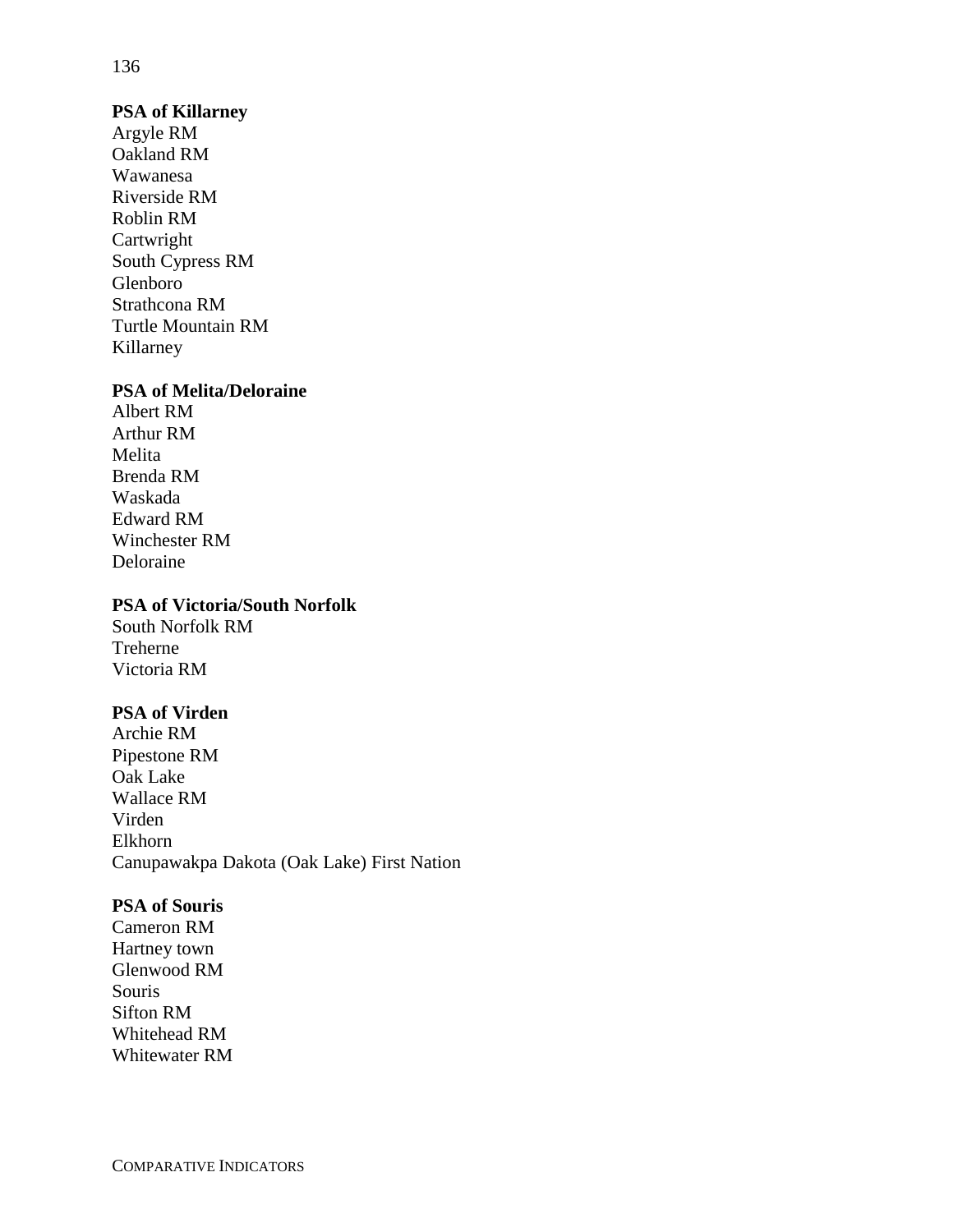# **Brandon RHA (and PSA)**

Brandon city **Cornwallis** Elton

## **Central RHA**

## **PSA of Morden/Winkler**

Plum Coulee Stanley RM Morden Winkler

## **PSA of Carman**

Dufferin RM Carmen Grey RM Roland St. Claude Notre Dame de Lourdes

## **PSA of Altona**

Rhineland RM Altona RM Gretna

#### **PSA of Morris/Montcalm**

Montcalm RM Emerson town Morris RM Morris town Roseau River First Nation

### **PSA of Lorne**

Lorne RM Louise RM Crystal City Pilot Mound Pembina RM Manitou village Thompson RM Somerset Swan Lake First Nation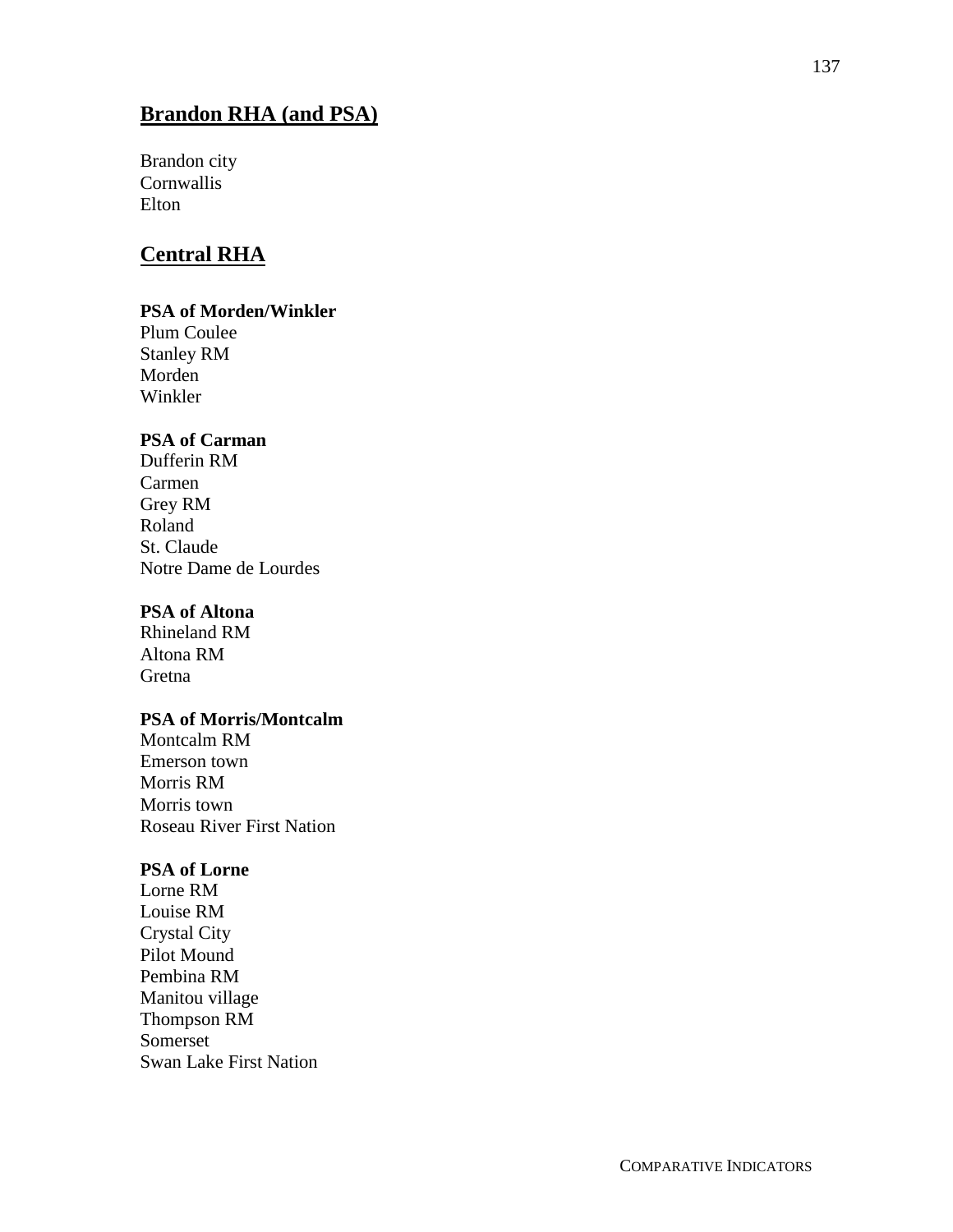## **PSA of MacDonald / Cartier**

Cartier RM MacDonald RM St. Francois Xavier RM Headingly

#### **PSA of Portage**

North Norfolk RM MacGregor Portage La Prairie RM Portage La Prairie Long Plain First Nation Dakota Plains First Nation Dakota Tipi First Nation

#### **PSA of Seven Regions**

Lakeview RM Westbourne RM Gladstone town Alonsa LGD Sandy Bay First Nation

## **Marquette RHA**

### **PSA of Minnedosa**

Blanshard RM Clanwilliam RM Erickson Hamiota RM Hamiota village Harrison RM Miniota RM Minto RM Minnedosa Odanah RM Saskatchewan RM Rapid City Shoal Lake RM Shoal Lake Village Strathclair RM Woodworth RM Park LGD (South) Keeseekoowenin First Nation Rolling River First Nation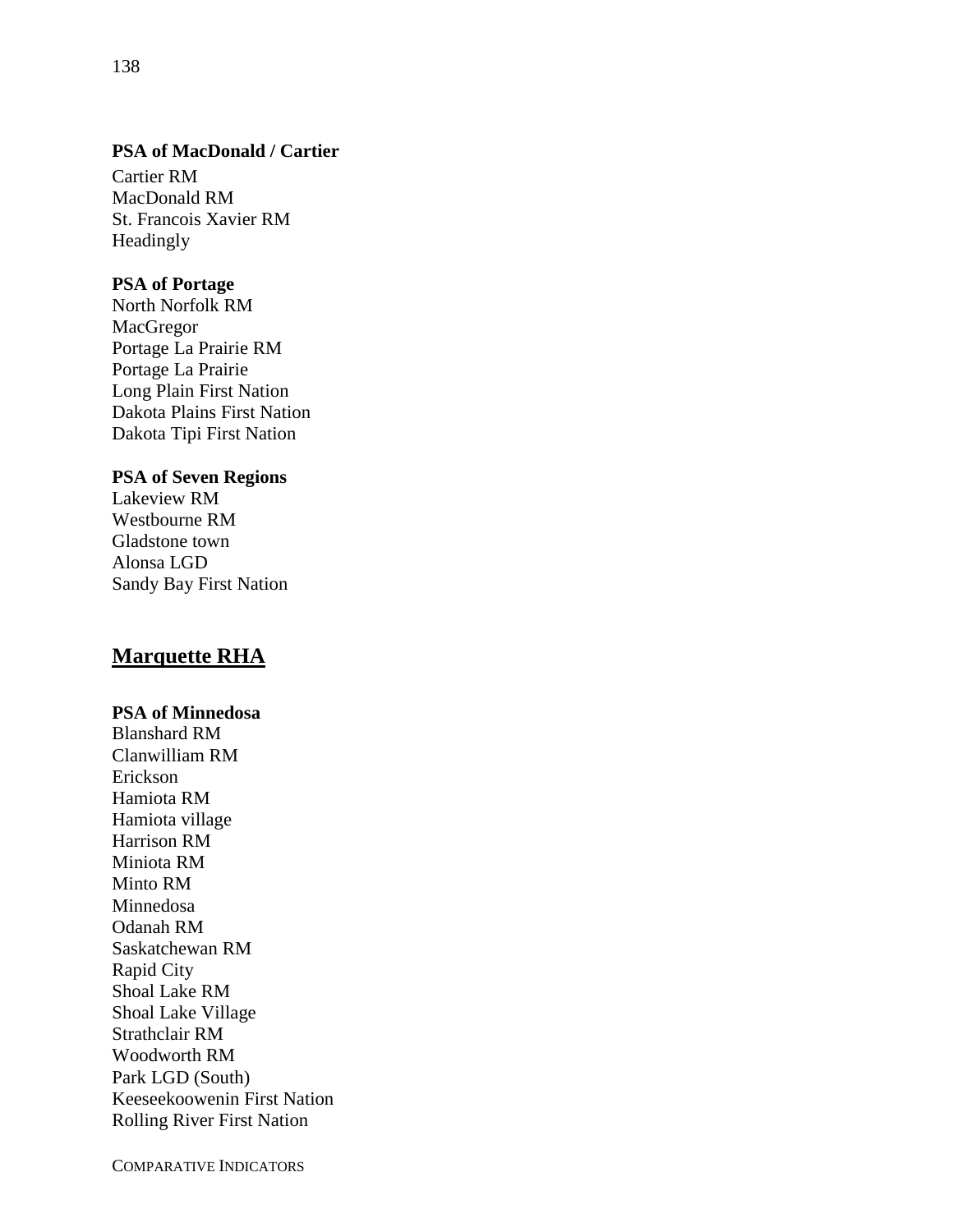#### **PSA of Neepawa**

Glenella RM Langford RM Neepawa Landsdowne RM Rosedale RM

### **PSA of North Cypress**

North Cypress RM **Carberry** 

### **PSA of Russell**

Birtle RM Birtle town Boulton RM Ellice RM St. Lazarre village Rossburn RM Rossburn village Russel RM Russel town Binscarth Shellmouth RM Silver Creek RM Birdtail Sioux First Nation Gamblers First Nation Waywayseecappo First Nation Treaty Four 1874

#### **PSA of Sioux Valley**

Daly RM Rivers town Sioux Valley First Nation

## **Parkland RHA**

#### **PSA of Gilbert Plains**

Ethelbert RM Ethelbert village Gilbert Plains RM Gilbert Plains village Grandview RM Grandview town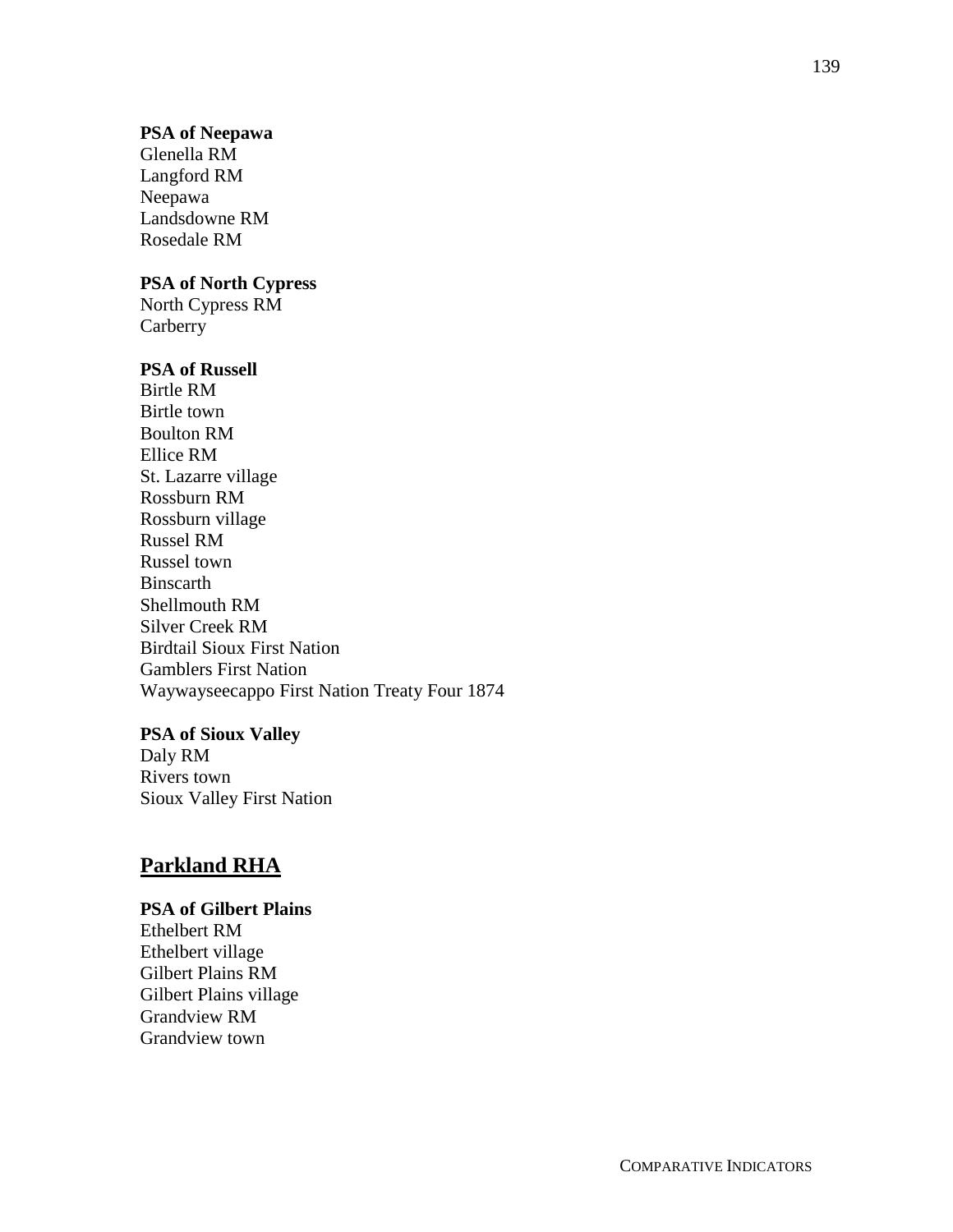### **PSA of Dauphin**

Dauphin RM Dauphin town Mossey River RM Winnipegosis village Mountain LGD South

## **PSA of Alonsa**

Lawrence RM McCreary RM Ochre River RM Ste. Rose RM Ste. Rose Du Lac McCreary village Alonsa LGD Waterhen First Nation O-Chi-Chak-Ko-Sipi (Crane River) First Nation Ebb and Flow First Nation

### **PSA of Swan River**

Minitonas RM Minitonas village Swan River RM Swan River town Benito Bowsman Mountain LGD North Wuskwi Sipihk (Indian Birch) First Nation

#### **PSA of Roblin**

Hillsburg RM Shell River RM Roblin Park LGD (North) Tootinaowaziibeeng Treaty Reserve (Valley River) First Nation

#### **PSA of Pine Creek**

Unorganized Territories Sapotaweyak Cree Nation Pine Creek First Nation

## **Winnipeg**

For this report, Winnipeg was treated as a single entity, including East and West St. Paul.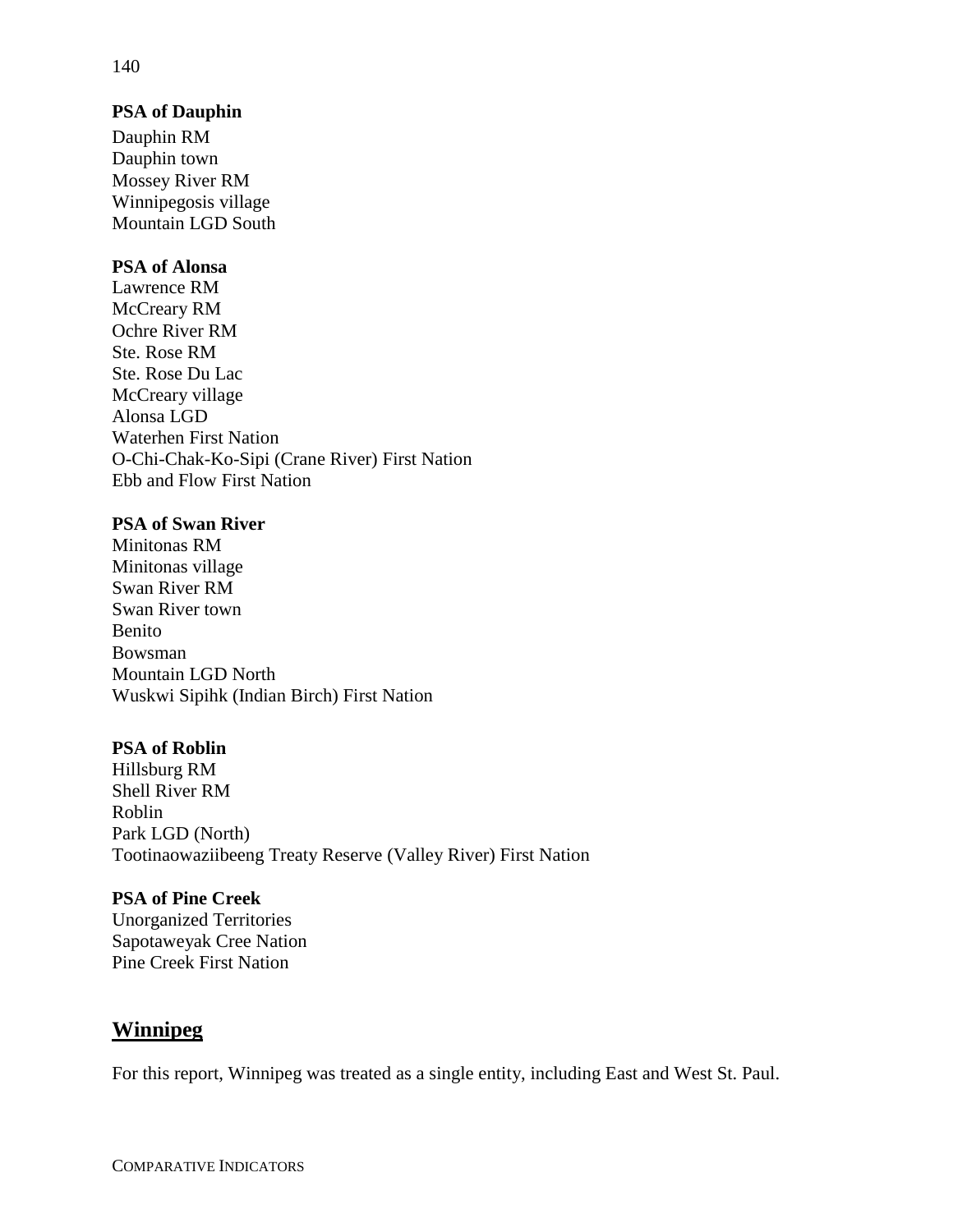## **North Eastman RHA**

### **PSA of Springfield**

Brokenhead RM Beausejour Garson village Lac Du Bonnet RM Lac Du Bonnet Springfield RM Whitemouth RM Reynolds LGD Pinawa LGD

#### **PSA of East Lake Winnipeg**

Powerview Victoria Beach RM Alexander LGD Pinefalls town Unorganized Territories Poplar River First Nation Sagkeeng (Fort Alexander) First Nation Little Black River First Nation Bloodvien First Nation Hollow Water First Nation Berens River First Nation Little Grand Rapids First Nation

## **Interlake RHA**

#### **PSA of Rockwood**

Rockwood RM Stonewall Teulon Rosser RM Woodlands RM

### **PSA of Selkirk**

St. Andrews RM Selkirk town St. Clements Brokenhead Ojibway Nation

#### **PSA of Gimli**

Riverton Gimli RM Gimli town Dunnottar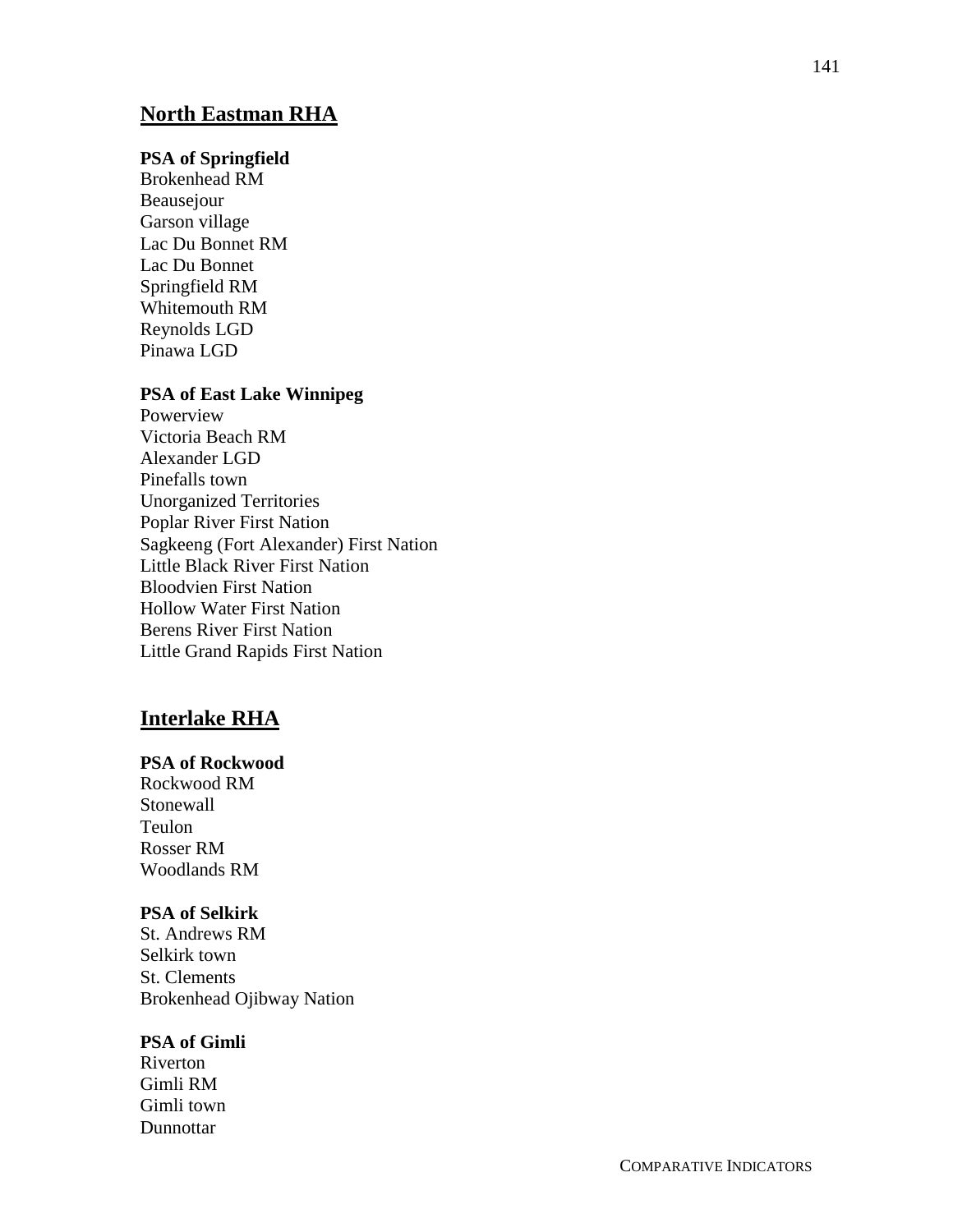Winnipeg Beach Armstrong LGD

#### **PSA of East Interlake**

Bifrost RM Fisher LGD Arborg Unorganized Territories Peguis First Nation Fisher River Cree Nation Jackhead First Nation

### **PSA of Coldwell**

Coldwell RM Eriksdale RM St. Laurent RM Lake Manitoba (Dog Creek) First Nation

### **PSA of Grahamdale**

Siglunes RM Grahamdale LGD Fairford First Nation Little Saskatchewan First Nation Lake St. Martin First Nation Dauphin River First Nation

# **Burntwood RHA**

**PSA of Leaf Rapids** Leaf Rapids

**PSA of Gillam** Gillam LGD Fox Lake First Nation

**PSA of Thompson** Thompson city

#### **PSA of Oxford House**

Oxford House First Nation Gods Lake First Nation Gods River First Nation

#### **PSA of Island Lake**

Garden Hill First Nation Red Sucker Lake First Nation

COMPARATIVE INDICATORS